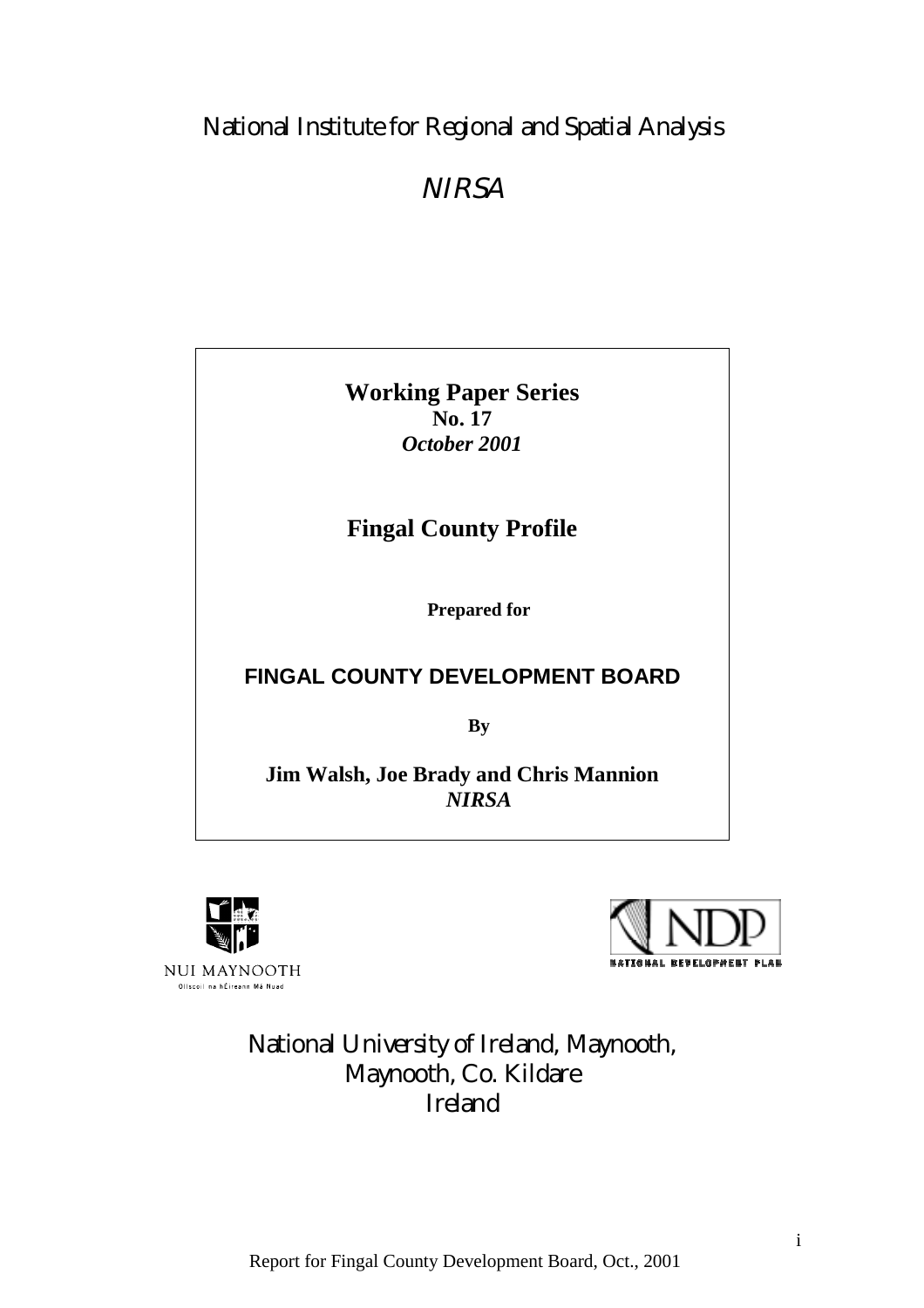# <span id="page-1-0"></span>**Fingal County Profile**

**Prepared for**

# **FINGAL COUNTY DEVELOPMENT BOARD**

**By**

# **THE NATIONAL INSTITUTE FOR REGIONAL AND SPATIAL ANALYSIS (NIRSA)**

**NUI MAYNOOTH**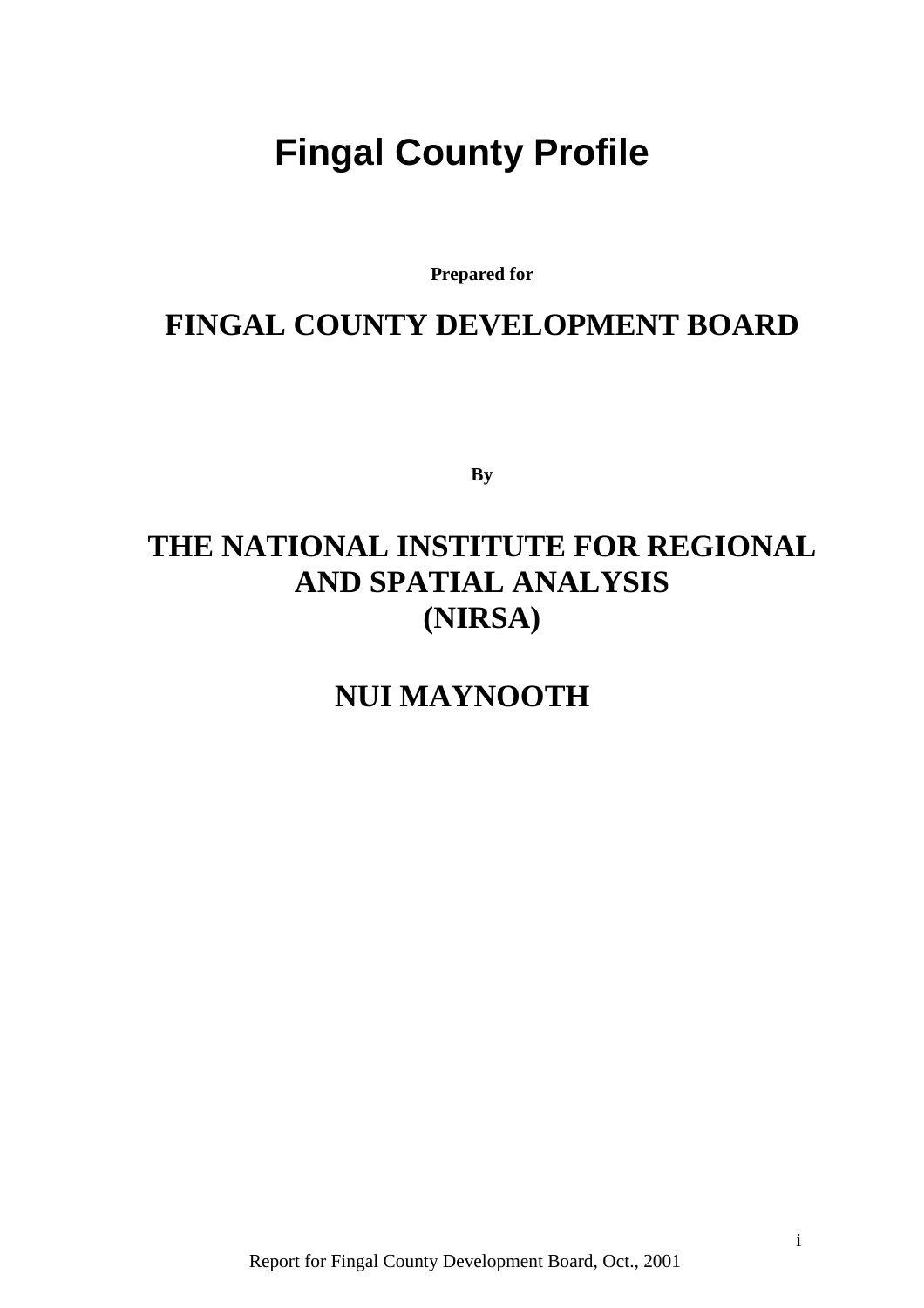# **Foreword**

<span id="page-2-0"></span>This Report is divided into two parts the main or first part is the written text divided into eight chapters. Part two is an accompanying Book of Maps, which have been bound separately for easy reference.

## **Part One**

**Chapter 1** introduces the aims of the report and outlines the role Dublin City has on both a regional and national level.

**Chapter 2** has a brief description of the physical landscape together with some pertinent facts required by the Shared Vision Project. The distribution and location of the physical heritage of Fingal with regard to Sites & Monuments, National Heritage Areas and Special Areas of Conservation are also detailed in this chapter.

**Chapter 3** is a Classification of socio-economic areas in Fingal and County Dublin or Greater Dublin Area using primarily data from the 1996 Census of Population. In addition '**a typology'**of part of Fingal and the Greater Dublin Area is given using the census of population statistics.

**Chapter 4** has 3 main categories and is devoted to describing the tourism, retail and industry.

**Chapter 5** is a summary of the infrastructure of County Fingal with sections on transport, environmental infrastructure, housing, IT, and energy.

**Chapter 6** is devoted to Public Service Provision and is divided into health, education & training and safety & security.

**Chapter 7** includes sections on culture and recreation.

**Chapter 8** is devoted to local development.

**Summary** of emerging issues.

**Appendices**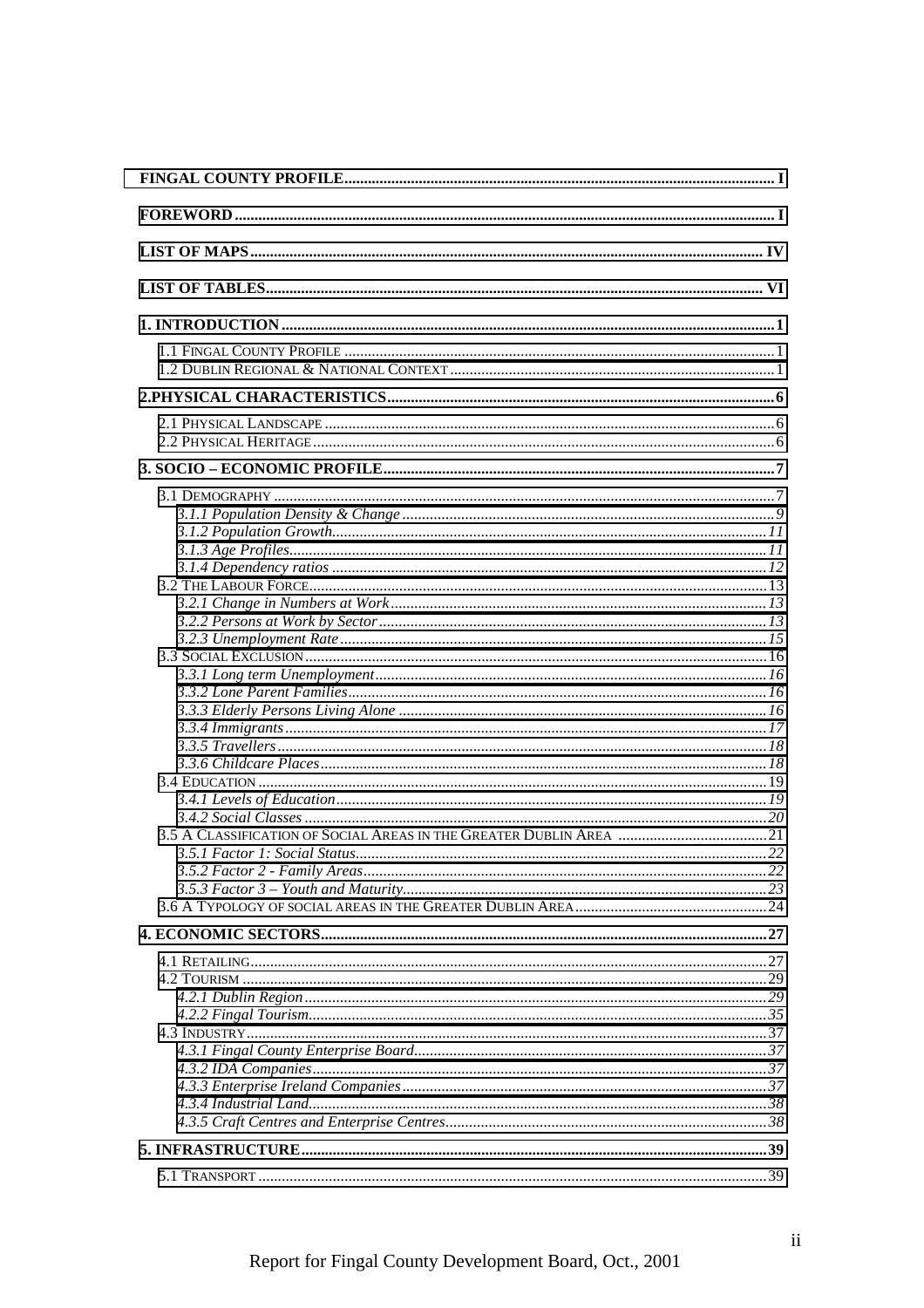| 8.1.3 Partnership Areas - Preventive Education, Complementary Education and Groups Funded. |  |
|--------------------------------------------------------------------------------------------|--|
|                                                                                            |  |
|                                                                                            |  |
|                                                                                            |  |
|                                                                                            |  |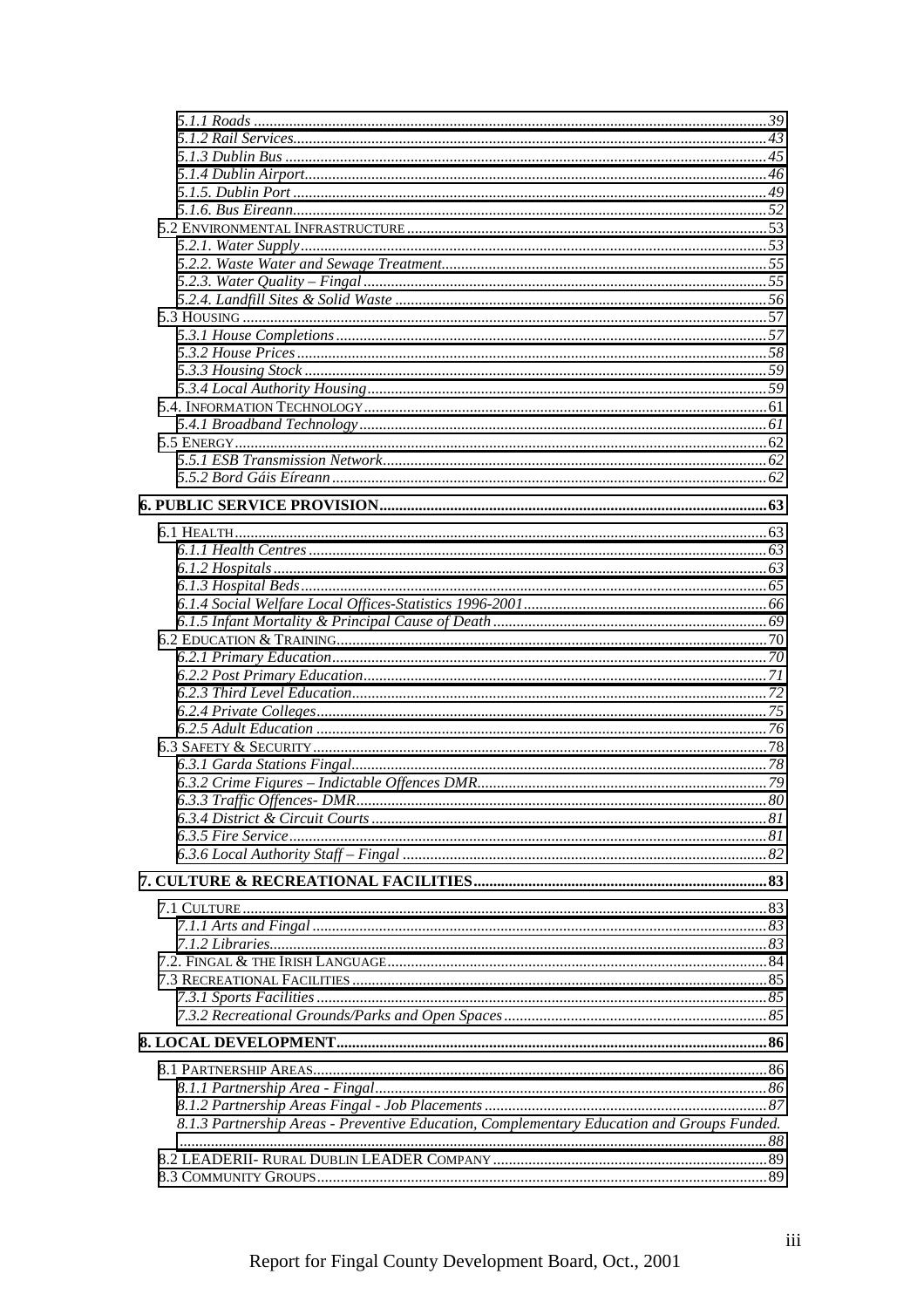# **List of Maps**

#### <span id="page-5-0"></span>**Chapter 2 Physical Characteristics**

2.1 Ireland – Fingal 2.2 Fingal & Counties Dublin City, South Dublin & Dun Laoghaire Rathdown 2.3 Fingal Classification of Landscapes 2.4 Fingal Archaeological Sites & National Monuments 2.5 Fingal National Heritage Areas (NHA) 2.6 Fingal Special Areas of Conservation (SAC)

#### **Chapter 3 Socio-Economic Profile**

3.1 DED Names Map, Fingal 3.2 DED ID Numbers Map 1996 – Fingal 3.3 Population Density – 1996 3.4 Average No of Persons per Private Household 1996 3.5 Fingal % Population Change 1991 – 1996 3.6 Fingal Electoral Areas 3.7 Age specific migration: % change in total 10-19 yr., 1986 3.8 Age specific migration: % change in total 20-29 yr., 1986 3.9 % aged 0-14 yr. 1996 3.10 % aged 15-24 yr. 1996 3.11 % aged 25-44yr. 1996 3.12 % aged 45-64yr. 1996  $3.13\%$  Aged 65+ yr. 1996 3.14 Youth Dependency Ratio -1996 3.15 Elderly Dependency Ratio - 1996 3.16 Vitality Ratio - 1996 3.17 % Change in total at work – 1991-1996 3.18 Labour Force Participation Rate, All Persons 1996 3.19 Labour Force Participation Rate, Females 1996 3.20 % At work in Agriculture, Forestry & Fishing - 1996 3.21 % At work in Manufacturing Industries - 1996 3.22 % At work in Commerce, Insurance, Finance, & Bus. Services - 1996 3.23 % At Work in Professional Services - 1996 3.24 Unemployment Rate - 1996 3.25 Long-term Unemployment Rate - 1996 3.26 Lone Parent Families with all children aged 15 yr. or less as % of total families with all children aged 15 yr. or less - 1996 3.27 % Aged 65+ and living alone -1996 3.28 Travellers' Halting Sites & Group Housing Schemes 3.29 Highest level of Education is lower Second level or less - 1996 3.30 Highest level of Education is a Postgraduate Degree - 1996 3.31 Persons in Social Class 5&6 3.32 Persons in Social Class 1&2 3.33 Factor 1 Social Status 3.34 Factor 2 Family Areas

- 3.35 Factor 3 Growth & Decline
- 3.36 Area Typology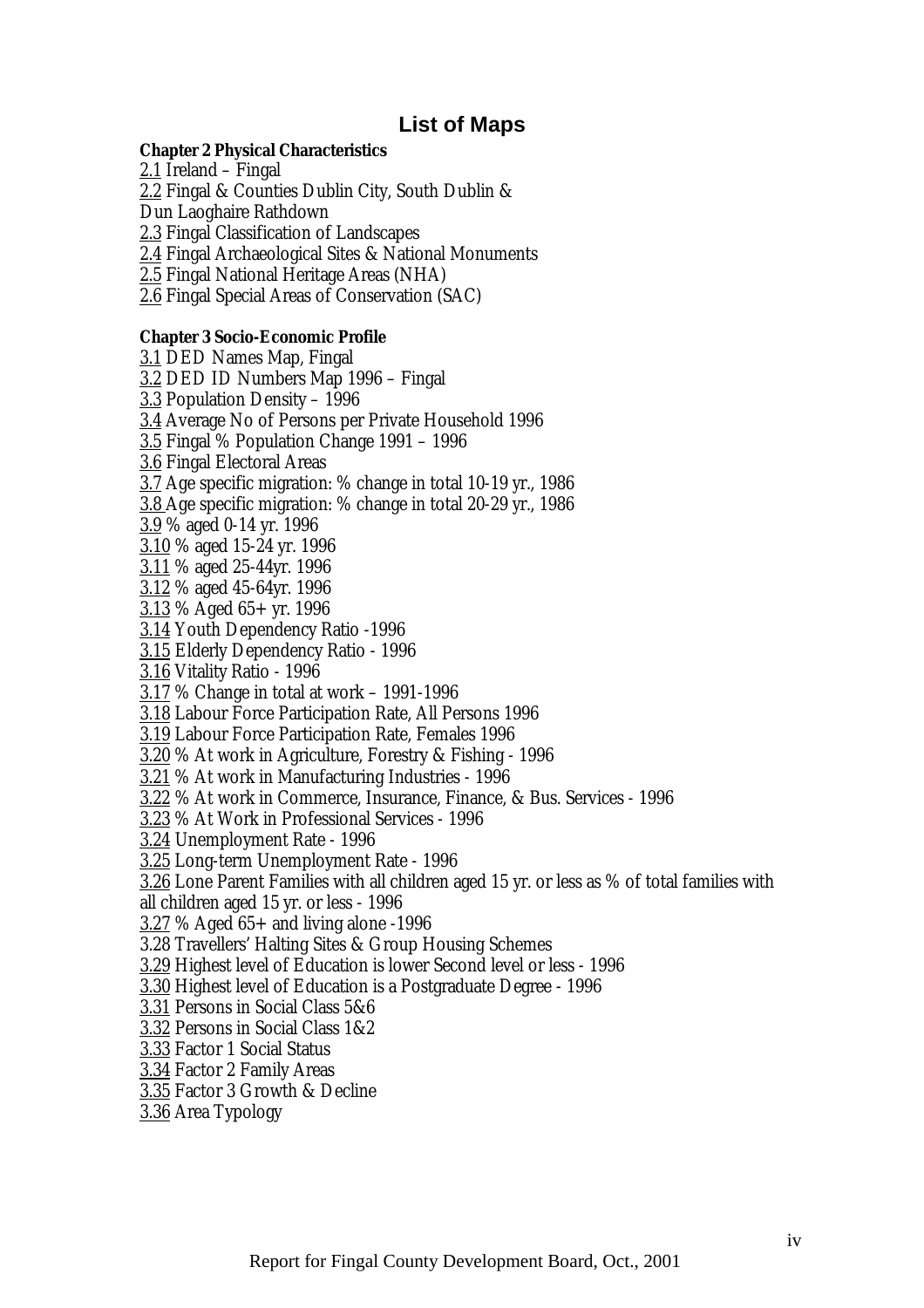#### **Chapter 4 Economic Sectors**

4.1 Change in Retail Employment by Region 1995 - 2000 4.2 National Tourist Regions 4.3 IDA Regions 4.4 Enterprise Ireland Regions 4.5 Distribution of Enterprise Ireland Companies – Fingal

#### **Chapter 5 Infrastructure**

5.1 Fingal Motorways, National Primary & National Secondary Roads 5.2 Ireland – Motorways, National Primary & National Secondary Roads 5.3 Commuting to Dublin Map 5.4 Ireland – Rail Network 5.5 Fingal Mainline Rail & DART Stations 5.6 Greater Dublin Region – Water Treatment Plants & Reservoirs 5.7 Sewage Treatment Plants - Fingal 5.8 Dublin Bay Project 5.9 Eastern Region Municipal Landfill Sites Capacity (From 1998) 5.10 Eircom Network 5.11 Esat Network 5.12 ESB Network 5.13 Gas Network

#### **Chapter 6 Public Service Provision**

6.1 Health Board Regions & Eastern Health Board Areas 6.2 Fingal Health Board Areas and Health Centres 6.3 Ireland Garda Regions 6.4 Ireland Garda Divisions 6.5 Fingal Garda Stations 6.6 Fingal Fire Stations

#### **Chapter 7 Culture & Recreational Facilities**

7.1 Fingal Public Libraries 7.2 Fingal Number of Persons who can Speak Irish as a % of the total population aged 3+yrs -1996 7.3 Fingal Blue Flag Beach 2001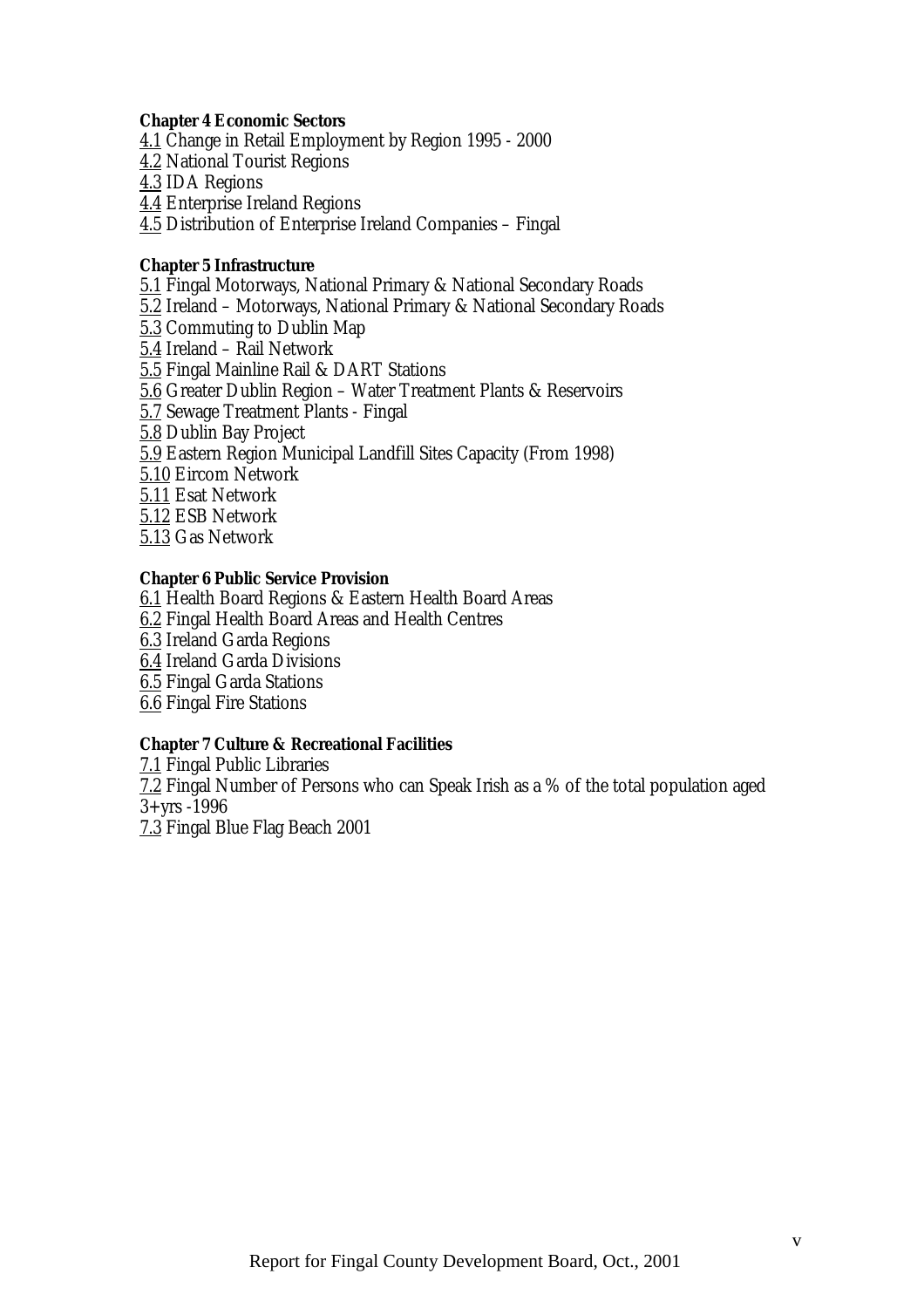# **List of Tables**

#### <span id="page-7-0"></span>**Chapter 1 Introduction**

1.1 Industrial indicators for Dublin and Mid East Counties

1.2 Income indices for County Dublin & Eastern Counties

## **Chapter 3 Socio Economic Profile**

3.1 ID codes area and summary population totals for each DED in Fingal County.

3.2 Population of principal towns and changes since 1986 - FINGAL

3.3 Population of Local Electoral Areas, Fingal 1986- 1996

3.4 Number of Votes Local Elections 1999

3.5 Number of Votes General Election 1997

3.6 Number of Votes Presidential Election 1997

3.7 Age profile and Dependency ratios, 1996

3.8 Labour Force Participation rates

3.9 Number of persons at work by sector, Fingal

3.10 Number of Persons at work by sector, County Dublin

3.11 No. of recipients of Social Welfare benefits 1999 and percentage change 1996-99

3.12 Travellers' Halting Sites & Stands by Family Unit

3.13 National Childcare Census Report (ADM) - 1999

3.14 Percentage distribution of population aged over 15 years by highest level of education completed, 1996

3.15 Percentage distribution of population by social classes, Dublin Region 1996

## **Chapter 4 Economic Sectors**

4.1 Numbers employed by region in Retailing 1995 –2000 ('000's)

4.2 Number & Types of Business Fingal 2001

4.3 Numbers of new accounts opened with Fingal CC rates office 1999 to (April) 2001.

4.4 Walk-in Customers to Tourist Offices – Dublin 2000

4.5 Top Tourist Attractions by Visitor Numbers 1992 - 1998, Co Dublin

4.6 County Dublin Tourist Visits 1994 – 1998

4.7 County Dublin Tourist Revenue 1994 - 1998

4.8 County Dublin Overseas Tourists - 1998

4.9 County Dublin Main Purpose of Visit 1998

4.10 County Dublin Month of Arrival 1998

4.11County Dublin Route of Entry 1998

4.12 County Dublin Length of Stay 1998

4.13 County Dublin Accommodation Used 1998

4.14 County Dublin Accommodation Bed nights 1998

4.15 County Dublin Other Regions Visited 1998

4.16 County Dublin Experience of Ireland 1998

4.17 County Dublin Party Composition 1998

4.18 County Dublin Social Class 1998

4.19 County Dublin Party Age 1998

4.20 County Dublin Activities Engaged In

4.21 Domestic Tourism to County Dublin 1994-1998

4.22 Domestic Tourism to County Dublin Purpose of Trip 1994-1998

4.23 Domestic Tourism to Dublin Timing of Trip, Age, Social Class & Region of Residence 1994-1998

4.24 Category Types & Number of Tourist Accommodation/Activities – Fingal

4.25 Tourist Attractions County Fingal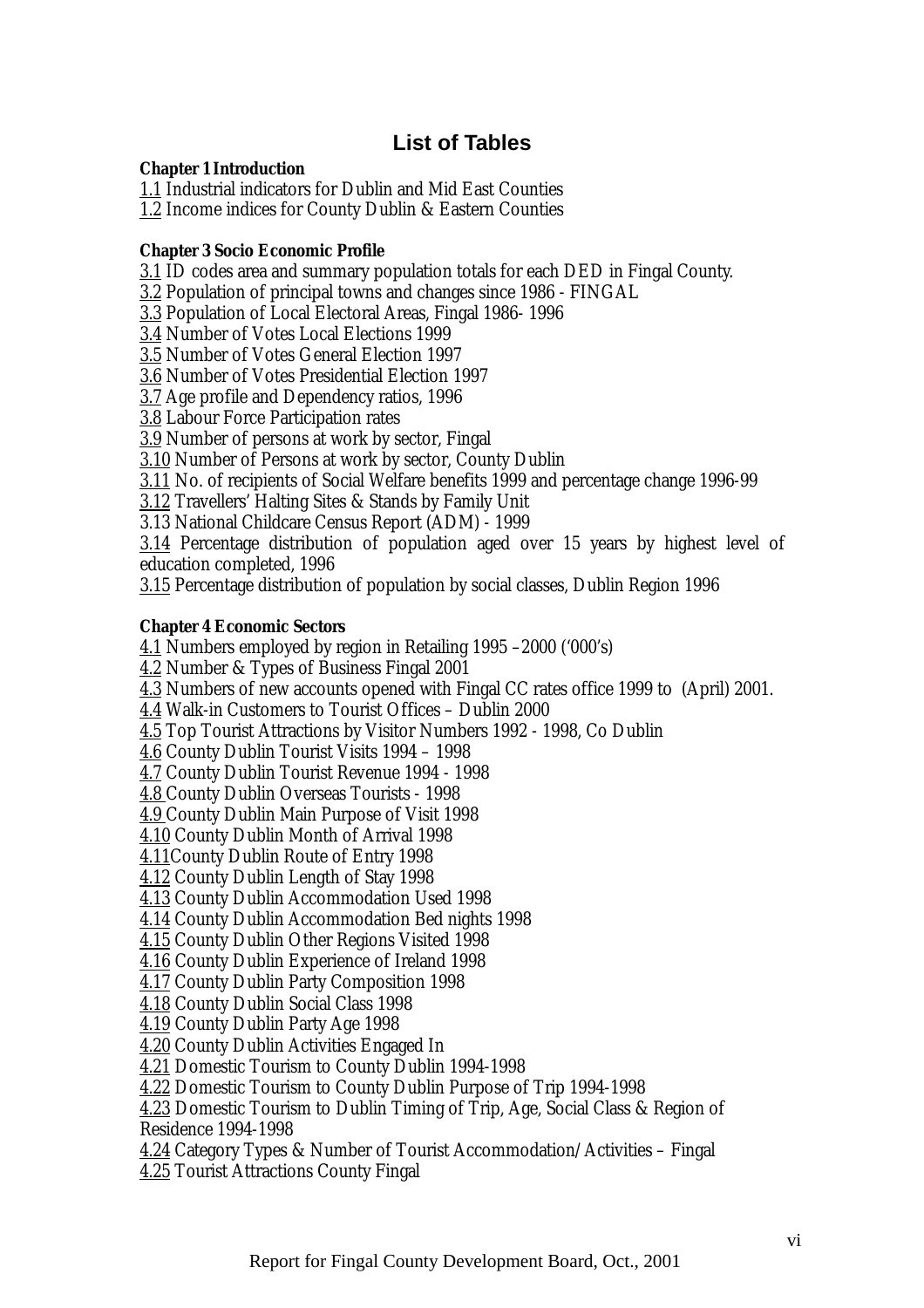4.26 Number of IDA aided Companies for Fingal and other Dublin counties by 2000

4.27 Number of Enterprise Ireland Companies in County Dublin 1999

4.28 Number of Enterprise Ireland Companies in County Dublin 1999

## **Chapter 5 Infrastructure**

5.1 Main infrastructure road classification totals, Fingal – 2001

5.2 Traffic Counts Fingal 1997-2000

5.3 Casualties by Road User in Fingal 1998-2000

5.4 Number of New Cars Registered County Dublin (All Counties) 1996 – 2000)

5.5 Summary of Intercity Train Departures from Dublin Heuston

5.6 Summary of Suburban Train Arrivals & Departures from Dublin Heuston

5.7 Summary of Intercity Rail Departures from Dublin Connolly

5.8 Summary of Suburban Train Arrivals & Departures Dublin Connolly

5.9 Dublin Airport Passenger Numbers 1995 – 2000

5.10 List of Airlines operating scheduled routes from Dublin Airport 2001

5.11 List of Scheduled Destinations from Dublin Airport. 2001

5.12 List of Tour Operators operating through Dublin Airport.

5.13 Statistics for Dublin Port 1999-2000

5.14 List of the Ferry Companies operating from Dublin Port 2001

5.15 Average daily Consumption of Water for Fingal and surrounding Counties

5.16 Greater Dublin Water Supply – Fingal Strategic Study Distribution Input 1994

5.17 Greater Dublin Water Supply Strategic Growth Preferred Demand Industrial Growth

5.18 Waste Volume 1998 (tonnes) (All Dublin Counties)

5.19 Total House Completions 1996-2000 for the four Dublin County Councils

5.20 New Houses completed by type for the four Dublin County Councils 2000

5.21 Average House prices for New & Second Hand Houses 1996-2000 Dublin (Four County Council areas)

5.22 Total Number of Houses in Fingal and other Dublin County Councils 2001

5.23 Local Authority Housing – New Build & Acquisitions for Fingal and other Dublin County Councils 1996-2000

5.24 Average Industrial Wage (IR£) from 1996 to 2001

5.25 Power Generation in Gigawatt Hours for Ireland 1995 – 2000

#### **Chapter 6 Public Service Provision**

6.1 Health Centres in Fingal

6.2 Hospitals in County Dublin

6.3 Summary of Publicly Funded Acute Hospitals: Number of beds Available, Patients Discharged, and Average Length of Stay and Day Cases Eastern Health Board Area - 1994 to 1996

6.4 Numbers on the Live Register County Dublin by Age April 1996

6.5 Numbers on the Live Register County Dublin by Duration April 1996

6.6 Numbers on the Live Register County Dublin by Age April 2001

6.7 Numbers on the Live Register County Dublin by Duration April 2001

6.8 Neo-Natal Mortality (aged 28 days or less) and Infant Mortality (Aged 28 days to one year) for all Dublin Local Authorities 2000.

6.9 % Principal Causes of death for Fingal 2000

6.10 Number of Primary (Ordinary Classes only) Schools, Number of Teachers & Number of Pupils 1998-1999

6.11 Number of Primary Schools (special only), Pupils and Classes 1998/99

6.12 Post Primary School Pupils in Fingal by type of School 1998/99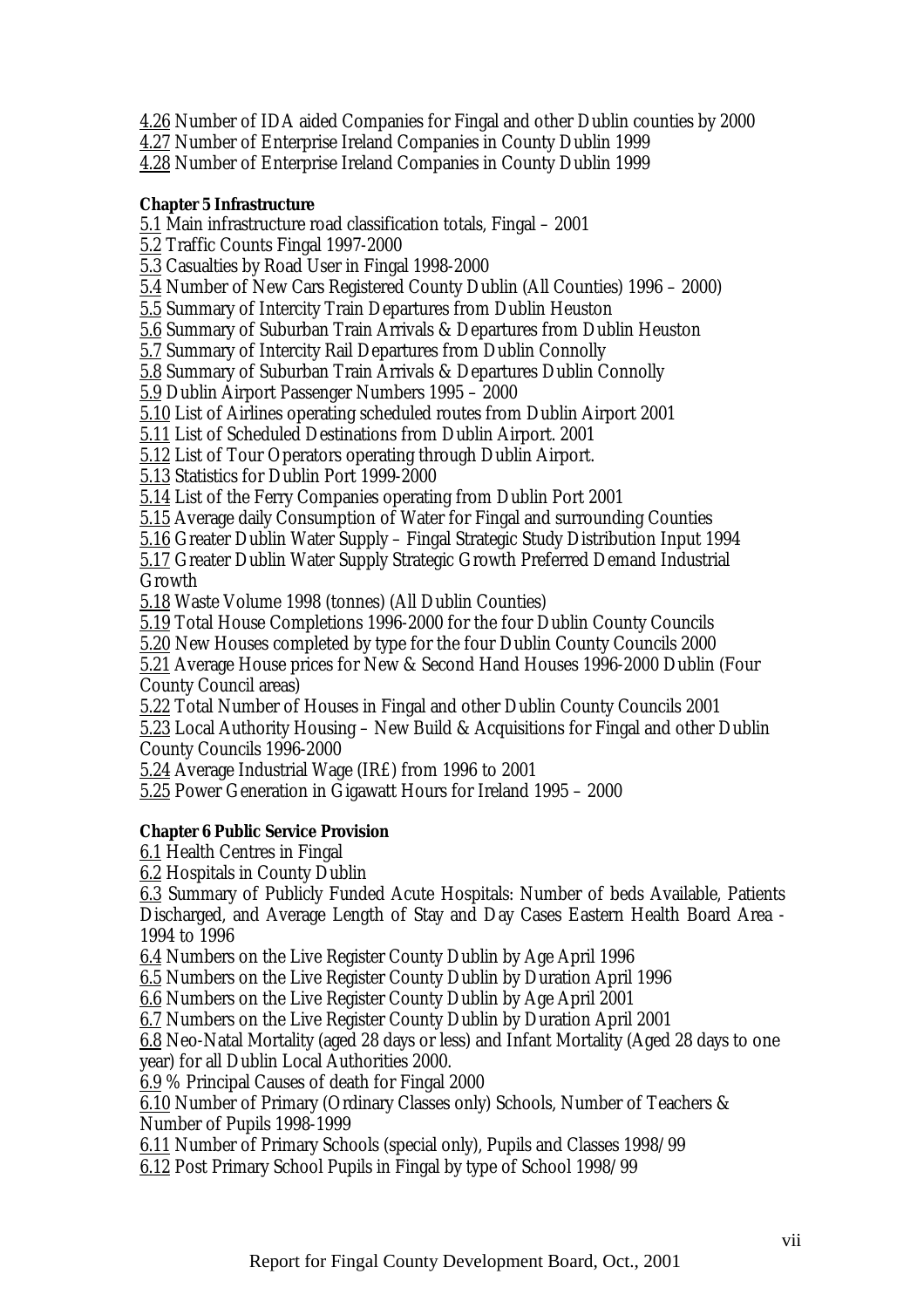6.13 Third Level Students 1999/2000 HEA funded

6.14 Full Time Students and Entrants to Third Level Institutions aided by DES 1998/99 County Dublin Institutions (in bold print)

6.15 Domicility of Third Level Students (DES aided only) 1998-1999

6.16 Third Level Non Aided Institutions 1998-99 (Dublin Colleges In Bold)

6.17 CDVEC Fingal Region Schools & Pupil Numbers 2000.

6.18 Fingal Community Colleges Types of Education Available 2000

6.19 Garda Stations and Personnel serving within Fingal 2000

6.20 Number of Indictable Offences & Reported Crimes per 1,000 Population for 1998

6.21 Indictable Offences DMR 1999

6.22 Indictable Offences DMR 1998

6.23 Indictable Offences per 1,000 of Population all Garda Regions 1999

6.24 Unauthorised takings of Motor Vehicles 1999 by Region per 1,000 vehicles licensed\*

6.25 Unauthorised takings of Motor Vehicles 1998 - 1999 by Region

6.26 Dublin City and County Fire Stations and Districts

6.27 Number of Local Authority staff all Dublin Counties

## **Chapter 7 Culture & Recreation**

7.1 Fingal Public Libraries

## **Chapter 8 Local Development**

8.1 Partnership Areas & Business start-ups 1997- 1999

8.2 Partnership Areas & Job Placements 1997- 1999

8.3 Partnership Areas & the Number of Participants in Preventative, Complementary

Education & Number of Groups Funded 1998 – 1999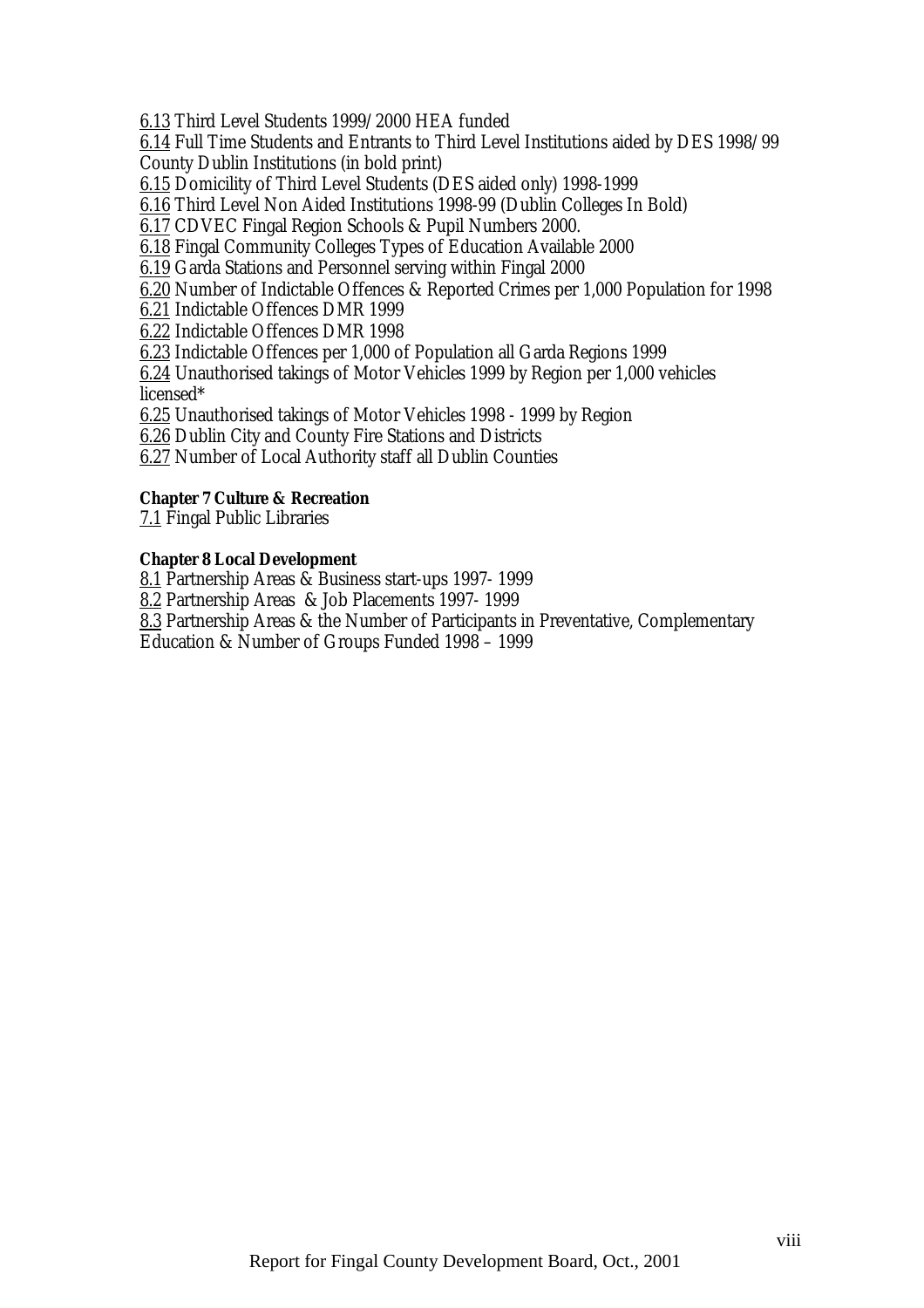# **1. Introduction**

# <span id="page-10-0"></span>**1.1 Fingal County Profile**

The main objective of this report is to provide a comprehensive assessment of the current situation in order to assist Fingal County Development Board in the preparation of its strategy for economic, social and cultural development over the next ten years. The city and environs of Dublin now extend over a very extensive area, exceeding the boundaries of the Dublin administrative units. It represents a complex and dynamic functional entity with roles as both the national capital and the principal international gateway for the country. Since the mid 1980s the old county Dublin has been divided into four units for purposes of public administration, within each of which a City/County Development Board was established in 1999. As each Board is required to prepare a strategy for economic, social and cultural development, the approach adopted here is to provide an analysis that takes account of the wider context while also providing detailed small area analysis for the wards/DEDs of the CDB area.

This profile provides a summary of the current situation in respect of many indicators as suggested in the DOELG Guidelines document, *A Shared Vision for County/City Development Boards*. Comparative data for neighbouring counties and the region are provided where appropriate and detailed mapping has been undertaken to illustrate patterns within the city wherever data has been available.

The report commences with a contextual overview of the regional, national and international roles of the city-region with particular attention to the underlying dynamics and impacts of the restructuring that has occurred since the late 1980s. This will be followed by chapters on physical characteristics, a socio-economic profile of Fingal that relies heavily on small area census data to illustrate and analyse patterns related to demography, the labour force, social exclusion and educational attainment levels. Also included is a summary synthesis of a very large database of socio-economic indicators to identify five generalised types of social areas across the city and suburbs of Dublin, including much of Fingal. Chapters devoted to economic sectors, infrastructure, public service provision, culture and local development make-up the remaining sections of the report.

# **1.2 Dublin Regional & National Context**

The administrative area of Fingal is located to the north of the City of Dublin and extends in the west along the River Liffey, and to the north as far as the county boundary. It covers an area of approximately 173 square miles and has a population of almost 168,000 (CSO 1996). It came into being on the 1st. January 1994 following the abolition of the former Dublin County Council and the establishment of 3 new authorities to replace it.

Located to the north of the city's commercial, social, cultural, educational and administrative core, the socio-economic profile of Fingal can only be understood by reference to trends in development across the entire city and suburbs which extend across the administrative boundaries. Any future strategy for the city must take account of its regional, national and international roles. Recently completed research for the National Spatial Strategy confirms that the functional area of the city region extends into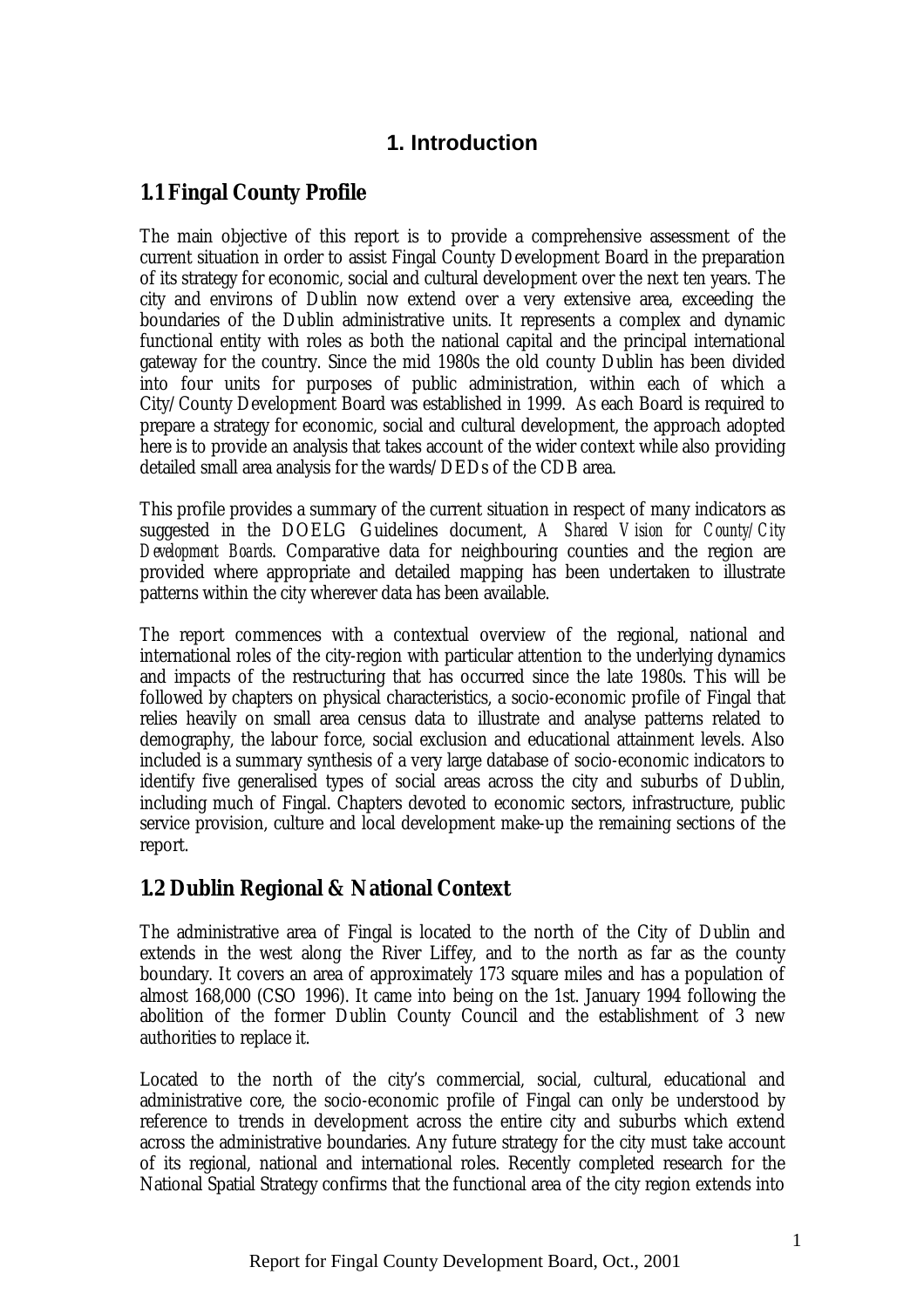the neighbouring counties and beyond to include most of county Louth and parts of the Midlands and Southeast, especially the urban centres that are linked by National Primary routes and/or rail services. For much of this area the city functions not only as the commercial, retail and cultural and educational capital but also as the major source of employment in both manufacturing and services.

The strong attraction forces exerted by the city centre draw in very large numbers of customers for services so that an extensive array of high-level functional outlets can be sustained. A countervailing trend has seen the emergence of large retail outlets and estates for manufacturing, wholesale and distribution in the outer suburbs. The pull of the city centre exerts negative impacts on smaller centres throughout the region, while also contributing to increasing levels of congestion, environmental pollution, pressure on physical infrastructure, and over recent years very substantial increases in house prices as supply has not been able to keep pace with demand.

While the city-region contains approximately 40% of the total population of the state, the dominance of the city in the economy and in many other facets of Irish life is even greater. Over 80% of State sponsored bodies are located in Dublin, which also is the location for about 70% of the headquarters of the major public and private companies and co-operatives. Furthermore all of the financial institutions have their headquarters in the city.

Related to the concentration of control functions, many of which are interdependent, the city and surrounding county area has emerged as the major location in Ireland, and also as a major centre in the European context, for inward investment. The combination of factors that have made Dublin such an attractive milieu for investments, especially since the early 1990s have proved central to the exceptional growth performance of the Irish economy and the country's improved international competitiveness rankings $^1$ .

In the industrial sector the Dublin region has developed a very strong modern base linked to the attraction of blue chip companies especially in the electronics and computers sector. There has also been very significant expansion in the internationally traded services sector, which includes software production, financial services and customer services linked to ICT. Of critical importance here has been the provision of optical fibre international connections and development of dedicated spaces in the city landscape such as the Financial Services Centres in the former docklands, the National Digital Park at City West and more recently the proposed Digital District in the vicinity of the Guinness Brewery. There were 318 foreign owned manufacturing and services companies in Dublin in 2000, of which 100 were classified as high tech firms and another 31 as R&D performing units. There was a further 59 foreign-owned firms throughout the neighbouring counties.

 $\overline{a}$ 

<sup>&</sup>lt;sup>1</sup> For a detailed assessment of the international importance of Dublin see "The Role of Dublin in Europe", report prepared by Goodbody Economic Consultants and the Department of Urban and Regional Planning, UCD for the Spatial Planning Unit, Department of the Environment and Local Government, 2000.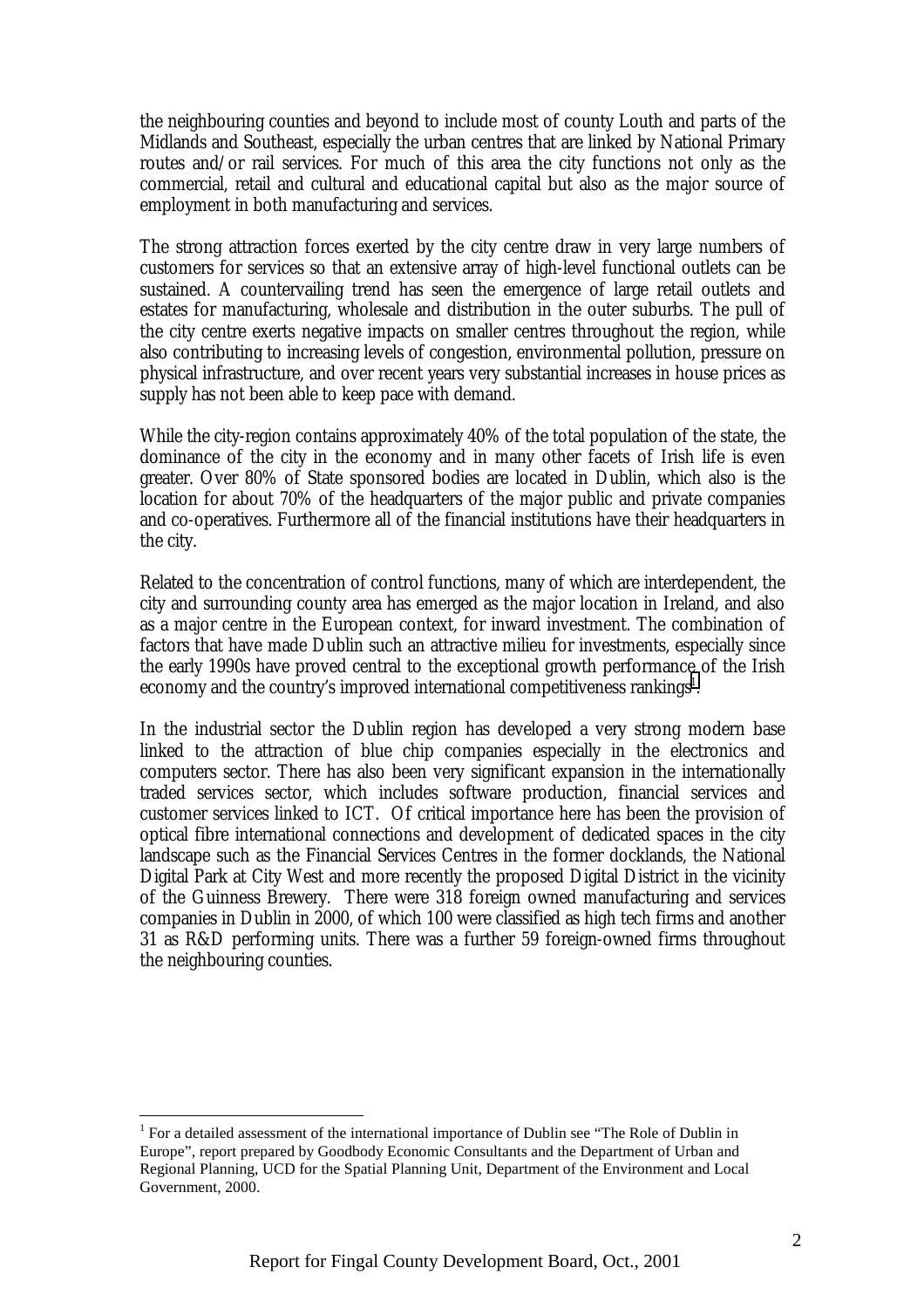**Table 1.1** contains a summary profile of the industrial base of Dublin and the surrounding counties. Dublin accounts for 32% of total employment in manufacturing and internationally traded services. According to Forfas almost 60% of the employment is in the advanced sectors, which results in exceptionally high levels of output per worker, 33% above the average for all industrial workers in the State. The dynamic growth of the manufacturing and internationally traded services sector is reflected in the fact that over half of the total increase in employment in these sectors between 1995 and 1999 took place in Dublin. Total employment in internationally traded and financial services in Dublin increased form 5,356 in 1989 to 15,404 in 1995 and 33,697 in 1998, which was 73% of the total State employment in these sectors.

|                                                            | <b>Dublin</b>  | <b>Kildare</b> | <b>Meath</b> | <b>Wicklow</b> | <b>Ireland</b> |
|------------------------------------------------------------|----------------|----------------|--------------|----------------|----------------|
| No. of Industrial plants 1999                              | 1716           | 141            | 138          | 135            | 5474           |
| Total employment in mfg. and<br>Intl. traded services 1999 | 102558         | 14393          | 5931         | 8091           | 324422         |
| Net employment gain 1995-99<br>All firms                   | 32637          | 3274           | 531          | 1609           | 62524          |
| Net employment gain 1995-99<br>Foreign-owned               | 22781          | 2307           | $-118$       | 964            | 39453          |
| Net employment gain 1995-99<br>Irish-owned                 | 9856           | 967            | 649          | 645            | 23071          |
| % employed in advanced sectors                             | 59.2           | 58.7           | 15.8         | 43.5           | 44.9           |
| Share of employment in five<br>Largest firms               | $\overline{7}$ | 49             | 21           | 29             | N/A            |
| GVA per person employed 1998<br>$(Ireland = 100)$          | 133.4          | 109.0          | 42.9         | 140.5          | 100.0          |
| Wages and salaries as % of net<br>output                   | 25.9           | 16.7           | 42.6         | 13.4           | 16.9           |
| Ratio of industrial to admin/<br><b>Technical workers</b>  | 3.9            | 2.6            | 6.3          | 4.5            | 4.5            |

|  | Table 1.1 Industrial indicators for Dublin and Mid East counties |
|--|------------------------------------------------------------------|
|--|------------------------------------------------------------------|

*Source: Forfas database and CSO Census of Industrial Production, 1998*

The attraction of such a large volume of industrial and service activities has generated an enormous demand for serviced sites including office space. The total area of office space let and sold between 1990 and 1998 was five times the amount for the period 1980-89. (Goodbody Report 2000) A feature of recent years has been a move by office developers from city centre locations to suburban estates such as at Sandyford, and City West. The location of these new employment centres has generated new movement patterns that have contributed in some cases to a worsening of the traffic situation especially at peak times.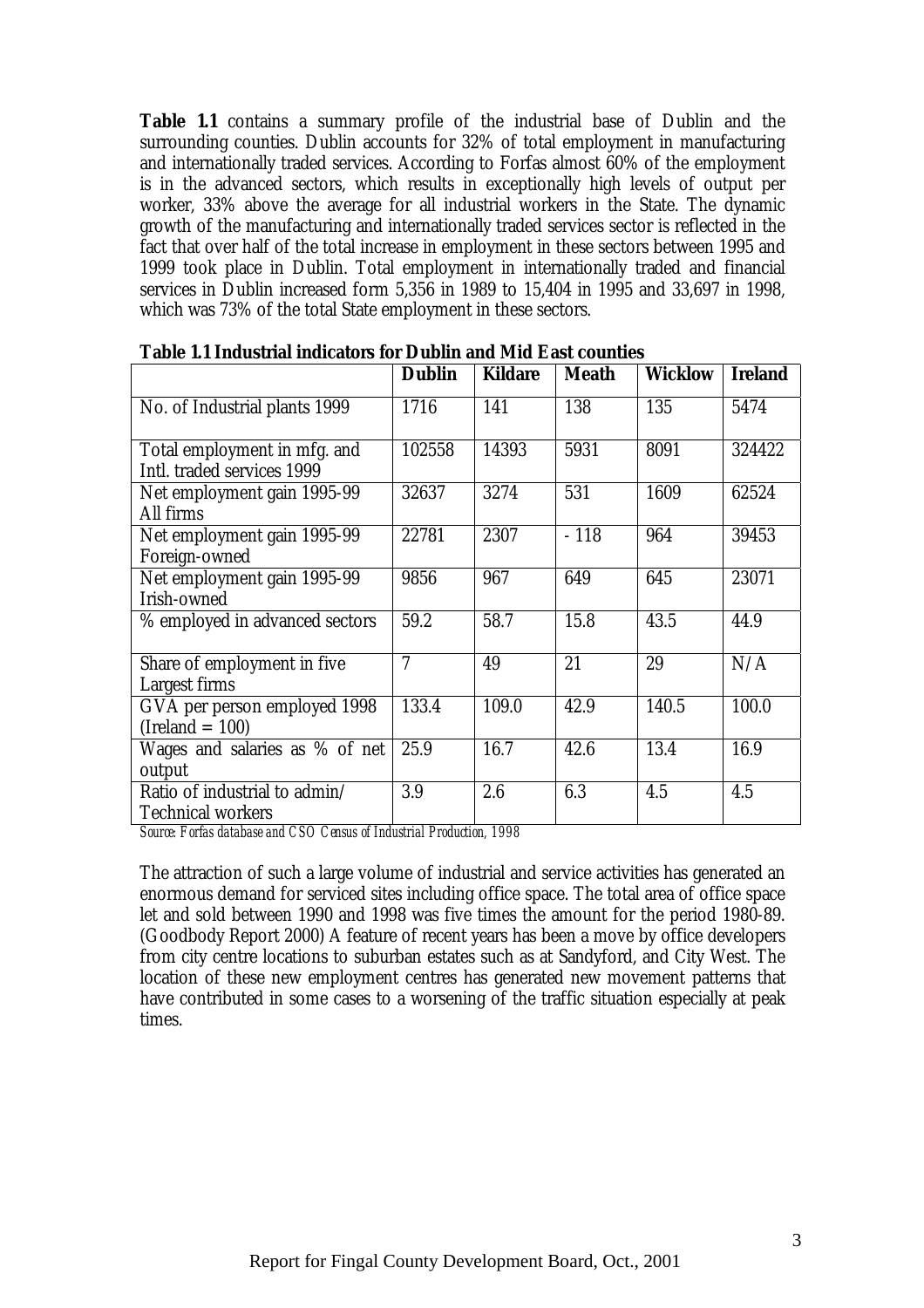Another aspect of Dublin's international role is the volume of goods and passenger movements into and around the city. For example the volume of goods passing through Dublin port increased from eight million tonnes in 1993 to over twenty million tonnes in 2000.<sup>2</sup> The impact of such an enormous increase on the city's infrastructure is most evident along the city quays that provide the access routes for trucks coming from, and going to, all parts of the country.

The number of passengers entering through Dublin airport has increased from about five million in 1993 to almost fourteen million in 2000. Again this reflects the enhanced attractiveness of Dublin as an international city but it brings with it additional pressures on the quality of life in the city. Related to the growth in visitor numbers there was a doubling of the number of hotel bedrooms over the period 1990-99, mostly in city centre locations. A significant component of the visitor numbers is linked to business/conference meetings, the number of which more than doubled to 93,000 visitors in 1999. The importance of Dublin as a venue for such meetings in Ireland is evident from the fact that 85% of all conference visitor destinations were in the Greater Dublin Area, mainly Dublin City (Dublin County Borough).

The dominant position of Dublin in the national economy is confirmed by data on wealth creation and incomes in **Table 1.2.** The per capita GVA (Gross Value Added) index for 1998 was 134.8 (Ireland  $= 100$ ) reflecting the very high levels of wealth creation in both manufacturing and internationally traded services.

| Table 1.2 meeting murets for County Dublin & Eastern Counties |                        |                                             |                                                                             |  |  |  |
|---------------------------------------------------------------|------------------------|---------------------------------------------|-----------------------------------------------------------------------------|--|--|--|
|                                                               | GVA per capita<br>1998 | <b>Disposable Income</b><br>Per capita 1997 | <b>Percent of population</b><br>covered by medical<br>cards, September 2000 |  |  |  |
| Dublin*                                                       | 135                    | 114.4                                       | 25.6                                                                        |  |  |  |
| Meath                                                         | 68                     | 93.3                                        | 27.8                                                                        |  |  |  |
| Kildare                                                       | 111                    | 103.0                                       | 26.4                                                                        |  |  |  |
| Wicklow                                                       | 80                     | 93.7                                        | 32.3                                                                        |  |  |  |
| Mid East                                                      | 88                     | 97.2                                        | N/A                                                                         |  |  |  |
| <b>Ireland</b>                                                | 100                    | 100.0                                       | 30.6                                                                        |  |  |  |

**Table 1.2 Income indices for County Dublin & Eastern Counties**

Source: Forfas

\*Data not available for each of the Dublin Counties

While some of the value added generated in Dublin leaks out of the country and county by way of repatriation of profits and payments to workers who commute form other counties, the average per capita disposable incomes for the population in Dublin were 14% above the national average in 1997. However, these data need to be treated with some caution due to substantial differences in living costs, especially the cost of housing, between Dublin and the more rural parts of the country.

An index of low incomes is the percentage of the population covered by medical cards, which at 25.6% for September 2000 was the lowest of all the counties. This figure of course is calculated for the entire county and therefore conceals the fact that in some areas there are much larger proportions of the population with very low incomes, as has been established by research undertaken by, for example, the ESRI and will be confirmed by proxy variables that are mapped in the next section.

 $\overline{a}$  $2^{2}$  Goodbody Report, The Role of Dublin 2000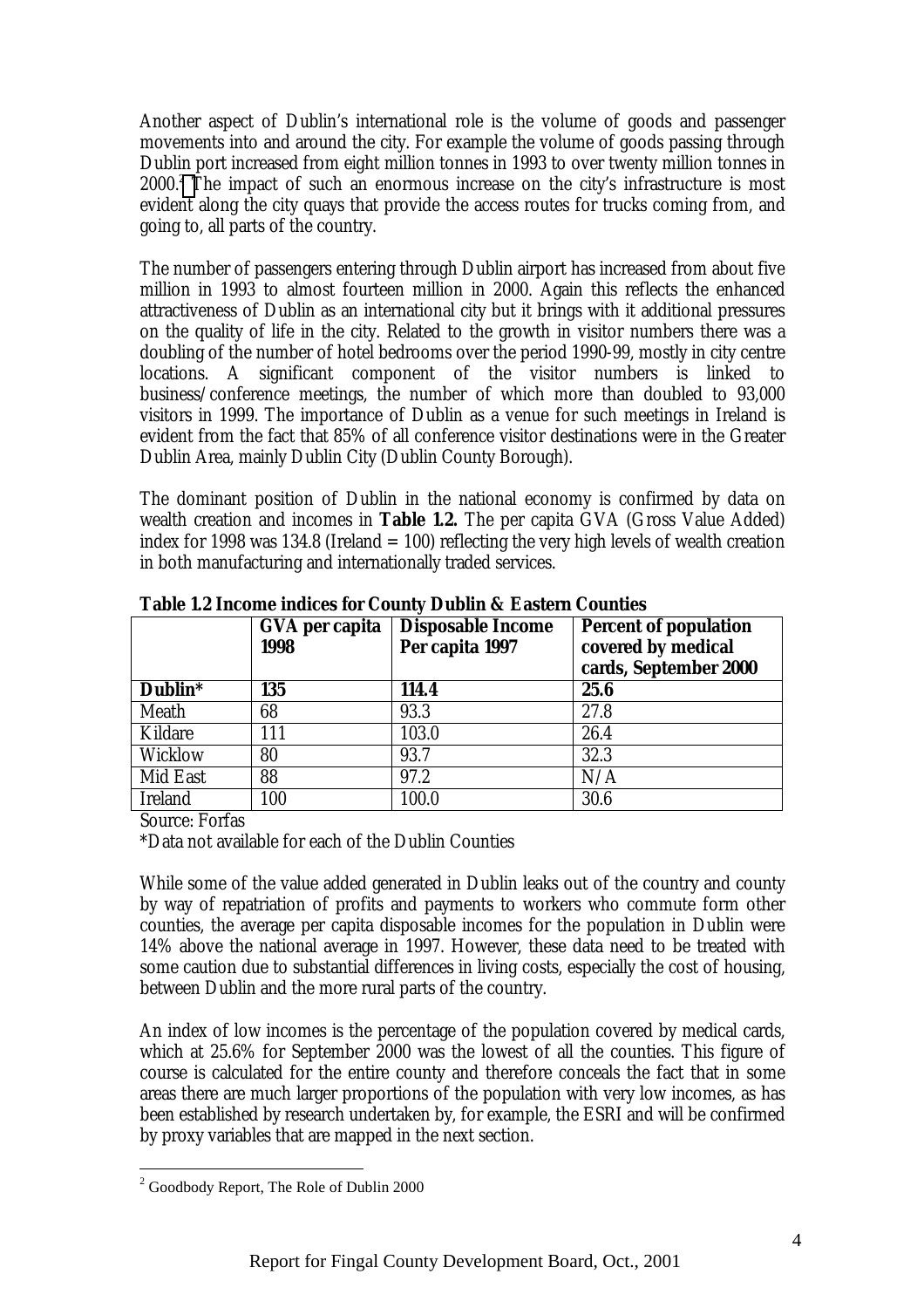A further index of the increasing level of affluence in Dublin over recent years is the growth in the number of new vehicles (all vehicles) first licensed. In 1995 the total number of first licenses granted in County Dublin (all 4 counties) was 37,663 by 1999 it had increased to 74,385 and in 2000 it exceeded 120,000. The very remarkable increase has of course also contributed to a much higher level of traffic congestion throughout the city, resulting in both increased environmental pollution and deterioration in the quality of life of many resident in the city.

The growth of the Greater Dublin Area over recent years has resulted in a further increase in the share of the total population and of the labour force that is resident in the region. Recently prepared forecasts for the Department of the Environment and Local Government (Spatial Planning Unit) suggest that the population of 'old' county Dublin had increased to 1,109,800 in 2000 and that it could increase to approximately 1.3 million in 2010 and possibly 1.444 million in 2020, by which time there could also be about 510,000 in the Mid East region compared to an estimated 387,300 in 2000. These estimates are supported by the CSO for the period to 2031.Whether or not these projections will prove to be correct will depend on many factors, including the policies that may be adopted for the National Spatial Strategy that will be prepared by the end of this year. Whatever level of growth occurs it is clear that Dublin will continue to be the dominant national centre and international gateway for the country. It will remain the most important strategic location for maintaining and enhancing the competitiveness and growth potential of the Irish economy. The recent and future growth patterns will impact in different ways throughout the cityscape and in particular on different groupings within the city population.

Dublin's role in the arts and in the sports arena reflects its position as a capital city with a long tradition of cultural institutions. More recent developments include the Temple Bar cultural quarter and the redevelopment of Smithfield to include some cultural facilities most notably connected with music. Street theatre and community arts are also more recent additions to the cultural life of the city making the arts more accessible.

The overview provided above establishes the broader context for examining the socioeconomic profile of each of the Local Authority areas that make up the city region. The socio-economic profile of the Fingal area is undertaken in Chapter 3.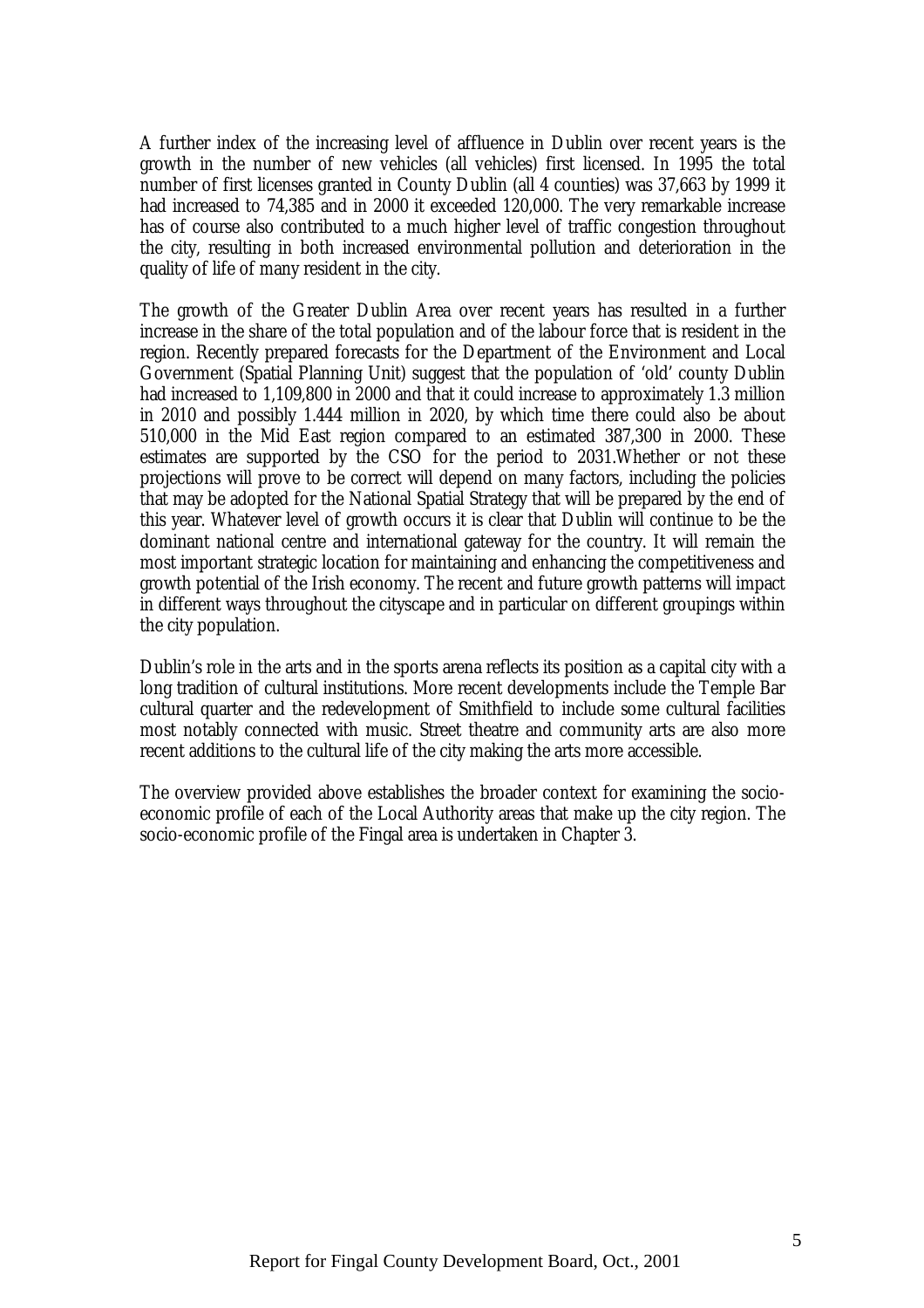# **2.Physical Characteristics**

# <span id="page-15-0"></span>**2.1 Physical Landscape**

Fingal is situated on the East Coast of Ireland. Map 2.1 shows the county boundary in addition to the Eastern Region County Boundaries. Map 2.2 shows the 4 local authority areas in the county of Dublin.

Fingal occupies a total land area of 452.7 Sq.Km (174.8 Sq.miles). Its perimeter of 196.3 km (121.9 Sq.miles) and has borders with Dublin City (Dublin County Borough), Kildare and Meath. Fingal has approximately 88km of coastline extending from Sutton in the South around Howth and as far North as Balbriggan. From the most western point to the most easterly tip of Fingal is a distance of 29 km whilst the most northern point to the most southerly point is a distance of 32 Km (as the crow flies) Map 2.3 gives the broad landscape classifications for Fingal (Source: Fingal CC)

# **2.2 Physical Heritage**

The Map 2.4 shows the distribution and density of archaeological sites & national monuments (S&M) which are designated by The Heritage Service (Duchas). A total of 627 S&M are listed for 2001.

In addition, Fingal has National Heritage Areas or N.H.A.'s see Map 2.5. The large sites being the estuaries around Malahide/Swords and Rush & Lusk. The Royal Canal and the Liffey Valley are also N.H.A.'s. The Special Areas of Conservation or SAC's in Fingal lie off the coast in Dublin Bay and are very similar in their designation to some of the N.H.A.'s. Map 2.6 shows the extent of the SAC's.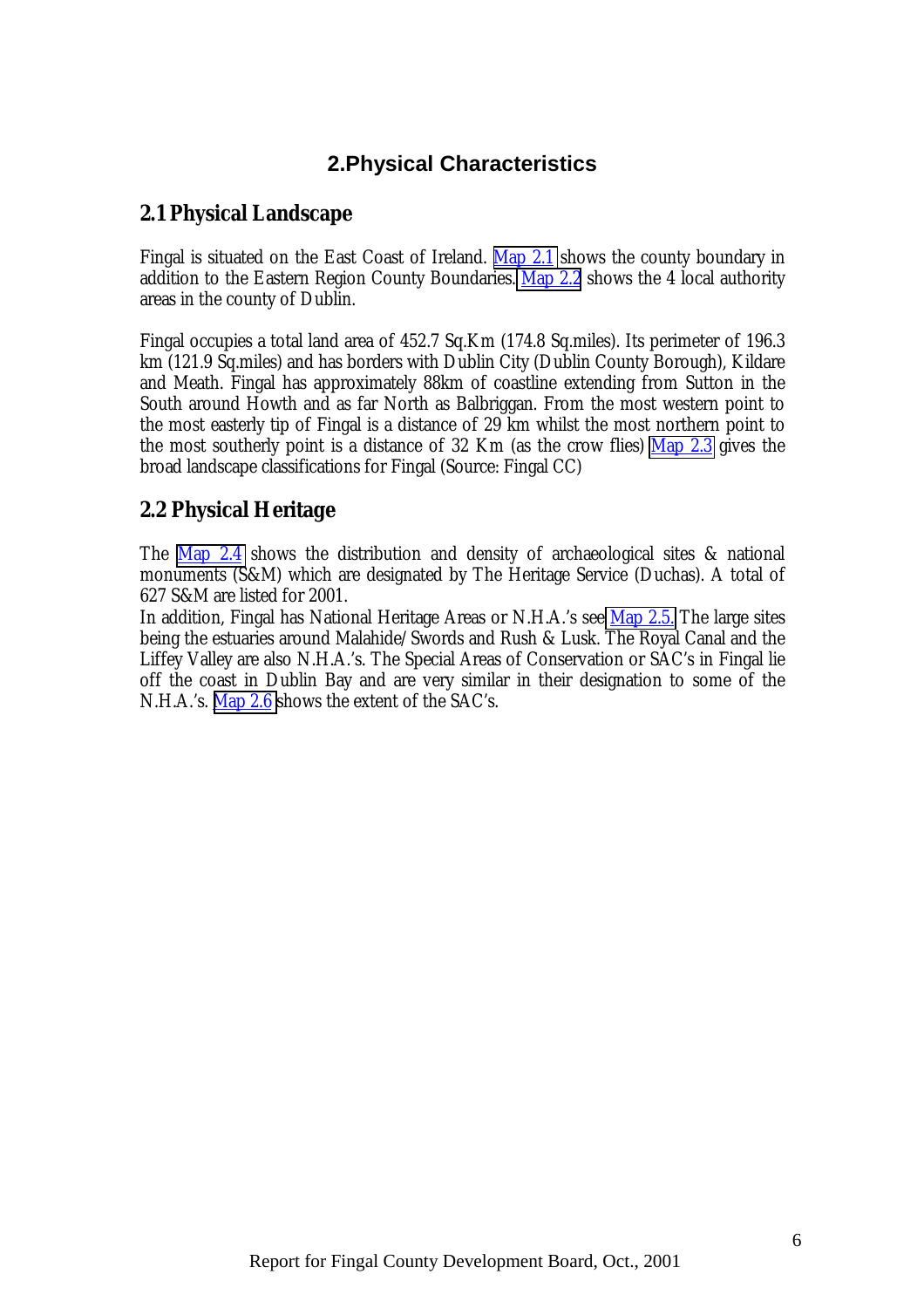# **3. Socio – Economic Profile**

<span id="page-16-0"></span>The following topics are covered in this section: demography, the labour force, social exclusion and education. The final part presents a synthesis based on an analysis of 53 socio-economic variables.

# **3.1 Demography**

## **Introduction**

The data are mapped within the framework of the 42 districts shown on Map 3.1 that also includes the principal national roads and the M50 as reference points. Map 3.2 gives the DED index numbers for each individual DED. **(N.B. The number of DED's which pertain to a particular category or class in all these CSO maps is given in the legend in brackets.)** An index of the wards with their 1996 population totals is contained in **Table 3.1.**

The analysis presented here is based largely on the small area statistics produced by the Central Statistics Office for the 1996 Census of Population. While there have undoubtedly been significant changes since 1996 there will not be another census until April 2002. After the publication of the results from that census, expected in 2003, it will be necessary to update the analysis presented here.

Fingal is different from the other Dublin counties in its spatial extent and because much of the territory is still rural in character. The Blanchardstown area in the southwest of the county is contiguous to the urban area extending out from the Dublin Corporation administrative area. The location of Dublin airport in the southeast has ensured that Swords, Malahide and Portmarnock have remained physically separate from the city, except for a narrow ribbon of development along the coast. Many of those living in the other settlements throughout the county (Portrane, Rush, Skerries, and Balbriggan) and also many of those residing in the open countryside are likely to working in the core of the city.

Caution is required when examining the maps that are to an extent visually dominated by the very large DEDs in the more rural parts of the county. For example, the DEDs named Holywood, Garristown, Clonmethan, Ballyboghil, Lusk, The Ward and Dubber collectively occupy 42% of the area of the county but they contain only five percent of the population. By contrast smaller DEDs that comprise the Blanchardstown-Castleknock area had a population of 54,547 (32.5% of the county total) while almost another 25,000 were residing around Swords and a further 43,235 (26% of the total) in the DEDs containing Malahide, Portmarnock, Baldoyle, Sutton and Howth.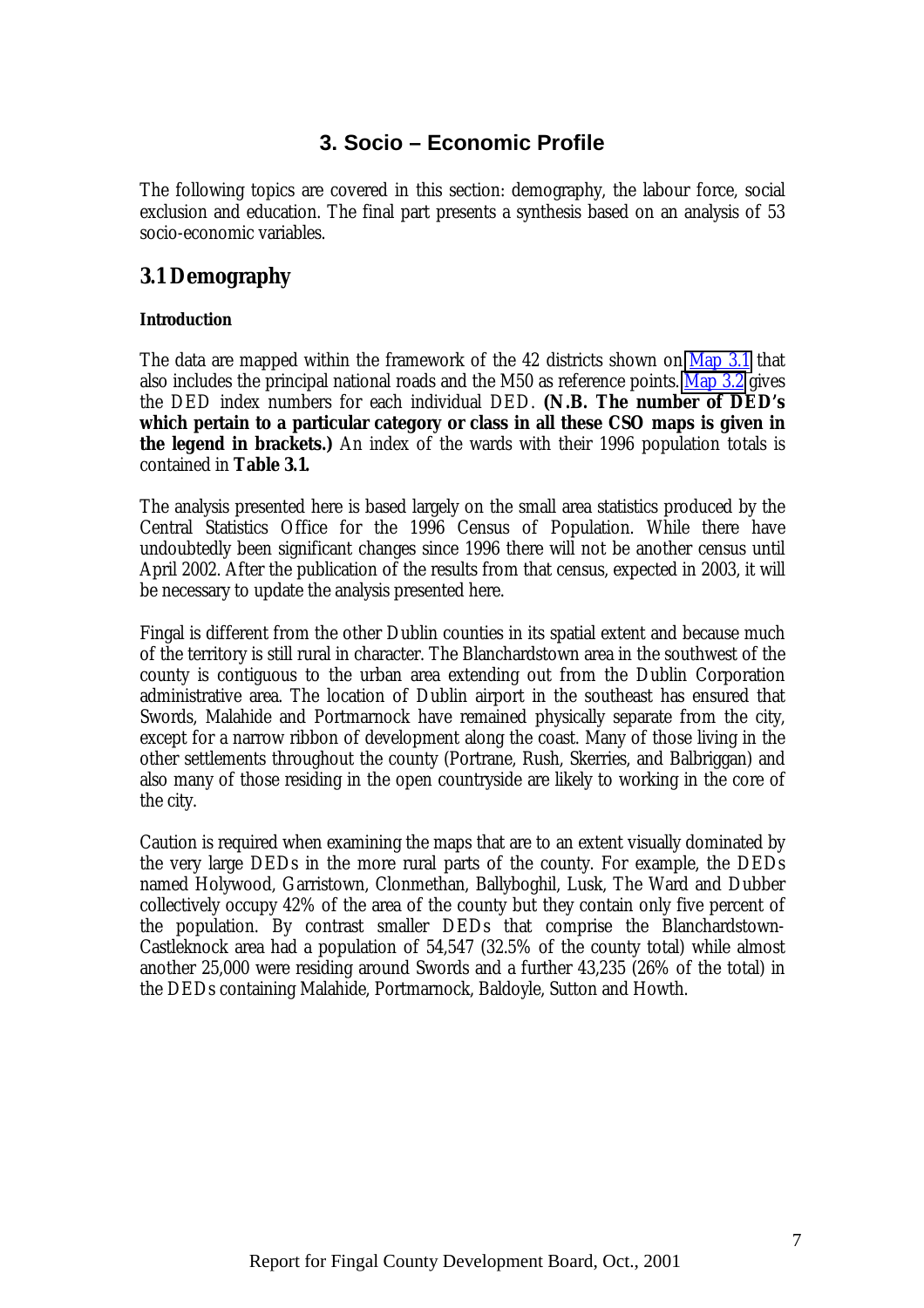|         | Table 3.1 ID codes area and summary population totals for each DED in Fingal |  |  |  |  |
|---------|------------------------------------------------------------------------------|--|--|--|--|
| County. |                                                                              |  |  |  |  |
|         | <b>BERTH BERTHIST</b>                                                        |  |  |  |  |

|                  | DED ID DED_NAME                  | Area<br>Sq. Km. 1986 | Pop. | Pop.<br>1991 | Pop.<br>1996 | Pop.<br><b>Change</b><br>1991-96 |
|------------------|----------------------------------|----------------------|------|--------------|--------------|----------------------------------|
| 4001             | Airport                          | 8.48                 | 190  | 224          | 308          | (%)<br>37.50                     |
| 4002             | Balbriggan Rural                 | 26.41                | 2471 | 2964         | 3454         | 16.53                            |
| 4003             | Balbriggan Urban                 | 2.12                 | 5680 | 5414         | 5743         | 6.08                             |
| 4004             | <b>Baldoyle</b>                  | 2.60                 | 6345 | 6272         | 6739         | 7.45                             |
| 4005             | <b>Balgriffin</b>                | 9.92                 | 565  | 568          | 603          | 6.16                             |
| 4006             | Ballyboghil                      | 20.18                | 638  | 665          | 702          | 5.56                             |
| 4007             | <b>Balscadden</b>                | 16.17                | 408  | 423          | 505          | 19.39                            |
| 4008             | Blanchardstown - Abbotstown      | 6.97                 | 1410 | 1603         | 1531         | $-4.49$                          |
| 4009             | Blanchardstown - Blakestown      | 8.31                 | 9919 | 11905        | 15131        | 27.10                            |
| 4010             | <b>Blanchardstown - Coolmine</b> | 2.77                 | 7813 | 8032         | 7969         | $-0.78$                          |
| 4011             | Blanchardstown - Codrduff        | 1.44                 | 5128 | 5112         | 4725         | $-7.57$                          |
| 4012             | Blanchardstown - Delwood         | 0.94                 | 4431 | 4510         | 4235         | $-6.10$                          |
| 4013             | Blanchardstown - Mulhuddart      | 1.82                 | 1085 | 1323         | 1245         | $-5.90$                          |
| 4014             | Blanchardstown - Roselawn        | 0.45                 | 2531 | 2434         | 2303         | $-5.38$                          |
| 4015             | Blanchardstown - Tyrrelstown     | 4.47                 | 268  | 1160         | 1473         | 26.98                            |
| 4016             | Castleknock - Knockmaroon        | 7.40                 | 6399 | 8556         | 11095        | 29.68                            |
| 4017             | Castleknock - Park               | 2.51                 | 4071 | 4649         | 4840         | 4.11                             |
| 4018             | Clonmethan                       | 16.31                | 415  | 427          | 492          | 15.22                            |
| 4019             | Donabate                         | 21.57                | 3402 | 3830         | 4320         | 12.79                            |
| 4020             | <b>Dubber</b>                    | 17.64                | 657  | 590          | 577          | $-2.20$                          |
| 4021             | Garristown                       | 36.44                | 986  | 981          | 1060         | 8.05                             |
| 4022             | Hollywood                        | 30.44                | 842  | 874          | 900          | 2.97                             |
| 4023             | Holmpatrick                      | 25.89                | 3128 | 3168         | 3248         | 2.53                             |
| 4024             | Howth                            | 10.25                | 9327 | 9173         | 9008         | $-1.80$                          |
| 4025             | Kilsallaghan                     | 27.88                | 1915 | 1904         | 1877         | $-1.42$                          |
| 4026             | Kinsaley                         | 11.05                | 2013 | 3063         | 3282         | 7.15                             |
| 4027             | Lucan North                      | 9.82                 | 298  | 317          | 340          | 7.26                             |
| 4028             | Lusk                             | 43.55                | 3209 | 3503         | 3740         | 6.77                             |
| 4029             | <b>Malahide East</b>             | 3.18                 | 4703 | 4866         | 5246         | 7.81                             |
| 4030             | <b>Malahide West</b>             | 2.67                 | 5033 | 5964         | 6444         | 8.05                             |
| 4031             | <b>Portmarnock North</b>         | 0.95                 | 5430 | 5497         | 5582         | 1.55                             |
| 4032             | <b>Portmarnock South</b>         | 5.32                 | 3709 | 3767         | 3706         | $-1.62$                          |
| 4033             | Rush                             | 6.67                 | 4493 | 4831         | 5433         | 12.46                            |
| 4034             | <b>Skerries</b>                  | 2.58                 | 5213 | 5362         | 5704         | 6.38                             |
| 4035             | <b>Sutton</b>                    | 1.42                 | 6537 | 6697         | 6510         | $-2.79$                          |
| 4036             | <b>Swords - Forrest</b>          | 6.73                 | 4878 | 6638         | 7911         | 19.18                            |
| 4037             | <b>Swords - Glasmore</b>         | 4.45                 | 4849 | 4846         | 7088         | 46.26                            |
| 4038             | Swords - Lissenhall              | 17.62                | 2491 | 2774         | 3222         | 16.15                            |
| 4039             | <b>Swords - Seatown</b>          | 3.59                 | 1927 | 3265         | 4425         | 35.53                            |
| 4040             | Swords - Village                 | 1.30                 | 2169 | 2234         | 2300         | 2.95                             |
| 4041             | The Ward                         | 25.20                | 576  | 575          | 806          | 40.17                            |
| 4042             | <b>Turnapin</b>                  | 0.84                 | 927  | 1806         | 1861         | 3.05                             |
| Source: CSO 1996 |                                  |                      |      |              |              |                                  |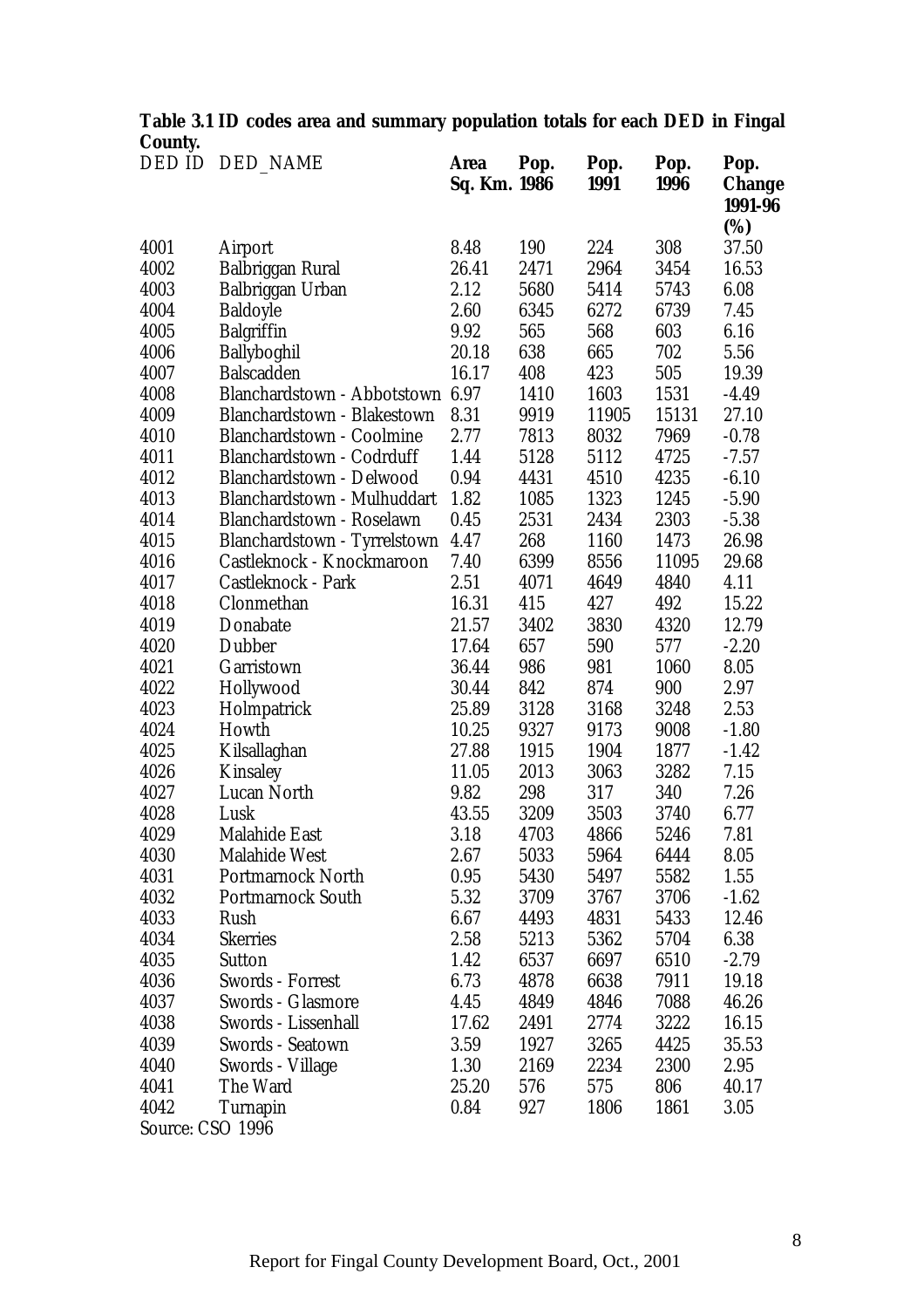<span id="page-18-0"></span>The populations of the principal towns in the county, apart from Blanchardstown that is regarded as part of the contiguous built up area of the city, are provided in **Table 3.2.**

|                                   | <b>Total</b> | <b>Change</b> | <b>Change</b><br>1991-96 | <b>Change</b> |
|-----------------------------------|--------------|---------------|--------------------------|---------------|
|                                   | 1996         | 1986-91       |                          | 1986-96       |
| <b>Swords</b>                     | 22314        | 2393          | 4609                     | 7002          |
| Malahide                          | 13539        | 2148          | 1451                     | 3599          |
| Portmarnock                       | 9145         | 118           | $-28$                    | 90            |
| <b>Balbriggan and environs</b>    | 8473         | 169           | 749                      | 918           |
| <b>Skerries</b>                   | 7339         | 168           | 307                      | 475           |
| Rush                              | 5429         | 326           | 590                      | 916           |
| Lusk                              | 2287         | 240           | 216                      | 456           |
| <b>Kinsealy-Drinan</b>            | 2182         | 2084          | 98                       | 2182          |
| Portrane                          | 1924         | $-150$        | $-229$                   | $-379$        |
| Donabate                          | 1868         | 505           | 764                      | 1269          |
| Rivermeade                        | 621          | $-7$          | $-39$                    | $-46$         |
| Loughshinny                       | 614          | $-8$          | 8                        | $\mathbf{0}$  |
| $C_{\text{current}}$ , $CCA$ 1000 |              |               |                          |               |

**Table 3.2 Population of principal towns and changes since 1986 - FINGAL**

Source: CSO 1996

The extent of the growth that occurred since the early 1980s around Swords and Malahide is very evident. Because most of the south and east of the county was developed *ab initio* and over a short period of time, it has a more uniform demographic structure than in the more mature parts of the city, which means that shifts from one phase of the life cycle to another, for example from school to labour force, are likely to be more marked than in areas that have developed over a longer period.

#### **3.1.1 Population Density & Change**

There was considerable variation in population density in the county Very high densities are evident in the districts that contain the main towns  $\overline{Map 3.3}$ . As these account for 85% of the county population it is not surprising that densities are much lower in the more rural parts especially in the northwest. Almost all of the population reside in private households, for which the average size is just under 3.5 persons, the second highest after South Dublin for all counties in the State Map 3.4. The largest households are in some of the more developed areas whereas in the more mature middle class settlements the average household sizes are smaller which is related to the age profile of the population. The pattern of population growth shown on  $\overline{Map 3.5}$  highlights the concentration that has occurred in the southwest and also in the hinterlands of the older villages (Swords, Rush, Kinsealy, and Balbriggan). Proximity to the national roads and the rail line has been a factor in the selection of areas for development. Declines were recorded in only a few districts, mainly older settled areas such as Howth and Portmarnock and the rural areas along the N1&2 which remain as a kind of green belt between Blanchardstown – Castleknock and the area west of Swords village.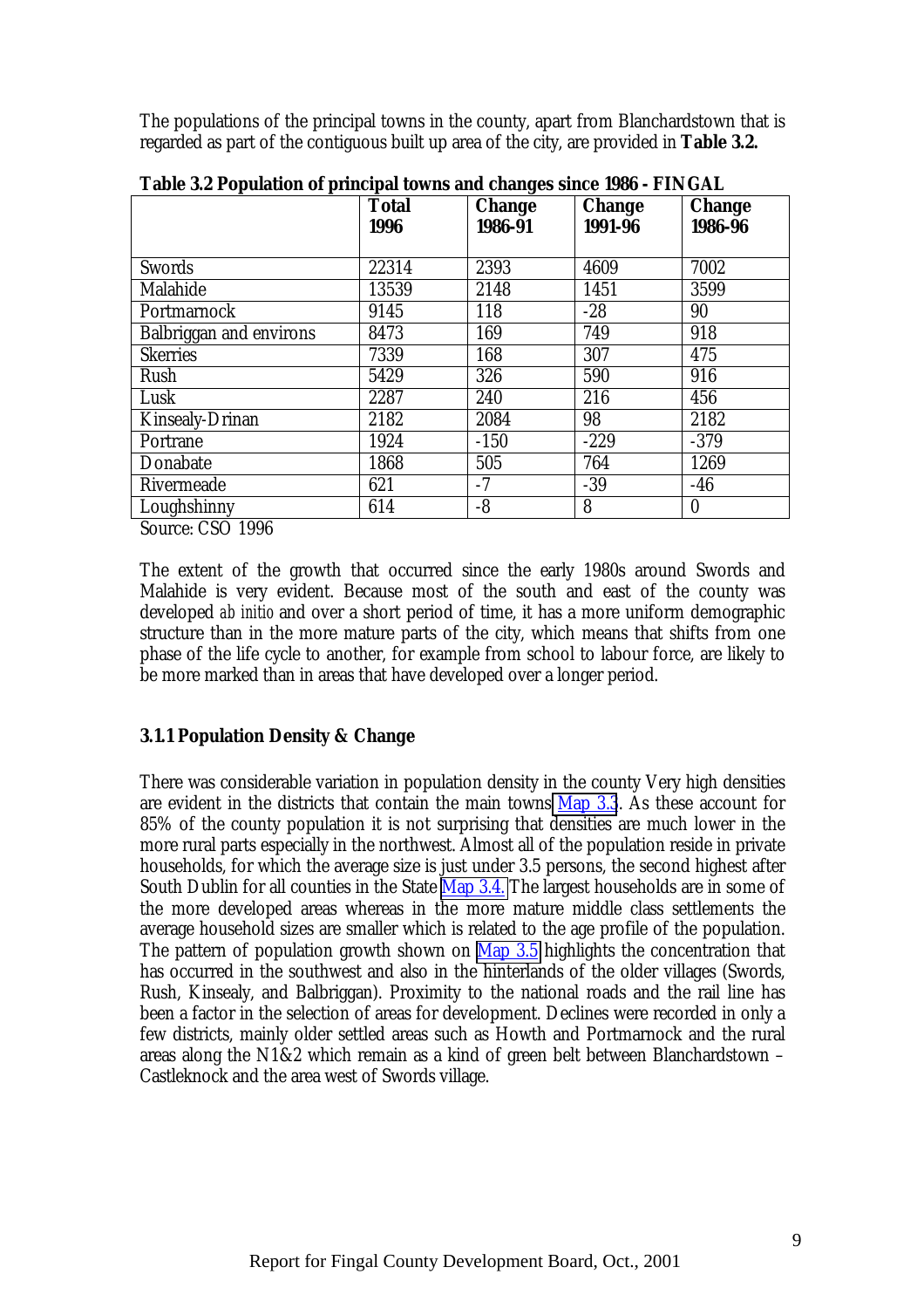#### **Population by Local Electoral Area**

Map 3.6 shows the 6 electoral areas within Fingal County. It is possible to combine the 1996 CSO population figures for some of these local electoral areas as shown in **Table 3.3**. However, those electoral areas marked with an asterisk have estimated figures due to electoral areas crossing DED boundaries. **Table 3.4, 3.5 & 3.6** give the number of votes cast in the most recent Local, General and Presidential Elections.

| <b>Local</b><br><b>Electoral</b> | <b>Area</b>   | 1986    | ັ<br><b>1991</b> | 1996    | %<br>Pop. |
|----------------------------------|---------------|---------|------------------|---------|-----------|
| <b>Areas</b>                     | <b>Square</b> |         |                  |         | Fingal    |
|                                  | Km            |         |                  |         | 1996      |
| Howth                            | 14.39         | 22,209  | 22,142           | 22,257  | 13.27     |
| Balbriggan*                      | 193.50        | 25,874  | 26,859           | 29,111  | 17.36     |
| Mulhuddart*                      | 40.51         | 19,884  | 22,900           | 25,852  | 15.42     |
| Castleknock*                     | 29.52         | 24,045  | 27,276           | 29,841  | 17.80     |
| Malahide*                        | 34.50         | 21,935  | 24,541           | 25,969  | 15.49     |
| Swords*                          | 140.30        | 24,532  | 29,048           | 34,653  | 20.67     |
| <b>Total</b>                     | 452.72        | 138,479 | 152,766          | 167,683 | 100.00    |

**Table 3.3 Population of Local Electoral Areas, Fingal 1986- 1996**

Source: CSO 1986, 91, 96

#### **Table 3.4 Number of Votes Local Elections 1999**

| <b>Area</b>      | <b>Number of Votes</b> | % of Electorate |
|------------------|------------------------|-----------------|
| Balbriggan       | 9,652                  | 45              |
| Swords           | 9,100                  | 35              |
| Malahide         | 8,050                  | 40              |
| Howth            | 6,958                  | 39              |
| Castleknock      | 8,623                  | 42              |
| Mulhuddart       | 5,365                  | 30              |
| Source Fingal CC |                        |                 |

| <b>Table 3.5 Number of Votes General Elections 1997</b> |  |  |  |  |  |  |  |
|---------------------------------------------------------|--|--|--|--|--|--|--|
| % of Electorate                                         |  |  |  |  |  |  |  |
| 64                                                      |  |  |  |  |  |  |  |
| 63                                                      |  |  |  |  |  |  |  |
| 60                                                      |  |  |  |  |  |  |  |
|                                                         |  |  |  |  |  |  |  |

Source Fingal CC

## **Table 3.6 Number of Votes Presidential Elections 1997**

| <b>Area</b>        | <b>Number of Votes</b> | % of Electorate |
|--------------------|------------------------|-----------------|
| Dublin North       | 29.541                 | 46              |
| Dublin North East* | 24.817                 | 42              |
| Dublin West**      | 26.351                 | 40              |

Source Fingal CC

\* (Includes only Howth and Baldoyle from Fingal)

\*\* (Includes also Lucan, Palmerstown & Clondalkin parts of South Dublin)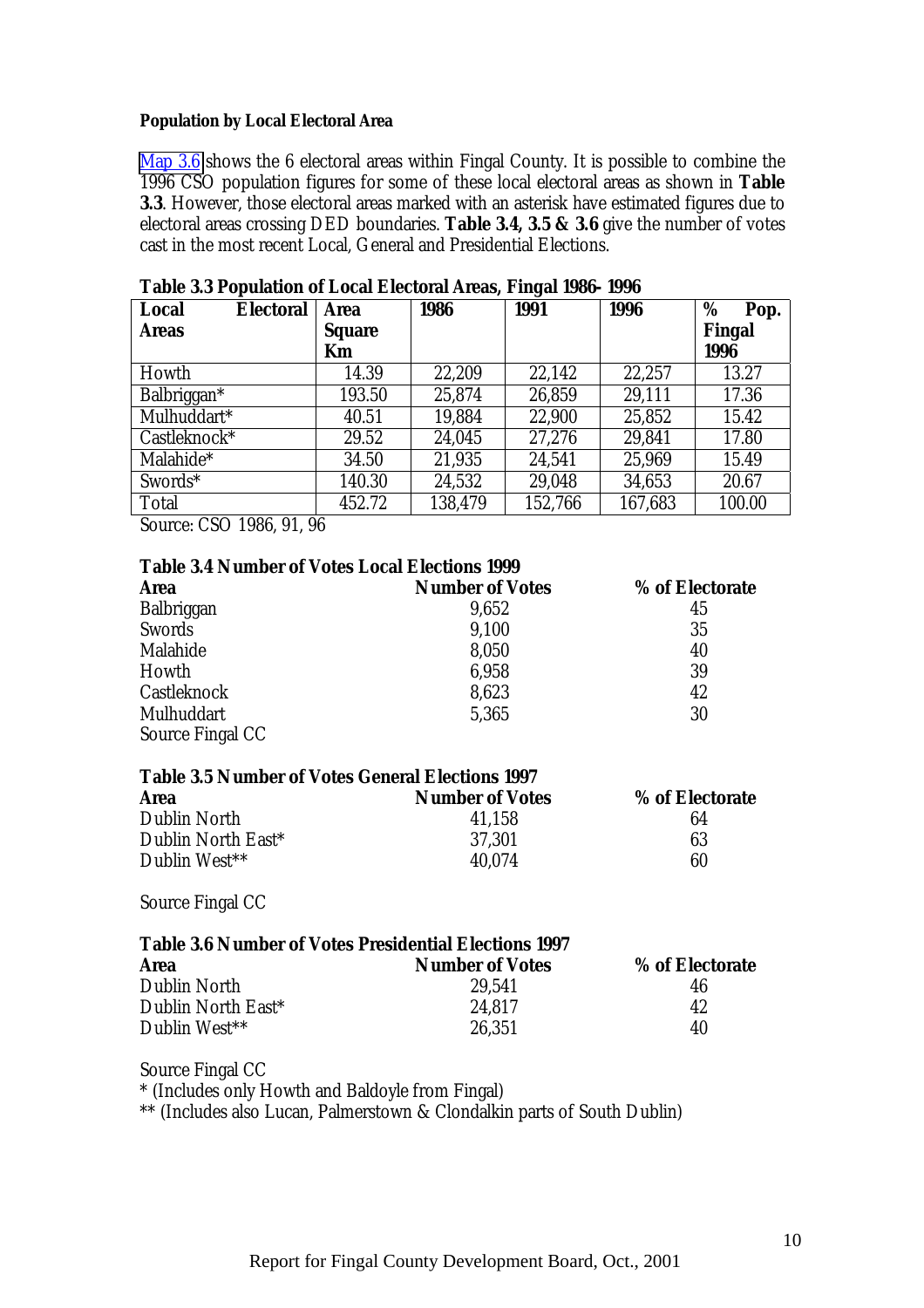## <span id="page-20-0"></span>**3.1.2 Population Growth**

The increase of almost 15,000 in the total population resulted from a high birth rate and in-migration of young couples to the new residential areas. Maps 3.7 (Age 10-19-1986) **and** Maps 3.8 (Age 20 –29yrs) demonstrate the impact of out- and in-migration on the size of the most mobile age cohorts. There were significant declines in the size of the 1986 cohort aged 10-19 years especially from the older settled areas and form the rural DEDs mainly in response to movements away from home which is often associated with going on to third level education or joining the workforce. Increases in the size of this cohort were mostly in the newer residential estates in two contrasting areas; west of Blanchardstown and west of Malahide. The influx of new families, especially to Blanchardstown and Swords as well as many of the districts adjacent to the N11 is very evident on **Map 3.8** with declines concentrated in the areas where populations were ageing and where there was very little inward movement.

## **3.1.3 Age Profiles**

Comparative data for the age profile and derived ratios for Fingal and the other Dublin counties are presented in **Table 3.7**. The most striking aspect is the comparative youthfulness of the population with 45% aged less than 25 years compared with 40.6% for all of Dublin.

| O I                   | <b>Fingal</b> | Dublin        | $D/L-R$ | South  | Dublin | <b>Ireland</b> |
|-----------------------|---------------|---------------|---------|--------|--------|----------------|
|                       |               | City          |         | Dublin |        |                |
|                       |               | $(Co.Bor.)$ . |         |        |        |                |
| % aged $< 15$         | 27.3          | 18.3          | 20.9    | 27.1   | 22.0   | 23.7           |
| % aged 15-24          | 17.8          | 19.1          | 17.4    | 19.3   | 18.6   | 17.5           |
| % aged 25-44          | 31.3          | 30.3          | 29.3    | 30.6   | 30.3   | 28.0           |
| $%$ aged $45-64$      | 18.1          | 19.2          | 21.2    | 17.8   | 19.1   | 19.4           |
| $\%$ aged 65 +        | 5.6           | 13.1          | 11.3    | 5.2    | 9.9    | 11.4           |
| Youth                 | 40.6          | 26.6          | 30.7    | 40.1   | 32.3   | 36.5           |
| dependency            |               |               |         |        |        |                |
| <b>Elderly</b>        | 8.3           | 19.0          | 16.7    | 7.7    | 14.6   | 17.6           |
| dependency            |               |               |         |        |        |                |
| <b>Vitality ratio</b> | 5.7           | 2.7           | 2.8     | 6.0    | 3.4    | 2.6            |

**Table 3.7 Age profile and Dependency ratios, 1996**

*Source: Census 96 Vol. 2 Table 3A*

The variation between districts in the age-profile is shown on Maps 3.9, 3.10**,** 3.11**,** 3.12 **&** 3.13. The highest proportions of children under the age of 15 years are in the newer residential areas in Blanchardstown-Mulhuddart, Swords and Balbriggan while the proportions are particularly low in the older settled parts of the southeast of the county. The 15-24 years olds are most strongly represented in Malahide, Skerries, Portmarnock and the parts of Blanchardstown that were developed first (Coolmine and Corduff). Thus this map demonstrates the chronology of new development in the county. The distribution of the percentage of 25-44 year olds is strongly related to the previous two maps while the older age groups are proportionately more significant in two contrasting types of areas; the western rural parts and the coastal districts. In the first instance high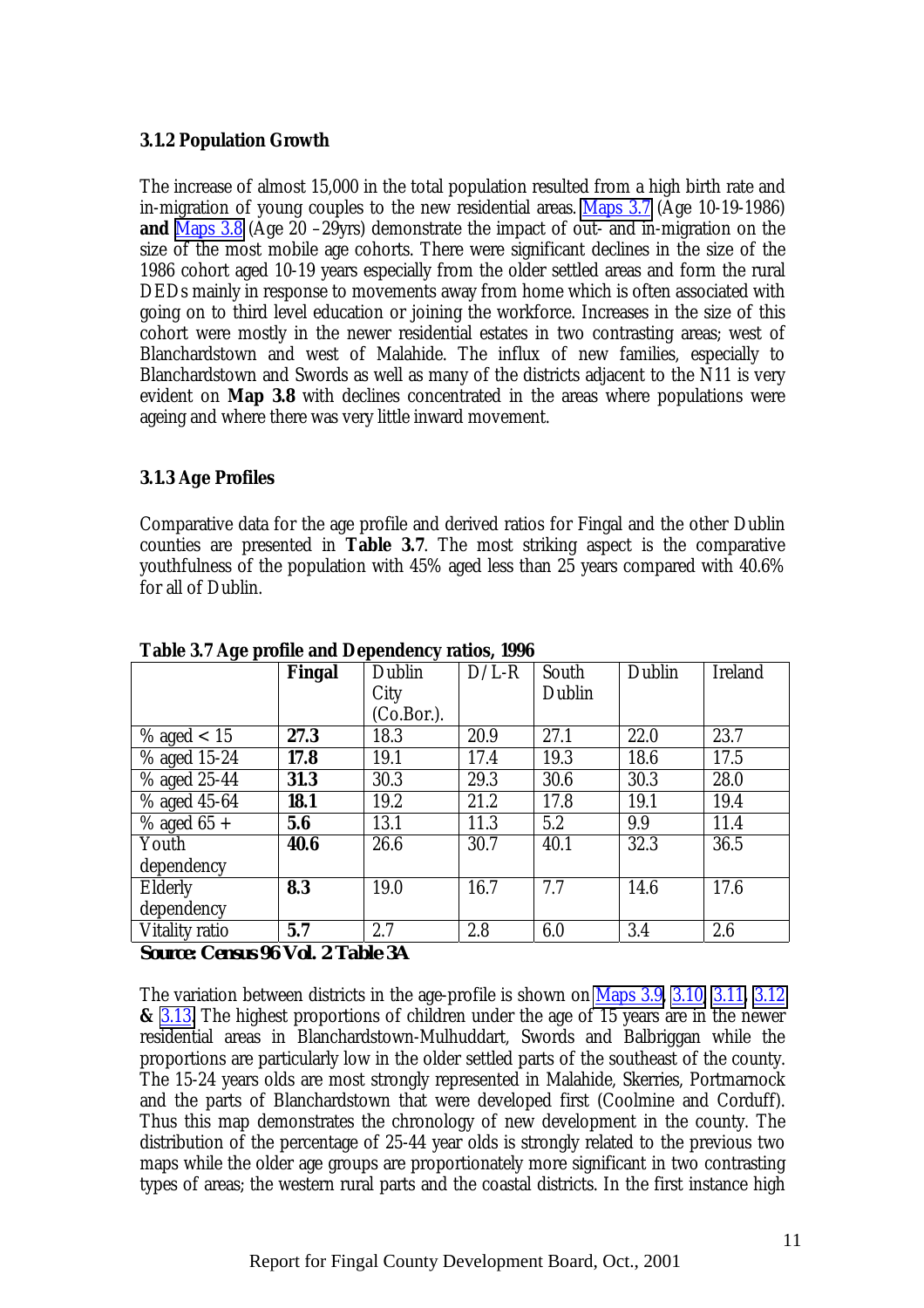<span id="page-21-0"></span>proportions of older people reflects previous patterns of out-migration while along the coast there are many mature suburbs that were developed in the 1960s.

## **3.1.4 Dependency ratios**

The age-specific contrasts described above are more clearly represented by the dependency ratios shown on Maps 3.14 **and** 3.15 while Map 3.16 identifies even more precisely the areas of greatest demographic vitality over the medium term with the most striking concentrations along the routes of the N1 to the north and the N3 towards Dunboyne in county Meath.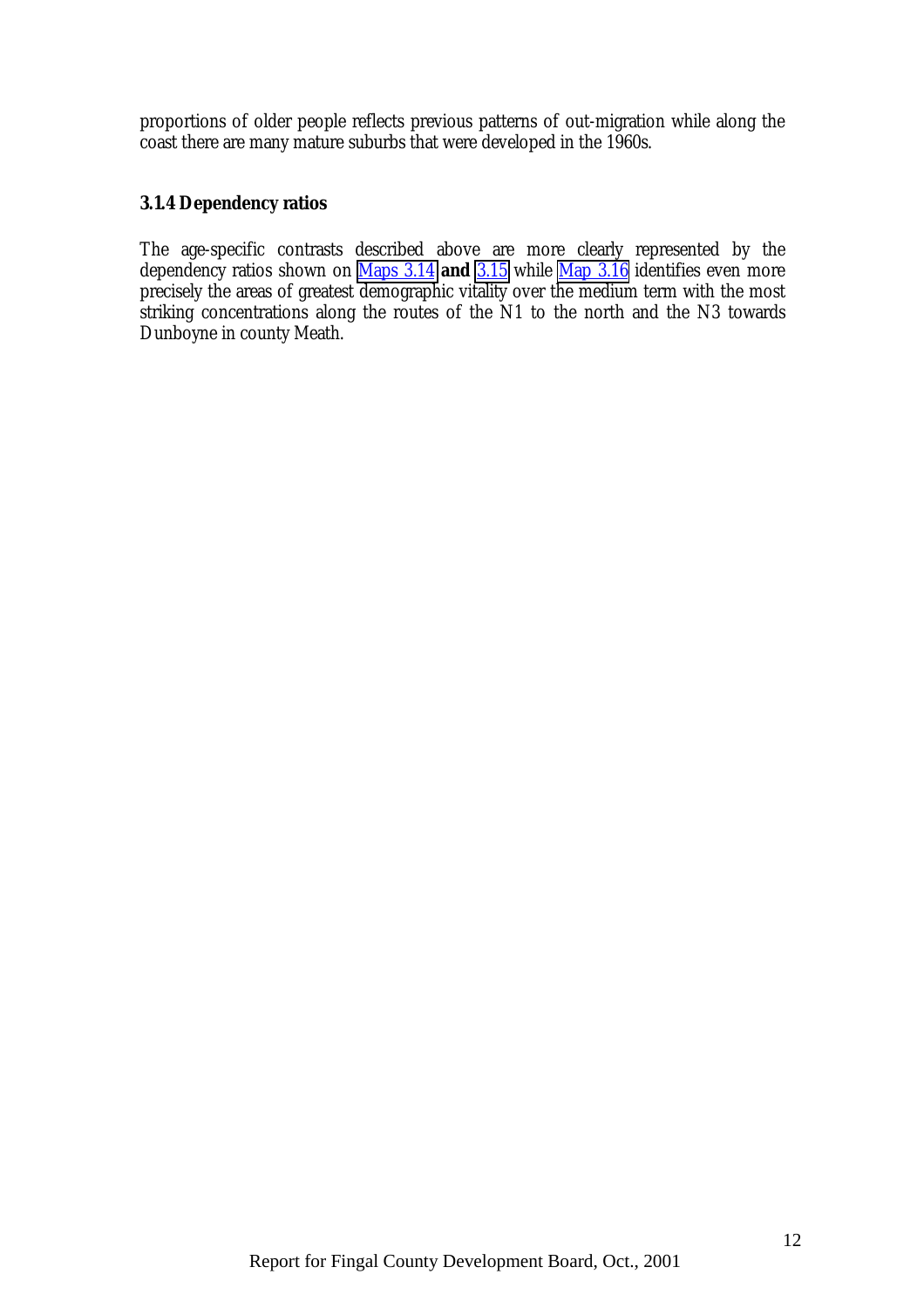# <span id="page-22-0"></span>**3.2 The Labour Force**

## **3.2.1 Change in Numbers at Work**

In 1996, the census recorded a total labour force of 74,210, an increase of 13,239 (21.7%) on the 1991 figure. Almost 89% of the labour force was described as being at work. Between 1991 and 1996 the total number at work increased by just over 13,000 (24.6%). Since the census enumerates persons at work according to their place of residence the geographical pattern of change in the number at work closely mirrors the pattern of population change Map 3.17**.** Increases of 5,111 and 5,253 were recorded in Blanchardstown-Castleknock and Swords-Malahide-Portmarnock respectively with most of the remainder of the increase in the area around Balbriggan.

While most of the increase in the labour force is associated with the recent demographic experience of the districts in the county the actual size of the labour force is also strongly influenced by participation rates. **Table 3.8** shows that the male participation rate in Fingal was the second highest among the four Dublin counties while the female rate was above average.

|                           | Fingal | Dublin            | $\rm D/L$ -R | South  | Dublin |
|---------------------------|--------|-------------------|--------------|--------|--------|
|                           |        | City<br>(Co.Bor.) |              | Dublin |        |
| Male participation rate   | 75.3   | 70.1              | 69.6         | 76.4   | 72.0   |
| Female participation rate | 47.3   | 47.3              | 44.5         | 46.9   | 46.7   |

## **Table 3.8 Labour Force Participation rates**

The geographical pattern of the overall participation rate Map 3.18 is closely related to the age profile with the highest rates in the districts with high proportions of 25-44 year olds. The female rates are highest in the fastest growing districts around Swords and Malahide and also in the southwest with the lowest rates in some of the rural DEDs Map 3.19.

## **3.2.2 Persons at Work by Sector**

The census of population provides information on the broad industrial sectors in which people are employed, but it should be noted that the information is recorded on the basis of where people reside rather than where they work. The following maps therefore do not indicate where various categories of employment are located nor do they show where gains in employment have occurred.

The distribution of persons at work by gender and sector in 1996 and the changes over the period 1991-96 are summarised in **Table 3.9** with comparable data for the entire county of Dublin in **Table 3.10**. The most notable aspect of **Table 3.9** is the dominance of the commerce and retail sectors which include insurance and finance (26% of the total in 1996 and 31% of the increase between 1991-96). Professional services is the second largest sector accounting for almost one-fifth of total employment with manufacturing next in importance. Females accounted for approximately three-fifths of the increase in employment.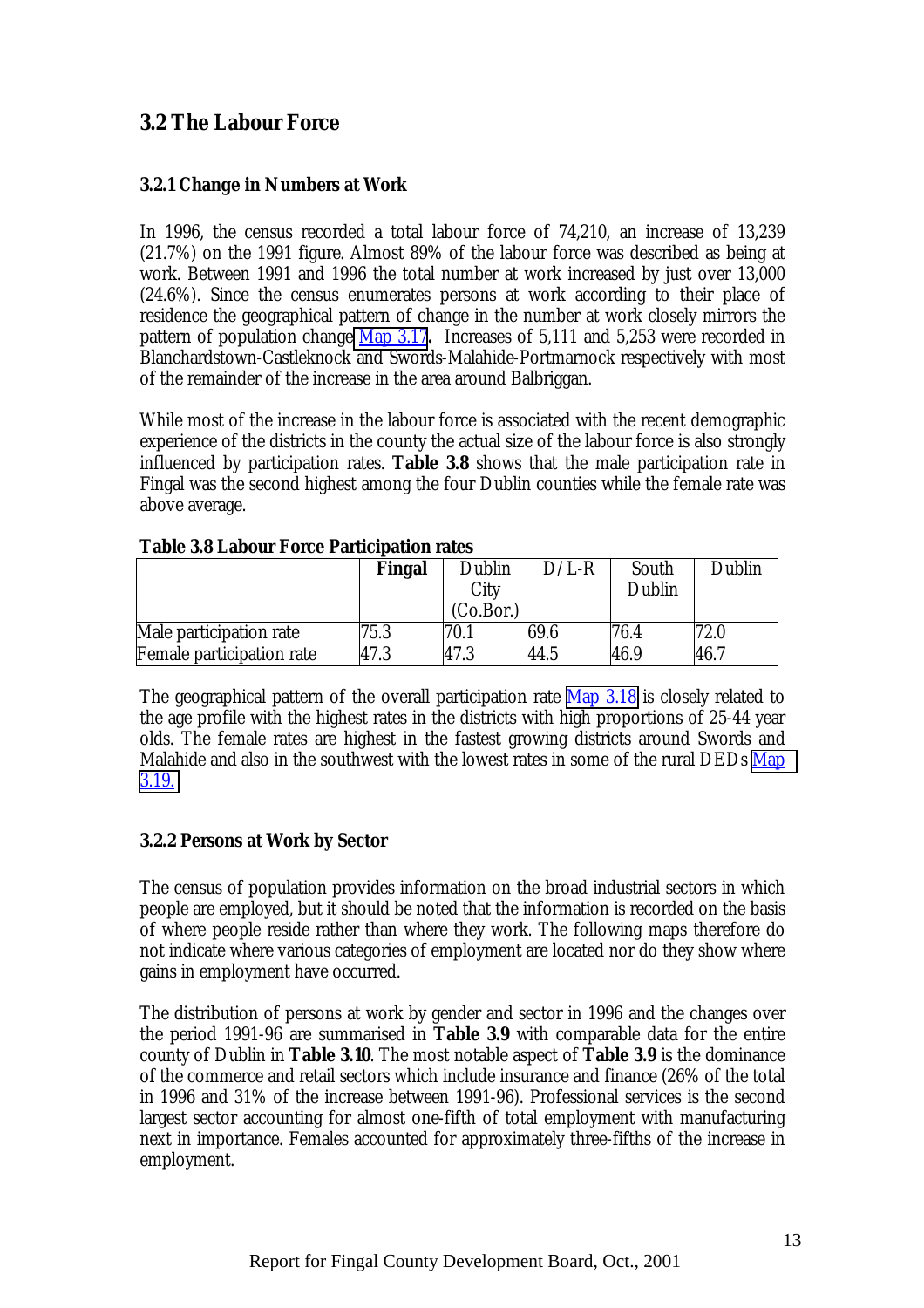|                                            | <b>Males</b>    | <b>Females</b> | <b>Total</b> | <b>Males</b>             | <b>Females</b>           | <b>Total</b>             |
|--------------------------------------------|-----------------|----------------|--------------|--------------------------|--------------------------|--------------------------|
|                                            | 1996            | 1996           | 1996         | <b>Change</b><br>1991-96 | <b>Change</b><br>1991-96 | <b>Change</b><br>1991-96 |
| Agriculture,<br>forestry, fishing          | 1234            | 150            | 1384         | $-516$                   | $-15$                    | $-531$                   |
| Mining, quarrying,<br>turf production      | $\overline{57}$ | $\overline{5}$ | 62           | $-3$                     | $-10$                    | $-13$                    |
| Manufacturing                              | 6996            | 3000           | 9996         | 969                      | 986                      | 1955                     |
| Electricity, gas and<br>water supplies     | 453             | 135            | 588          | $-20$                    | $\overline{35}$          | $\overline{15}$          |
| <b>Building</b><br>and<br>construction     | 3191            | 237            | 3428         | 153                      | 91                       | 244                      |
| Commerce,<br>insurance, finance            | 9736            | 7398           | 17134        | 1959                     | 2074                     | 4033                     |
| Transport,<br>communication, etc           | 5610            | 2133           | 7743         | 702                      | 734                      | 1436                     |
| Public<br>administration<br>and<br>defence | 3569            | 1856           | 5425         | $\overline{55}$          | 398                      | 453                      |
| Professional<br>services                   | 4585            | 8041           | 12626        | 761                      | 1807                     | 2568                     |
| <b>Others</b>                              | 3380            | 4041           | 7421         | 1245                     | 1607                     | 2852                     |
| <b>Total</b>                               | 38811           | 26996          | 65807        | 5305                     | 7707                     | 13012                    |

**Table 3.9 Number of persons at work by sector, Fingal**

Sources: Census 1996 – Principal Economic Status and Industries Tables: 13a, 13b, 13c. Census 1991 – Industries Tables 8a, 8b, 8c.

Total employment in agriculture, forestry and fishing was only 1384, which was 531 (27.4%) less than in 1991, with most of the decline among males. The highest concentrations of employment in the primary sector are in the north and west with agriculture accounting for more than one-seventh of the workforce in six DEDs see Map 3.20. There are also high concentrations around Lusk and Rush where there has been a strong tradition of horticulture and market gardening. The distribution of workers employed in manufacturing is particularly high in the districts extending north from the airport along the N1 and also in Blakestown and Mulhuddart where an industrial park has been developed Map 3.21. This pattern contrasts very much with the distributions of service workers Map 3.22 **and** Map 3.23. Workers in the commerce, insurance, finance and business services sector are very strongly represented in the workforce throughout most of the southeast and also in Castleknock. Those employed in the professional services sector are mostly concentrated in the coastal villages with a second concentration in the Castleknock-Lucan area. The presence of a large hospital in Portrane probably accounts for the high proportion in that DED.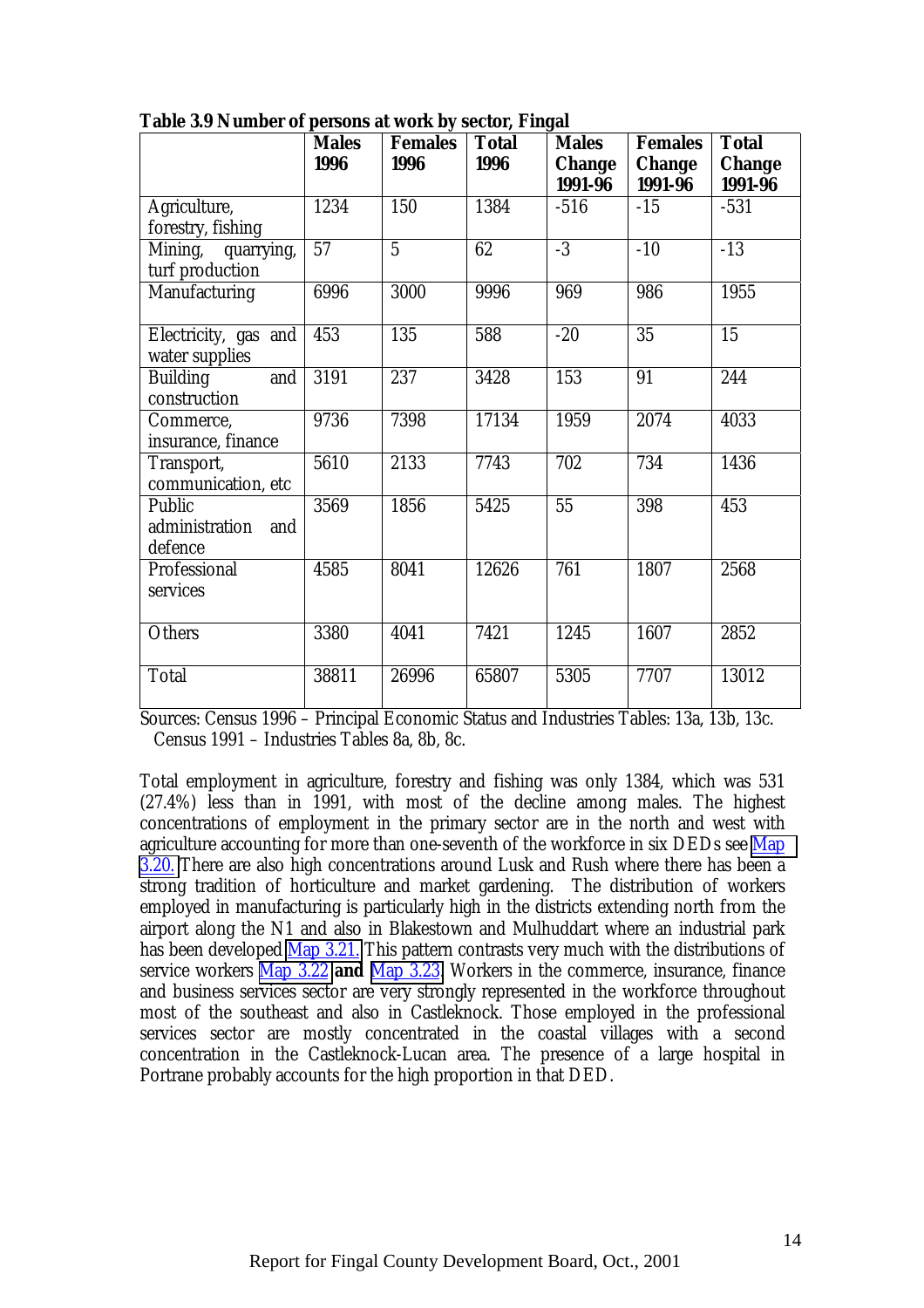|                                                | <b>Males</b>         | <b>Females Total</b> |        | <b>Males</b>  | <b>Females Total</b> |               |
|------------------------------------------------|----------------------|----------------------|--------|---------------|----------------------|---------------|
|                                                |                      |                      |        | <b>Change</b> | <b>Change</b>        | <b>Change</b> |
|                                                | 1996                 | 1996                 | 1996   | 1991-96       | 1991-96              | 1991-96       |
|                                                |                      |                      |        |               |                      |               |
| Agriculture, forestry, fishing                 | 2431                 | 361                  | 2792   | $-1221$       | $-169$               | $-1390$       |
| turf $320$<br>Mining, quarrying,<br>production |                      | 68                   | 388    | 65            | $-26$                | -91           |
| <b>Manufacturing</b>                           | 43288                | 20453                | 63741  | 298           | 1203                 | 1501          |
| Electricity, gas and<br>water2967<br>supplies  |                      | 897                  | 3864   | $-374$        | 74                   | $-300$        |
| <b>Building and construction</b>               | 19631                | 1789                 | 21420  | $-503$        | 353                  | $-150$        |
| Commerce, insurance, finance 59817             |                      | 48544                | 108361 | 7761          | 8709                 | 16470         |
| Transport, communication, 25841<br>etc         |                      | 8863                 | 34704  | 1047          | 6788                 | 7835          |
| administration<br>Public<br>defence            | and <sup>18770</sup> | 11093                | 29863  | 884           | $-12805$             | $-13689$      |
| <b>Professional services</b>                   | 31232                | 55646                | 86878  | 4048          | 10444                | 14492         |
| <b>Others</b>                                  | 26487                | 30655                | 57142  | 8129          | 9390                 | 17519         |
| Total                                          | 230784               | 178369               | 409153 | 18236         | 32571                | 50807         |

<span id="page-24-0"></span>**Table 3.10 Number of Persons at work by sector, County Dublin**

Sources: Census 1996 – Principal Economic Status and Industries Tables: 13a, 13b, 13c. Census 1991 – Industries Tables 8a, 8b, 8c.

## **3.2.3 Unemployment Rate**

In 1996 the unemployment rate for Fingal was just over 11%, lower than in South Dublin or Dublin City (Dublin County Borough). Above average rates were concentrated mainly in the southwest, especially in Corduff, Coolmine, Mulhuddart and Tyrellstown Map 3.24. More localised concentrations of above average rates were also evident in Baldoyle, Rush, Skerries and Balbriggan. By contrast the lowest rates were in the Malahide-Swords area and in the Castleknock – Lucan districts, which to a large extent reflects variations in educational attainment levels.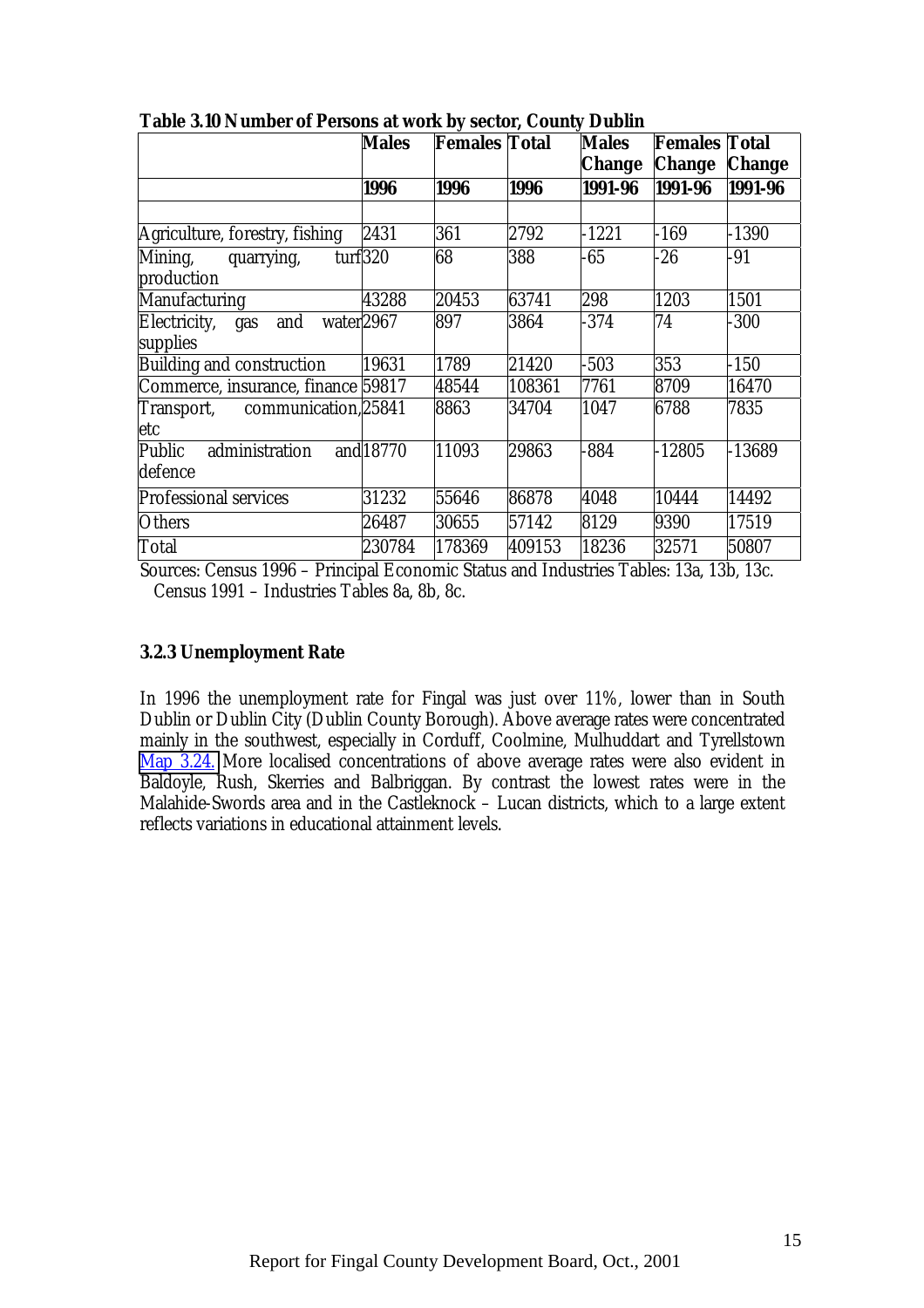# <span id="page-25-0"></span>**3.3 Social Exclusion**

## **Introduction**

With the decline in unemployment due to recent job creation, and the change from endemic emigration to net immigration, the nature of social exclusion, both nationally and in Dublin, has changed considerably. While the numbers affected have contracted, the severity of the problems faced by those groups still experiencing exclusion has arguably intensified. The introduction and successful implementation of measures to combat exclusion therefore remains a significant challenge for the years ahead.

## **3.3.1 Long term Unemployment**

Given the limited availability of appropriate data it is difficult to identify accurately the extent of social exclusion. The approach adopted here is to consider a number of proxy indicators. One such measure that may help to identify districts where some persons are at a high risk of being socially excluded is the distribution of long term unemployed persons. While the numbers involved are likely to have declined since 1996 the DEDs that had the highest levels of long-term unemployment are likely to be the areas where the risk of social exclusion remains highest. Map 3.25 confirms that the areas of very high unemployment in Blanchardstown were also the same areas where unemployment became a persistent problem requiring targeted local responses. In the remainder of the county pockets of long-term unemployment occurred in Rush, Skerries and Balbriggan along with some rural DEDs, though in the case of the latter areas the numbers involved were small. (See section 6.1.4 for live register data.)

## **3.3.2 Lone Parent Families**

The unemployed are not the only group at risk of social exclusion: research also shows that lone parent families (especially those with young children) and elderly persons living alone also have a significantly higher risk of income poverty than that of the population at large. The distribution of lone parent families with young children as a percentage of all families Map 3.26 shows a pattern that is somewhat similar to that for long-term unemployment with particularly high ratios throughout most of the districts to the northwest of Blanchardstown. This geographical pattern confirms research based on household level data which shows that many local authority housing estates tend to have above average concentrations of households experiencing multiple deprivation. There is also a notably high rate of long-term unemployment in the district containing the airport.

## **3.3.3 Elderly Persons Living Alone**

The distribution of elderly persons living alone Map 3.27 in broad terms reflects the overall demographic structure of the county, and contrasts very much with the patterns for lone parents and unemployment. It is noteworthy that the highest ratios are in the rural DEDs in the northwest of the county. The elderly living alone, which usually contains many more females than males, can be a very vulnerable group experiencing difficulties in relation to access to services (due to restricted mobility) and also increasingly about their personal security.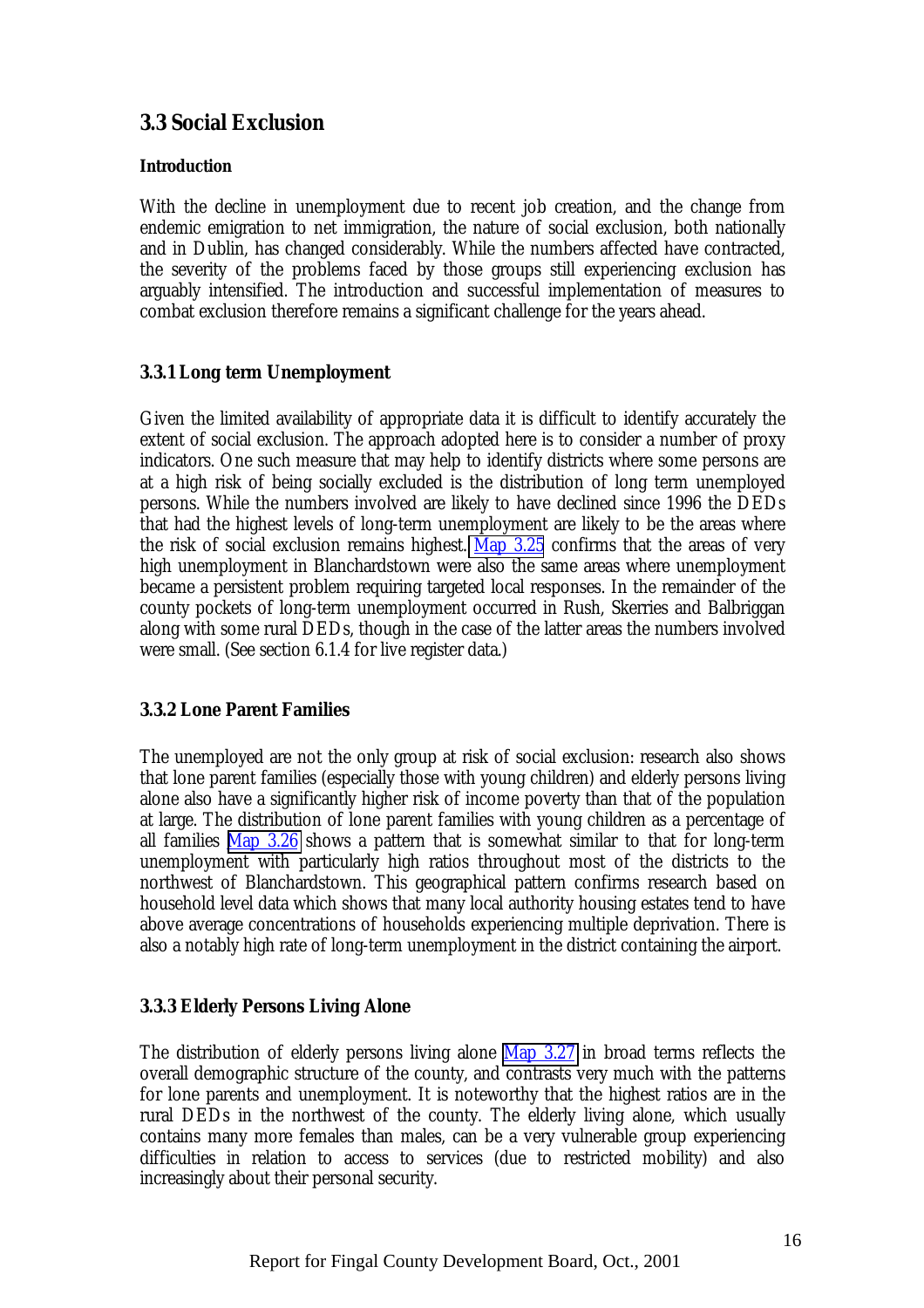<span id="page-26-0"></span>Additional data on the potential social exclusion is provided in **Table 3.11** which summaries at county level the number of recipients of a selection of social welfare benefits in 1999 and the change in numbers between 1996 and 1999.

|                            | <b>Dublin</b> | <b>Kildare</b> | <b>Meath</b> | <b>Wicklow</b> | <b>Ireland</b> |
|----------------------------|---------------|----------------|--------------|----------------|----------------|
|                            |               |                |              |                |                |
| One parent family          | 26983         | 2468           | 1540         | 2289           | 70387          |
| <b>Allowance 1999</b>      |               |                |              |                |                |
| % change 1996-99           | 30.9          | 49.0           | 43.0         | 40.5           | 39.2           |
| Disability benefits        | 28602         | 3760           | 2733         | 2849           | 107057         |
| % change 1996-99           | 21.9          | 38.7           | 36.2         | 33.6           | 33.0           |
| <b>Invalidity pensions</b> | 15920         | 1414           | 477          | 1199           | 46946          |
| % change 1996-99           | 6.0           | 12.3           | $-2.1$       | 8.3            | 9.1            |
| No. on live register       | 45483         | 4347           | 2753         | 4784           | 176539         |
| % change 1996-99           | $-45.6$       | $-44.7$        | $-30.4$      | $-36.8$        | $-34.6$        |

**Table 3.11 No. of recipients of Social Welfare benefits 1999 and percentage change 1996-99**

Source: Dept. Social, Family & Community Affairs

Almost two-fifths of the total number of recipients in the State of the one parent family allowance resided in county Dublin, mostly in areas with high proportions of social housing. The table shows that relative to other counties the rates of increase in the number of Dublin resident recipients of the first three benefits was less than in the neighbouring counties and that the decline in the number on the live register was significantly greater than the level for the State.

#### **3.3.4 Immigrants**

An additional group of people at risk of social exclusion are the recent ethnic immigrants, many of whom are refugees or asylum seekers. According to data provided by the Department of Justice, Equality and Law Reform the number of asylum applications has increased from a little over 400 in 1995 to 4,626 in 1998 and 10,938 in 2000. By far the largest numbers of applications have been from Nigerian and Romanian nationals (31.1% and 21.8% of the total respectively in 2000). The vast majority are attracted to Dublin. The provision of housing for asylum applicants is a major challenge. The Directorate of Asylum Support Services is currently operating eight Reception Centres in the Dublin area providing accommodation for 617 persons. Seven of the Reception Centres are located in the inner city. In addition accommodation is provided at 47 other venues throughout Dublin. In Fingal a small number of asylum applicants are housed in Swords.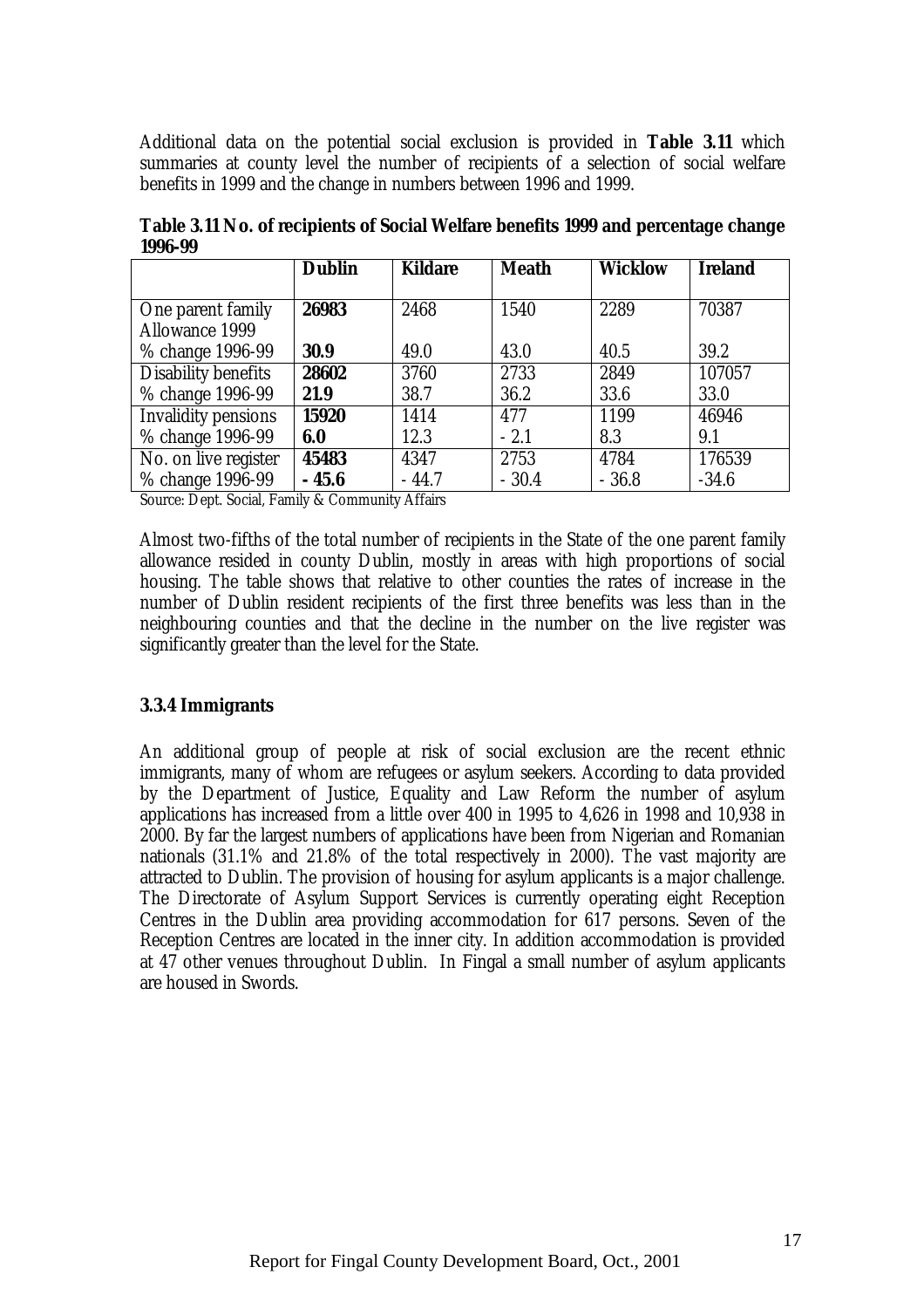## <span id="page-27-0"></span>**3.3.5 Travellers**

Travellers are a group that are especially vulnerable to social exclusion. The provision of halting sites and stands for traveller families is an issue that has proven very difficult to address in a satisfactory manner. The level of provision of halting sites and stands by each local authority is summarised in the following **Table 3.12.** Map 3.28 shows the location of Halting Sites & Group Housing Schemes in Fingal.

| <b>Fingal</b> | (Co. Bor.)     |                  | Sth. Dublin         |
|---------------|----------------|------------------|---------------------|
| 8             | 8              | 4                |                     |
| 93            | 248            | 16               | 58                  |
|               |                | $\boldsymbol{2}$ | 3                   |
|               |                | 4                | 82                  |
| 20            | 157            |                  | 97                  |
| 31            | 90             |                  |                     |
|               |                |                  |                     |
| 38            | 14             |                  |                     |
| 97            | 24             |                  |                     |
|               |                |                  | $\overline{2}$      |
|               |                |                  |                     |
|               | $\overline{5}$ |                  | 21                  |
|               |                |                  | 69                  |
|               |                |                  | Dublin City $D/L-R$ |

**Table 3.12 Travellers' Halting Sites & Stands by Family Unit**

Source: Local Authorities

## **3.3.6 Childcare Places**

**Table 3.13** is a summary of a national childcare census carried out by ADM into the number of childcare facilities available in the various local authority areas. As this was a voluntary survey the data provided may be incomplete.

| Table 3.13 National Childcare Census Report (ADM) - 1999 |  |  |  |
|----------------------------------------------------------|--|--|--|
|----------------------------------------------------------|--|--|--|

|                             | Fingal  | <b>Dublin City</b> | $D/L-R$ | <b>South Dublin</b> |
|-----------------------------|---------|--------------------|---------|---------------------|
|                             |         | (Co. Bor.)         |         |                     |
| <b>No. of Facilities</b>    |         |                    |         |                     |
| <b>Full Day Care</b>        | 36      | 100                | 37      | 34                  |
| <b>Sessional Facilities</b> | 103     | 174                | 64      | 65                  |
| <i>No.</i> $0-12$ yr.       | 3,292   | 7,864              | 3,256   | 2,503               |
| attending                   |         |                    |         |                     |
| Population                  |         |                    |         |                     |
| 1996                        | 167,683 | 481,854            | 189,999 | 218,728             |
| Aged 0-12 (1996)            | 35,522  | 69,158             | 30,849  | 45,134              |
| Av. Children per            | 1.1     | 0.92               | 0.91    | 1.06                |
| F.U.                        |         |                    |         |                     |

Source: ADM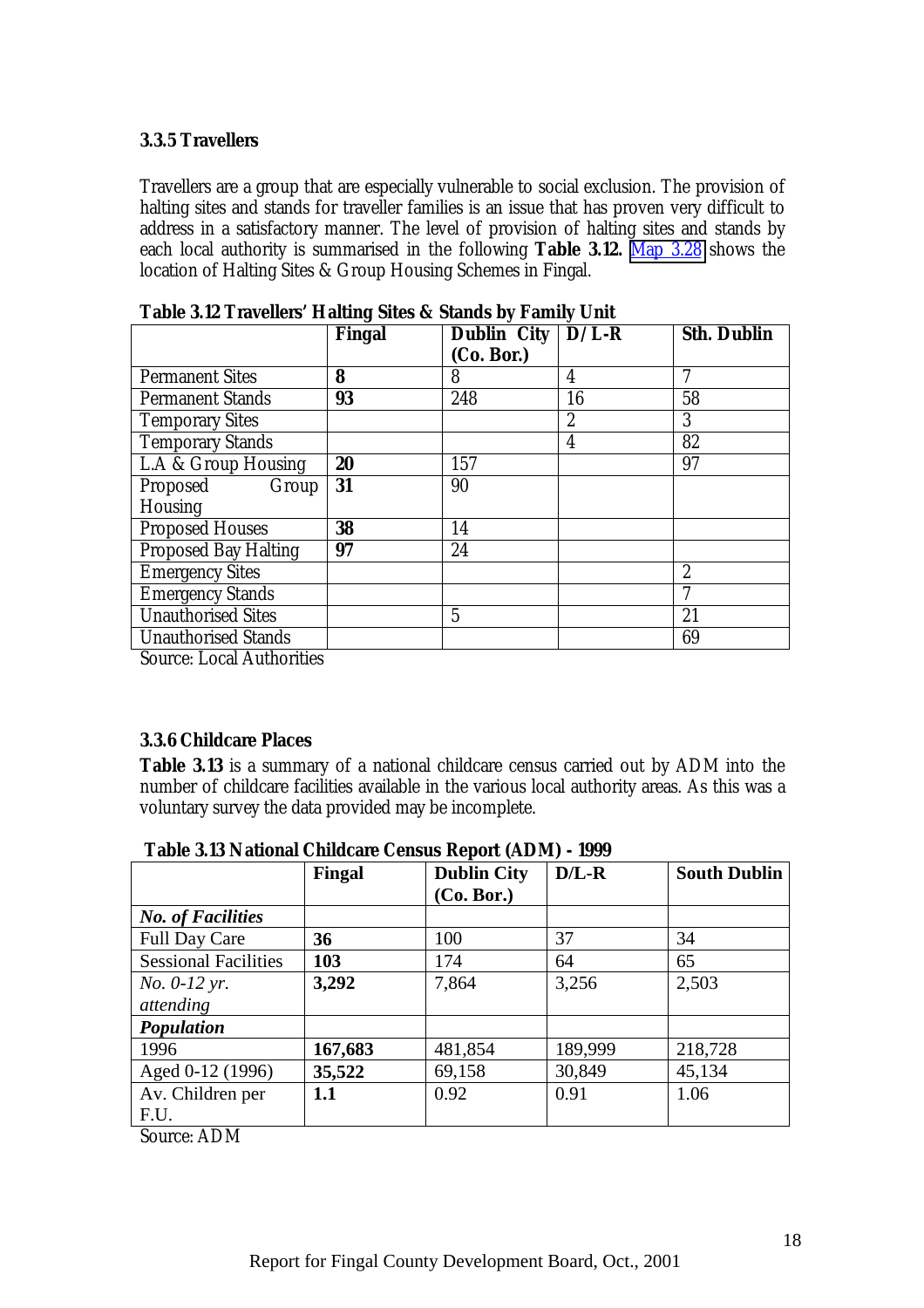# <span id="page-28-0"></span>**3.4 Education**

## **Introduction**

The central role of education in social and economic transformation is widely acknowledged and has been identified by many as a significant contributory factor to the unprecedented level of economic expansion and social change that has occurred in Ireland since the early 1990s. Education has emerged as, perhaps, the most important influence on employment prospects and its importance has been amplified by the restructuring of employment towards more highly skilled occupations. Reflecting the changing norms in education and employment, those whose education extended to lower secondary level or less could be considered to be at a significant disadvantage in terms of access to higher status and more remunerative occupations. Measured in this way it is not surprising that the geographical patterns of educational attainment mirror some of maps presented previously on the labour force.

# **3.4.1 Levels of Education**

For those whose education had ceased by 1996, the percentage that had attained lower secondary or less was highest in two contrasting types of areas Map 3.29: mainly rural DEDs reflecting the age profile of these areas, and secondly in the parts of Blanchardstown with high concentrations of social housing. The latter areas are also those with the highest levels of persistent unemployment.

By contrast the distribution of those with the highest levels of formal education was very much concentrated in the southeast (Malahide, Portmarnock, Sutton and Howth) Map 3.30 and also in the Castleknock-Lucan districts. Comparative data on educational levels for the adjoining counties are provided in **Table 3.14**, which highlight the extent to which educational attainment levels in the county are relatively high, compared with those in South Dublin or the Dublin Corporation area.

|                          | Fingal        | <b>Dublin</b> | $D/L-R$ | <b>South</b>  | <b>Dublin</b> |
|--------------------------|---------------|---------------|---------|---------------|---------------|
|                          |               | <b>City</b>   |         | <b>Dublin</b> |               |
|                          |               | (Co.Bor.)     |         |               |               |
| Primary                  | 18%           | 30%           | 14%     | 23%           | 24%           |
| <b>Lower Secondary</b>   | 20%           | 18%           | 14%     | 23%           | 18%           |
| <b>Upper Secondary</b>   | 35%           | 25%           | 31%     | 32%           | 29%           |
| Third level - non degree | 12%           | 9%            | 14%     | 10%           | 10%           |
| Third level -<br>degree  | or <b>13%</b> |               |         |               |               |
| higher                   |               | 12%           | 24%     | 9%            | 14%           |
| <b>Not Stated</b>        | 3%            | $6\%$         | 3%      | 2%            | 4%            |
| Total                    | 100%          | 100%          | 100%    | 100%          | 100%          |

**Table 3.14 Percentage distribution of population aged over 15 years by highest level of education completed, 1996**

Source CSO 1996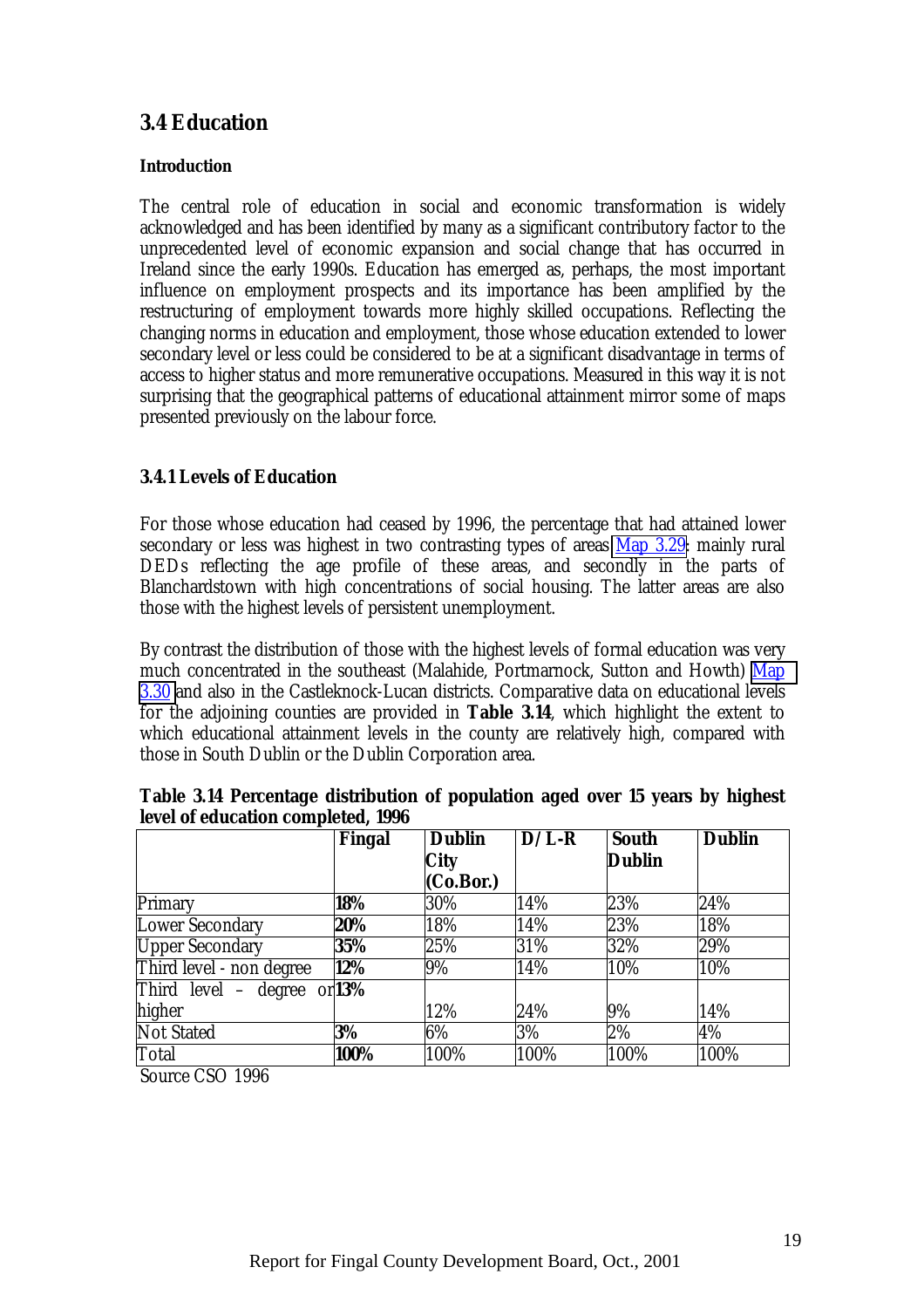#### <span id="page-29-0"></span>**3.4.2 Social Classes**

Educational attainment levels have a strong influence on occupational choices, which in turn impact on the social class to which persons are assigned. It is to be expected therefore that the geographical distribution of the population by social classes broadly correspond to the distributions by education. Map 3.31 **and** Map 3.32 confirm that this indeed is the situation in Fingal. The distribution of persons in social classes 5 & 6 representing semi-skilled and unskilled workers respectively is mostly concentrated in the areas where there are large numbers employed in either manufacturing or agriculture or otherwise where there are large numbers of unemployed persons. By contrast, Map 3.32 shows that social classes 1 & 2 representing the professional and managerial groups (35% of the population) are predominantly concentrated in the districts where educational attainment levels are high, and where above average numbers are employed in the service sectors.

Comparative county level data are presented in **Table 3.15**, which highlights the extent to which the social profile of the Fingal population differs from the profiles for the populations of South Dublin and the Dublin County Borough area.

|                                                  | Fingal | Dublin | $D/L-R$ | South  | Dublin |
|--------------------------------------------------|--------|--------|---------|--------|--------|
|                                                  |        | County |         | Dublin |        |
|                                                  |        | Bor.   |         |        |        |
| 1. Professional workers                          | 7%     | 5%     | 13%     | 5%     | 7%     |
| 2. Managerial and technical                      | 29%    | 18%    | 34%     | 22%    | 24%    |
| 3. Non-manual workers                            | 21%    | 19%    | 20%     | 21%    | 20%    |
| 4. Skilled manual Workers                        | 18%    | 19%    | 12%     | 23%    | 18%    |
| $\overline{5}$ .<br>manual $1\%$<br>Semi-skilled |        |        |         |        |        |
| <b>Workers</b>                                   |        | 13%    | 7%      | 13%    | 12%    |
| <b>6. Unskilled Workers</b>                      | 6%     | 8%     | 4%      | 6%     | $6\%$  |
| 7. Others                                        | 8%     | 17%    | 10%     | 10%    | 13%    |
| 8. Total                                         | 100%   | 100%   | 100%    | 100%   | 100%   |

**Table 3.15 Percentage distribution of population by social classes, Dublin Region 1996**

Source: CSO 1996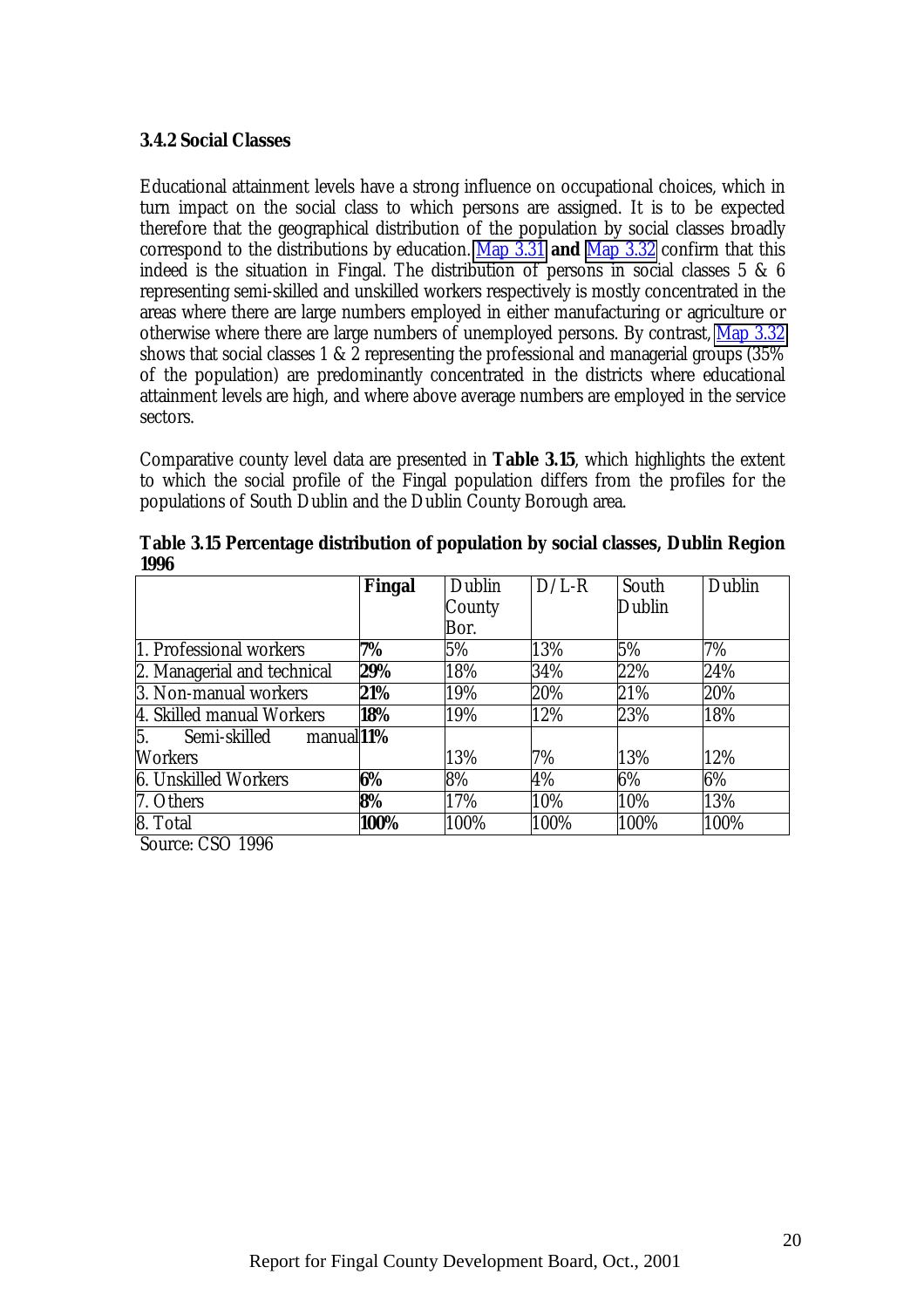# <span id="page-30-0"></span>**3.5 A Classification of Social Areas in the Greater Dublin Area 3**

## **Introduction**

 $\overline{a}$ 

The patterns described above point to a number of important demographic and socioeconomic contrasts within Fingal. While each of the maps is unique, it is clear that several of the variables on which they are based bear close similarity to each other and are, therefore, likely to be statistically intercorrelated, and appear to measure different aspects of the same phenomenon. By examining these similarities further, it is possible to group variables together on the basis of their inter-relationships into a small number of composite variables or 'factors', thereby summarising the complex social geography of the GDA4 . Each factor is derived from, and interpreted according to, the variables to which it is most closely related.

In applying factor analysis to census data for Fingal, a database of 53 variables was analysed for approximately 300 areal units for Dublin, covering the built up for what can be termed the Greater Dublin Area. The dataset contains measures of the social, demographic, economic, familial and commuting characteristics of each the residents of each area. In addition, a measure of population change from 1991-96 and data on housing characteristics from 1991 are also included, as data on these characteristics were not collected in the 1996 census. The complete list of variables is provided in **Appendix 3.1**

The analysis revealed that these variables could be reduced to just three factors; the list of variables that are strongly associated with each factor is contained in **Appendix 3.2**. Using this information, a score was produced for each census area that indicates the strength of the association between the area and the particular factor. The higher or lower the score, the more the area resembles the ends of a continuum as will be described below. It must be remembered that the descriptions that follow are profiles of the entire populations of districts, and it must not be assumed that a given individual in a district will exhibit these aggregate characteristics.

Some care must be taken in interpreting the maps that follow. Many of the areal units (wards and DEDs) on the outskirts of the GDA are much larger in spatial extent than the norm for the GDA. In many cases, however, their population size is smaller than the norm and, consequently, they have a visual dominance that exceeds their importance. This is particularly so in the southwest of the GDA between Tallaght and the county boundary.

<sup>&</sup>lt;sup>3</sup> This analysis was undertaken by Dr. Joe Brady Dept. of Geography UCD

<sup>&</sup>lt;sup>4</sup> Note in order to avoid confusion for this 'social and typology classification' 'Greater Dublin Area' refers to all the urban areas of County Dublin i.e. Dublin City (County Borough), Dun Laoghaire Rathdown, South Dublin and the urban area of Fingal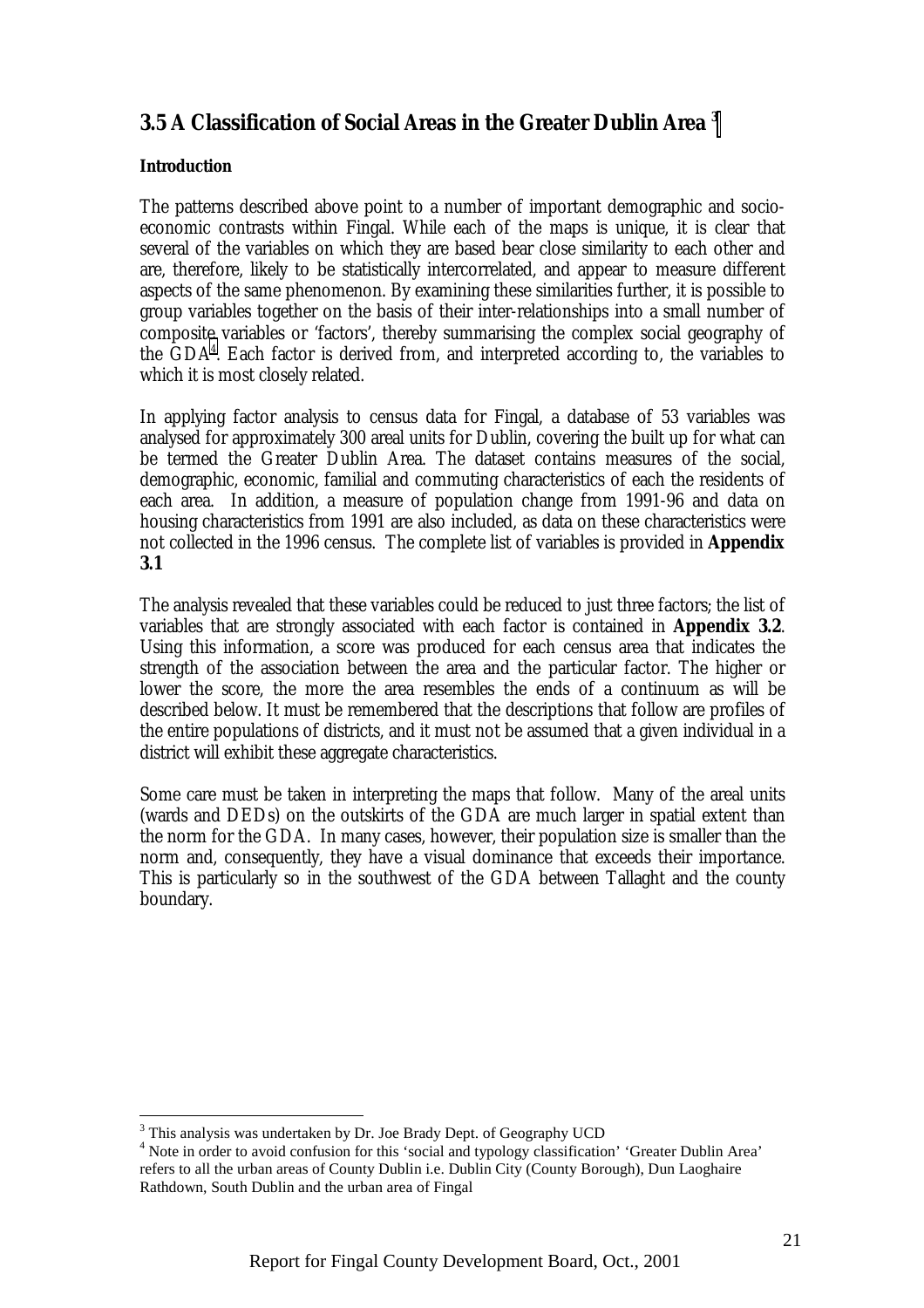## <span id="page-31-0"></span>**3.5.1 Factor 1: Social Status**

This is the most important composite variable or factor and summarises the social status structure of the city. The spatial pattern of this factor is shown in Map 3.33**.** It describes a continuum between what might be called "higher socio-economic status" areas and "lower socio-economic status areas". Areas characterised as "high status" are those with relatively (in an overall city sense) large numbers of people in the two highest social classes, as defined by the census. These are essentially people who are in higher or lower professional or managerial employment or are proprietors. Educational attainment is high; there are strong associations with people who have leaving certificates or degrees and who have remained in education beyond the age of 21 years. Unemployment in these areas is relatively low including unemployment in the under 25 age group. Taking categories one and two together on  $\overline{Map}$  3.33 it can be seen that such areas are concentrated in the south-eastern sector on the south side of the GDA with a more scattered distribution north of the Liffey which includes places such as Castleknock, Malahide, Portmarnock, Howth and the coastal strip to Clontarf.

The lower status areas are associated with social groups 5 and 6; semi-skilled manual or unskilled manual employment. These areas are associated with populations who have relatively lower levels of formal education, fewer at leaving cert. or degree level and much more with lower secondary level education. A significant number have ceased formal education before the age of 15 years. The same areas are associated with relatively high levels of unemployment, including unemployment among the under 25 year olds. Relative to the numbers at work, there are relatively high numbers of adult dependents. There is a moderate association between these areas and the incidence of one-parent households and larger families. There is a moderate association with local authority housing. The areas so identified are mainly on the outskirts of the built-up GDA, in Tallaght (particularly the west), Ballyfermot, Clondalkin, parts of Finglas and the northern edge of the GDA.

There is a difference in terms of the mode of transport used by the two extremes of this continuum. The "higher" social areas have higher levels of car ownership and usage for travel to work while those at the opposite end tend to make greater use of buses. The relationships with mode of transport are quite strong and are persistent, having been first identified in a similar analysis for 1986 and suggest that there is more to increasing usage of buses among commuters than just making buses available.

## **3.5.2 Factor 2 - Family Areas**

This composite factor summarises a distinction that can be made between what might be called "family areas" and those where household composition is more complex. The strong "family areas" are places with high proportions of married persons and couples with children in the population. In consequence, household sizes are correspondingly larger. Significant numbers of adults are engaged in home duties; mainly women working in the home though many married women are also participants in the labour force.

The geographic distribution of scores on this factor displays a broadly concentric pattern Map 3.34. High scoring family areas are found in the southern GDA in places such as central and east Tallaght (Kilnamanagh, Oldbawn) and parts of Firhouse, Templeogue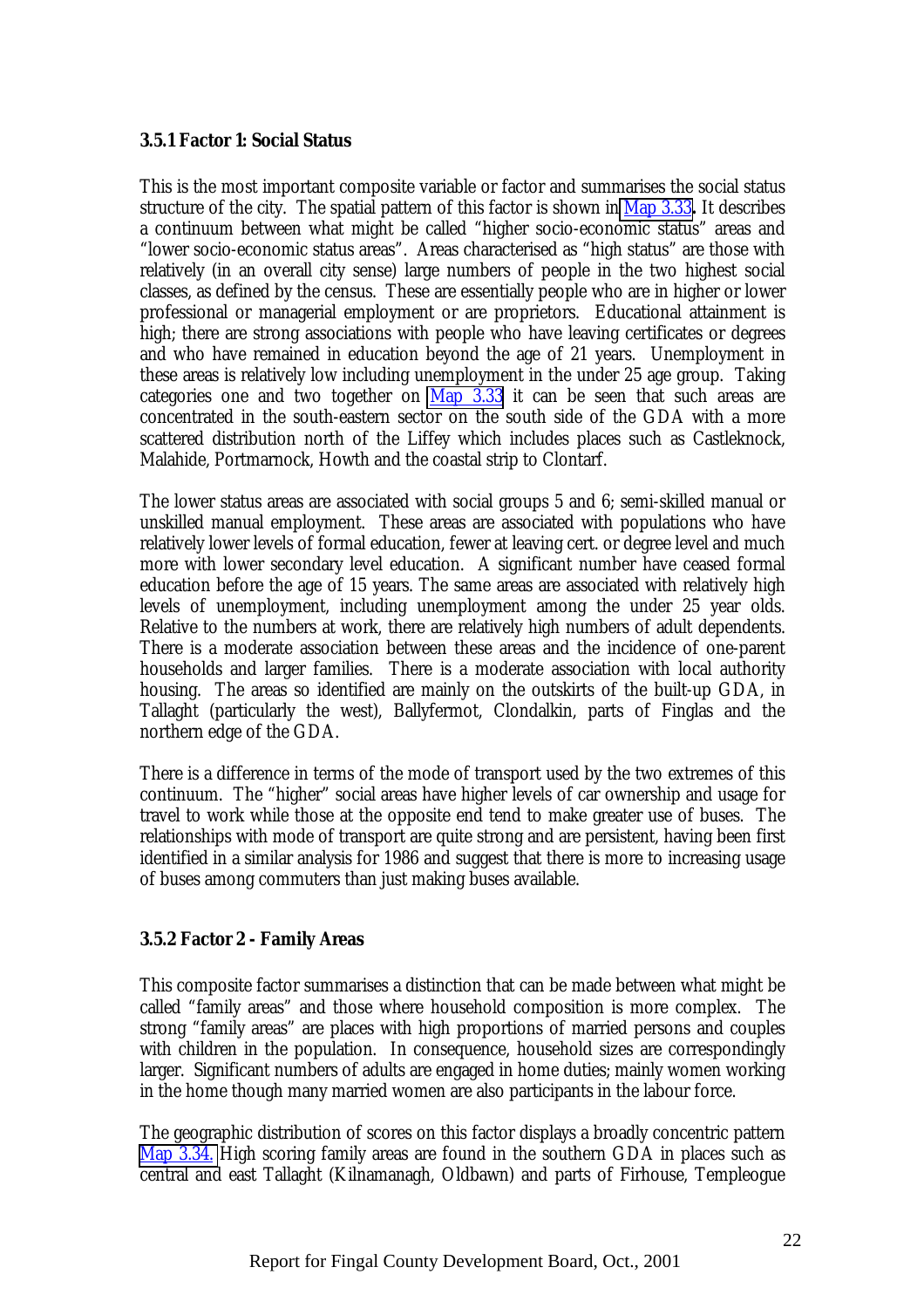<span id="page-32-0"></span>and Terenure. Moving northwards, parts of Castleknock and Blanchardstown also score highly. There is also a large cluster of high scoring areas on the northern edge of the GDA and include both areas in the contiguous built-up GDA (parts of Finglas, Ballymun, Kilmore, Beaumont, Priorswood, Edenmore) as well as more suburban locations such as Portmarnock and, to a lesser degree Malahide and Swords.

At the other end of the continuum are areas where household types are more varied. There is a relatively high proportion of people living in flats and bedsits and one-person households and separated/divorced people are an important element in the structure of the area. These areas also have a younger population, the under 40s are a significant category, as well as couples who are in the pre-family stage of the life cycle. The rented accommodation sector is more important here than elsewhere in the GDA. Most of the inner GDA and north and south inner suburbs are found at this end of the continuum. The core areas are the classic flatland of the GDA (Rathmines, Rathgar, part of Clonskeagh) as well as parts of the inner GDA such as around Patrick Street, Sean McDermott Street, Summerhill and Ballybough. Some of these areas have experienced population growth in recent years and but such growth is not a uniform characteristic of these areas.

## **3.5.3 Factor 3 – Youth and Maturity**

County Dublin has a complex family structure distribution, largely because of the planning decisions of the 1970s and 1980s that concentrated growth on the outskirts of the GDA, ignoring in large measure the already-developed city. This factor identifies the rapidly growing areas of the GDA and contrasts them with areas that are mature and moving into the final stages of the life cycle.

The "growing areas" have relatively large proportions of children and young adults in their populations. These are areas where the youngest child will often be under the age of four years and have families with children at school who are a significant proportion of all families. A high proportion of the housing has been built post 1981. At the other end are those areas where the population is over the age of 40 years of age and where children have either left the family home or are aged over 15 years. Relatively greater numbers of households have moved into the "empty-nest" stage. These are not dynamic, growing areas and may well be areas in which resources are now under-utilised. The pattern displayed in Map 3.35 is complex. It shows the "growing areas" concentrated around the edge of the GDA and in the central area where the policies of urban regeneration and in-fill housing have resulted in additions of young people to a relatively settled community. These are the areas with the more complex household structure referred to in factor 2. Because of this complexity, these latter types of areas are not particularly associated with population growth. Many of the districts on the outskirts have grown strongly. These include Swords, Blanchardstown, Tallaght, Sandyford as well as some more suburban locations such as The Ward and Rathcoole

The areas now reaching maturity are found in areas that were developed in the 1950s and 60s, or earlier in some cases, where new growth has yet to have a significant impact on the social structure. There are undoubtedly resources such as schools, churches and shops in these areas that are under-utilised but, equally, these areas may now require services appropriate to more mature adults. Crumlin falls into this category, as does Whitehall.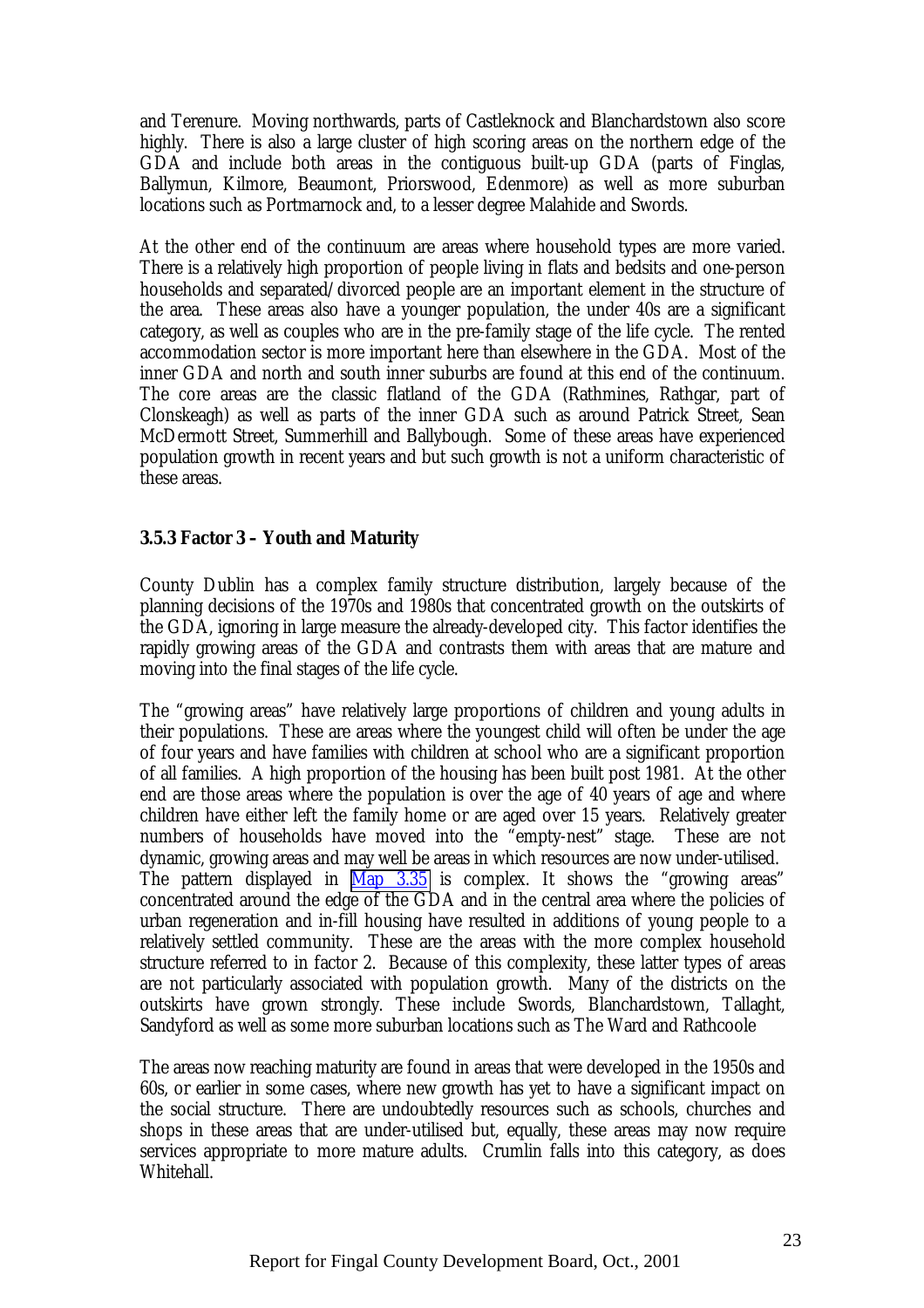# <span id="page-33-0"></span>**3.6 A Typology of social areas in the Greater Dublin Area**

Taking account of the scores on all three composite variables or factors, it is possible to group DEDs and wards together by means of a clustering procedure and produce a mosaic of different social areas in the GDA. The clustering process involves assigning each area to a particular cluster such that the differences are maximised between the clusters. It was decided that five clusters would best summarise the social geography of the GDA, and the location of these is shown on Map 3.36 which also shows the administrative boundaries so that it is easier to identify the types of social areas that are dominant in each administrative area.

The characteristics of each cluster can be discerned by comparing the mean value on each of the original variables for districts that form the cluster, with the mean value for the urban area as a whole (see Appendix 3.3). The basic characteristics of the five clusters shown on Map 3.36 are summarised in the remainder of this section.

## **Cluster 1 - Youthful, middle class+ areas**

This is the largest cluster in terms of area and population (289,442 in 1996). It contains 28% of the total population, and had a growth rate of 12.7% (32,695) between 1991 and 1996. The districts in this cluster are concentrated on the edge of the built-up area of the GDA and form an almost complete ring. It is mostly concentrated in the southern part of Fingal, the eastern part of South Dublin and the southern edge of Dun Laoghaire Rathdown. Only a few wards in Dublin City (DCB) area form part of the cluster. It includes Malahide, Swords, parts of Blanchardstown, Castleknock, parts of Clondalkin, Tallaght, Firhouse as well as Killiney. There are no such areas in the inner GDA and very few in the inner suburbs. These were the new areas of the GDA in 1996, with an average of 47% of housing built post 1981 compared to 21% for the GDA as a whole. This cluster has a relatively younger population with more than 50% of households consisting of families with children. Conversely only 7% of households are classified as "empty nest" and there is also a lower adult dependency. The cluster population tends to be have had access to higher levels of formal education than the GDA average which has contributed to a low unemployment rate of 10%. Housing tends to be privately owned rather than rented from the local authority.

#### **Cluster 2 – Lower social status / educational attainment areas**

The DEDs and wards that comprise this cluster are found in a number of distinct groupings of wards and DEDs, mostly in the northside of the Corporation area, and the western edge of South Dublin. There is a large group of areas around Crumlin, Walkinstown and Drimnagh, Finglas, Darndale and Kilbarrack, as well in some of the less built-up areas in the south county - Newcastle, Saggart, and Ballinascorney

The population of this cluster (224002 in 1996; 15,951 less than in 1991) represents 22% of the GDA population. The areas that form the cluster are characterised not so much by a dominant family type, rather by characteristics of social class, educational attainment and economic status. There are higher than average percentages of skilled and semiskilled workers and both unemployment and adult dependency ratios are higher than the GDA norm. With an unemployment rate of 21% the cluster contains almost 30% of the total number of unemployed persons in the GDA. Educational attainment is lower with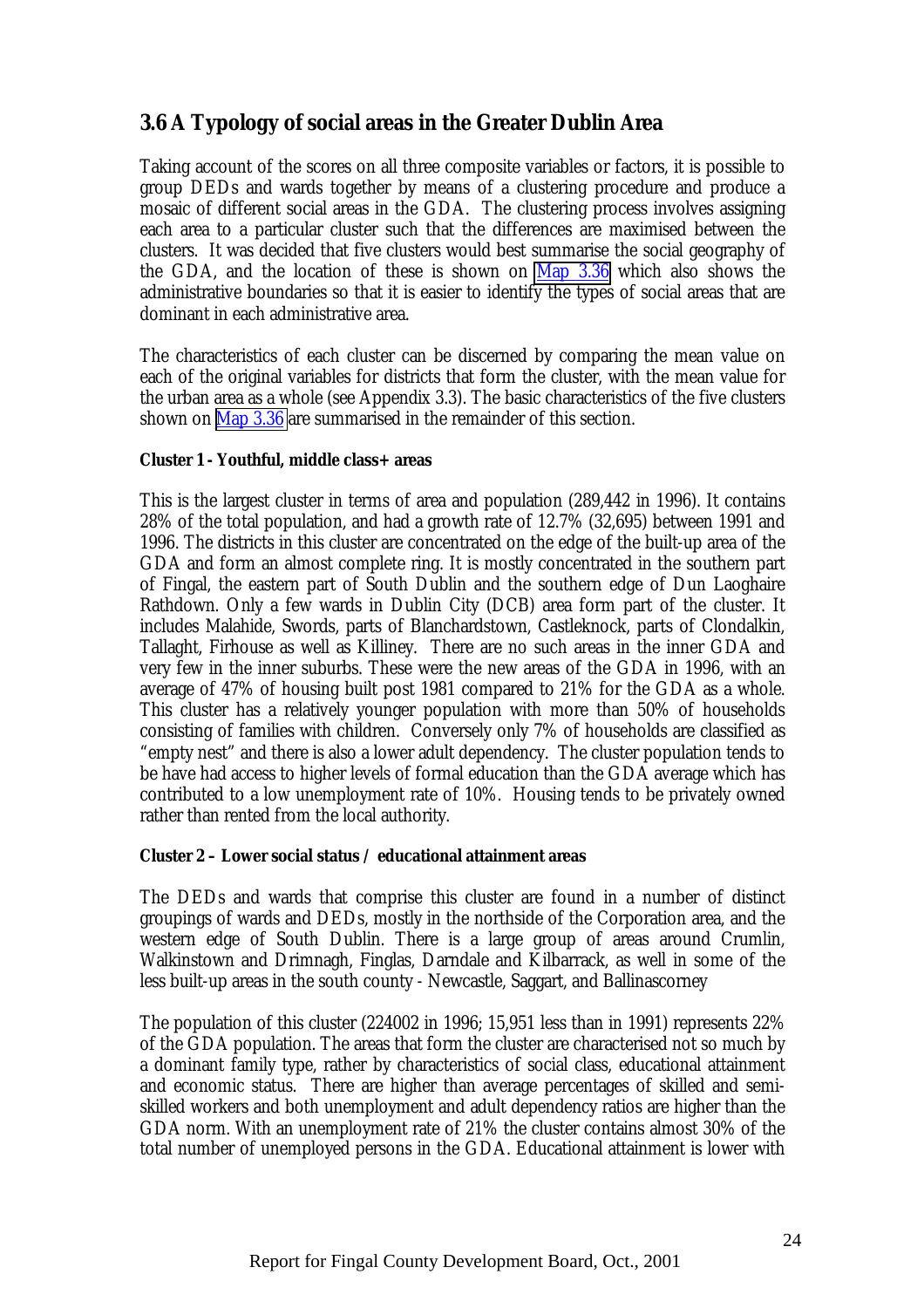almost 40% having primary only education compared to 25% for the GDA as a whole, and 21% with lower secondary level education compared to 18% for the GDA.

## **Cluster 3 – Mature Areas / Mixed Household Types**

The third of the clusters is almost totally concentrated in the southside of the Dublin City (DCB) area with some extensions into the north inner GDA. It comprises almost all of the inner GDA and most of the eastern inner suburbs as far south as Donnybrook and Ballsbridge. The total population of the cluster in 1996 was 164,107 which included an increase of 15,419 (10.4%) over 1991.

These are older mature areas with more mixed households structures. Flats and bedsits are much more common here than in any other part of the GDA. The share of oneperson households is more than double the GDA average. The private rental sector is far more important in this zone than elsewhere in the GDA. Families are smaller than elsewhere but such families as there are in this area are more likely to have children of school-going age. The distribution of social classes in this cluster is broadly representative of the GDA as a whole but the greater concentration of areas in this cluster south of the Liffey give it, on average, a lower representation from the skilled and semi-skilled social groups. The unemployment rate for the cluster of districts was 16.7%.

## **Cluster 4 – Better off / Settled areas**

The fourth cluster, which had a population in 1996 of 233,337 (1.8% less than in 1991) is discontinuous on both sides of the Liffey covering extensive parts of Dun Laoghaire Rathdown. On the north side it encompasses parts of Portmarnock, Howth, Clontarf, Glasnevin, Drumcondra and Clonsilla while south of the river it is concentrated in a band that includes Terenure, Dundrum, Churchtown, Stillorgan. Rathcoole is an outlier to the southwest. These are better-off, more settled areas than the remainder of the GDA. Almost half the population are in the professional or managerial social groups compared to just over 30% for the GDA as a whole. Unemployment is low, just under half the GDA average. Over 20% ceased education at 21 years or over, seven percentage points above the average for the GDA. Car usage is much higher, over 50% use the car in the morning. The population is somewhat older than in the GDA as a whole, 23% aged 40-65 years; more people are married and there are more families with older children.

## **Cluster 5 – Marginal and Excluded Populations in Social Housing Areas**

This group of areas exists on the outskirts of the GDA in West Tallaght, Clondalkin, Blanchardstown, Ballymun, Priorswood and a small number of inner GDA areas. The combined population of the districts that make up the cluster was 109,858, which was a small increase of 2200 (2.0%) over the 1991 total. The cluster is characterised by much higher percentages of unskilled and semi-skilled employees, over thirteen percentage points higher than for the GDA as a whole. There are correspondingly lower percentages of professionals and managers, only 1.28% in social group 1. Housing is dominated by local authority rentals. The GDA average in 1991 was 15.8% but in this cluster two out of every three housing units is rented from the Local Authority. Much of the housing is of recent origin, having been built in the 1980s.

Educational attainment levels are much lower than the norm for the GDA; less than 6% with third level compared to almost 24% for the GDA as a whole. Adult dependency is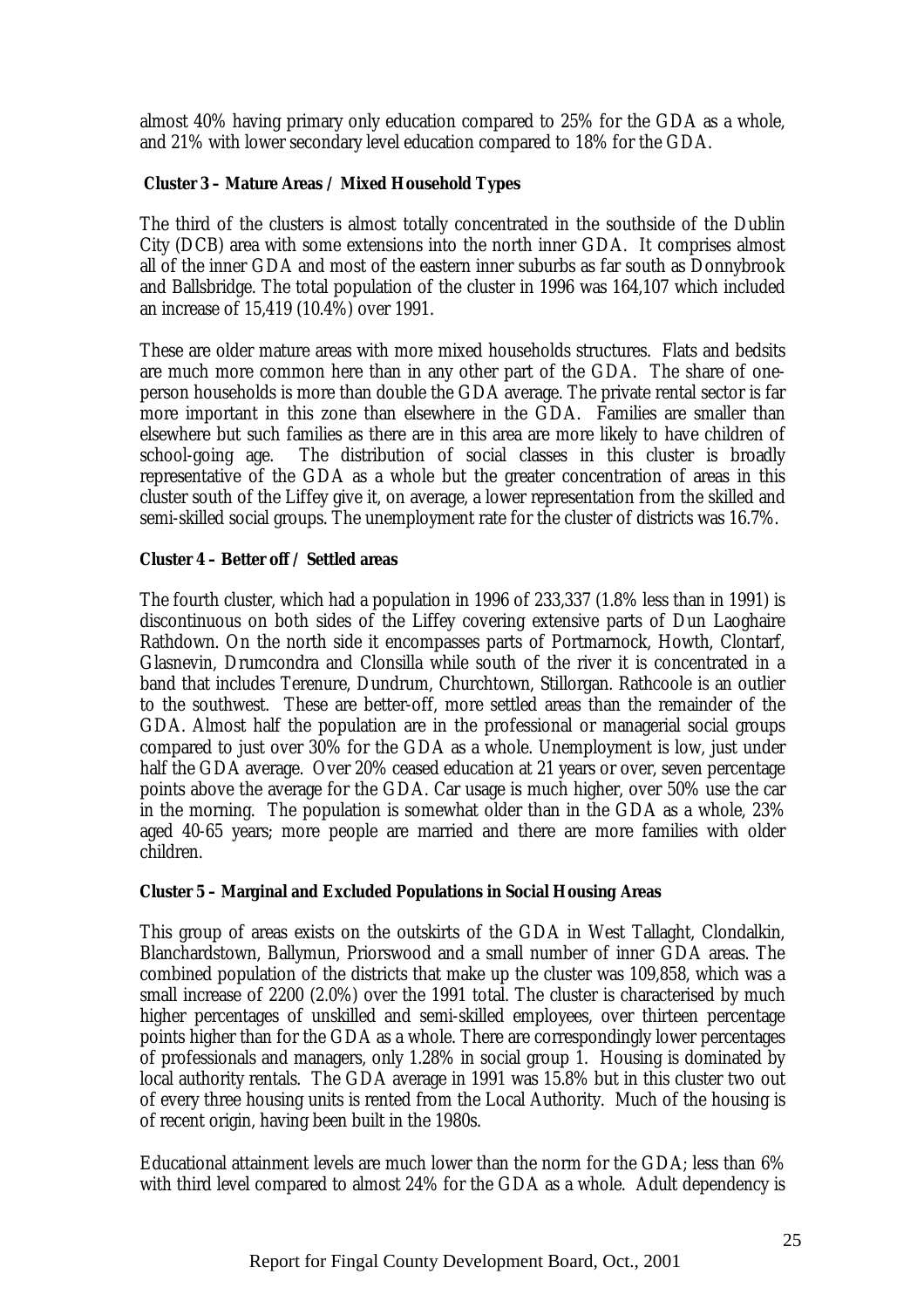approximately 70% higher than the GDA average and unemployment rates are double the average for the GDA. These are young areas with high percentages of children and young adults, 58% of the population is under twenty years of age. Families with children at school comprise over 60% of all families with children. This combination of large numbers of children and young adults, lower educational attainment, high unemployment and many unskilled and semi-skilled workers suggest that these are the main socially excluded and marginal areas in the GDA.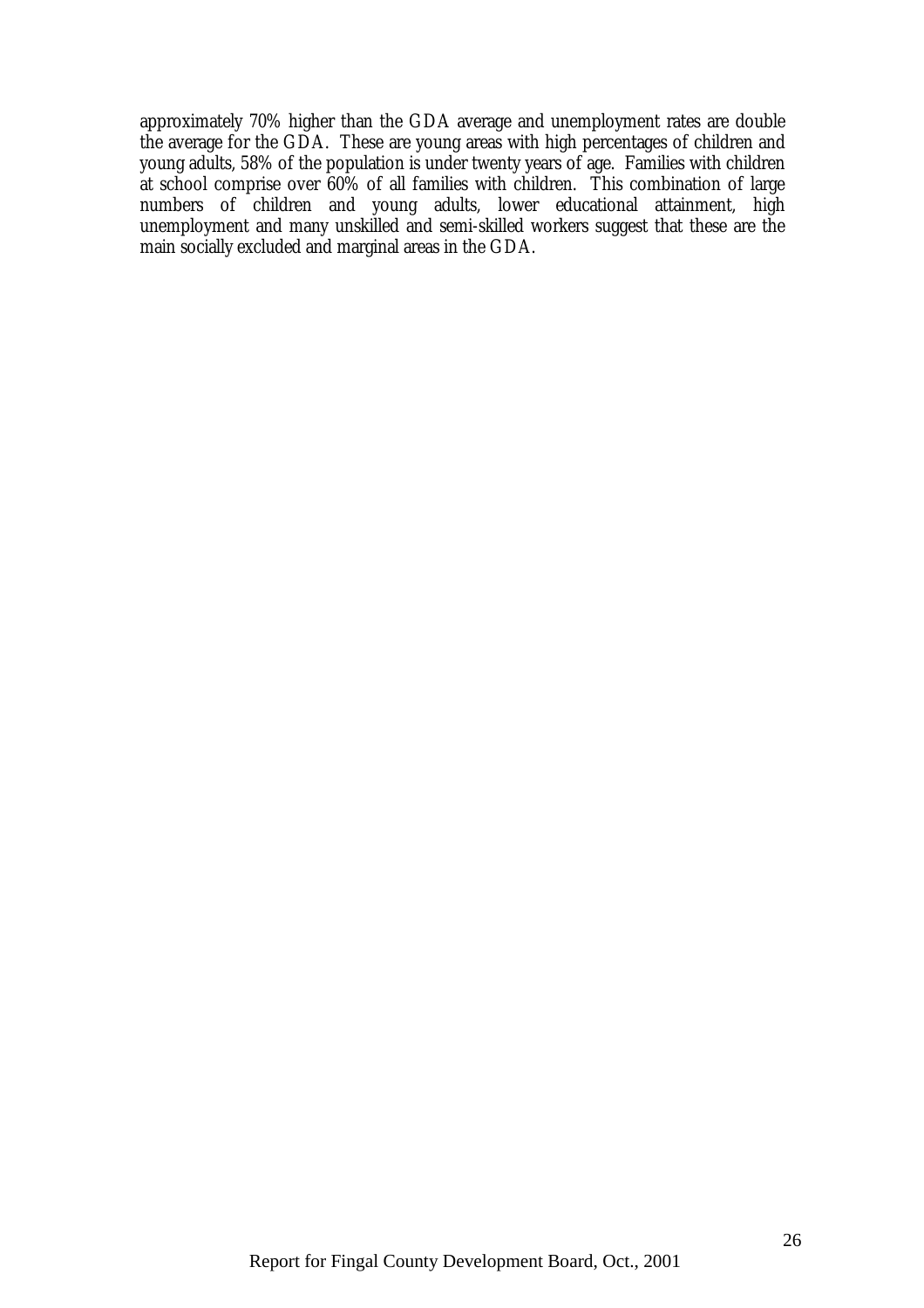# **4. Economic Sectors**

#### **Introduction**

This section deals with the economic sectors pertaining to Fingal and the numbers employed by the various sectors. Crafts, Industry, Fisheries, Horticulture, Technology, Services and Tourism represent the seven main sectors in the County. The agricultural sector and the numbers employed form a small part of those employed in Fingal<sup>5</sup>. (Residing in Fingal) for a distribution of those engaged in the Primary Industries see **Table 3.9** and Map 3.21. The fishing industry is linked to the County Dublin ports of **Howth**, Dun Laoghaire and **Skerries** although there are figures available from BIM as to the numbers engaged in fishing they are not available at Fingal level - only the four counties combined for Dublin.

## **4.1 Retailing**

It is difficult to obtain precise figures of the number of persons employed in the retail sector. The CSO can only provide data at regional level Map 4.1 shows the distribution of this data on a national basis for 1995-2000. Fingal is included within the Dublin Region and these figures are shown in **Table 4.1**. As the figures clearly show there has been a significant increase in the number of persons employed in the retail sector in the last five years. The increase for the Dublin region alone is 21,900 or nearly 58% of an increase. **Table 4.2** shows the number and type retail businesses in Fingal.

|                 | Table 4.1 Numbers employed by region in Retailing 1995 -2000 ('000's) |      |
|-----------------|-----------------------------------------------------------------------|------|
| Region          | 1995                                                                  | 2000 |
| <b>Border</b>   | 13.3                                                                  | 17.4 |
| Dublin          | 37.8                                                                  | 59.7 |
| Mid East        | 12.6                                                                  | 18.6 |
| Midland         | 7.8                                                                   | 9.3  |
| South east      | 15.7                                                                  | 21.0 |
| South west      | 21.3                                                                  | 27.9 |
| West            | 13.3                                                                  | 17.8 |
| Source CSO Cork |                                                                       |      |

 $\overline{a}$  $<sup>5</sup>$  North County Dublin is the primary horticultural region in the country accounting for 40% of the total</sup> are devoted in field vegetables and 50% of the output. Source Rural Dublin LEADER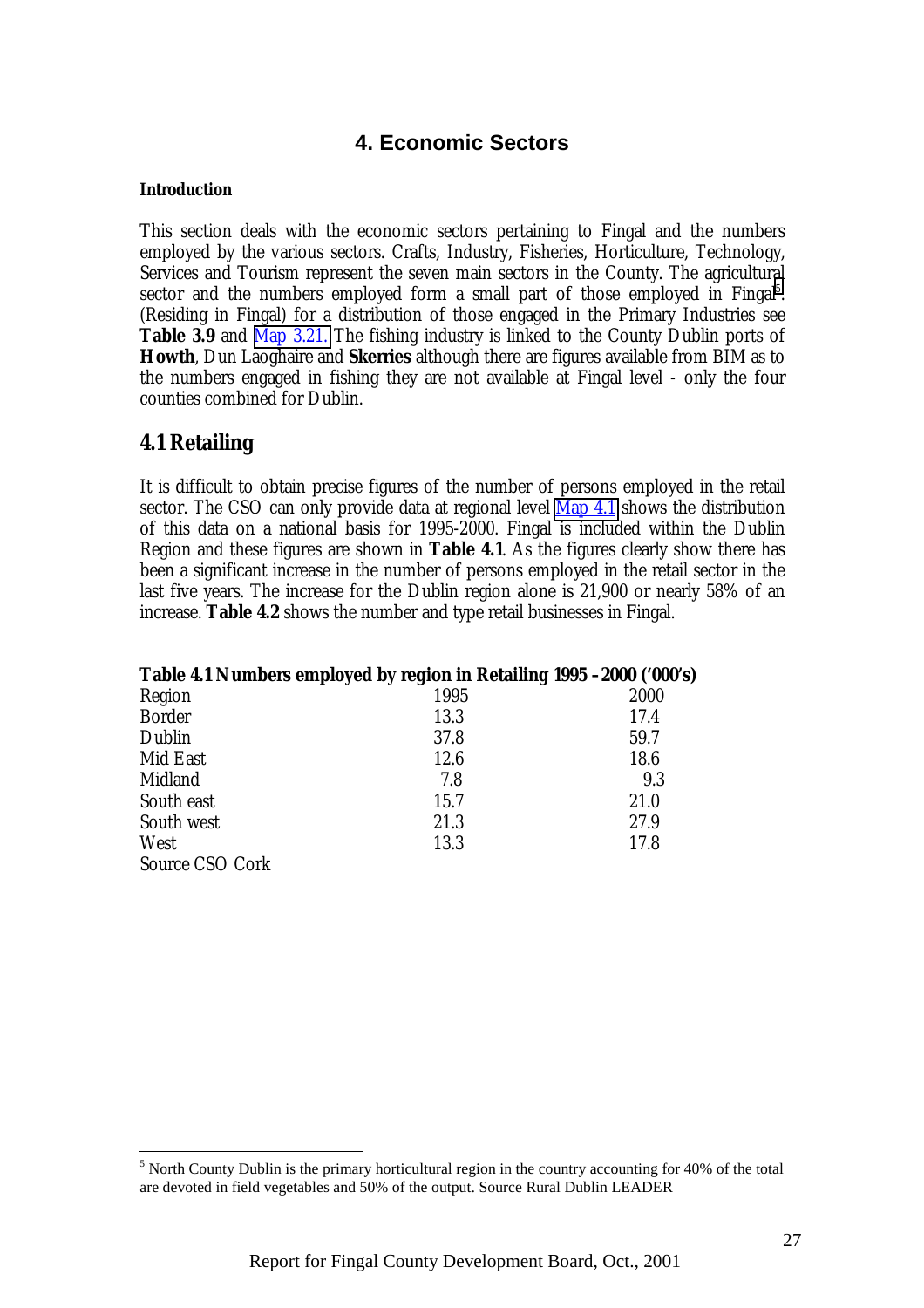| <b>Table 4.2 INDIBILITY LATES OF DUSTRESS FIL</b> |               |
|---------------------------------------------------|---------------|
| <b>Type</b>                                       | <b>Number</b> |
| <b>Bank</b>                                       | 26            |
| <b>Beauty/Hair Salon</b>                          | 52            |
| <b>Betting Office</b>                             | 28            |
| <b>Building Society</b>                           | 04            |
| Garage/Filling Station                            | 57            |
| <b>Garden Centre</b>                              | 11            |
| Hotel                                             | 21            |
| <b>Licensed Restaurant</b>                        | 03            |
| <b>Licensed Shop/House</b>                        | 111           |
| <b>Post Office</b>                                | 11            |
| Restaurant                                        | 91            |
| Shop                                              | 908           |
| <b>Supermarket</b>                                | 17            |
| <b>Retail Warehouse</b>                           | 30            |
|                                                   |               |

# **Table 4.2 Number & Types of Business Fingal 2001**(Source Fingal CC)

**Table 4.3** has the number of new accounts opened with Fingal CC rates office from 1999 to (April) 2001. They are divided into one of 3 categories office, industrial and retail. New industrial accounts have experienced a dramatic increase in 2001.

## **Table 4.3 Numbers of new accounts opened with Fingal CC rates office 1999 to (April) 2001.**

| <b>Type</b>       | 1999   | <b>2000</b> | 2001 |
|-------------------|--------|-------------|------|
| Office            | 40     | 32          | 45   |
| <b>Industrial</b> | 65     | 86          | 124  |
| Retail            | $20\,$ | 36          | 32   |
| Source Fingal CC  |        |             |      |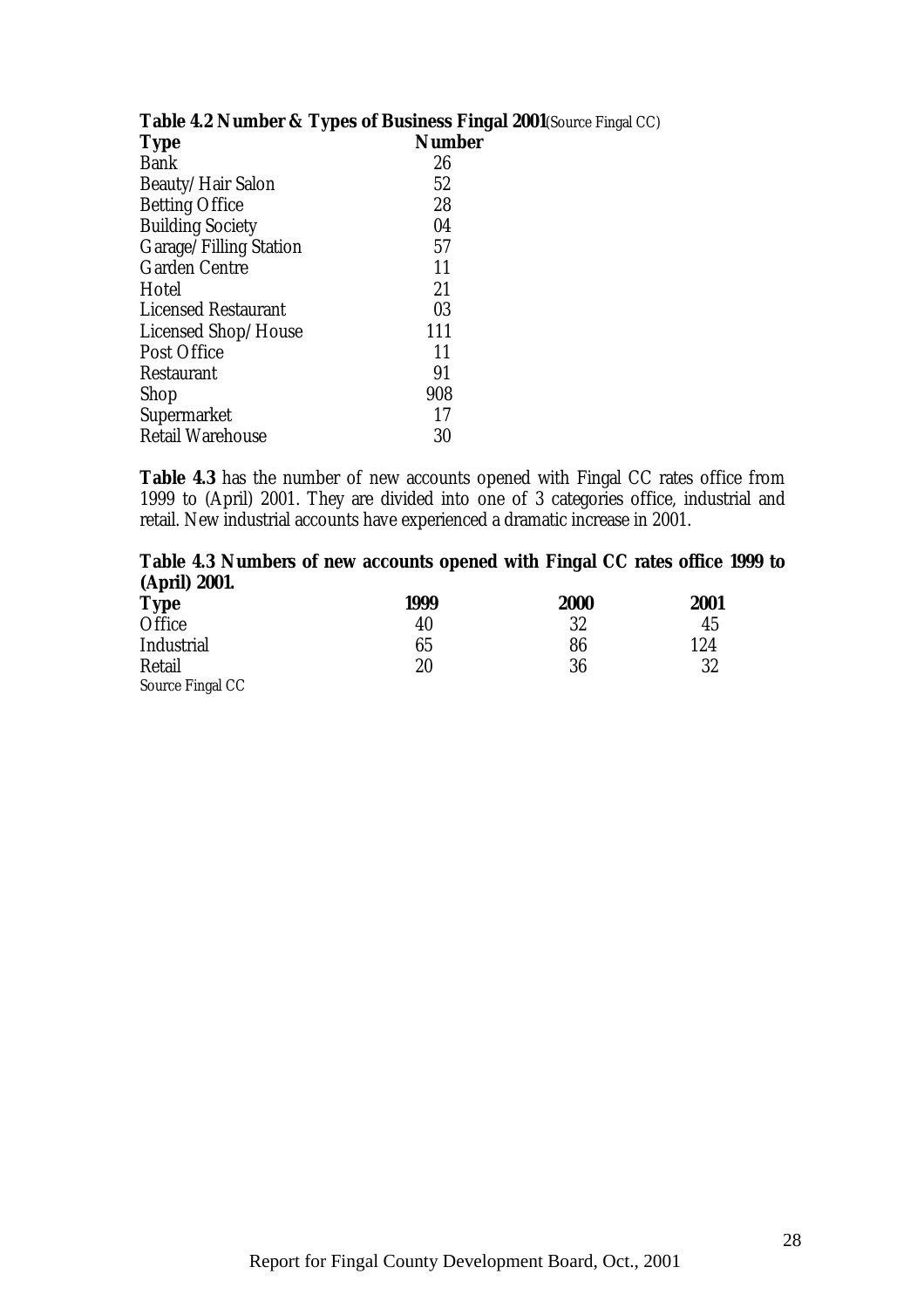# **4.2 Tourism**

#### **Introduction**

It is estimated that in 1998 the tourism industry for the country as a whole was worth around £3bn. This can be broken down into £1.801bn spent by overseas tourists in Ireland, £461million paid to Irish carriers and £751million spent by domestic tourists In 1998 tourists numbers grew to 5.5 million, continuing a trend of growth over the previous 7 years. It is estimated that in 1998 tourism provided employment for 126,700 jobs (or job equivalents) or 8.2% of jobs. Source: Bord Failte

#### **4.2.1 Dublin Region**

Fingal's tourism statistics are collated as a region together with the 3 other Dublin counties. **Table 4.4** has the number of callers to the County Dublin tourist offices in  $2000^6$ . As is to be expected the busiest months are August and July with the quietest months being January and December. The busiest office is the Suffolk St office with over a million callers from Jan 2000 to Dec 2000.

**Table 4.5** has the most popular tourist attractions in County Dublin for the years 1992 to 1998. The most popular attraction for those years was the National Gallery of Ireland although the number of visitors appears to decline from a peak in 1996. Ardgillan Castle in Balbriggan is on this list of tourist attractions.

Map 4.2 shows the national tourist regions and **Table**s **4.6 to 4.23** contains the statistics for 1998 for the Dublin region.

|              | <b>Suffolk</b> | <b>Airport</b> | <b>Tallaght</b> | Dun       | <b>Baggot St. Total</b> |         |
|--------------|----------------|----------------|-----------------|-----------|-------------------------|---------|
|              | <b>St</b>      |                |                 | Laoghaire |                         |         |
| <b>JAN</b>   | 42056          | 20358          | 1895            | 4057      | 558                     | 68924   |
| FEB          | 46105          | 22467          | 1977            | 6198      | 474                     | 77221   |
| <b>MAR</b>   | 67908          | 24016          | 1634            | 8104      | 479                     | 102141  |
| <b>APR</b>   | 74974          | 23140          | 1476            | 9387      | 276                     | 109253  |
| <b>MAY</b>   | 75606          | 24382          | 1721            | 10686     | 494                     | 112889  |
| JUN          | 85085          | 24575          | 1504            | 11620     | 431                     | 123215  |
| JUL          | 128678         | 26060          | 2595            | 14038     | 502                     | 171873  |
| <b>AUG</b>   | 240475         | 27415          | 2149            | 15758     | 640                     | 286437  |
| <b>SEP</b>   | 88720          | 26724          | 1413            | 10459     | 314                     | 127630  |
| <b>OCT</b>   | 78894          | 26915          | 1294            | 8785      | 297                     | 116185  |
| <b>NOV</b>   | 46164          | 24894          | 1045            | 5264      | 209                     | 77576   |
| <b>DEC</b>   | 40027          | 22415          | 1062            | 3267      | 115                     | 66886   |
| <b>TOTAL</b> | 1014692        | 293361         | 19765           | 107623    | 4789                    | 1440230 |

**Table 4.4 Walk-in Customers to Tourist Offices – Dublin 2000**

Source: Dublin Tourism

 $\overline{a}$ 

 $6$  Fingal CC provides support for a number of local tourist office see section 4.2.2 Fingal Tourism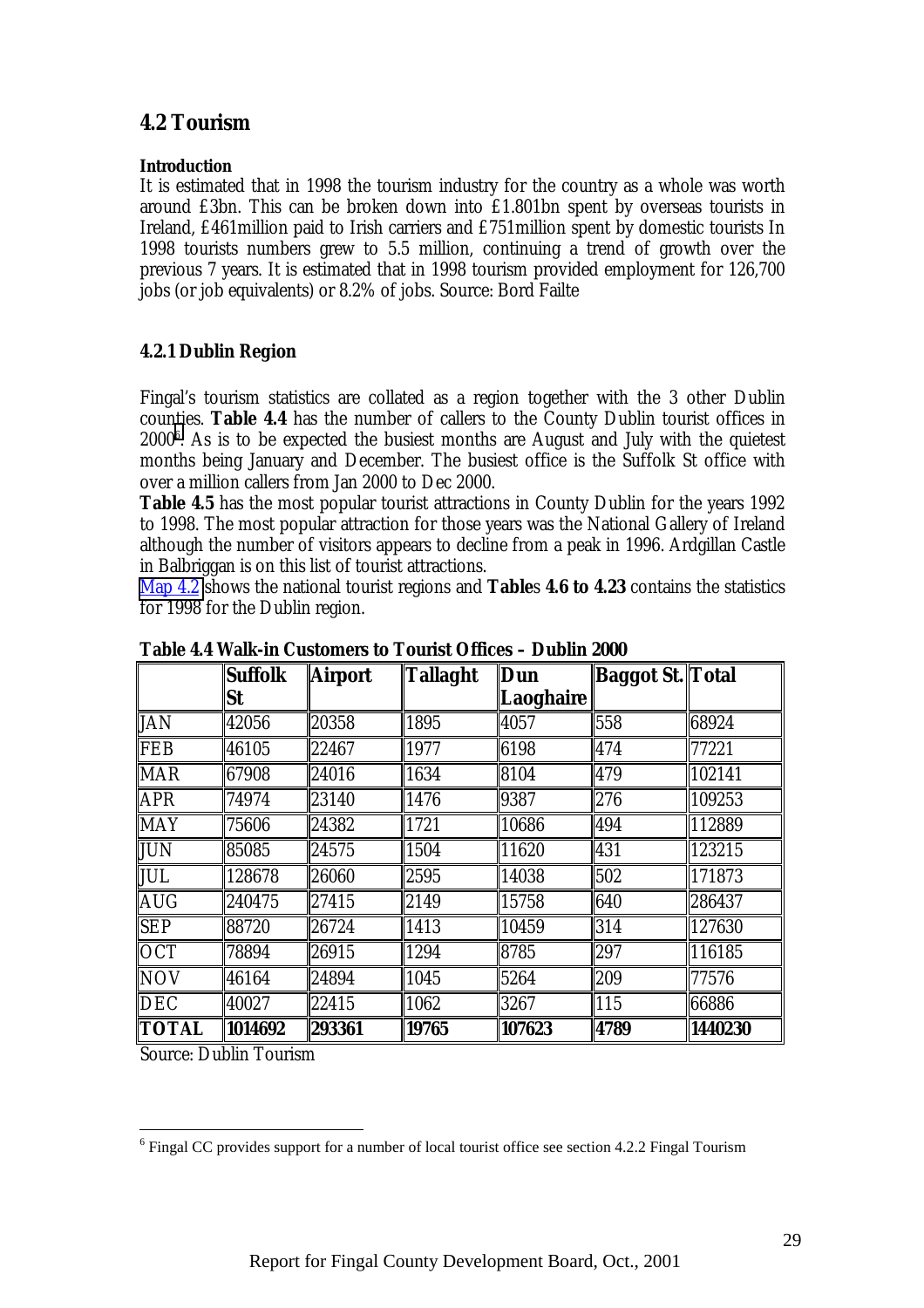|                                    | <b>Region</b> | 1992    | 1993    | 1994      | 1995      | 1996      | 1997    | 1998    |
|------------------------------------|---------------|---------|---------|-----------|-----------|-----------|---------|---------|
| The National Gallery of Ireland    | Dublin        | 980,000 | 962,147 | 1,023,097 | 1,061,687 | 1,113,563 | 957,426 | 896,475 |
| Dublin Zoo                         | Dublin        | 448,988 | 671,966 | 472,462   | 387,640   | 423,000   | 506,000 | 526,567 |
| Book of Kells                      | Dublin        | 286,178 | 321,134 | 353,867   | 402,201   | 433,492   | 455,079 | 498,574 |
| <b>Guinness Hopstore</b>           | Dublin        | 105,000 | 122,000 | 146,500   | 182,000   | 288,000   | 431,000 | 473,600 |
| Hugh Lane Gallery                  | Dublin        | 253,096 | 288,943 | 320,371   | 309,935   | 346,883   | 338,909 | 395,352 |
| <b>Irish Museum of Modern Art</b>  | Dublin        | 160,000 | 185,000 | 230,000   | 335,000   | 330,000   | 300.000 | 290,000 |
| <b>St Patrick's Cathedral</b>      | Dublin        | 250,000 | 238,000 | 193,400   | 200,000   | 240,000   | 236,607 | 242,166 |
| <b>Christ Church Cathedral</b>     | Dublin        |         |         |           | 180,000   | 208,000   | 200,000 | 220,000 |
| Dublin Castle                      | Dublin        | 106,700 | 110,300 | 122,479   | 132,896   | 112,564   | 150,00  | 178,000 |
| <b>Old Jameson Distillery</b>      | Dublin        | 25,001  | 28,146  | 30,540    | 40,276    | 46,383    | 47,979  | 135,572 |
| National Botanic Gardens           | Dublin        |         | N/A     |           | 110,000   | 130,000   |         | 130,000 |
| Kilmainham Gaol                    | Dublin        | 53,903  | 51,900  | 61,235    | 48,101    | 82,956    | 107,129 | 108,055 |
| Dublinia                           | Dublin        |         | 71,336  | 86,640    | 87,000    | 97,000    | 91,356  | 101,595 |
| <b>Phoenix Park Visitor Centre</b> | Dublin        | 9.483   | 22,900  | 17,895    | 15,431    | 13,806    | 11,346  | 13,600  |
| <b>St Michans Church</b>           | Dublin        |         | 12,000  | 13,700    |           | 15,000    | 10,030  | 12,550  |
| Ardgillan Castle Balbriggan        | <b>Dublin</b> | 9,800   | 10,900  | 10,000    |           |           | 8,546   | 12,000  |

# **Table 4.5 Top Tourist Attractions by Visitor Numbers 1992 1998, Co Dublin**

Source Bord Failte: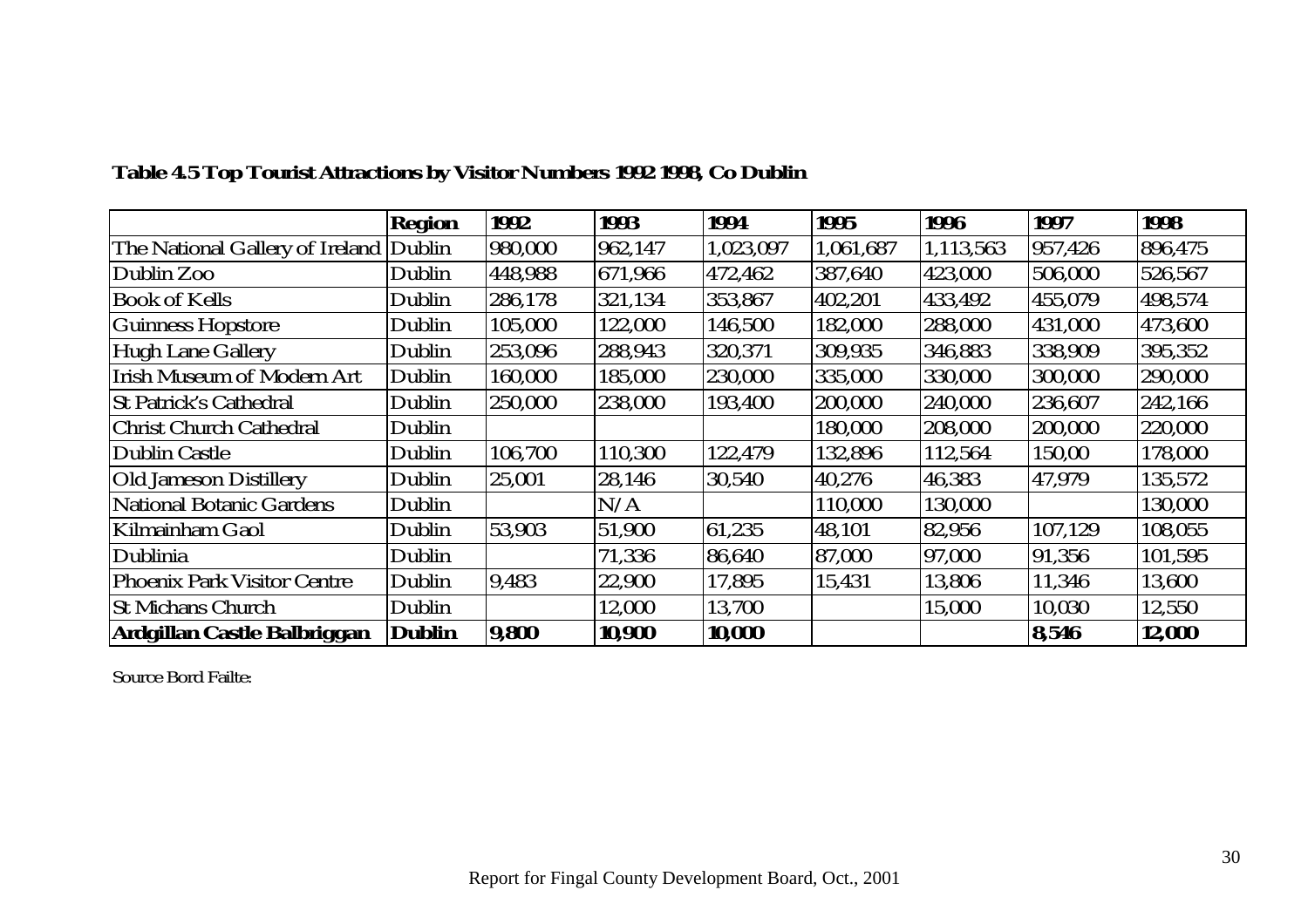|                                                             | 1994              | 1995          | 1996              | 1997          | 1998  |  |  |  |
|-------------------------------------------------------------|-------------------|---------------|-------------------|---------------|-------|--|--|--|
| Figures in 000s                                             |                   |               |                   |               |       |  |  |  |
| <b>Britain</b>                                              | 807               | 956           | 1,111             | 1,313         | 1,507 |  |  |  |
| <b>Mainland Europe</b>                                      | $\overline{541}$  | 636           | 645               | 652           | 736   |  |  |  |
| <b>North America</b>                                        | $\overline{317}$  | 399           | 475               | 480           | 530   |  |  |  |
| <b>Other Areas</b>                                          | 103               | 143           | 129               | 141           | 160   |  |  |  |
|                                                             |                   |               |                   |               |       |  |  |  |
| Total Overseas Tourists                                     | 1,768             | 2,134         | 2,360             | 2,586         | 2,933 |  |  |  |
|                                                             |                   |               |                   |               |       |  |  |  |
| <b>Domestic Tourism</b>                                     | 1,129             | 1,068         | 970               | 989           | 1,039 |  |  |  |
| Northern Ireland                                            | 141               | 141           | 127               | 127           | 123   |  |  |  |
| <b>Total Tourists</b>                                       | 3,038             | 3,343         | 3,457             | 3,702         | 4,095 |  |  |  |
| <b>Tables 4.7 County Dublin Tourist Revenue 1994 - 1998</b> |                   |               |                   |               |       |  |  |  |
|                                                             | 1994              | 1995          | 1996              | 1997          | 1998  |  |  |  |
| (IRfm)                                                      |                   |               |                   |               |       |  |  |  |
| <b>Britain</b>                                              | 99.5              | 118.3         | 140.8             | 179.9         | 211.2 |  |  |  |
| <b>Mainland Europe</b>                                      | 145.3             | 169.9         | 162.6             | 166.1         | 171.7 |  |  |  |
| <b>North America</b>                                        | $\overline{62.6}$ | 82.9          | $94.\overline{2}$ | 94.3          | 93.1  |  |  |  |
| <b>Other Areas</b>                                          | 23.4              | 47.4          | 43.1              | 34.2          | 49.2  |  |  |  |
|                                                             |                   |               |                   |               |       |  |  |  |
| <b>Total Overseas Revenue</b>                               | 330.8             | 418.5         | 440.7             | 474.5         | 525.2 |  |  |  |
|                                                             |                   |               |                   |               |       |  |  |  |
| <b>Domestic Tourism</b>                                     | 101.9             | 85.5          | 66.3              | 77.0          | 76.1  |  |  |  |
| Northern Ireland                                            | 21.4              | 21.6          | 21.9              | 14.6          | 26.5  |  |  |  |
| <b>Total Tourism Revenue</b>                                | 454.1             | 525.6         | 528.9             | 566.1         | 627.8 |  |  |  |
| <b>Tables 4.8 County Dublin Overseas Tourists - 1998</b>    |                   |               |                   |               |       |  |  |  |
|                                                             | <b>Visitors</b>   |               | Holidaymakers     |               |       |  |  |  |
| Figures in 000s                                             | No.               | <b>Nights</b> | No.               | <b>Nights</b> |       |  |  |  |
| <b>Britain</b>                                              | 1,507             | 5,690         | 399               | 1,490         |       |  |  |  |
| <b>Mainland Europe</b>                                      | 736               | 5,000         | 277               | 970           |       |  |  |  |
| <b>North America</b>                                        | 530               | 1,990         | 339               | 990           |       |  |  |  |
| <b>Other Areas</b>                                          | 160               | 1,240         | 88                | 270           |       |  |  |  |
| <b>Total Overseas Tourists</b>                              | 2,933             | 13,920        | 1,103             | 3,720         |       |  |  |  |
|                                                             |                   |               |                   |               |       |  |  |  |

#### **Tables 4.6 County Dublin Tourist Visits 1994 – 1998**

## **Table 4.9 County Dublin Main Purpose of Visit 1998**

|                            | Total      | <b>Britain</b> | M'land        | North      | Other        |
|----------------------------|------------|----------------|---------------|------------|--------------|
|                            |            |                | <b>Europe</b> | America    | <b>Areas</b> |
|                            | %          | $\%$           | %             | $\%$       | $\%$         |
| <b>Holiday</b>             | 38         | 97             | 38            | 64         | 55           |
| <b>Friends/Relatives</b>   | 18         | 22             | 12            | 12         | 16           |
| <b>Business/Conference</b> | 31         | 39             | 32            | 15         | 18           |
| Study/Personal/Other       | 13         | 12             | 18            |            |              |
|                            | <i>100</i> | <i>100</i>     | <i>100</i>    | <i>100</i> | <i>100</i>   |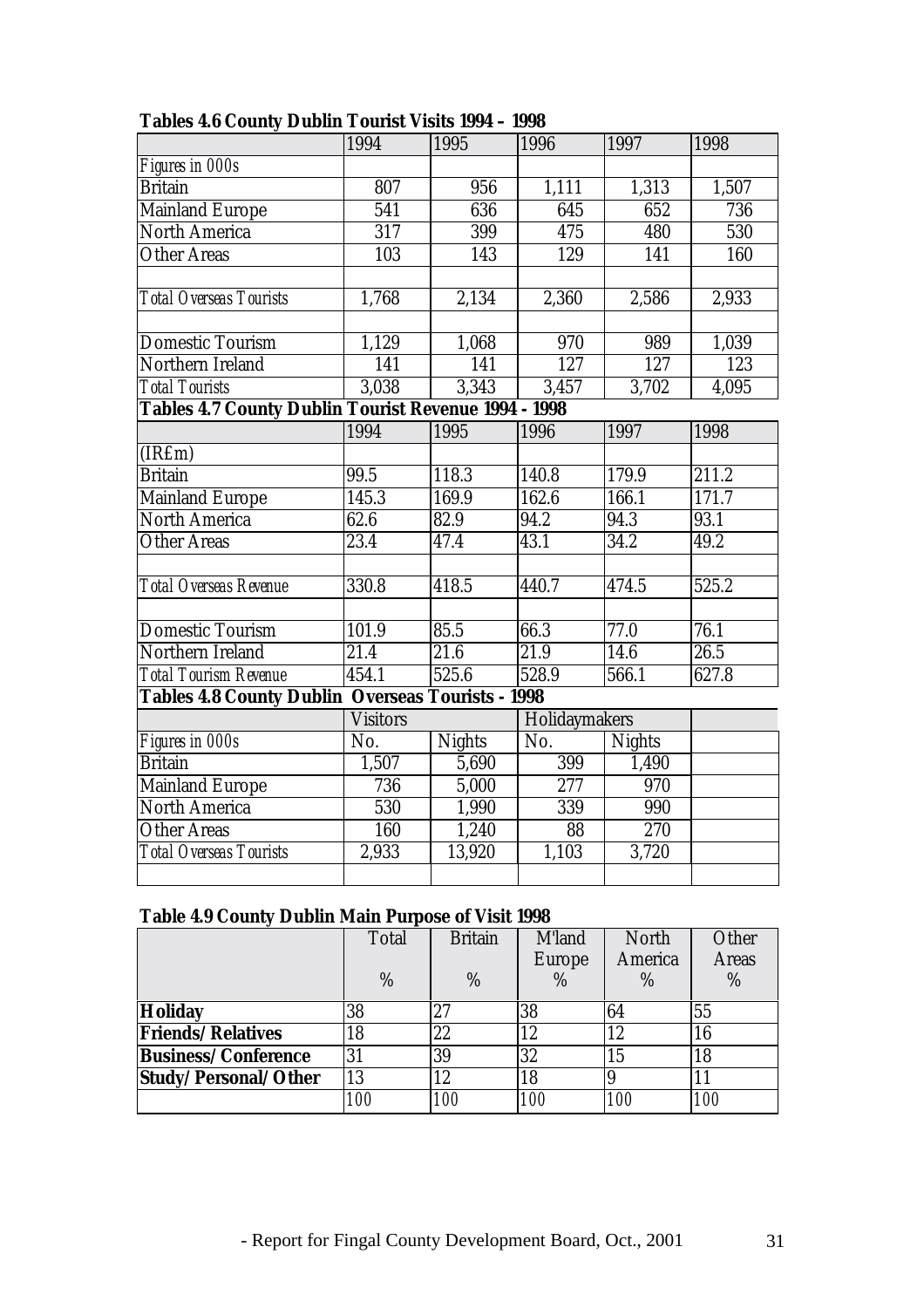|                                                         | <b>Total</b>    | <b>Britain</b>          | M'land          | North            | Other                   |
|---------------------------------------------------------|-----------------|-------------------------|-----------------|------------------|-------------------------|
|                                                         |                 |                         | <b>Europe</b>   | America          | <b>Areas</b>            |
|                                                         | $\%$            | $\%$                    | %               | %                | %                       |
| January-March                                           | 17              | 19                      | 16              | 15               | 17                      |
| <b>April</b>                                            | 9               | 10                      | 7               | 9                | 10                      |
| <b>May</b>                                              | 9               | 8                       | 8               | 10               | 8                       |
| <b>June</b>                                             | 12              | 10                      | 16              | 14               | 12                      |
| <b>July</b>                                             | 13              | 10                      | 18              | 14               | 14                      |
| <b>August</b>                                           | 12              | 12                      | 12              | 13               | 12                      |
| <b>September</b>                                        | 9               | 8                       | 9               | 12               | 10                      |
| <b>October-December</b>                                 | 19              | 24                      | $\overline{15}$ | 13               | 14                      |
|                                                         | 100             | 101                     | 101             | 100              | 97                      |
| <b>Table 4.11 County Dublin Route of Entry 1998</b>     |                 |                         |                 |                  |                         |
|                                                         | Total           | <b>Britain</b>          | M'land          | North            | Other                   |
|                                                         |                 |                         | <b>Europe</b>   | America          | <b>Areas</b>            |
|                                                         | %               | %                       | %               | %                | %                       |
|                                                         |                 |                         |                 |                  |                         |
| <b>Air from Britain</b>                                 | 45              | 67                      | 9               | 31               | 60                      |
| <b>Air from Mainland</b>                                | 22              | $\bf{0}$                | 78              | $\overline{5}$   | 14                      |
| <b>Europe</b>                                           |                 |                         |                 |                  |                         |
| <b>Transatlantic Air</b>                                | 9               | $\bf{0}$                | $\bf{0}$        | 48               | $\mathbf{1}$            |
| Sea from Britain                                        | 21              | 32                      | 7               | 13               | 18                      |
| <b>Sea from Mainland</b>                                | $\overline{c}$  | 0                       | $\overline{5}$  | $\mathbf{1}$     | $\overline{2}$          |
| <b>Europe</b>                                           |                 |                         |                 |                  |                         |
| <b>Via N. Ireland</b>                                   | 1               | $\mathbf{1}$            | $\bf{0}$        | $\boldsymbol{2}$ | $\overline{5}$          |
|                                                         | 100             | <i>100</i>              | 99              | 100              | 100                     |
| <b>Table 4.12 County Dublin Length of Stay 1998</b>     |                 |                         |                 |                  |                         |
|                                                         | Total           | <b>Britain</b>          | M'land          | North            | Other                   |
|                                                         |                 |                         | <b>Europe</b>   | America          | <b>Areas</b>            |
|                                                         | %               | %                       | %               | %                | %                       |
| $1-5$ nights                                            | 55              | 73                      | 40              | 31               | 34                      |
| <b>6-8 nights</b>                                       | $\overline{21}$ | 16                      | $\overline{21}$ | $\overline{31}$  | $27\,$                  |
| 9-14 nights                                             | 15              | $\overline{\bf 8}$      | 20              | 29               | 21                      |
| $15+$ nights                                            | 9               | $\overline{\mathbf{4}}$ | 18              | 10               | 18                      |
|                                                         | 100             | 101                     | 99              | 101              | 100                     |
| <b>Table 4.13 County Dublin Accommodation Used 1998</b> |                 |                         |                 |                  |                         |
|                                                         | <b>Total</b>    | <b>Britain</b>          | M'land          | North            | Other                   |
|                                                         |                 |                         | <b>Europe</b>   | America          | <b>Areas</b>            |
|                                                         | %               | %                       | %               | %                | %                       |
| <b>Hotel</b>                                            | 43              | 44                      | 36              | 52               | 32                      |
| Guesthouses/B&Bs                                        | 20              | 20                      | 19              | 20               | 26                      |
| <b>Rented</b>                                           | $\overline{3}$  | $\overline{2}$          | $\overline{5}$  | $\overline{3}$   | $\overline{4}$          |
| Caravan/camping                                         | $\mathbf{1}$    | $\mathbf{1}$            | $\overline{3}$  | $\ast$           |                         |
| Hostel                                                  | 7               | $\overline{2}$          | 12              | 10               | 15                      |
| Friends/Relatives                                       | $\overline{24}$ | $\overline{31}$         | 17              | 17               | 22                      |
| <b>Other</b>                                            | 4               | $\overline{c}$          | 11              | $\mathbf{1}$     | $\overline{\mathbf{4}}$ |
|                                                         | 102             | 102                     | 103             | 103              | 103                     |

# **Table 4.10 County Dublin Month of Arrival 1998**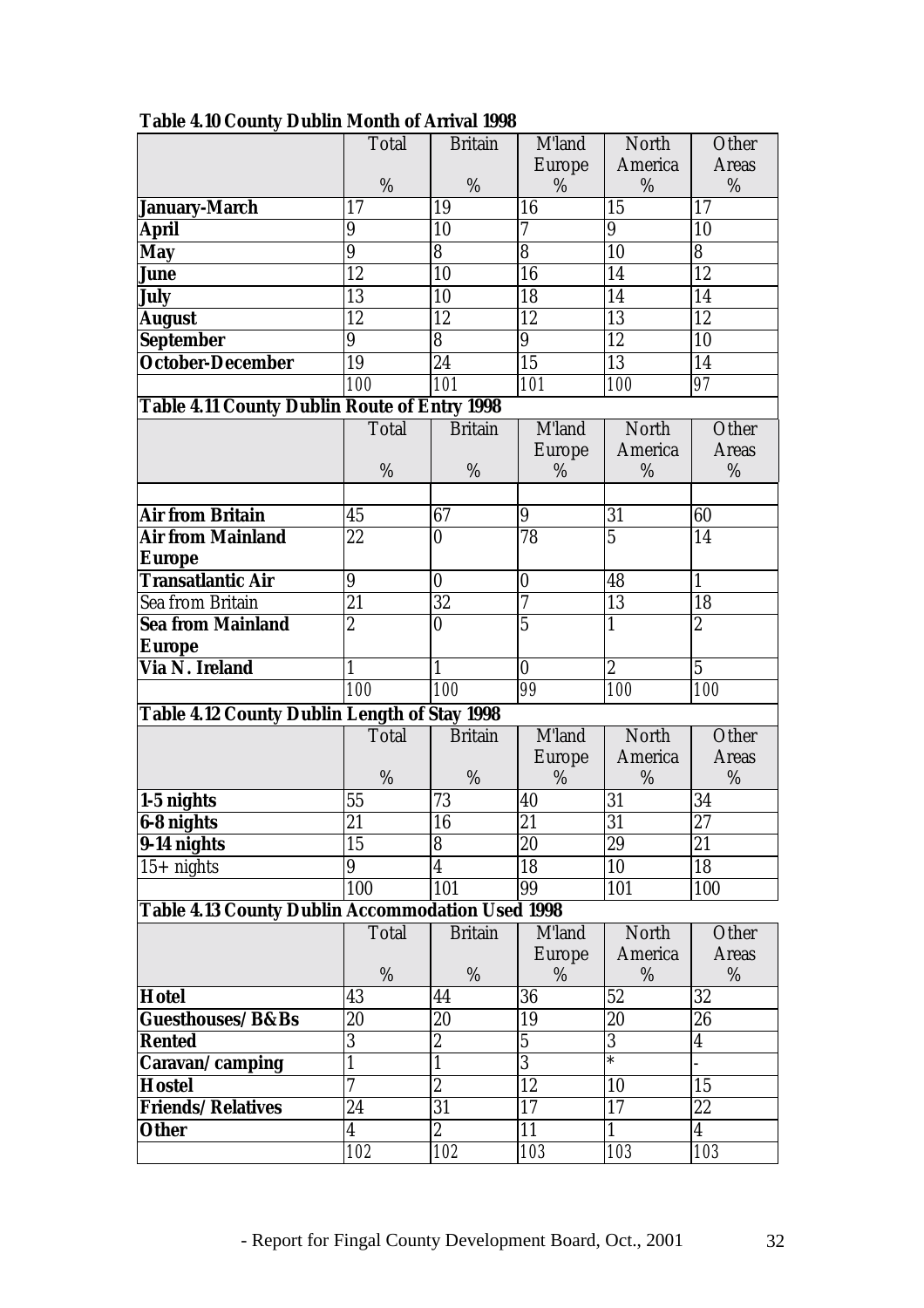|                                                            | Total                   | <b>Britain</b> | M'land           | North            | Other                    |  |  |
|------------------------------------------------------------|-------------------------|----------------|------------------|------------------|--------------------------|--|--|
|                                                            |                         |                | <b>Europe</b>    | America          | <b>Areas</b>             |  |  |
|                                                            | %                       | %              | %                | %                | %                        |  |  |
| Hotel                                                      | 20                      | 26             | 12               | 32               | 14                       |  |  |
| Guesthouses/B&Bs                                           | 10                      | 15             | 6                | 11               | 7                        |  |  |
| Rented                                                     | 20                      | 11             | 29               | 16               | 27                       |  |  |
| <b>Caravan &amp; Camping</b>                               | $\ast$                  | $\ast$         | 1                | $\ast$           |                          |  |  |
| Hostel                                                     | $\overline{\mathbf{4}}$ | $\overline{2}$ | $\boldsymbol{6}$ | $\boldsymbol{6}$ | $\overline{5}$           |  |  |
| Friends/Relatives                                          | 29                      | 44             | 14               | 32               | 27                       |  |  |
| Other                                                      | 14                      | $\overline{2}$ | 30               | $\mathbf{1}$     | 18                       |  |  |
|                                                            | 97                      | 100            | 98               | 98               | 98                       |  |  |
| <b>Table 4.15 County Dublin Other Regions Visited 1998</b> |                         |                |                  |                  |                          |  |  |
|                                                            | <b>Total</b>            | <b>Britain</b> | M'land           | North            | Other                    |  |  |
|                                                            |                         |                | <b>Europe</b>    | America          | <b>Areas</b>             |  |  |
|                                                            | %                       | %              | %                | %                | %                        |  |  |
| Midlands/East                                              | 9                       | 7              | 8                | 12               | 12                       |  |  |
| <b>South East</b>                                          | 14                      | 7              | 14               | 29               | 30                       |  |  |
| <b>South West</b>                                          | 19                      | 7              | 23               | 44               | 34                       |  |  |
| Shannon                                                    | 15                      | $\overline{5}$ | 15               | 40               | 28                       |  |  |
| West                                                       | 18                      |                | 26               | 35               | 30                       |  |  |
| <b>North West</b>                                          | 7                       | 3              | 8                | 15               | 11                       |  |  |
| Northern Ireland                                           | $\overline{\mathbf{4}}$ | $\overline{2}$ | $\overline{3}$   | 7                | 8                        |  |  |
| Table 4.16 County Dublin Experience of Ireland 1998        |                         |                |                  |                  |                          |  |  |
|                                                            | <b>Total</b>            | <b>Britain</b> | M'land           | North            | Other                    |  |  |
|                                                            |                         |                | <b>Europe</b>    | America          | <b>Areas</b>             |  |  |
|                                                            | %                       | %              | %                | %                | %                        |  |  |
|                                                            |                         |                |                  |                  |                          |  |  |
| On First Visit                                             | 42                      | 22             | 59               | 64               | 65                       |  |  |
| Repeat                                                     | 45                      | 58             | 37               | 29               | 25                       |  |  |
| <b>Table 4.17 County Dublin Party Composition 1998</b>     |                         |                |                  |                  |                          |  |  |
|                                                            | <b>Total</b>            | <b>Britain</b> | M'land           | North            | Other                    |  |  |
|                                                            |                         |                | <b>Europe</b>    | America          | <b>Areas</b>             |  |  |
|                                                            | $\%$                    | %              | %                | %                | %                        |  |  |
| <b>Travelling Alone</b>                                    | 53                      | 58             | 56               | 36               | 47                       |  |  |
| <b>Mixed Couple</b>                                        | 21                      | 20             | 17               | 27               | 27                       |  |  |
| <b>Family with Children</b>                                | 8                       | 7              | $6\phantom{a}$   | 13               | 9                        |  |  |
| <b>Other Adult Party</b>                                   | $\overline{18}$         | 15             | 21               | 22               | 15                       |  |  |
|                                                            | 100                     | <i>100</i>     | 100              | 98               | 98                       |  |  |
| <b>Table 4.18 County Dublin Social Class 1998</b>          |                         |                |                  |                  |                          |  |  |
|                                                            | Total                   | <b>Britain</b> | M'land           | North            | Other                    |  |  |
|                                                            |                         |                | <b>Europe</b>    | America          | <b>Areas</b>             |  |  |
|                                                            | %                       | $\%$           | %                | $\%$             | %                        |  |  |
| Managerial/Professional<br>(AB)                            | 43                      | 41             | 40               | 50               | 55                       |  |  |
| White Collar (C1)                                          | 40                      | 34             | 51               | $\overline{38}$  | $\overline{38}$          |  |  |
| <b>Skilled Worker (C2)</b>                                 | 12                      | 18             | $\overline{6}$   | $\overline{7}$   | $\overline{5}$           |  |  |
| <b>Unskilled Worker (DE)</b>                               | 5                       | 7              | 3                | 3                | $\bf{0}$                 |  |  |
|                                                            | <i>100</i>              | <i>100</i>     | <i>100</i>       | 98               | $\overline{\textit{98}}$ |  |  |

**Table 4.14 County Dublin Accommodation Bed nights 1998**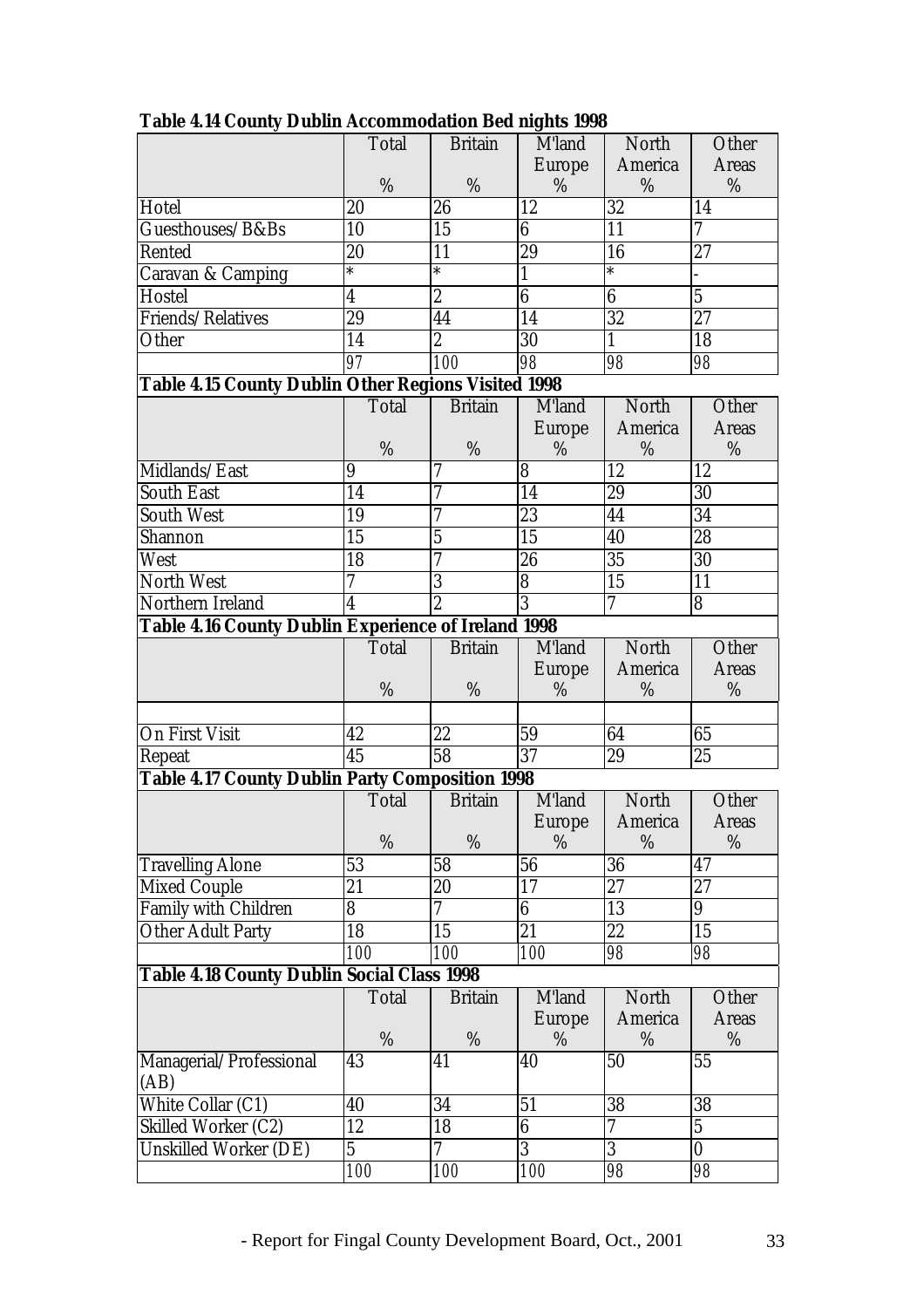| Table 4.19 County Dublin Party Age 1998 |              |                |               |              |              |  |  |
|-----------------------------------------|--------------|----------------|---------------|--------------|--------------|--|--|
|                                         | <b>Total</b> | <b>Britain</b> | M'land        | <b>North</b> | Other        |  |  |
|                                         |              |                | <b>Europe</b> | America      | <b>Areas</b> |  |  |
|                                         | %            | $\%$           | %             | %            | %            |  |  |
| Under 18 years                          |              |                | 9             |              | 5            |  |  |
| $19-24$ years                           | 13           | 10             | 21            | 11           | 10           |  |  |
| $25-34$ years                           | 29           | 31             | 32            | 19           | 30           |  |  |
| 35-44 years                             | 19           | 22             | 18            | 15           | 19           |  |  |
| $45 + \text{years}$                     | 33           | 32             | 20            | 47           | 36           |  |  |
|                                         | 100          | <i>100</i>     | 100           | 99           | <i>100</i>   |  |  |
|                                         |              |                |               |              |              |  |  |

# **Table 4.20 County Dublin Activities Engaged In**

|                            | Total            | <b>Britain</b> | <b>M'land</b> | <b>North</b> | Other        |
|----------------------------|------------------|----------------|---------------|--------------|--------------|
|                            |                  |                | <b>Europe</b> | America      | <b>Areas</b> |
|                            | %                | %              | %             | %            | %            |
| <b>Angling</b>             | $\boldsymbol{0}$ |                |               |              |              |
| <b>Equestrian Pursuits</b> |                  |                |               |              |              |
| <b>Golfing</b>             | ŋ<br>∼           |                | ິດ<br>Ш       |              |              |
| <b>Cycling</b>             | 9<br>∼           |                |               |              |              |
| Hiking/Hillwalking         | 4                | 4              |               |              |              |
| Historical/Cultural        | 32               | 14             | 43            | 60           | 46           |
| <b>Gardens</b>             | 10               | 5              | 16            | 16           | 16           |
|                            |                  |                |               |              |              |

# **Table 4.21 Domestic Tourism to County Dublin 1994-1998**

|                                                                        | 1994      | $\mathbf{v}$<br>1995 | 1996 | 1997 | 1998  |
|------------------------------------------------------------------------|-----------|----------------------|------|------|-------|
| <b>Domestic</b><br>Tourism<br><b>Dublin</b>                            | $T0$ 1129 | 1068                 | 970  | 989  | 1,039 |
| <b>of</b><br>Proportion<br>domestic trips                              | all 15    | 15                   | 16   | 14   | 15    |
| <b>Domestic Revenue</b>                                                | 101.9     | 85.5                 | 66.3 | 76.9 | 76.1  |
| Table 4.22 Domestic Tourism to County Dublin Purpose of Trip 1994-1998 |           |                      |      |      |       |
|                                                                        | 1994      | 1995                 | 1996 | 1997 | 1998  |
| <b>Holiday</b>                                                         | 21        | 22                   | 20   | 27   | 26    |
| <b>Visiting</b>                                                        | 50        | 54                   | 54   | 55   | 53    |
| <b>Friends/Relatives</b>                                               |           |                      |      |      |       |
| <b>Business</b>                                                        | 19        | 14                   | 20   | 12   | 14    |
| <b>Other</b>                                                           | 9         | 10                   | 6    | 6    |       |
|                                                                        | 99        | 100                  | 100  | 100  | 100   |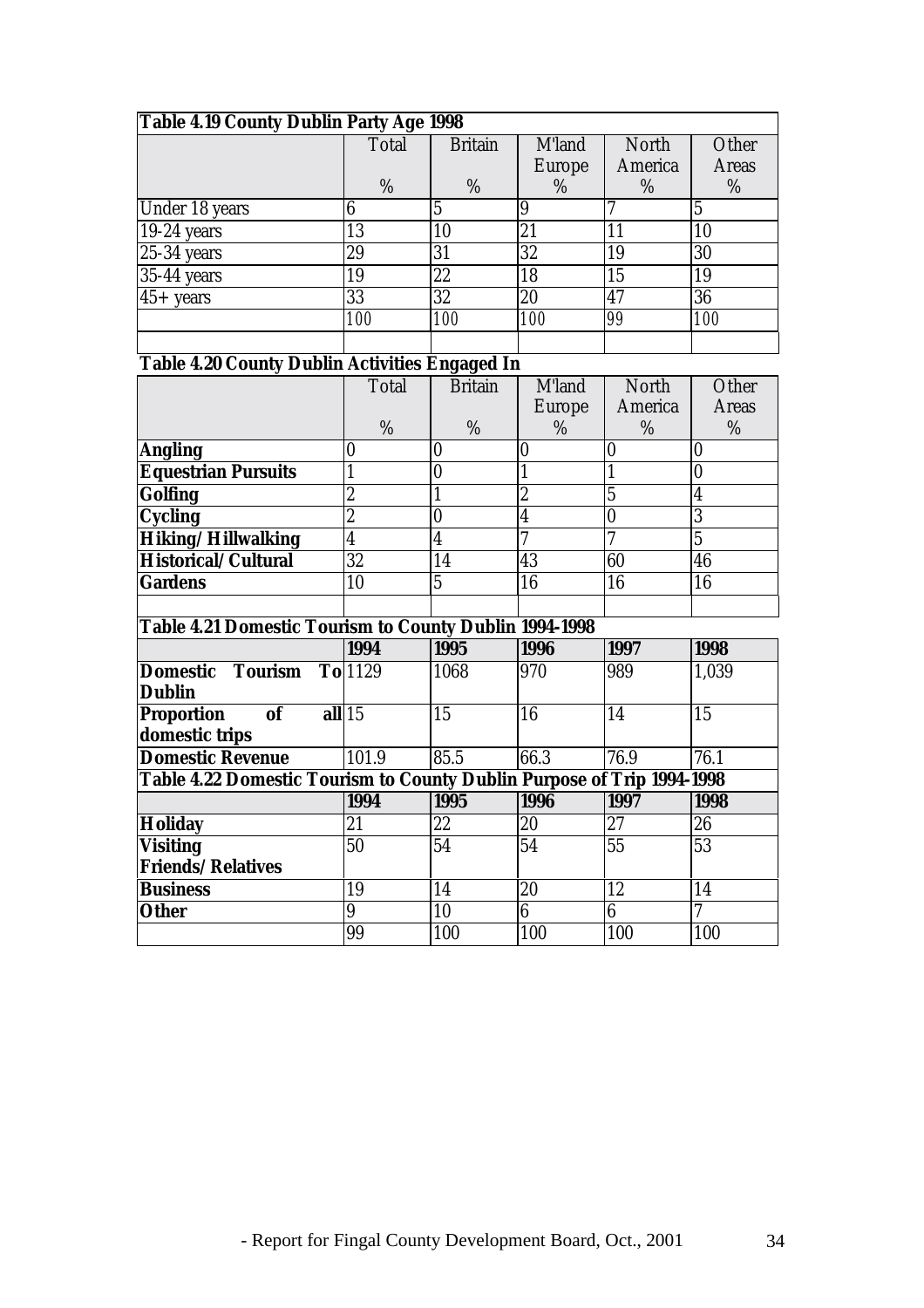| <b>Region of Residence 1994-1998</b><br>Timing of Domestic 1994 |                  | 1995             | 1996 | 1997                    | 1998   |
|-----------------------------------------------------------------|------------------|------------------|------|-------------------------|--------|
|                                                                 |                  |                  |      |                         |        |
| <b>Trips</b>                                                    |                  |                  |      |                         |        |
|                                                                 |                  |                  |      |                         |        |
| January-April                                                   | 33               | 18               | 34   | 33                      | 38     |
| May- August                                                     | 32               | 43               | 29   | 28                      | 35     |
| <b>September-December</b>                                       | 35               | 39               | 37   | 39                      | $27\,$ |
|                                                                 |                  |                  |      |                         |        |
| Age                                                             |                  |                  |      |                         |        |
| 16-24 years                                                     | 20               | 29               | 35   | 16                      | 33     |
| <b>25-34 years</b>                                              | 23               | 21               | 25   | 32                      | 21     |
| <b>35-54 years</b>                                              | 31               | 34               | 25   | 24                      | 23     |
| $55+$ years                                                     | 26               | 16               | 15   | 28                      | 23     |
|                                                                 |                  |                  |      |                         |        |
| <b>Social Class</b>                                             |                  |                  |      |                         |        |
| <b>ABC1</b>                                                     | 54               | 54               | 46   | 37                      | 94     |
| C2                                                              | 28               | 28               | 30   | 29                      | 20     |
| DE                                                              | 18               | 18               | 24   | 34                      | 16     |
|                                                                 |                  |                  |      |                         |        |
| <b>Region of Residence</b>                                      |                  |                  |      |                         |        |
| <b>Dublin</b>                                                   | $\boldsymbol{9}$ | $\boldsymbol{9}$ | 19   | $\overline{\mathbf{4}}$ | 6      |
| <b>Rest of Leinster</b>                                         | 32               | 32               | 17   | 31                      | 31     |
| <b>Munster</b>                                                  | 33               | 33               | 38   | 32                      | 33     |
| Connaught/Ulster                                                | 26               | 26               | 26   | 33                      | 30     |

**Table 4.23 Domestic Tourism to Dublin Timing of Trip, Age, Social Class &**

Source: Bord Fáilte

#### **4.2.2 Fingal Tourism**

Fingal CC works closely with Fingal Tourism in promoting Fingal as an attractive tourist destination. 'Fingal Tourism' operates from Council premises in Swords Co Dublin. There are also offices in Balbriggan, Rush, and Skerries. **Table 4.24** has the numbers of tourist related businesses in Fingal. **Table 4.25** has the principal tourist attractions in Fingal.

#### **Table 4.24 Category Types & Number of Tourist Accommodation/Activities - Fingal**

| <b>Type</b>                                         | <b>Number</b> |
|-----------------------------------------------------|---------------|
| Camping & Caravaning                                |               |
| Farmhouse                                           |               |
| Food & Drink                                        | 33            |
| Hotel                                               | 18            |
| <b>Self Catering</b>                                | 6             |
| Town & Country House                                | 101           |
| <b>Approved Accommodation</b>                       | 2             |
| Guesthouse                                          | 6             |
| Other Business (e.g. Golf Clubs or tourist related) | 28            |
| <b>Tourism Product</b>                              | 2             |
| <b>Tourism Transport</b>                            |               |
| <b>Source: Dublin Tourism</b>                       |               |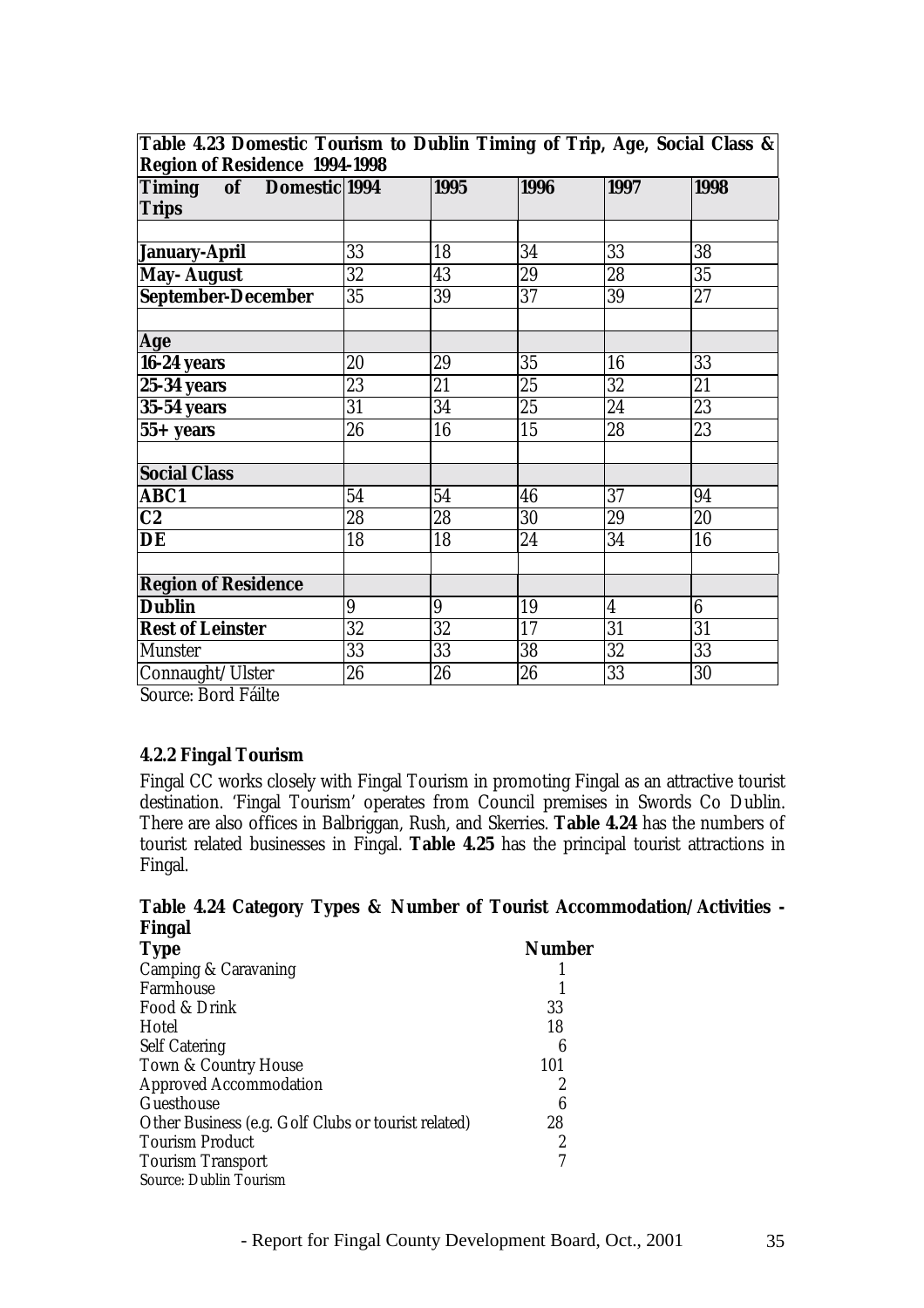# **Table 4.25 Tourist Attractions County Fingal**

| Name                                 | <b>Location</b>           |
|--------------------------------------|---------------------------|
| Ardgillan Castle & Demesne           | <b>Balbriggan</b>         |
| Malahide Castle & Demesne            | Malahide                  |
| Newbridge House & Demesne            | Donabate                  |
| <b>Swords Castle</b>                 | <b>Swords</b>             |
| Lusk Round Tower                     | Lusk                      |
| <b>Howth Castle &amp; Gardens</b>    | Howth                     |
| Swords Round Tower                   | <b>Swords</b>             |
| <b>Martello Towers</b>               | 12 Towers along Coastline |
| Baldongan Castle & Church            | <b>Skerries</b>           |
| <b>Dunsoghly Castle</b>              | Finglas                   |
| St. Doulagh's Church                 | <b>Kinsealy</b>           |
| <b>Skerries Mills</b>                | <b>Skerries</b>           |
| Fry Model Railway                    | <b>Malahide Castle</b>    |
| Dublin Butterfly House               | Swords                    |
| National Transport Museum            | Howth                     |
| <b>Dunsink Observatory</b>           | Dunsink                   |
| Source: <u>www.fingal-dublin.com</u> |                           |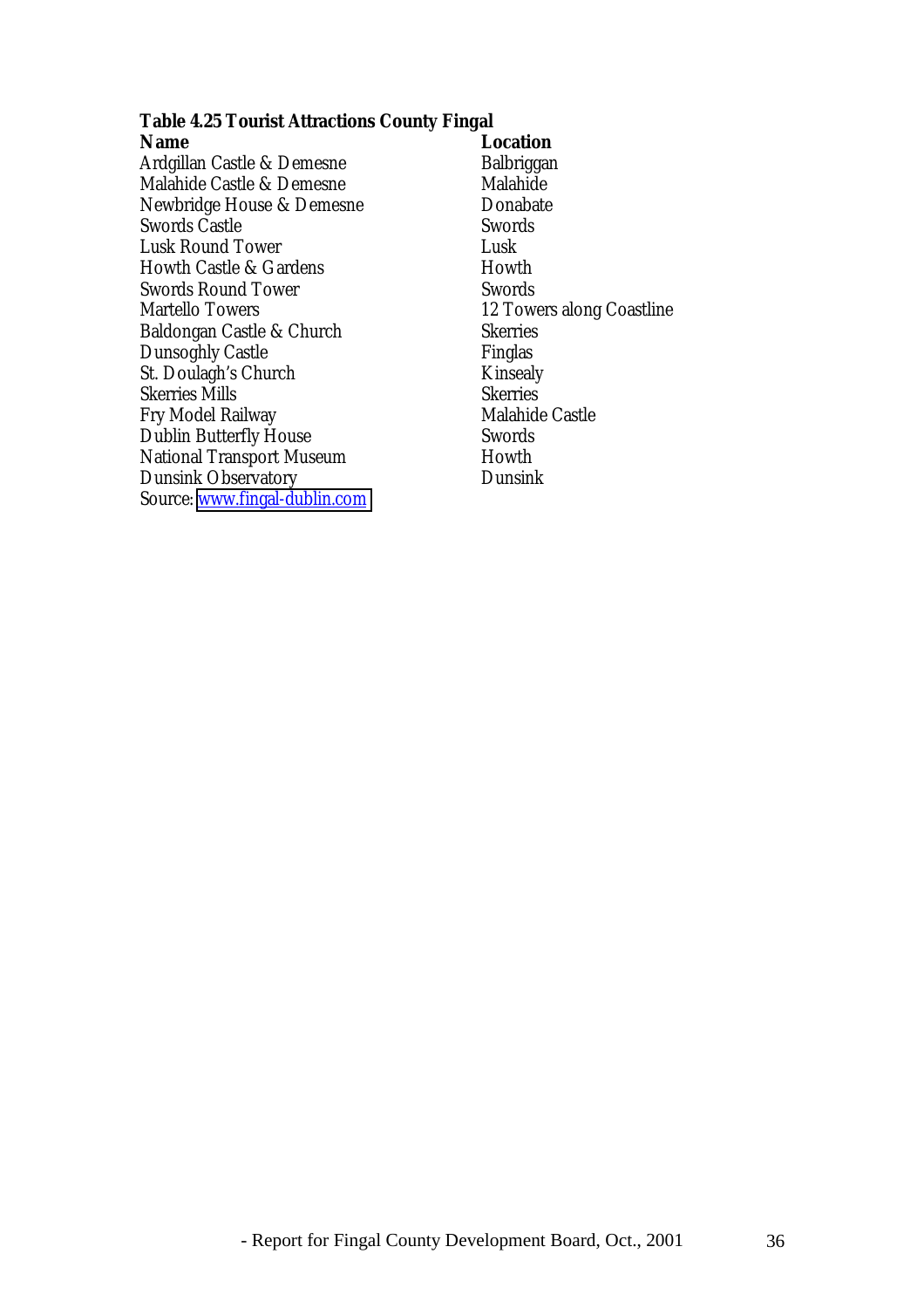# **4.3 Industry**

#### **4.3.1 Fingal County Enterprise Board**

"The Board provides technical and financial assistance to small businesses operating in the Fingal area. Support is focused on small and micro-enterprises, typically those employing less than 15 people." Fingal County Enterprise Board. The figures given below cover the period from 1994 to 2001. (Source: Fingal CEB)

| 313   |
|-------|
| 268   |
| £3.9m |
| 633   |
| 430   |
| 76    |
| 151   |
| 32    |
|       |

#### **4.3.2 IDA Companies**

Map 4.3 shows the IDA regions Fingal falls within the East Region. **Table 4.26** shows the number of companies located in County Dublin. (**Fingal in bold print)** aided by the IDA to 2000. Between 1990 & 1999 IDA companies in Fingal saw an increase of 9,519 (400% increase) permanent positions, the highest growth rate for employment in Ireland.

#### **Table 4.26 Number of IDA aided Companies for Fingal and other Dublin counties by 2000**

| <b>IDA</b><br><b>Companies</b> | Fingal | Dub. County   D.L.R.<br><b>Borough</b> |    | <b>South Dublin</b> |
|--------------------------------|--------|----------------------------------------|----|---------------------|
| o date L<br>0.0010101          | 58     | . J J                                  | 44 | 69                  |

\*As at 20/2/01

#### **4.3.3 Enterprise Ireland Companies**

Map 4.4 shows the Enterprise Ireland Regions, Fingal falls with in the Dublin Mid-East region. **Table 4.27** lists the number of Enterprise Ireland Companies located within County Dublin. The companies are classified according tot he number of employees. A Micro company employs between 1-10, Small 11-50, Medium (1) 51-100, Medium (2) 101-250, Large (1) 251-500 and Large (2) 501+. Fingal has **59** companies that have been assisted by Enterprise Ireland who employed 3,641 people in 1999. Map 4.5 shows the distribution of these companies at DED level.

| Table 4.27 Number of Enterprise Ireland Companies in County Dublin 1999 |  |  |  |
|-------------------------------------------------------------------------|--|--|--|
|                                                                         |  |  |  |

|           | Micro |     |      |     | Small Medium (1) Medium (2) Large (1) Large (2) |  |
|-----------|-------|-----|------|-----|-------------------------------------------------|--|
| Companies | 715   | 617 | - 89 | -59 |                                                 |  |

Source Enterprise Ireland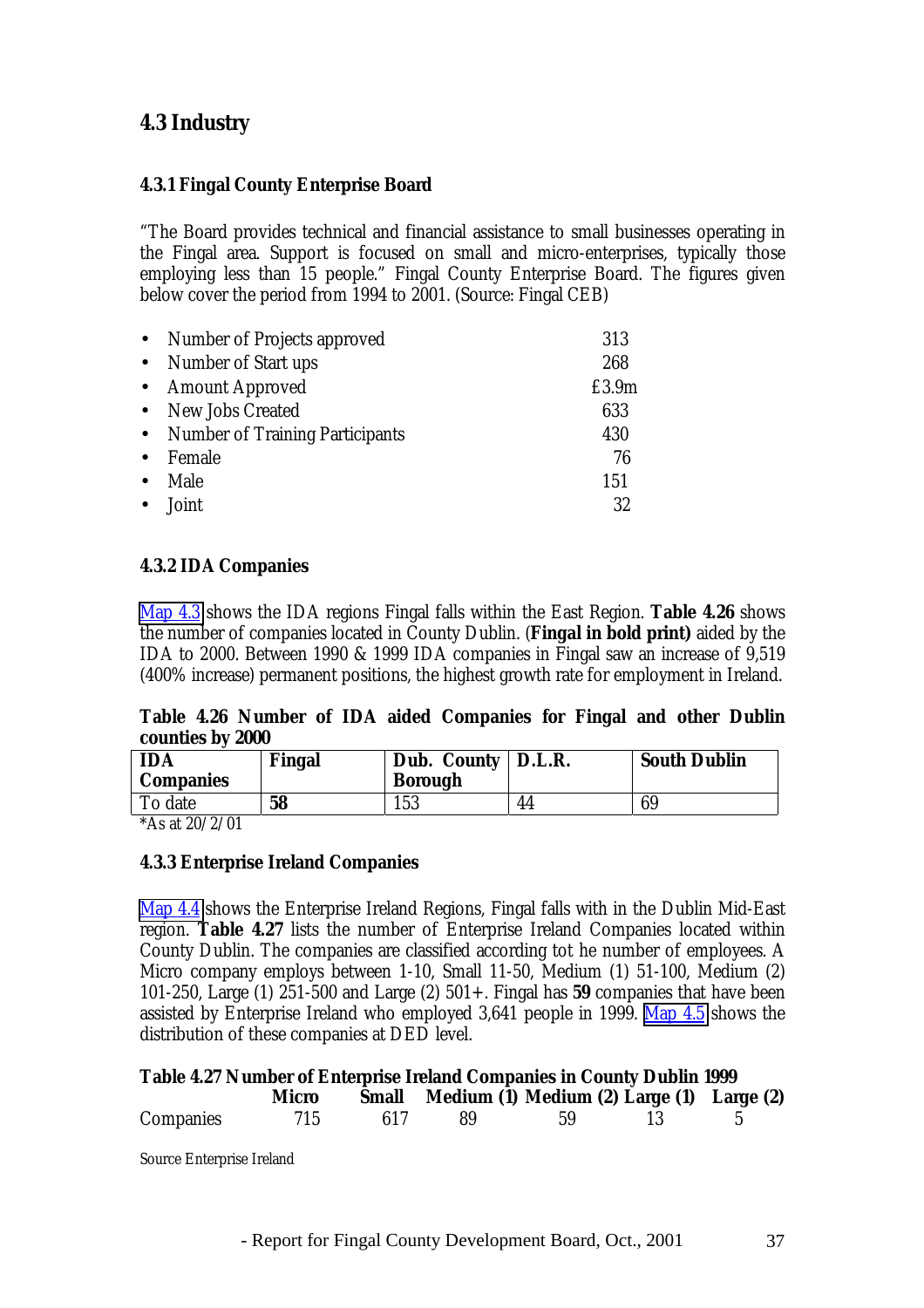#### **4.3.4 Industrial Land**

More than 2,500 businesses have set up in Fingal including multi nationals such as IBM, Xerox, and 3Com. The main categories of industry are computer software and hardware, pharmaceutical, food processing, electrical/electronic, crafts and services. There are 4,660 acres of land zoned for industrial development in Fingal. Approximately 1,630 acres have been developed. Fingal CC owns 850 acres of industrial around 50% of this land has been developed to date.

The Council has land in the following locations:

- Coolmine Business Park Blanchardstown 32 Acres
- Damastown Industrial Park Mulhuddart 400 acres
- College Business & Technology Park Blanchardstown 230 acres
- Balbriggan Industrial Park Balbriggan 152 acres
- Cappogue Finglas 35 acres

#### **4.3.5 Craft Centres and Enterprise Centres**

There are two Enterprise Centres located in Fingal provided by Fingal CC there are located at:

- 1. BASE Enterprise Centre, Mulhuddart
- 2. BEAT Enterprise Centre Balbriggan

It is Fingal Enterprise Board's policy to encourage and promote the provision of suitable Enterprise workspace in the area. Enterprise Units are currently being completed at Parslickstown, Mulhuddart. Further units will be developed in Balbriggan in the near future (Source: [www.fingal.ie\)](http://www.fingal.ie/) The Recite II project has been set up with one of its aims of creating links with European countries to help SME in Fingal widen their existing markets. See the website at [www.fingalcoco.ie.](http://www.fingalcoco.ie/)

A Craft centre has been established in the Courtyard at Malahide Castle. It contains six craft workshops and a shop all these are occupied at present. It is intended that further centres will be built at Swords and Greater Blanchardstown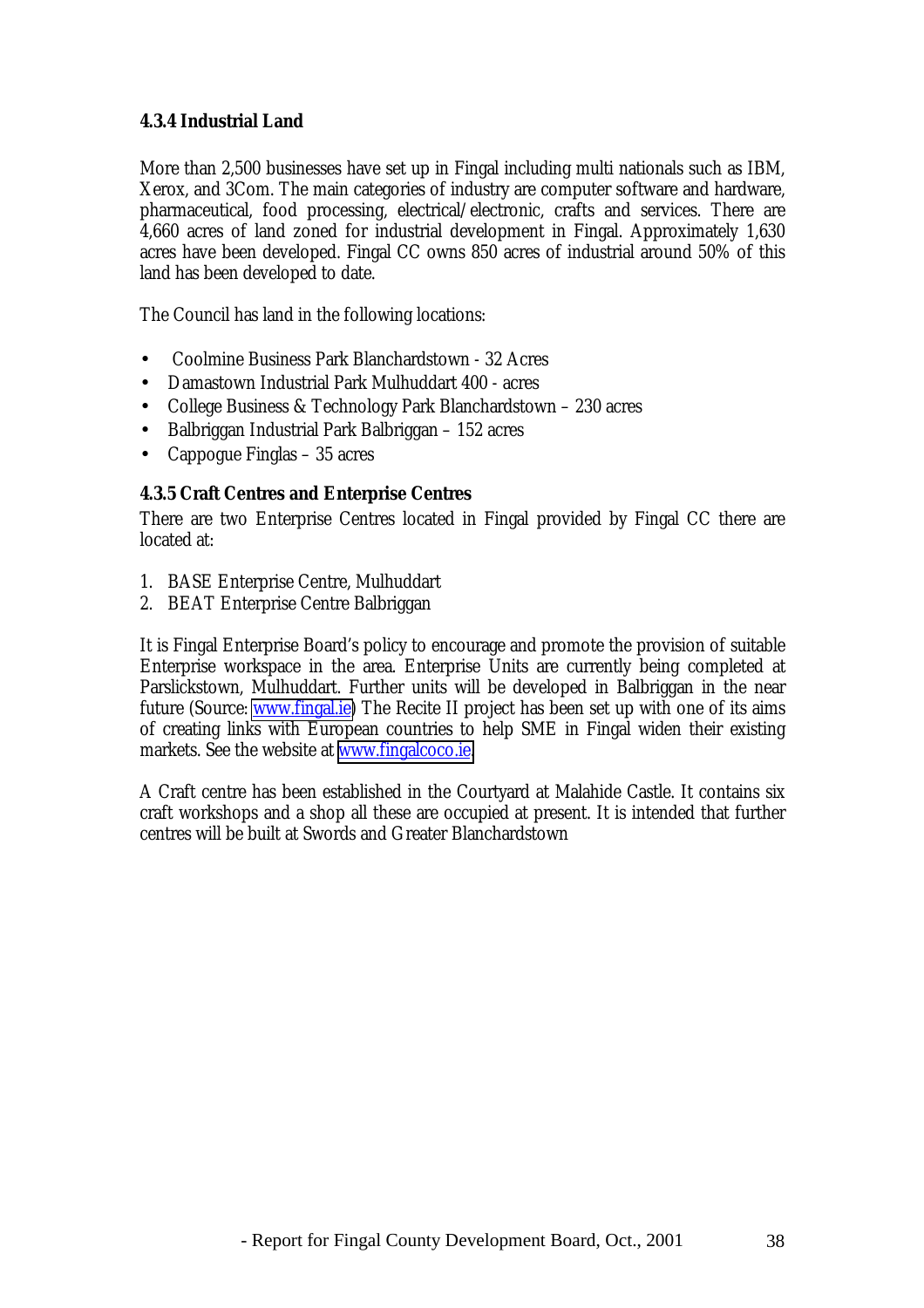# **5. Infrastructure**

# **5.1 Transport**

#### **5.1.1 Roads**

Map 5.1 shows the National Primary, National Secondary roads & Motorways within County Fingal. The National Roads Authority (NRA) refers to 4 strategic corridors for national roads that are listed below. Dublin is a starting point for 3 of the 4 strategic corridors. Map 5.2 shows these national routes for Ireland.

#### **Strategic Corridors**

- North/South: -Belfast-**Dublin**-Rosslare-Waterford-Cork
- Southwest: -**Dublin-**Limerick/Shannon and Cork
- East/West: -**Dublin**-Galway and Sligo
- Western: Sligo-Galway-Limerick-Waterford-Rosslare

The National Primary routes within Fingal go to Belfast (N1), to the NorthWest (N2) Donegal etc., the National Primary road to Sligo (N3) as far as Cavan whilst the (N4) is the main road out of Dublin to the West. Travel to the South & South West e.g. Limerick and Cork on the (N7).

The M50 motorway links the M1 Belfast /Airport road to the southern part of County Dublin.

The recent opening (July 2001) of a section of the Southern Cross motorway linking Tallaght to Ballinteer and the (N11)-heading Southeast to Wexford and Rosslare, is a welcome addition to the Motorway infrastructure around the City.

#### **National Roads Statistics- Ireland**

The National Primary routes which link the major cites and ports account for only 3% of the total road network but carry 27% of the total traffic by road. Approximately 66% of traffic on these primary roads is work related and a sixth is made up of Heavy Goods Vehicles.

The National Secondary roads represent 3% of the total network and carry 24% of road traffic, linking important towns and serving medium to large areas of population *(NRA).*

#### **The National Development Plan**

The National Development Plan (2000-2006) has a detailed listing of the planned improvements to the primary road network. A number of these primary roads form part of the **Trans-European Road Network - TERN**. A timetable of the plans and improvements can be found at the NRA (National Roads Authority) Web Site [www.nra.ie.](http://www.nra.ie/)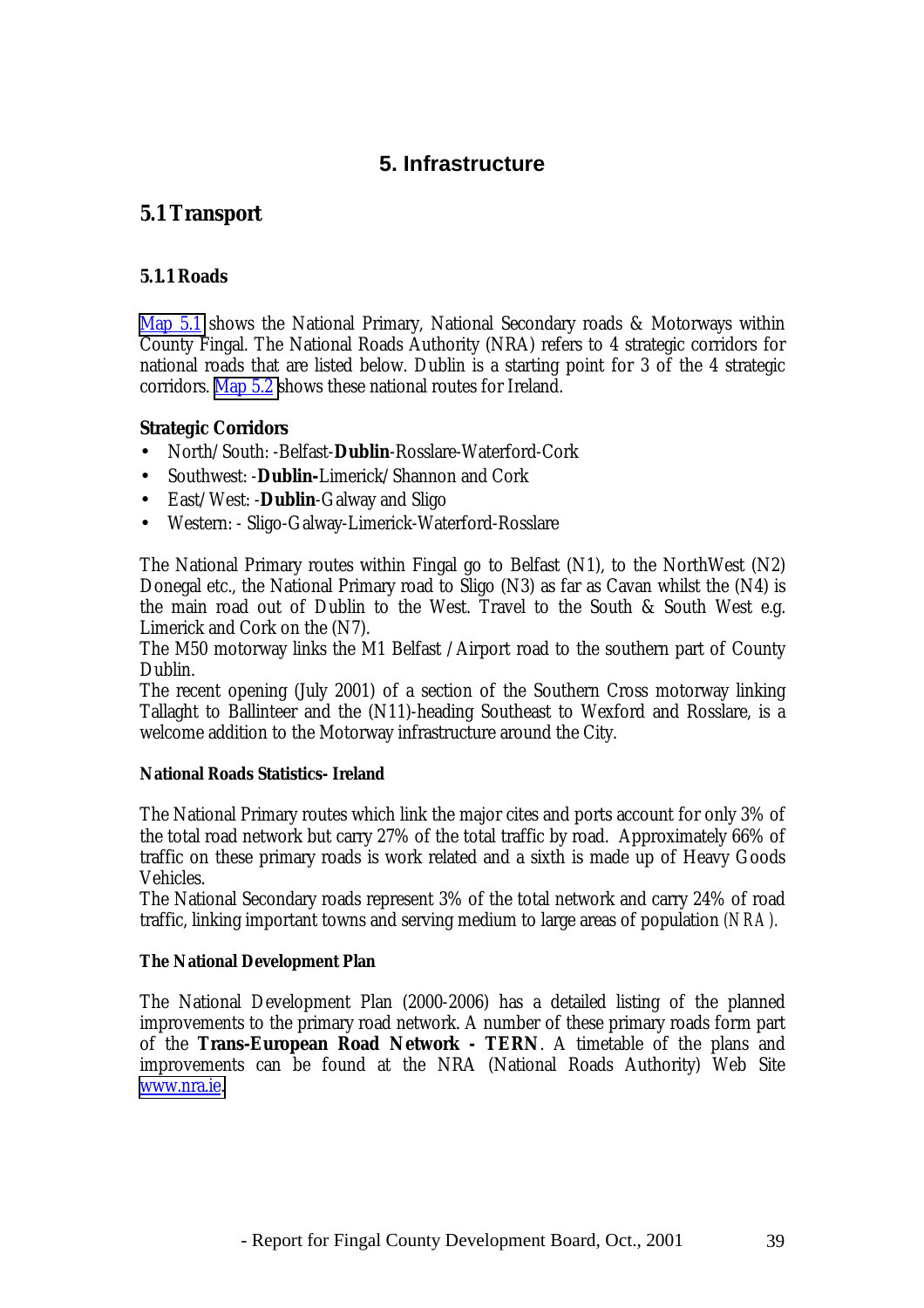#### **Planned Improvements to the M50**

A major consultation process was launched on 14 July 2001 in connection with the upgrading of the M50, the four Dublin County Councils and the NRA are overseeing the process. Its main proposals are:

- Widening of the M50 between the M1 Interchange close to Dublin Airport and the proposed Sandyford Interchange, from two lanes to three within the existing land. Taking land from the existing centre median.
- New interchanges to replace existing roundabouts at the M1, N2, N4, and N7.
- Enlargement of the toll plaza to cater for increased traffic flows.
- Electronic messaging

#### **The Dublin Transport Initiative**

The Dublin Transport Initiative's final report was published in 1995. It strategy provided a basis for the establishment of the Dublin Transportation Office (DTO) in 1995. Its aim was to help plan the future development of the transportation network in Greater Dublin.

Map 5.3 shows the large regions around the capital city within which people are prepared to commute to Dublin. This commuting whether by road or rail is one of the main issues that the DTO has to examine and to address. The Dublin Transportation Office has produced a major study with regard to the transport problems within the Dublin Region. *A Platform for Change* was published in September 2000. It is possible to download a copy of the report from the DTO web site at [www.dto.ie](http://www.dto.ie/). It provides an outline of the transportation strategy for Greater Dublin Region from 2000 to 2016.

#### **Dublin Port Tunnel**

The construction of the Dublin Port Tunnel is due to commence in early 2001, (see diagram overleaf) this is an important part of the Dublin Transportation Initiative. It is expected that the tunnel will take up to 7,000 HGV and 13,000 cars upon completion in 2004. This would reduce significantly the number of cars and HGV accessing Dublin Port via the City Centre at the present time. More information may be obtained on the Dublin Corporation web site [www.dublincorp.ie.](http://www.dublincorp.ie/)

#### **Dublin Eastern by-pass Motorway**

The NRA has come to the conclusion that the Eastern by-pass Motorway is a feasible project it is to be included in the national road development plan. A budget has been allocated for planning and design. The Government will have to award a final budget at a later date.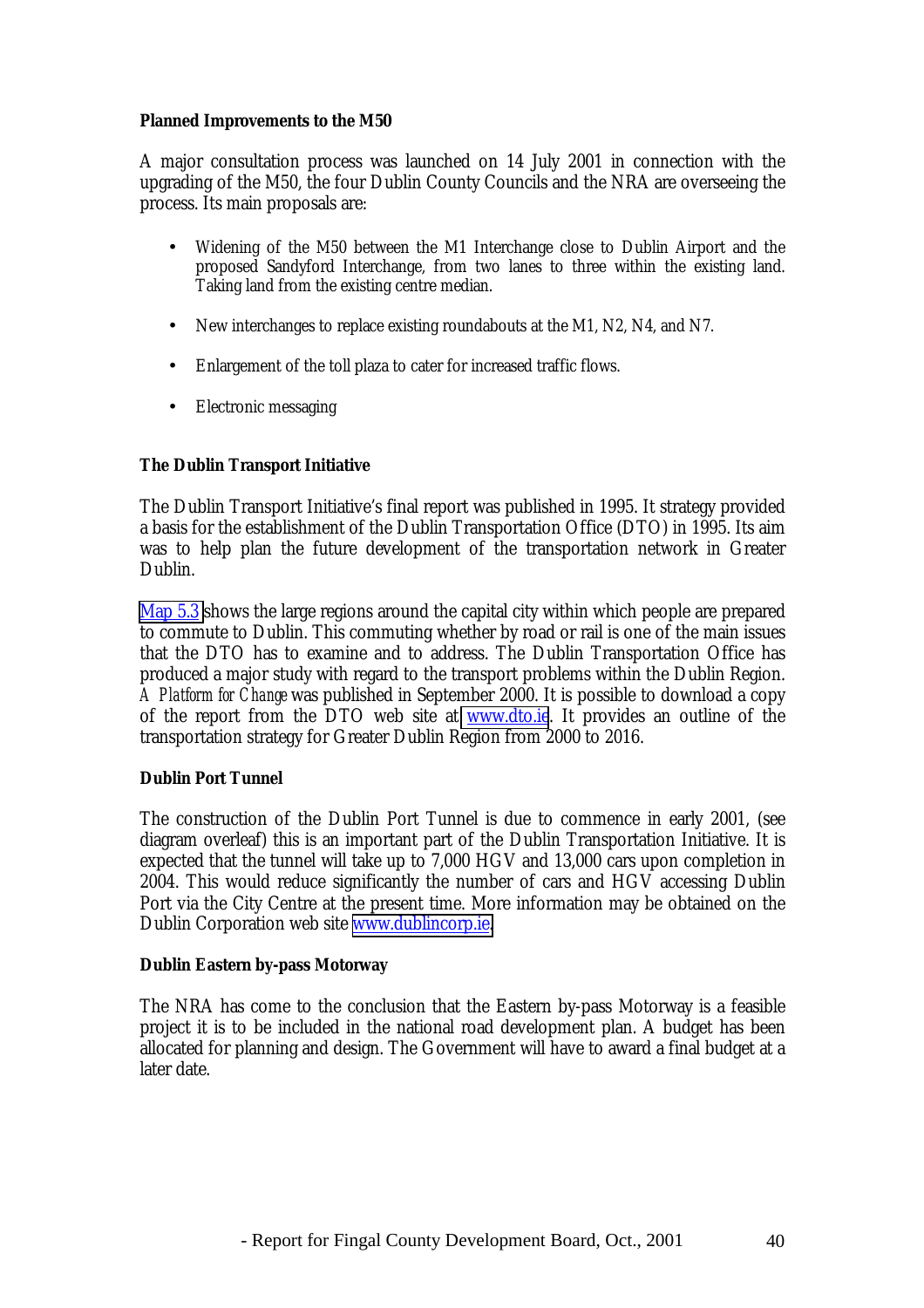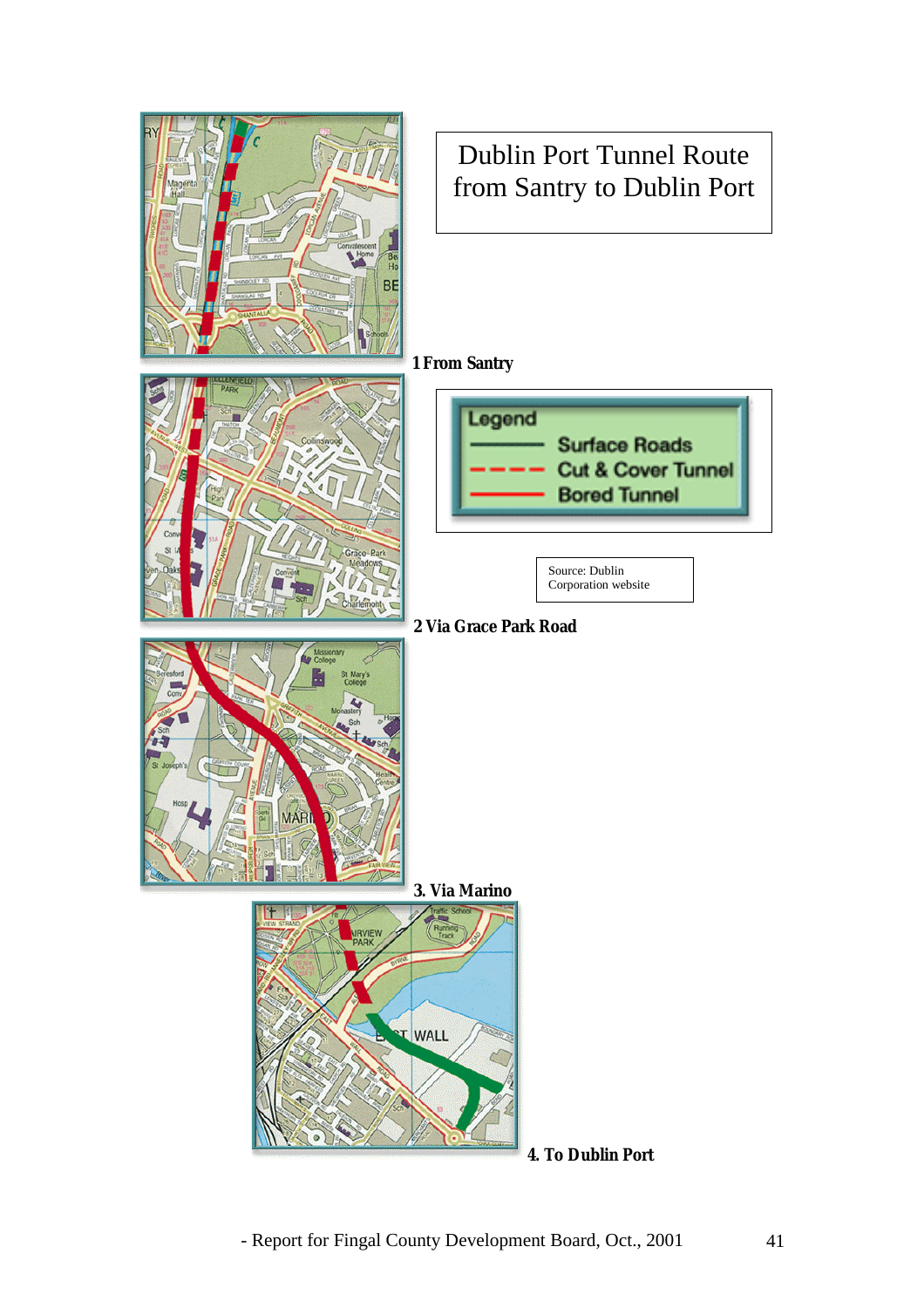#### **Local Authority Roads**

Each individual local authority has responsibility to maintain the road network (with the help of grants from Central Government) within its county boundary. Fingal has approximately 1050km of roads to maintain. **Table 5.1** shows the lengths of types of road pertaining to County Fingal.

| <b>Table 3.1 Length of Ivoaus I mgal – zool</b> bource. Fingal CC |             |  |  |  |  |
|-------------------------------------------------------------------|-------------|--|--|--|--|
| <b>Road Classification</b>                                        | Length (Km) |  |  |  |  |
| <b>National Roads</b>                                             | 50.00       |  |  |  |  |
| Regional & Local Roads in County                                  | 1,000.00    |  |  |  |  |
| <b>Cycle Lanes</b>                                                | 25.00       |  |  |  |  |

#### **Table 5.1 Length of Roads Fingal – 2001** Source: Fingal CC

#### **Traffic Volume**

**Table 5.2** lists the Traffic Counts obtained from Fingal CC in 2000.

#### **Table 5.2 Traffic Counts County Fingal 2000**

|        | N11<br>I V I | N <sub>2</sub> | N3     |
|--------|--------------|----------------|--------|
| Counts | 55,000       | 20,000         | 50,000 |

#### **Traffic Accidents Fingal**

**Table** 5.3 lists casualties that occurred in Fingal between 1998-2000.

| <b>Type</b>          | 1998<br><b>Killed</b> | 1998<br><b>Injured</b> | 1999<br><b>Killed</b> | 1999<br>Injured | 2000<br><b>Killed</b> | 2000<br>Injured |
|----------------------|-----------------------|------------------------|-----------------------|-----------------|-----------------------|-----------------|
| Pedestrian           |                       | 50                     |                       | 26              |                       | 33              |
| <b>Pedal Cyclist</b> |                       | 19                     |                       | 14              |                       |                 |
| <b>Motor Cyclist</b> |                       | 39                     | L                     | 30              |                       | 37              |
| Car driver           |                       | 336                    |                       | 345             |                       | 284             |
| <b>PSV Driver</b>    |                       |                        |                       |                 |                       |                 |
| <b>Heavy Goods</b>   |                       | 27                     |                       | 20              |                       | 32              |
| Other / Unknown      | IU                    | 2                      |                       |                 |                       |                 |
| Total                | 15                    | 479                    | 8                     | 438             | 21                    | 402             |

#### **Table 5.3 Casualties by Road User in Fingal 1998-2000**

Source NRA Road Facts of Ireland 1997 to 2000

#### **New Car Registrations**

**Table 5.4** shows the large increase in the number of new cars in County Dublin (All counties) from 1996 to 2000. The above figures do not include HGV or Second Hand Registrations issued from private imports. The 2000 figure appears to be a peak in 2000 as the figures for 2001 Jan to April from the CSO show a fall in the registration of new cars for the whole of Ireland from 106,791 for Jan to April 2000 to 79,960 for the same period in 2001. This has dropped to a level similar to 1998 when 74,649 (Jan to April) new cars were registered for the first time in Ireland.

**Table 5.4 Number of New Cars Registered County Dublin (All Counties) 1996 – 2000**

|                                                                              | 1996   | 1997   | 1998   | 1999   | <b>2000</b> |
|------------------------------------------------------------------------------|--------|--------|--------|--------|-------------|
| <b>County Dublin</b>                                                         | 44.375 | 50.892 | 56.209 | 64.352 | 84,381      |
| Sources: 1996-1999 VRT Admin. & Annual Report 2000 Excise Statistics Section |        |        |        |        |             |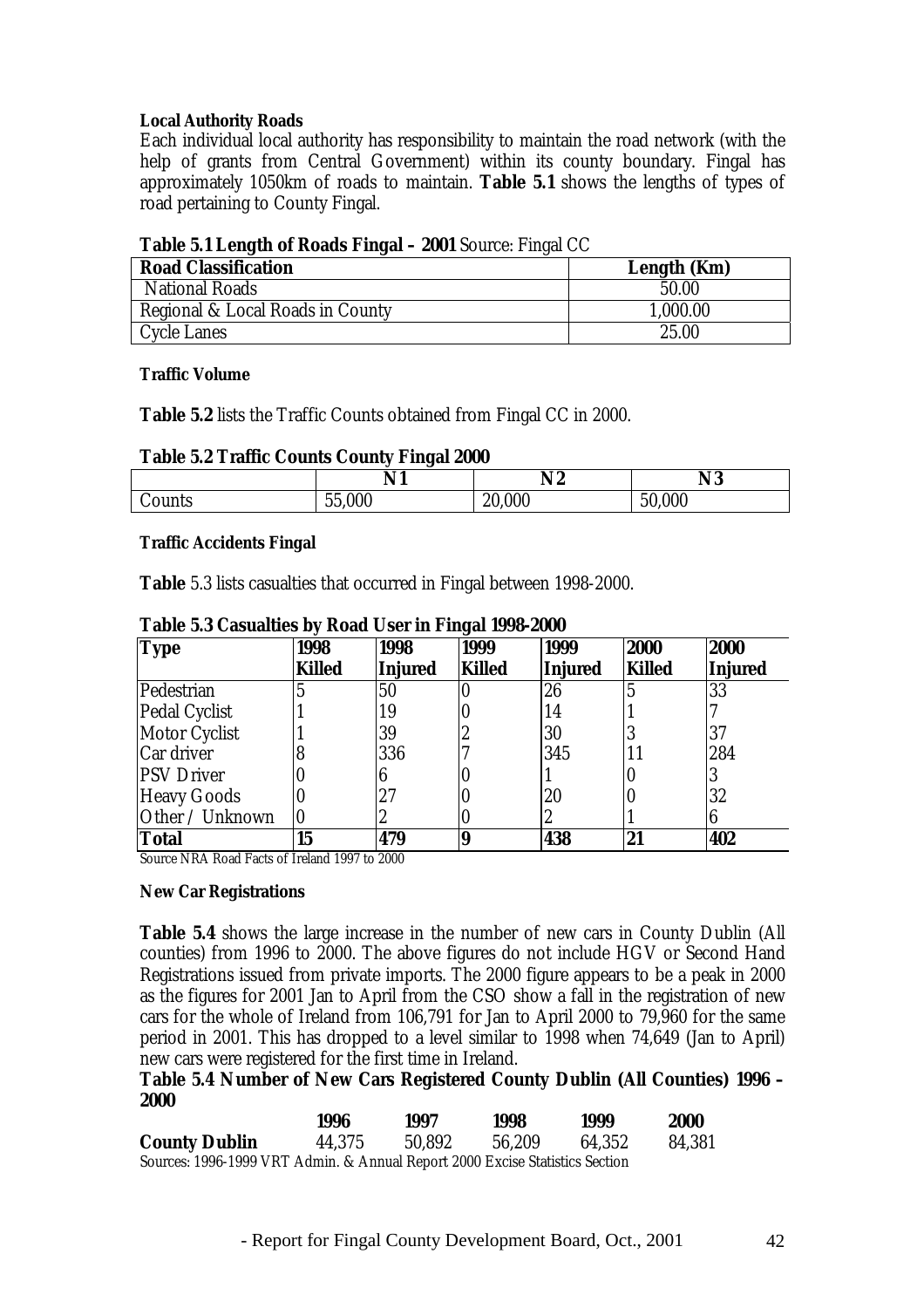#### **5.1.2 Rail Services**

Fingal is connected to the two mainline stations in Dublin City, i.e. Connolly and Heuston and so is connected by rail to the national rail network. Both mainline stations have undergone significant changes and revamped over the last number of years. This is part of the £2billion being spent on the rail network by the Government (Co- funded by the EU) as a major investment of the rail network across the country. Map 5.4 shows the National Rail Network and Map 5.5 shows the location of the rail and DART stations in Fingal. **Table 5.5** summarises the Intercity train departures from Heuston Station. **Table** 5.6 summarises suburban train departures from Heuston station. **Tables 5.7 & 5.8** summarise departures from Connolly Station.

#### **HEUSTON STATION INTERCITY SERVICES**

#### **Table 5.5 Summary of Intercity Train Departures from Dublin Heuston**

| <b>ROUTE</b>       | <b>NUMBER OF TRAINS</b>                                 | <b>AV. JOURNEY TIME</b> |
|--------------------|---------------------------------------------------------|-------------------------|
| Dublin - Cork      | 10 Departures Mon & Fri. 9 Tues - Thurs.                | $2.55 - 3.15$ hrs       |
|                    | 10Departures Saturday 8 Sunday                          |                         |
| Dublin – Ballina   | 3 departures Monday to Thursday & Sat.                  | $3.55 - 4.15$ hrs       |
|                    | 4 Departures Friday & 2 Departures Sunday               |                         |
| Dublin – Galway    | 5 Departures Monday to Friday                           | $2.45 - 3.00$ hrs       |
|                    | 6 Departures Saturday & 4 Sunday                        |                         |
| Dublin – Limerick  | 12 Departures Monday 11 Tuesday & Thurs. 2.15 - 2.55hrs |                         |
|                    | <b>10 Departures Sunday</b>                             |                         |
| Dublin - Tralee    | 5 Departures Monday to Thursday                         |                         |
|                    | 6 Departures Friday & Saturday 4 Sunday                 | $4.00 - 4.40$ hrs       |
| Dublin - Waterford | 4 Departures Monday to Thurs & Sat & Sun                | $2.30 - 2.40$ hrs       |
|                    | <b>5 Departures Friday</b>                              |                         |
| Dublin - Westport  | 3 Departures Monday to Saturday                         | $4.00 - 4.15$ hrs       |
|                    | 2 Departures Sunday                                     |                         |

#### **HEUSTON SUBURBAN RAIL SERVICE**

#### **Table 5.6 Summary of Suburban Train Arrivals & Departures from Dublin Heuston**

| <b>ROUTE</b>     | <b>NUMBER OF TRAINS</b>                                                                             | <b>AV. JOURNEY TIME</b> |
|------------------|-----------------------------------------------------------------------------------------------------|-------------------------|
| Kildare – Dublin | 32 Departures Monday to Thurs.<br>31 Departures Friday 29 Saturday                                  | $30 - 50$ mins          |
| Dublin - Kildare | <b>12 Departures Sunday</b><br>28 Departures Monday to Thurs.<br>29 Departures Friday - 28 Saturday | $30 - 50$ mins          |
|                  | <b>14 Departures Sunday</b>                                                                         |                         |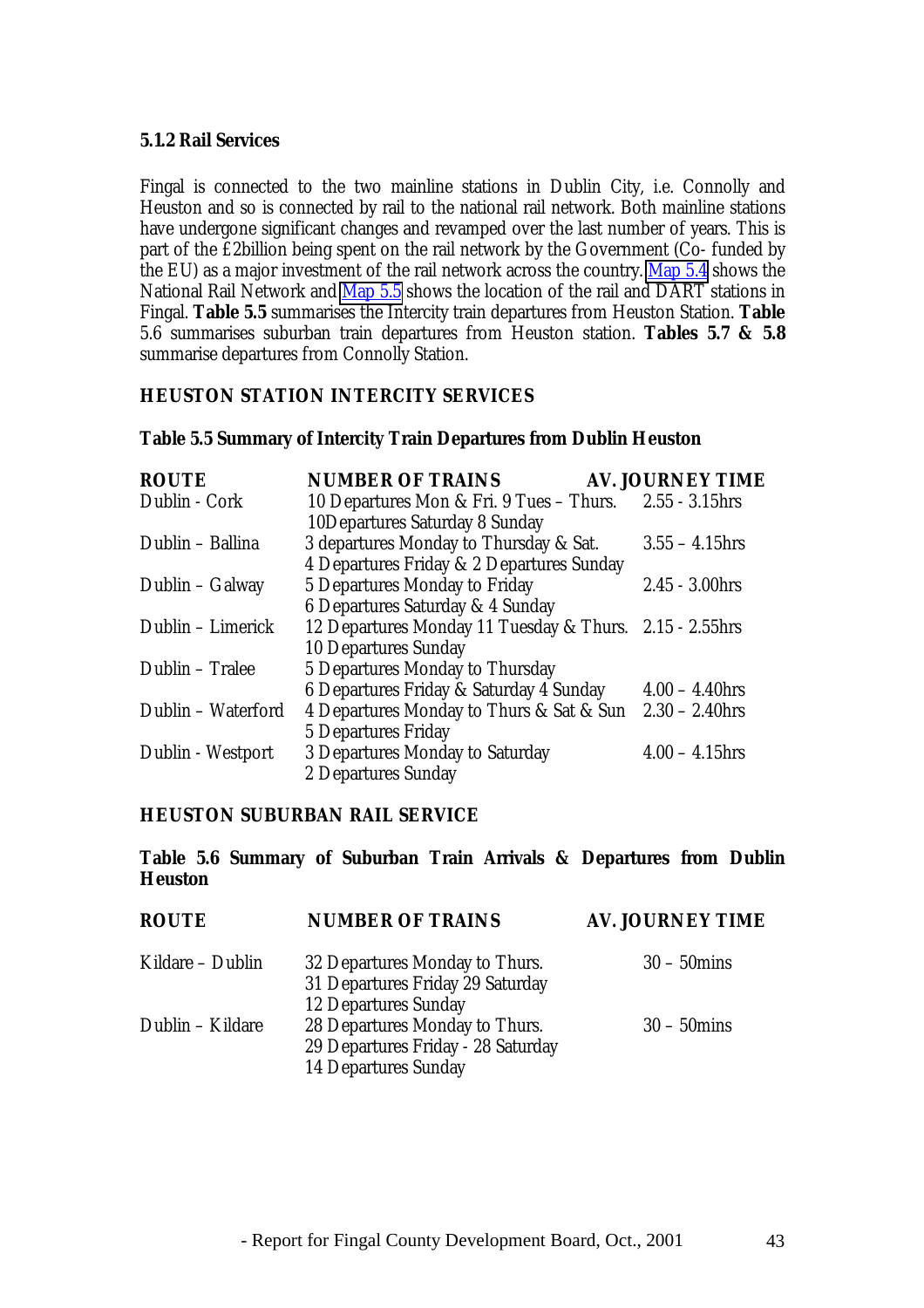#### **CONNOLLY STATION INTERCITY SERVICES**

#### **Table 5.7 Summary of Intercity Rail Departures from Dublin Connolly**

| <b>ROUTE</b>       | <b>NUMBER OF TRAINS</b>                 | <b>AV. JOURNEY TIME</b> |
|--------------------|-----------------------------------------|-------------------------|
| Dublin - Belfast   | 8 Departures Mon to Sat.                | 2.05 <sub>hrs</sub>     |
|                    | <b>5 Departures Sunday</b>              |                         |
| Dublin – Sligo     | 3 Departures Mon to Thurs. & Sat & Sun. | 3.10hrs                 |
|                    | <b>4 Departures Friday</b>              |                         |
| Dublin – Rosslare* | <b>4 Departures Mon to Friday</b>       | $3.10 - 3.30$ hrs       |
| $E$ (Europort)     | 3 Departures Sat & Sun.                 |                         |

#### **CONNOLLY STATION SUBURBAN RAIL SERVICES**

#### **Table 5.8 Summary of Suburban Train Arrivals & Departures Dublin Connolly**

| <b>ROUTE</b>      | <b>NUMBER OF TRAINS</b>               | <b>AV.JOURNEY TIME</b>        |
|-------------------|---------------------------------------|-------------------------------|
| Arklow - Dublin   | 4 Departures Mon to Sat.              | $1.30 - 1.50$ hrs             |
|                   | 3 Departures Sun                      |                               |
| Dublin - Arklow   | 4 Departures Mon to Fri.              | $1.30 - 1.50$ hrs             |
|                   | 3 Departures Sat & Sun.               |                               |
| Dundalk - Dublin  | 10 Mon to Sat                         | $0.55$ min – 1.20hrs          |
|                   | <b>4 Departures Sunday</b>            |                               |
| Dublin - Dundalk  | 12 Departures Mon to Fri.             | $0.55$ min - 1.20hrs          |
|                   | 9 Departures Sat & 5 Sunday           |                               |
| Maynooth – Dublin | 22 Departures Mon to Fri.             | $25\text{min} - 35\text{min}$ |
|                   | 19 Departures Sat & 9 Sunday          |                               |
| Dublin – Maynooth | 21 Departures Mon to Thurs. 22 Friday | $25\text{min} - 35\text{min}$ |
|                   | 20 Departures Sat. 9 Sunday           |                               |

#### **DART (Dublin Area Rapid Transit)**

A full services operates for 363 days a year with the first train leaving Howth at 6.05am, Malahide at 6.28am, Bray 5.50am and Greystones 6.15am. The last train leaving Tara St Station, Northbound to Howth is at 11.30pm whilst to Malahide at 11.00pm The last trains Southbound depart Tara St. at 23.20pm for Bray and 23.08pm for Greystones. The service was recently extended to *Malahide* and to *Greystones*.

Efforts have been made to alleviate the overcrowding on trains at peak times by purchasing more carriages. Ten new carriages were added to the service in 2000 and a further 16 are to be deployed in Spring 2001. If the strategy of trying to encourage commuters out if their cars and onto the trains is to be a success then increasing capacity on the DART should continue. The Park & Ride facilities at DART stations needs to be looked at and where possible land should purchased to facilitate people who wish to drive to a DART station and then commute by train.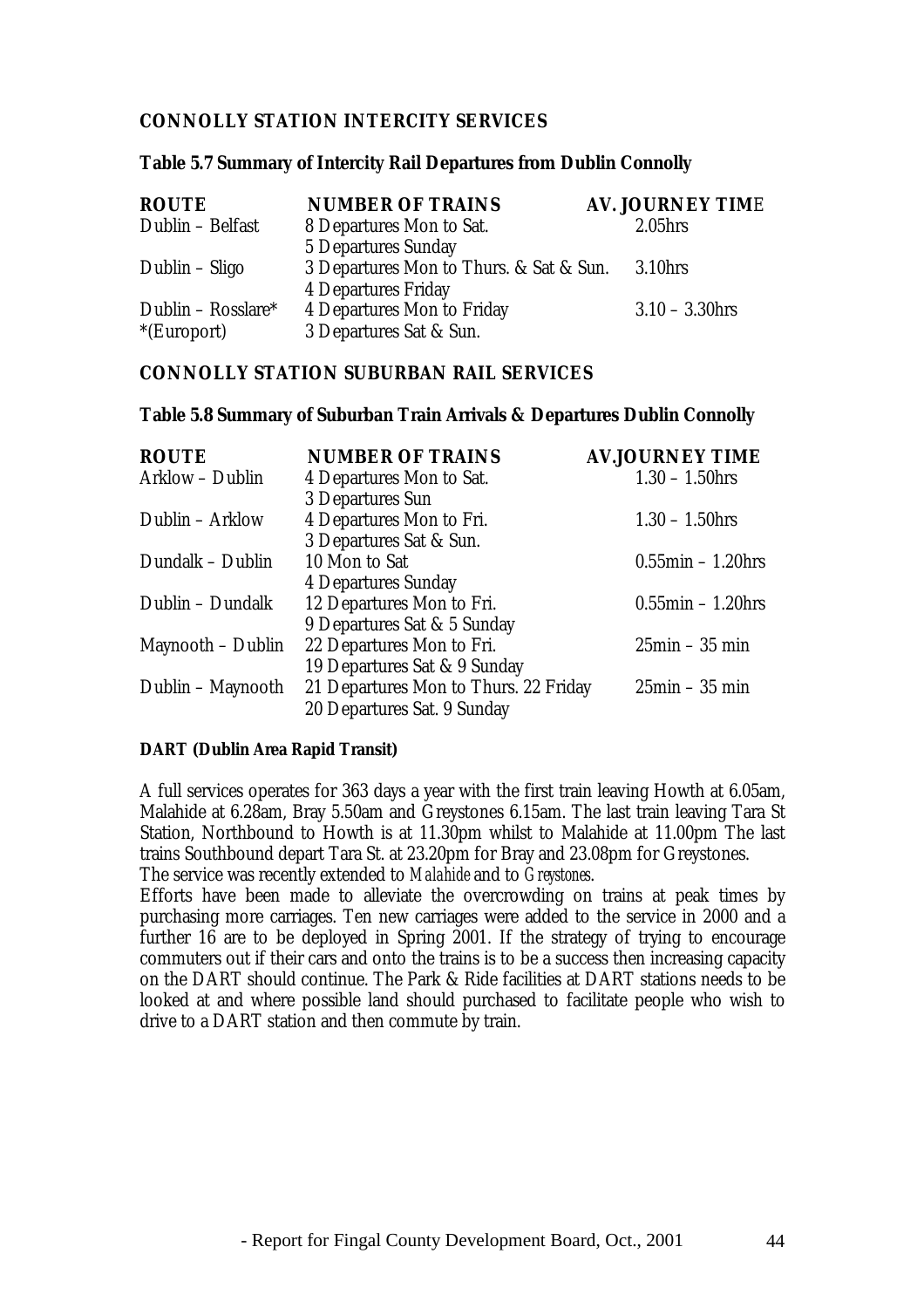#### **Feeder Buses**

A DART feeder bus service operates from the following DART stations Sutton, Harmonstown, Connolly Station, Tara St., Sydney Parade, Blackrock and Dun Laoghaire.

Dublin Bus operates a feeder service from Connolly station to Heuston Station stopping at Tara St and the City Centre before returning to Connolly Station.

#### **Aerdart**

A new AERDART service, which has just been introduced, allows passengers to board a bus at Howth Junction and travel to Dublin Airport. This service will connect airline passengers with Dublin Airport with all the stops along the DART line from Malahide/Howth to Bray/Greystones.

#### **5.1.3 Dublin Bus**

Dublin Bus operates a fleet of 1,020 buses.There are a total of 190 routes including the Nitelink service. Some services commence at 06.45am and most continue to until 11.30pm when the Nitelink service commences.

#### **Nitelink**

• Monday to Wed - departures at 00.30am and 02.30am only.

• Thurs to Saturday - every 20minutes from 00.30am to 04.30am.

There is no scheduled Nitelink service on Sundays at present. At Christmas holidays there is a provision to allow for a Sunday Nitelink service.

#### **Airlink**

Dublin Bus operates a service linking City Centre (O'Connell St) and Bus Aras (Central Bus Station) to the Airport. This service runs every 10 minutes at peak times with the first departure from O'Connell St at 05.15am and from Bus Aras 07.30am whilst the first departure from the Airport is at 05.45am. Another Dublin Bus service links Dublin Airport and the mainline rail stations.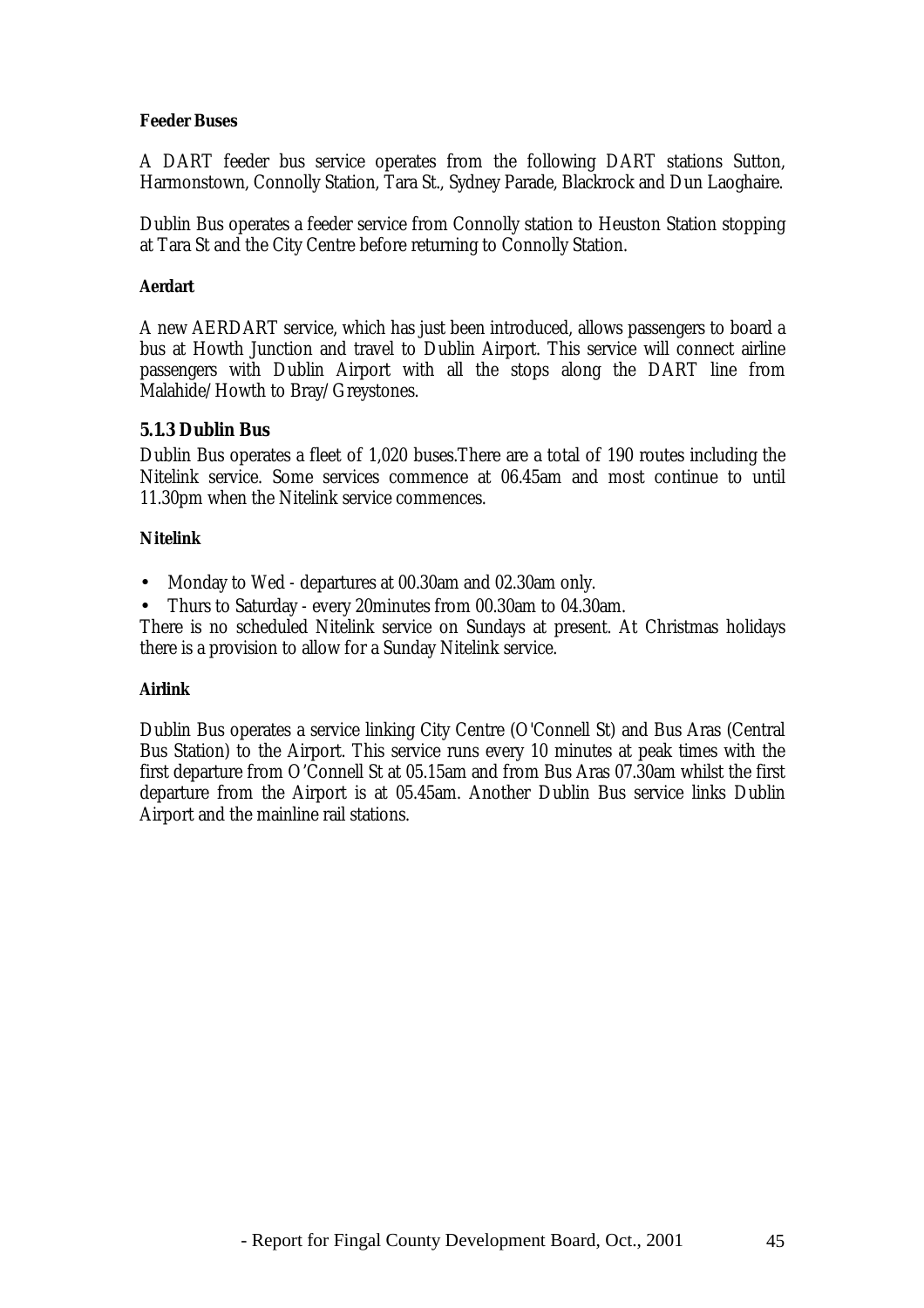#### **5.1.4 Dublin Airport**

Dublin Airport situated within Dublin - Fingal serves the entire region and indeed the whole country. Map 5.1 shows, there are Motorway connections which link Dublin Airport with all the major routes into Dublin city centre and out of Dublin to the rest of the Country.

The traffic i.e. passenger numbers into the Airport has increased substantially over recent number of years. **Table 5.9** shows the increases in the number of passengers using the Airport from 5.0m in 1995 to 14m in 2000.

#### **Table 5.9 Dublin Airport Passenger numbers 1995 - 2000 YEAR NUMBER OF PASSENGERS %INCREASE**

| 1995                      | 5.0 <sub>m</sub> | $\overline{\phantom{a}}$ |
|---------------------------|------------------|--------------------------|
| 1998                      | $11.6 \text{ m}$ | 132.0%                   |
| 1999                      | $12.8 \text{ m}$ | 10.3%                    |
| 2000                      | $14.0 \text{ m}$ | 9.4%                     |
| <b>Source: Aer Rianta</b> |                  |                          |

Passenger growth continues at 7% annually and means that Aer Rianta will have to continue investing in the infrastructure to ensure that the airport meets the needs of all its passengers. Growth is gained through increased competition and route growth. In 2001, Aer Rianta predicted an increase of approximately one million extra passengers. This figure has to be revised as a result of the foot & mouth disease earlier in the first half of the year and more recently the impact of the Sept. 11<sup>th</sup> atrocities in New York and Washington.

Since 1986 an integrated development plan has been in place to provide for **a capacity of 20 million passengers** passing through the airport in a single year.

A total of 30 airlines provide services to 67 scheduled destinations, see **Table 5.10** for a full listing of airlines. (Aer Rianta)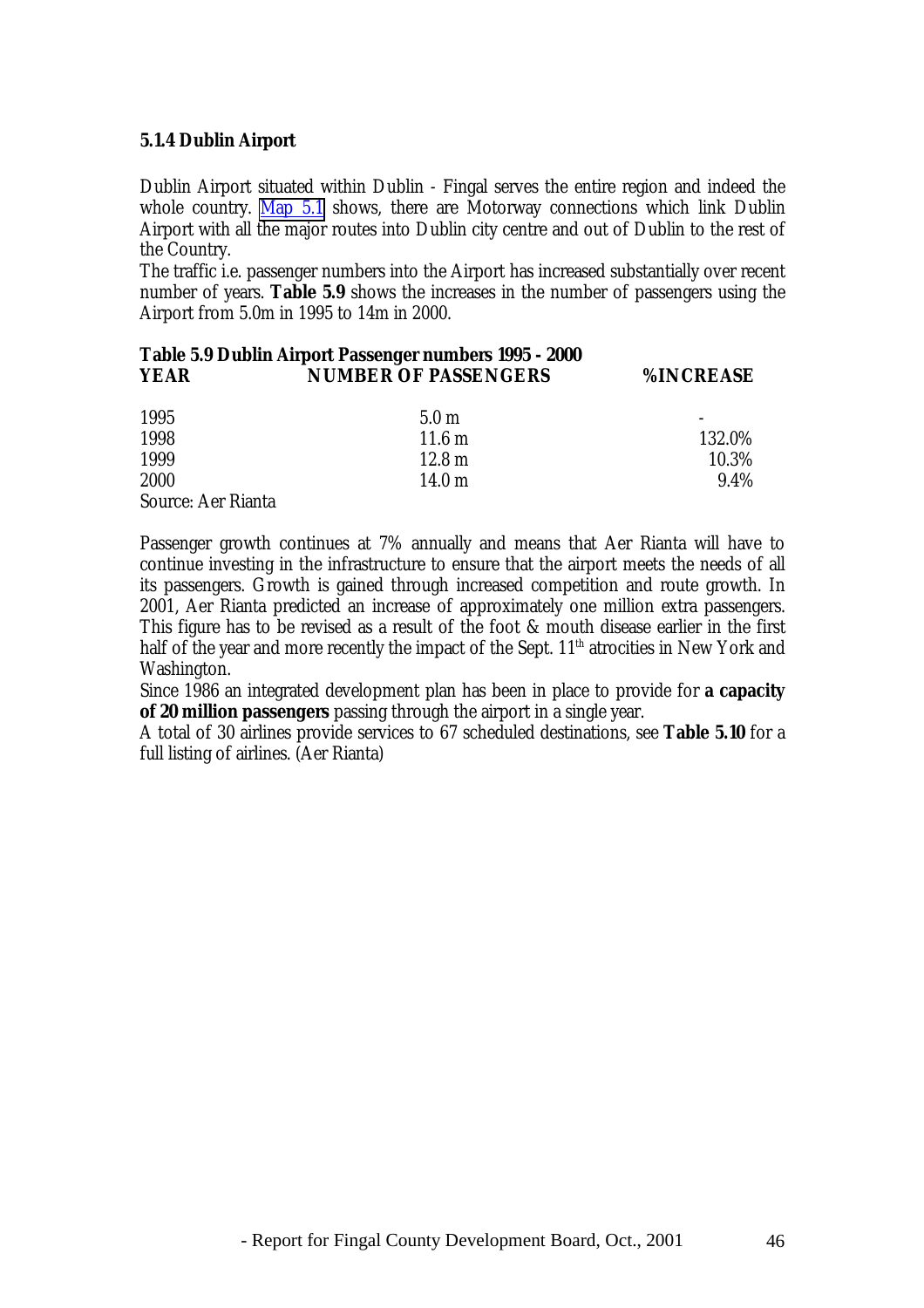#### **Table 5.10 List of Airlines operating scheduled routes from Dublin Airport 2001**

1.Adria Airways [www.adria.si](http://www.adria.si/) 2.Aer Arann [www.aerarann.ie](http://www.aerarann.ie/) 3.Aer Lingus [www.aerlingus.ie](http://www.aerlingus.ie/)<br>4.Aeroflot 5.Air France [www.airfrance.com](http://www.airfrance.com/) 6.Air Malta [www.airmalta.com](http://www.airmalta.com/) 7.Alitalia [www.alitalia.it](http://www.alitalia.it/) 8. British Regional (BA)<br>9. British Midland 10.CityFlyer Express (BA) [www.ba.com](http://www.ba.com/) 11.CityJet 12. Comed Aviation<br>13. Continental Airlines 14.Crossair [www.continental.com](http://www.continental.com/)<br>15.Czech Airlines www.csa.ca/intro.htm 16.Delta Airlines [www.delata.com](http://www.delata.com/) 17.Finnair [www.finnair.fi](http://www.finnair.fi/) 18.Iberia Airlines [www.iberia.com](http://www.iberia.com/) 20.KLM Alps [www.klm.com](http://www.klm.com/) 21.Luxair [www.luxair.lu](http://www.luxair.lu/)<br>22.Lufthansa www.lufthansa 23.Manx Airlines [www.manx-airlines.com](http://www.manx-airlines.com/) 24.Malev [www.baxter.net/malev](http://www.baxter.net/malev) 25.Ryanair [www.ryanair.com](http://www.ryanair.com/) 26SAS [www.scandinavian.net](http://www.scandinavian.net/) 27.Swissair [www.swissair.com](http://www.swissair.com/) 28.TAP Air Portugal [www.tap-airportugal.pt](http://www.tap-airportugal.pt/) 29.Tarom [www.tarom.digiro.net](http://www.tarom.digiro.net/)<br>
20.Tyrolean Airways www.tyrolean.at 30.Tyrolean Airways

#### **AIRLINE WEB ADDRESS**

[www.aeroflot.com](http://www.aeroflot.com/) [www.britishmidland.com](http://www.britishmidland.com/)

[www.continental.com](http://www.continental.com/) [www.csa.ca/intro.htm](http://www.csa.ca/intro.htm) 19.British European [www.british-european.com](http://www.british-european.com/) [www.lufthansa.com](http://www.lufthansa.com/)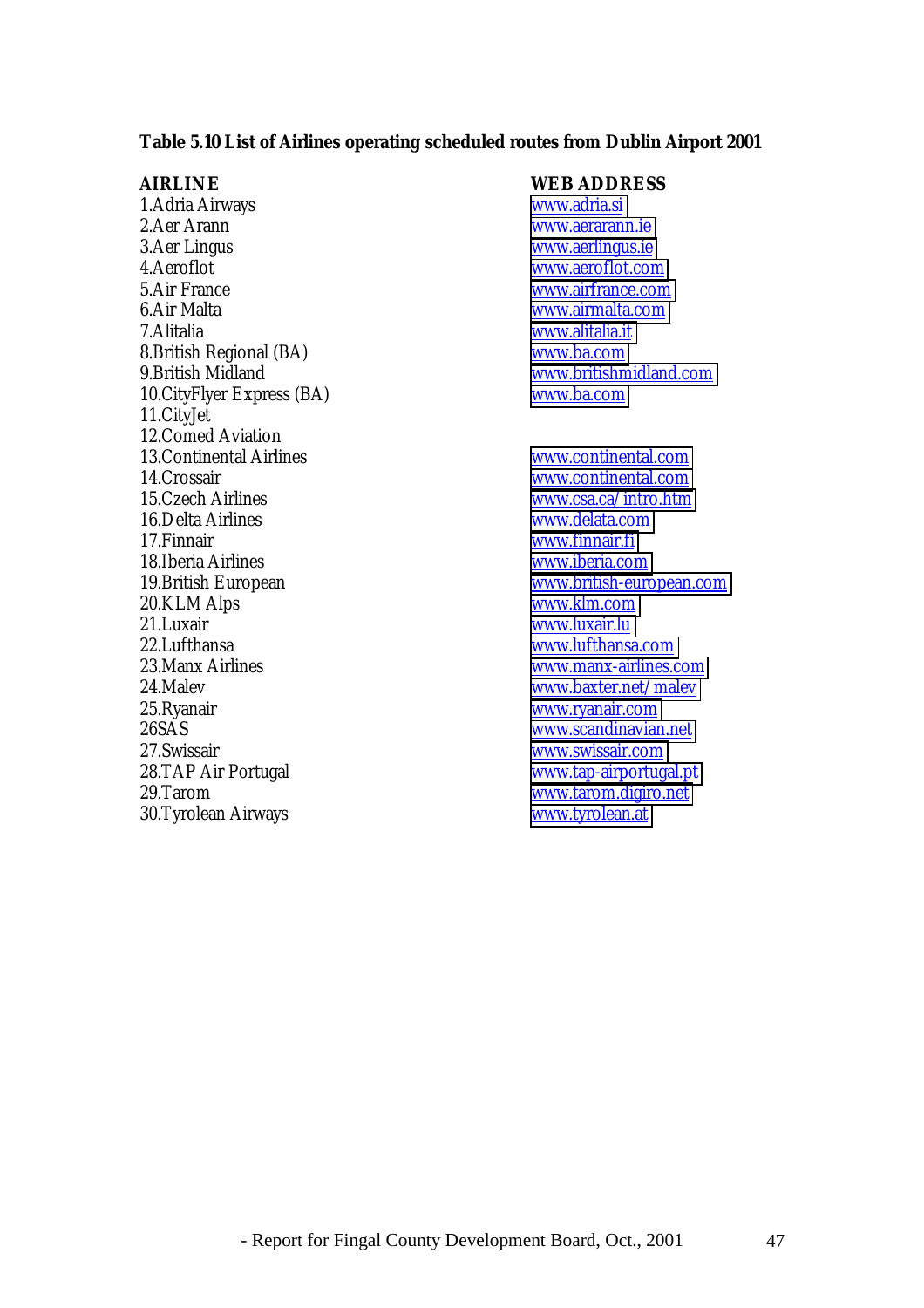| <b>United Kingdom</b> |                    | <u>Europe</u>     |                          |
|-----------------------|--------------------|-------------------|--------------------------|
| London                | <b>Heathrow</b>    | Paris             | <b>Charles de Gaulle</b> |
|                       | Luton              |                   | <b>Beauvois</b>          |
|                       | <b>Stansted</b>    | <b>Brussels</b>   | <b>Brussels National</b> |
|                       | Gatwick            |                   | Charleroi                |
|                       | <b>London City</b> | <b>Milan</b>      | Linate                   |
| <b>Manchester</b>     |                    |                   | <b>Malpensa</b>          |
| Leeds/Bradford        |                    | Oslo              |                          |
| Liverpool             |                    | Stockholm         |                          |
| <b>East Midlands</b>  |                    | Helsinki          |                          |
| Birmingham            |                    | Copenhagen        |                          |
| Cardiff               |                    | <b>Billund</b>    |                          |
| <b>Bristol</b>        |                    | Amsterdam         |                          |
| <b>Newcastle</b>      |                    | <b>Dusseldorf</b> |                          |
| Sheffield             |                    | Frankfurt         |                          |
| <b>Teeside</b>        |                    | Luxembourg        |                          |
| <b>Bournemouth</b>    |                    | Zurich            |                          |
| Southampton           |                    | Munich            |                          |
| <b>Exeter</b>         |                    | Vienna            |                          |
| Edinburgh             |                    | <b>Budapest</b>   |                          |
| <b>Glasgow Int'l</b>  |                    | <b>Bucharest</b>  |                          |
| Prestwick             |                    | Ljubljana         |                          |
| Isle of Man           |                    | Rome              |                          |
| Jersey & Guernsey     |                    | <b>Barcelona</b>  |                          |
|                       |                    | Madrid            |                          |
|                       |                    | Malaga            |                          |
| <u>U.S.A.</u>         |                    | <u>Ireland</u>    |                          |
| <b>New York</b>       | J.F.K.             | Cork              |                          |
|                       | <b>Newark</b>      | Shannon           |                          |

**Table 5.11 List of Scheduled Destinations from Dublin Airport 2001**

scheduled services operate from Dublin Airport.

**Table 5.11** lists the destinations in the U.K., Europe and the United States where

# Atlanta Galway<br>Boston Sligo Boston<br>Chicago Chicago Kerry County<br>
Los Angeles Donegal Coun Washington D.C.

Donegal County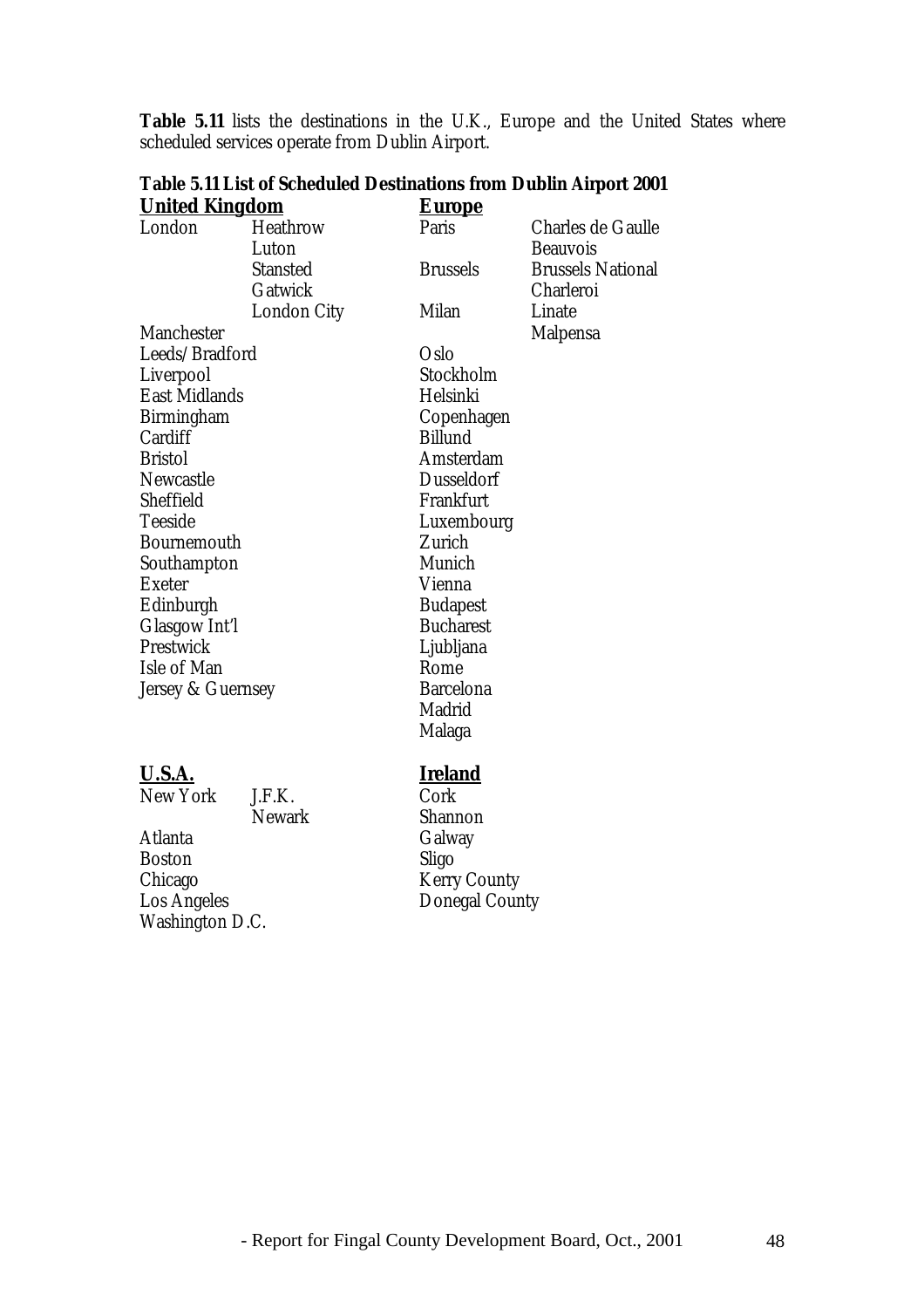#### **Tour Operators Based at the Airport**

There are a number of Tour Operators who are based at Dublin Airport. A list of the tour operators and their telephone numbers is detailed below.

# **Table 5.12 List of Tour Operators operating through Dublin Airport OPERATOR TELEPHONE NUMBER**

| <b>Budget Travel</b>           | 01 6611403 |
|--------------------------------|------------|
| <b>CIE Tours International</b> | 01 7031888 |
| Corona Holidays                | 01 8725022 |
| <b>Falcon Holidays</b>         | 01 6056500 |
| <b>JWT Holidays</b>            | 01 6789555 |
| Panorama Holidays              | 01 6707666 |
| Sunworld                       | 01 8727711 |
| <b>Top Flight</b>              | 01 6799177 |
| <b>USIT NOW</b>                | 01 6778117 |

#### **Aircoach**

 There are two Aircoach routes that depart from Dublin Airport every 15 minutes and operate from 05.00am to 23.30pm. Firstly, Dublin Airport to Donnybrook Road via the Centre and secondly Dublin Airport to the IFSC (Irish Financial Services Centre)/ Docklands Service.

#### **Useful Links**

[www.aer-rianta.ie](http://www.aerriannat.ie/) [www.dublin-airport.ie](http://www.dublin-airport.ie/)

#### **5.1.5. Dublin Port**

#### **Ferryport**

Fingal is closely located to Dublin Port which is the choice of five ferry companies who together offer at present a total of 15 sailings daily to Holyhead, Liverpool and Douglas (Isle of Man). There is also a choice of high speed or cruise ferry.

- 1.4 million passengers passed through the port in 1999 up 6% on the previous year It is estimated that 1.45 m will pass through the terminal in 2000
- The number of tourist cars 274,000 was up by 16% on 1998

#### **Freight**

Roll On & Roll Off accounts for 53% of all the modes of transporting freight. Lo/Lo continues to grow and in 2000 accounted for 22% of overall throughput.

- Impressive increases have seen freight tonnage increase from 15.2 m tonnes in 1996 to a record 21 m tonnes in 2000.
- There were 7650 ship arrivals in 2000 compared to 6441 in 1996
- Unitised trade now accounts for 75% of all trade.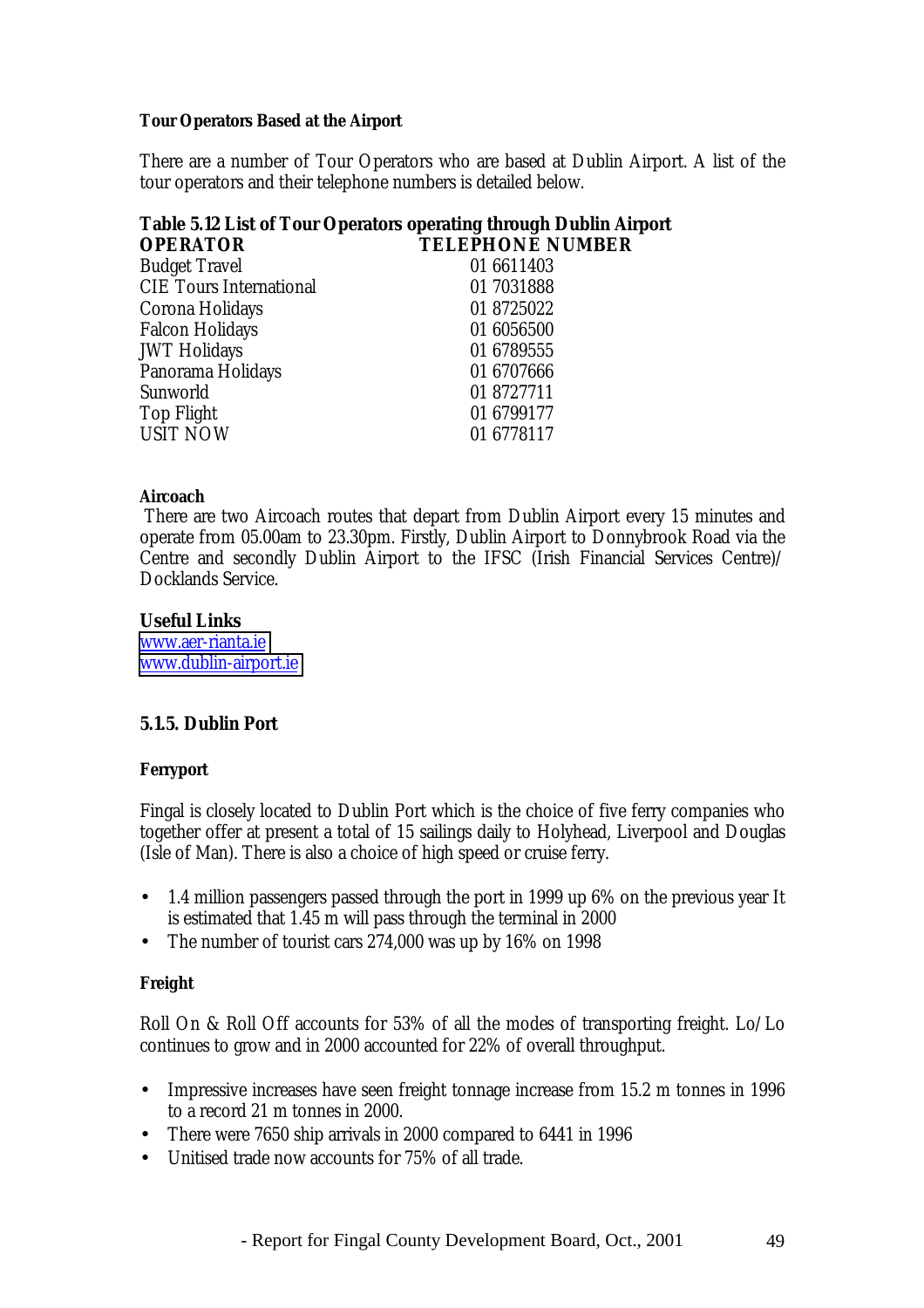#### **Notable Points for the Year 2001**

- A new larger P&O Sea Ferry "European Ambassador" will arrive early in the year.
- The world's largest Superferry "Ulysses" will start operating for Irish Ferries in Feb.
- A new Stena "Forwarder" is due in late Spring
- Work on the Dublin Port Tunnel will start in early 2001 and is due for completion in 2004.
- Work will commence on a landscaping program to clean up the northern perimeter of the port.

Source: Dublin Port Company Yearbook 2001

## **Table 5.13 Statistics for Dublin Port 1999-2000**

|                                           | 1999                                               | 2000(Est.)                                  |
|-------------------------------------------|----------------------------------------------------|---------------------------------------------|
| <b>Tonnage</b>                            | 20 m tonnes                                        | 21 m tonnes                                 |
| <b>Imports</b>                            | 13.2 m tonnes                                      | 13.5 m tonnes                               |
| <b>Exports</b>                            | 6.8 m tonnes                                       | 7.5 m tonnes                                |
| Ro/Ro                                     | 451,000 units                                      | 480,000 units                               |
| Lo/Lo                                     | 442,000 teus                                       | 452,000 teus                                |
| <b>Liquid Bulk</b>                        | 3.4 m tonnes                                       | 3.7 m tonnes                                |
| Dry Bulk                                  | 1.6 m tonnes                                       | 1.6 m tonnes                                |
| <b>Break Bulk</b>                         | $0.2 \text{ m}$ tonnes                             | 0.2 m tonnes                                |
| <b>Trade Cars</b>                         | 125,000                                            | 150,000                                     |
| Passenger Nos.                            | $1.35 \text{ m}$                                   | $1.45 \text{ m}$                            |
| <b>Tourist Cars</b>                       | 274,000                                            | 300,000                                     |
| Ship Nos.                                 | 7187 trading vessels<br>Including 37 cruise liners | 7650 trading vessels<br>Including 30 cruise |
| Source: Dublin Port Company Yearbook 2001 |                                                    |                                             |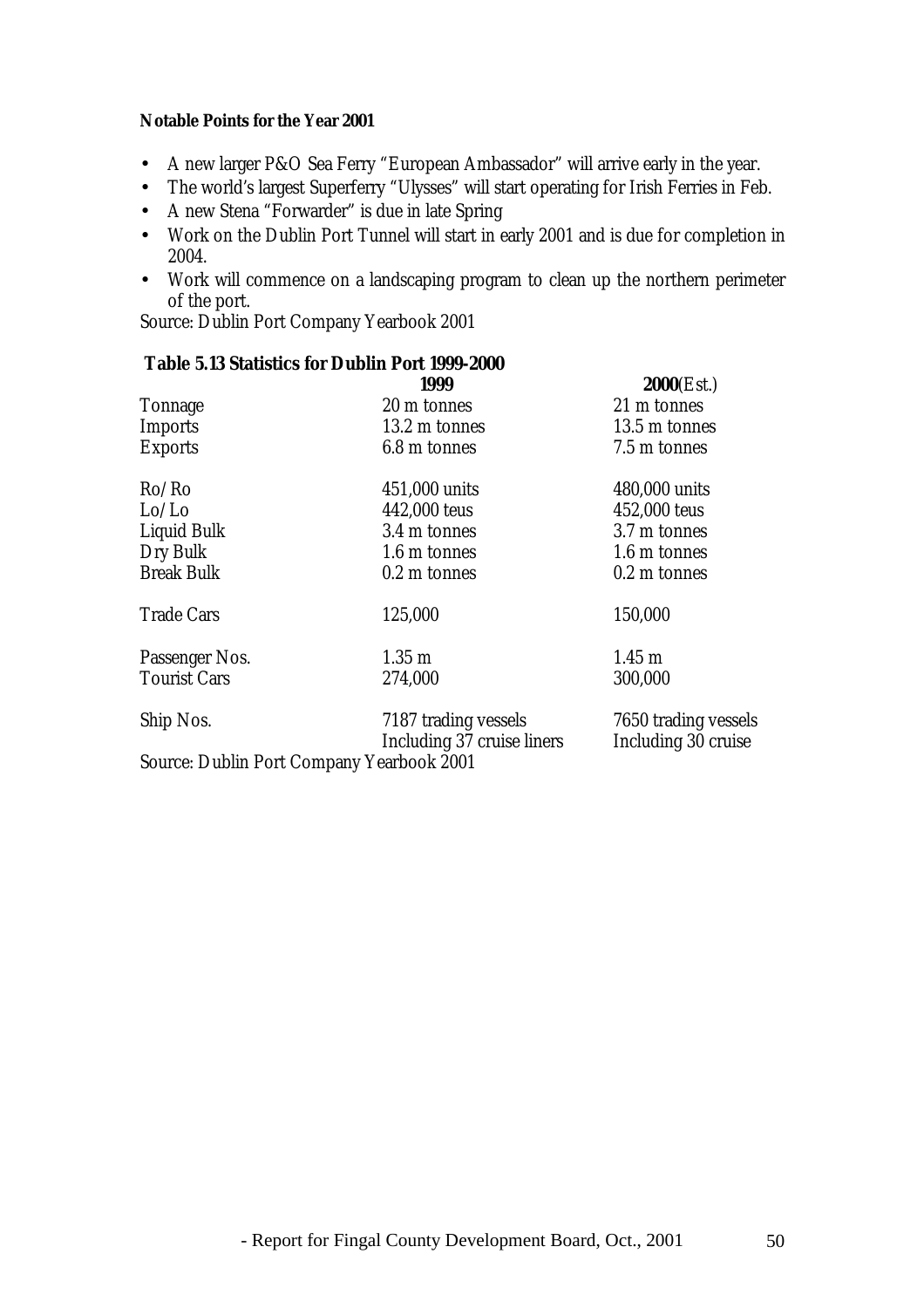# **Table 5.14 List of the Ferry Companies operating from Dublin Port 2001**

| <b>FERRY COMPANY</b>                               | <b>SAILINGS</b> |                  | <b>TERMINAL DESTINATION</b> |
|----------------------------------------------------|-----------------|------------------|-----------------------------|
| <b>Irish Ferries</b>                               |                 |                  |                             |
| Tel 01 661 0511                                    |                 |                  |                             |
| Cruise Ferry (Pass & Freight)                      | 2               | $\mathbf{1}$     | Holyhead                    |
| <b>Fast Ferry (Pass)</b>                           | 3               | $\mathbf{1}$     | Holyhead                    |
| <b>Norse Merchant Ferries</b>                      |                 |                  |                             |
| Tel 01 819 2999                                    |                 |                  |                             |
| Cruise Ferry (Pass & Freight) 2                    |                 | $\mathbf{1}$     | Liverpool                   |
|                                                    |                 |                  |                             |
| <b>P&amp;O</b> Irish Sea                           |                 |                  |                             |
| Tel 1800 409 049                                   |                 |                  |                             |
| Cruise Ferry (Pass & Freight) 4                    |                 | 3                | Liverpool                   |
| <b>Stena Line</b>                                  |                 |                  |                             |
| Tel 01 204 7777                                    |                 |                  |                             |
|                                                    |                 |                  |                             |
| Cruise Ferry (Pass & Freight) 2                    |                 | $\boldsymbol{2}$ | Holyhead                    |
| <b>SuperSeaCat III</b>                             |                 |                  |                             |
| Tel 1800 551 743                                   |                 |                  |                             |
| Fast Ferry (Pass)                                  | $\mathbf{1}$    | $\mathbf{1}$     | Liverpool                   |
|                                                    |                 |                  |                             |
| <b>Isle of Man Steam</b>                           |                 |                  |                             |
| <b>Packet Company</b>                              |                 |                  |                             |
| Tel 1800 551 743                                   |                 |                  |                             |
| <b>Fast Ferry (Pass)</b>                           | Seasonal        | 1                | Douglas                     |
|                                                    |                 |                  |                             |
| Terminal 1 & 2 Ferrynort, Alexandria Road Dublin 1 |                 |                  |                             |

Terminal 1 & 2 Ferryport, Alexandria Road Dublin 1 Terminal 3 North Wall Extension, Dublin 1 Source Dublin Port Company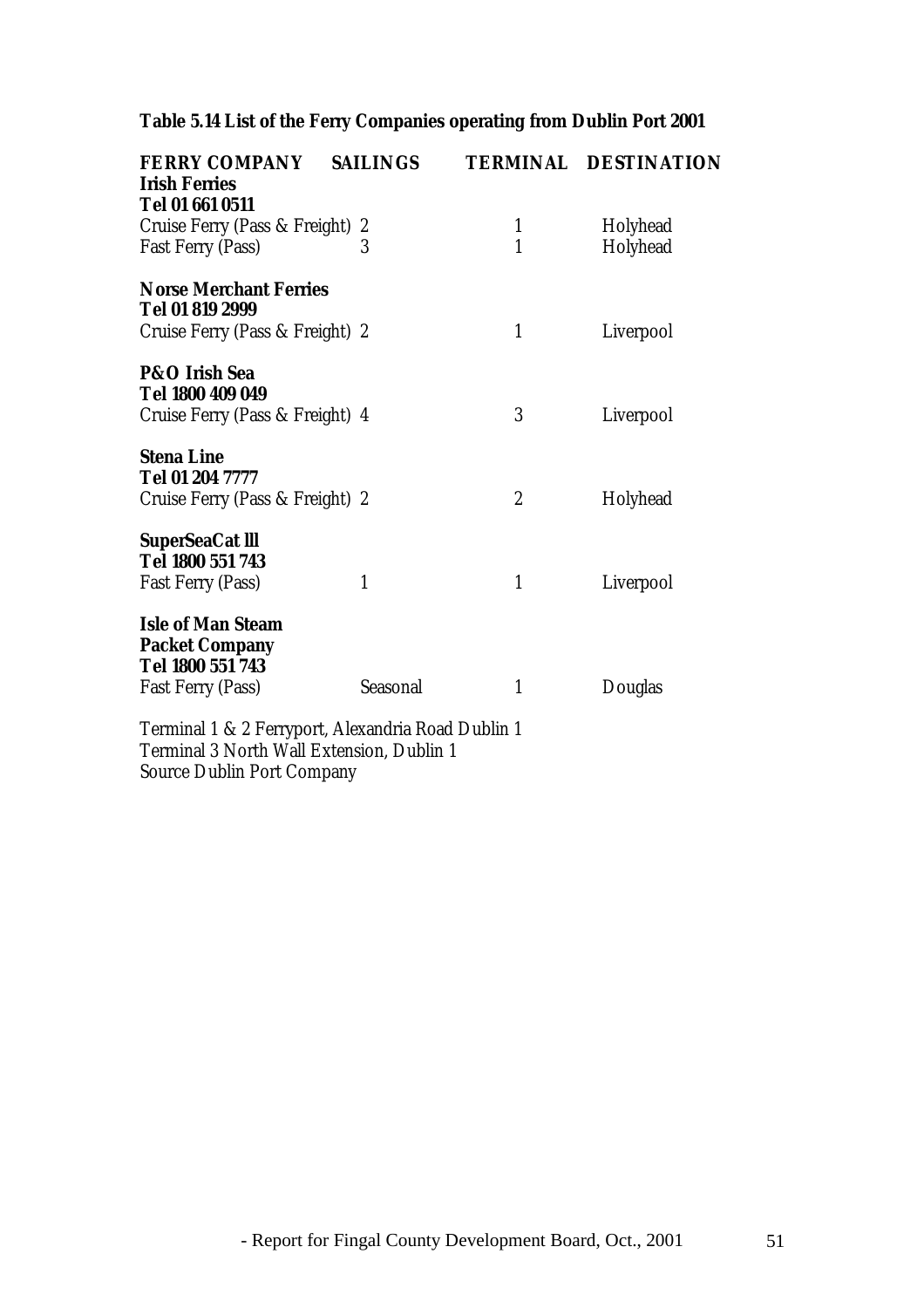#### **5.1.6. Bus Eireann**

#### **Introduction**

Bus Eireann operate a fleet of over 1,300 coaches and buses of which 700 are allocated to school services. The average age of the coaches is now 6.7 years with the recent acquisition of 183 coaches, 10 large capacity city buses and 25 minibuses

In the year 2000 they had 84.3m passenger journeys a slight decline on the previous year 85.2m. (Source CIE Annual Report 2000)

#### **Range of Services**

Bus Eireann offer a wide range of services including:

- Expressway inter-urban coach services
- Eurolines a coach to Britain & Europe
- Commuter Bus Services to & from Dublin & other urban areas

Also

- City bus services in Cork, Galway, Limerick and Waterford
- School Bus Services (for Dept. of Education)
- Ancillary services including coach & bus hire, vehicle testing contract maintenance and parcel delivery

There are over 50 routes in the Expressway service linking the major towns and cities throughout the country. Northern Ireland is also served in conjunction with Ulsterbus. Eurolines coach services are linked to the Expressway service consequently over 100 towns are linked to 1,500 destinations across Britain & Europe (Bus Eireann)

Bus Aras is located close to Connolly Train Station see Map 5.5 for the location of Connolly Station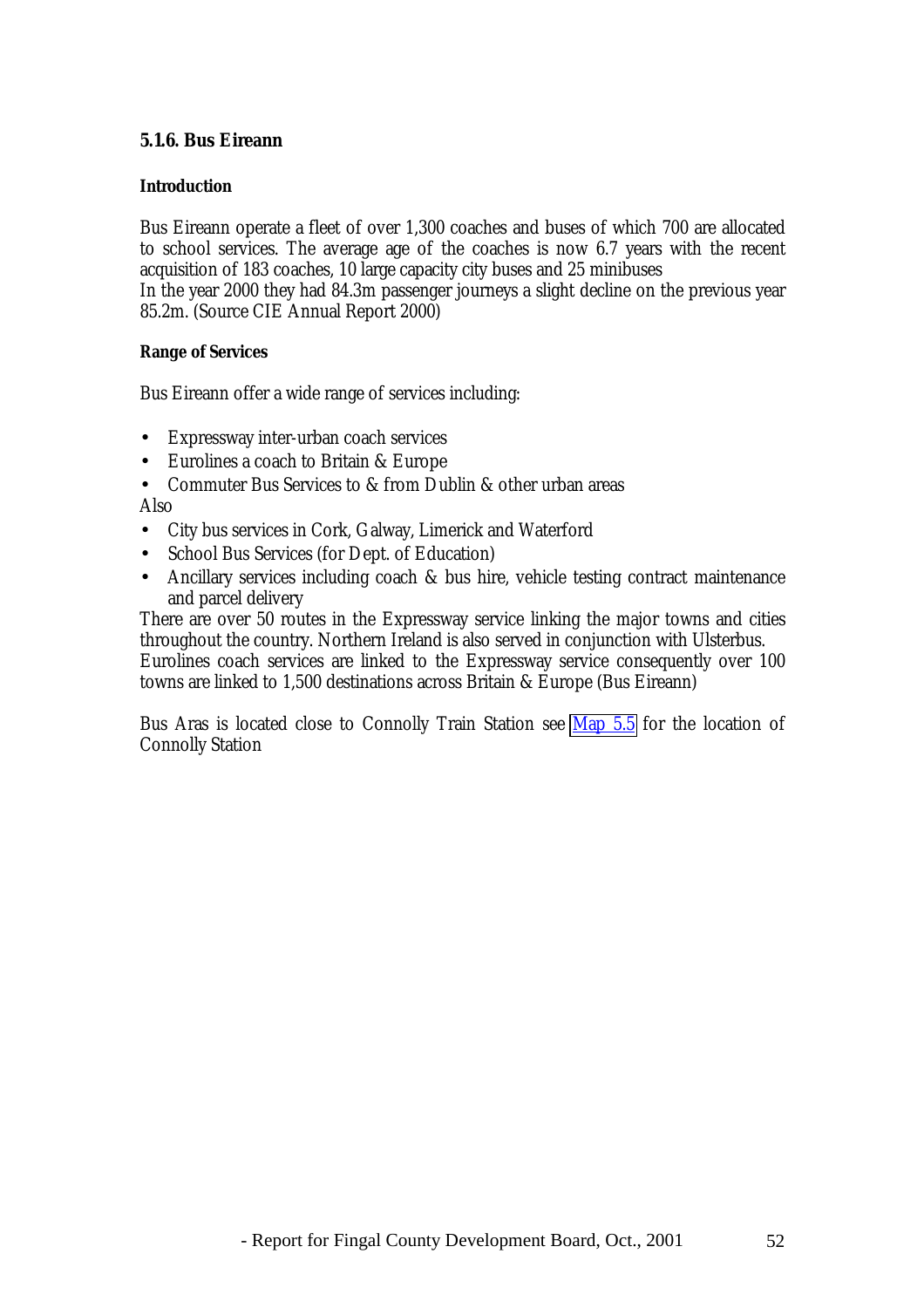# **5.2 Environmental Infrastructure**

#### **5.2.1. Water Supply**

Fingal CC's Water & Drainage Division is responsible for water supply to County Fingal and all drinking water is supplied via the treatment plant on the Liffey in Leixlip. Work commenced in 1998, on a new reservoir at Bailey Green, Howth. Map 5.6 shows Greater Dublin Area Water Treatment plants and Reservoirs. **Table 5.15** lists the average daily consumption in the Greater Dublin Area counties in 1994 and 2001.

|               |  | Table 5.15 Average daily Consumption of Water for Fingal County and |  |      |  |
|---------------|--|---------------------------------------------------------------------|--|------|--|
|               |  | surrounding Counties (1 megalitres equals 1 million litres*)        |  |      |  |
| <b>COUNTY</b> |  | 1994                                                                |  | 2001 |  |

| <b>COUNTY</b>                                                   | 1994              | 2001              |
|-----------------------------------------------------------------|-------------------|-------------------|
| Dublin City (DCB)                                               | 205.0 mega litres | 212.5 mega litres |
| Fingal*                                                         | 53.0 mega litres  | 67.0 mega litres  |
| <b>South Dublin</b>                                             | 55.5 mega litres  | 65.5 mega litres  |
| Dun Laoghaire &R'down                                           | 66.0 mega litres  | 55.0 mega litres  |
| Wicklow**                                                       | 22.5 mega litres  | 18.5 mega litres  |
| Kildare                                                         | 35.5 mega litres  | 50.8 mega litres  |
| <b>Source: Dublin Corporation Water Division</b>                |                   |                   |
| *Fingal includes 2.25 mega litres for Clonee & Dunboyne in 2001 |                   |                   |
| **Wicklow figure includes Bray Urban District Council in 1994   |                   |                   |

As the table states the total daily consumption for the whole area is approximately 445 mega litres per day. There are 3 main treatment plants, see Map5.6 Ballymore Eustace, Roundwood and Bohernabreena.

**Table 5.16** has the breakdown of demands made upon the water supply in Fingal in 1994 from the various categories of user and the amount that was estimated lost.

**Table 5.17** has the expected or preferred growth in industrial demand from 1996 to 2016 for the Greater Dublin Water supplied counties.

#### **Conservation**

The Dublin Regional Water Conservation Project is a project funded by the EU £32m with the aim of tackling specific problems in relation to metering and replacing old pipes from which water is liable to leak. This project runs alongside the Dublin Corporation Water Divisions own Water Conservation/repair operation. It is estimated that in 1994 that somewhere between 39-42% of water produced was lost due to leakage (Greater Dublin Water Supply Strategy-DOELG 1996). Present estimates put leakage at 30% or lower with the goal of 20% attainable in the near future. (Dublin Corporation WD) By reducing water losses it is hoped that the increasing demands placed on the water supply will be met in the future.

It is estimated that consumption will increase at 1.5% annually although this figure is only an estimate and many factors can reduce or increase this figure. The current maximum production capacity is 490 mega litres per day for a limited period of time. (Source: Dublin Corporation)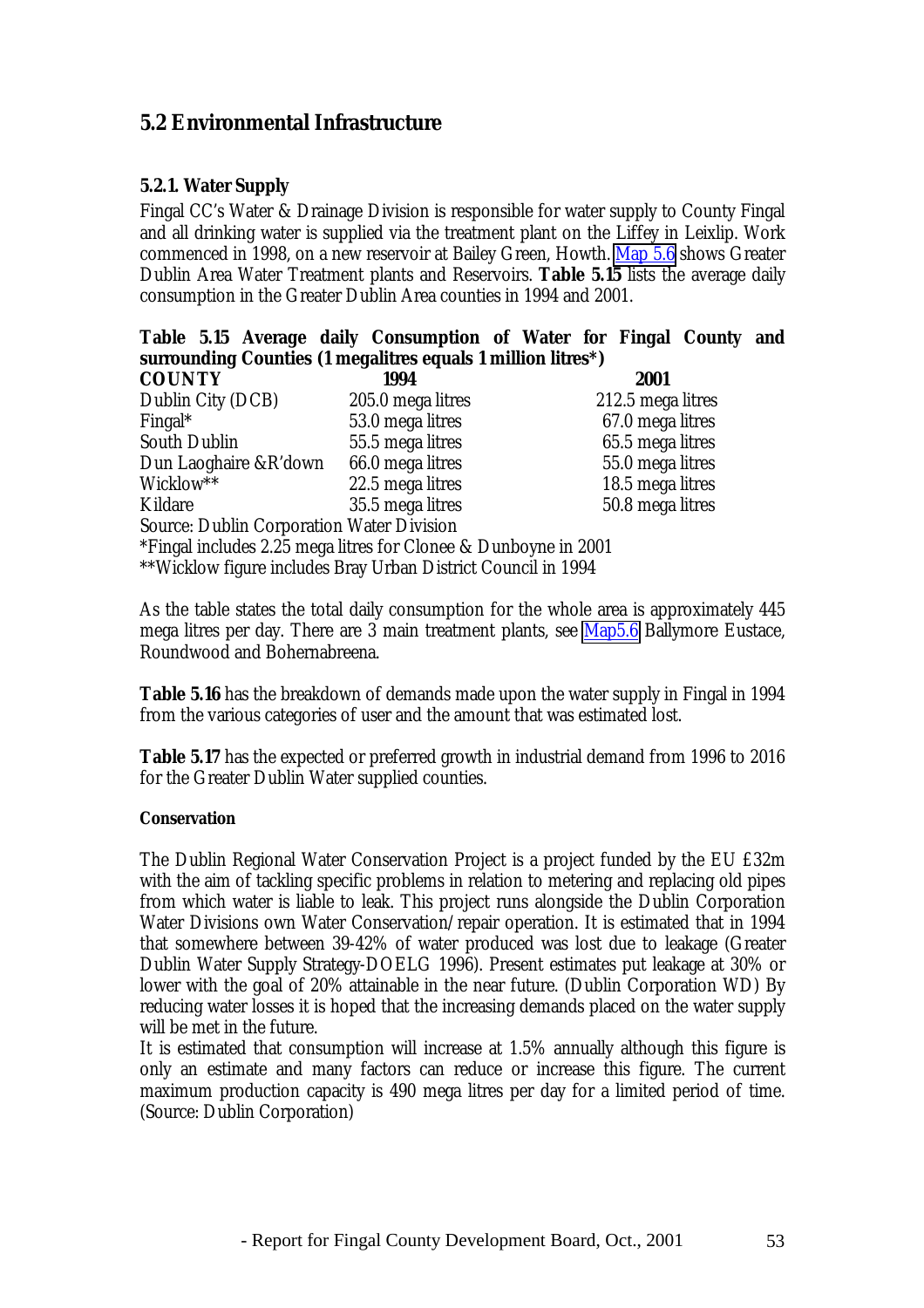|                                      |                                  |                    | <b>County Fingal</b> |
|--------------------------------------|----------------------------------|--------------------|----------------------|
|                                      |                                  |                    |                      |
| <b>Distribution Input</b>            |                                  | Megalitres per day | 53.0                 |
|                                      |                                  |                    |                      |
|                                      |                                  |                    |                      |
| <b>Domestic demands</b>              |                                  |                    |                      |
|                                      | Population                       | 000's              | 170.0                |
|                                      | Households                       | 000's              | 45.4                 |
|                                      | Occupancy rate                   |                    | 3.74                 |
|                                      | Pcc (exc. customer losses)       | l/hd/day           | 135.0                |
|                                      | <b>Total demand</b>              | M/d                | 23.0                 |
|                                      |                                  |                    |                      |
| <b>Industrial Commercial Demands</b> |                                  |                    |                      |
|                                      | <b>Metered accounts</b>          | M/d                | 8.9                  |
|                                      | Fixed charge accounts            | M/d                | 3.3                  |
|                                      | Other commercial properties      | M/d                | 0.3                  |
|                                      | <b>Total</b>                     | Ml/d               | $\overline{12.5}$    |
|                                      |                                  |                    |                      |
| Losses                               |                                  |                    |                      |
|                                      | Losses by difference             | M/d                | 17.6                 |
|                                      | <b>Assumed suppressed losses</b> | M/d                | 2.0                  |
|                                      | <b>Total losses</b>              | M/d                | 19.6                 |
|                                      | Total                            | % Total            | 36%                  |
|                                      | <b>Customer losses</b>           | l/prop/day         | 60.0                 |
|                                      | <b>Customer losses</b>           | $\overline{Ml/d}$  | 2.7                  |
|                                      | <b>Customer</b> losses           | % Total            | 5%                   |
|                                      | <b>Distribution losses</b>       | M/d                | 16.8                 |
|                                      | <b>Distribution losses</b>       | % Total            | 31%                  |

## **Table 5.16 Greater Dublin Water Supply – Fingal Strategic Study Distribution Input 1994**

Source Dublin Corporation

#### **Table 5.17 Greater Dublin Water Supply Strategic Growth Preferred Demand Industrial Growth**

|                         | 1996 | 1997 | 1998 | 1999 | 2000 | 2001 | 2005 | 2010 | 2016 |
|-------------------------|------|------|------|------|------|------|------|------|------|
| Dublin Corporation      | 1.0  | 2.0  | 3.0  | 4.0  | 4.8  | 4.8  | 4.8  | 4.8  | 4.8  |
| South Dublin County 2.5 |      | 5.0  | 7.5  | 10.0 | 12.9 | 12.9 | 12.9 | 12.9 | 12.9 |
| Council                 |      |      |      |      |      |      |      |      |      |
| Dun Laoghaire-          | 0.5  | 0.5  | 1.0  | 1.0  | 1.4  | 1.4  | 1.4  | 1.4  | 1.4  |
| Rathdown                |      |      |      |      |      |      |      |      |      |
| <b>Fingal County</b>    | 2.0  | 3.0  | 4.0  | 5.0  | 6.0  | 6.8  | 6.8  | 8.6  | 8.6  |
| <b>Council</b>          |      |      |      |      |      |      |      |      |      |
| <b>County Wicklow</b>   | 1.0  | 2.0  | 3.0  | 4.0  | 4.2  | 4.2  | 4.2  | 4.2  | 4.2  |
| County Kildare          | 2.0  | 4.0  | 6.0  | 8.0  | 10.0 | 10.5 | 12.5 | 15.0 | 16.0 |
| Total                   | 9.0  | 16.5 | 24.5 | 32.0 | 39.3 | 40.6 | 42.6 | 46.9 | 47.9 |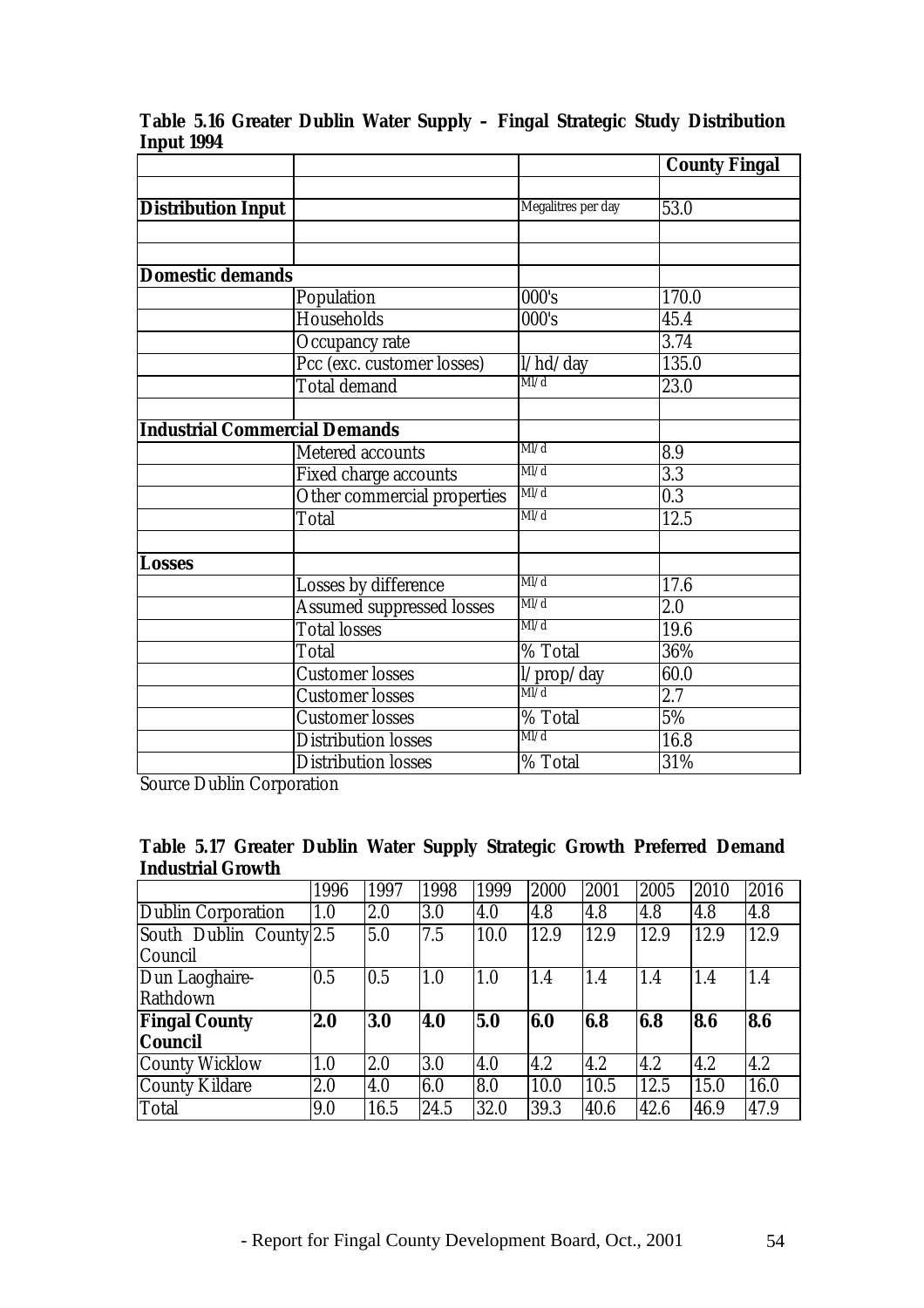#### **5.2.2. Waste Water and Sewage Treatment**

Fingal has 8 sewage treatment plants (see list below) and Map 5.7**.** The capacity of these plants is 60,000 population. Sewage from Dublin 15 area drains into the Dublin Corporation area and is pumped to Ringsend Treatment Works. Sewage treatment plants do not serve approximately 10% of households. The percentage of sewage treated prior to discharge is 75% primary and 33% Secondary. (Source: Fingal CC).

The wastewater from Dublin City (including Dublin 15) is treated before being discharged into Dublin Bay. Sludge (the solid part of the Wastewater is heat treated to 450 degrees Centigrade killing all the pathogens. The product of this process is a pasteurised organic fertiliser, suitable as a soil conditioner. It is marketed under the name of *Biofert*. As a result of this treatment and marketing of this product there has been no dumping of sludge in Dublin Bay since 1999. It is expected that when the Dublin Bay Project is completed all wastewater from Dublin City (Dublin County Borough) and all of the Greater Dublin Area will be treated at Ringsend Treatment Works. (See Dublin Bay Project)

#### **Treatment Plants**

**Swords** Malahide Donabate/Portane Naul Ballyboughal **Garristown** Oldtown St. Margaret's Source Fingal CC

#### **The Dublin Bay Project**

The Dublin Bay Project is the single largest wastewater project currently being implemented in Europe. Map 5.8 shows the location of the Ringsend Treatment Works that is being upgraded to cope with the expected rise in demand. A £200m investment co-funded by the EU cohesion fund and the DOELG was devised to treat all the wastewater from not only Dublin City but also most of the waste water from Fingal, Dun Laoghaire - Rathdown and South Dublin. Upon completion of the Project, all the water discharged into Dublin Bay will meet EU and Irish statutory wastewater requirements. As a benefit of this project the beach at Dollymount Strand is expected to gain the Blue Flag award for water quality.

The construction of Sutton Pumping station and an undersea pipeline linking the Sutton station with the upgraded treatment plant at Ringsend are two parts of the Project.

ABA is a consortium made up of Ascon, Black & Veatch and Anglian Water will operate the plant from its completion in 2002 on a twenty-year contract. (Source Dublin Bay Project –Dublin Corporation)

#### **5.2.3. Water Quality – Fingal**

- Quality of river and lake water classified according to hydrometric area '**Q3'**
- The percentage of drinking water samples that fall below agreed standards of acceptability - **0%**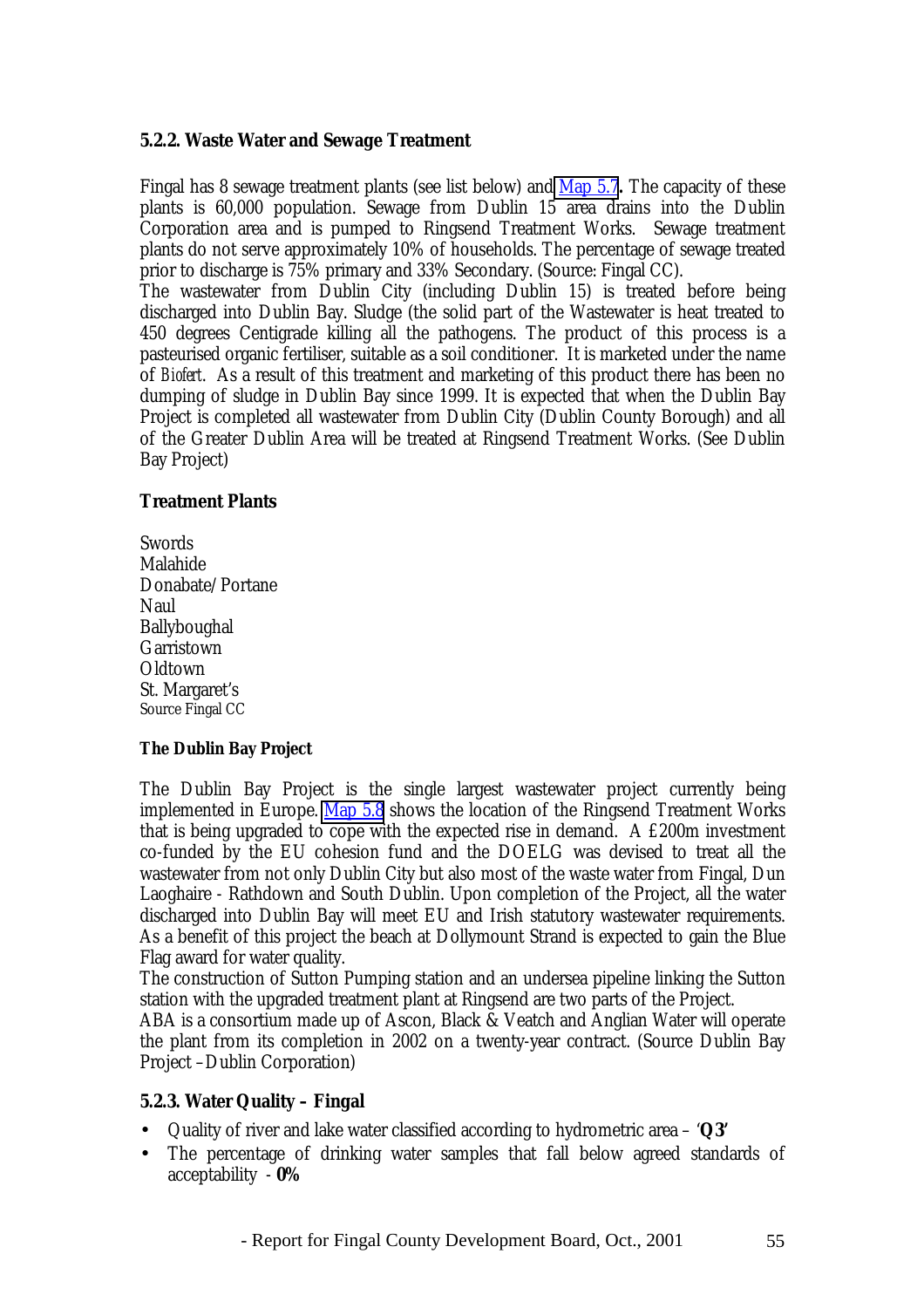#### **5.2.4. Landfill Sites & Solid Waste**

Fingal CC Environmental Services Department is responsible for waste management disposal and collection. Fingal CC adopted The Waste Management Plan for the Dublin Region in 1999. The Council operates a Wheeled Bin Refuse Collection Service together with a Civic Amenity Landfill Site at Balleally, Lusk.

Map 5.9 shows the location of the main municipal Landfill Sites in County Dublin and the remaining capacity i.e. the expected life of the site in terms of years. This map is from the *EPA Millennium Yearbook 2000*. Uses 1998 as its base year so if a site has a capacity to accept waste as indicated in the legend for 5 to 10 years then it is 5 to 10 years from 1998. **Table 5.18** details the amount of Waste per county for 1998.

| Local Authority              | <b>Household</b> | <b>Commercial</b> | <b>Street</b>    | <b>Total</b> |
|------------------------------|------------------|-------------------|------------------|--------------|
|                              |                  |                   | <b>Cleansing</b> |              |
| <b>Dublin-Fingal</b>         | 55,993           | 22,550            | 1,896            | 80,439       |
| <b>Dublin County Borough</b> | 166,333          | 160,187           | 35,000           | 361,520      |
| Dun Laoghaire/R'down         | 53,867           | 56,288            | 2,729            | 112,884      |
| <b>South Dublin County</b>   | 70,400           | 52,369            | 1,150            | 123,919      |
| Kildare C.C.                 | 42,471           | 26,606            | 100              | 69,177       |
| Wicklow C.C.                 | 45,066           | 19,316            | 600              | 64,982       |
| Meath                        | 34,650           | 23,044            | 480              | 58174        |

**Table 5.18 Waste Volume 1998 (tonnes) (All Dublin Counties)**

Source: EPA 1998 National Waste Database

#### **Bring Centres**

There are a number of Bring Centres placed around Fingal County where glass can be brought and recycled. **(Appendix 5.1. & Appendix 5.2** list these centres**).**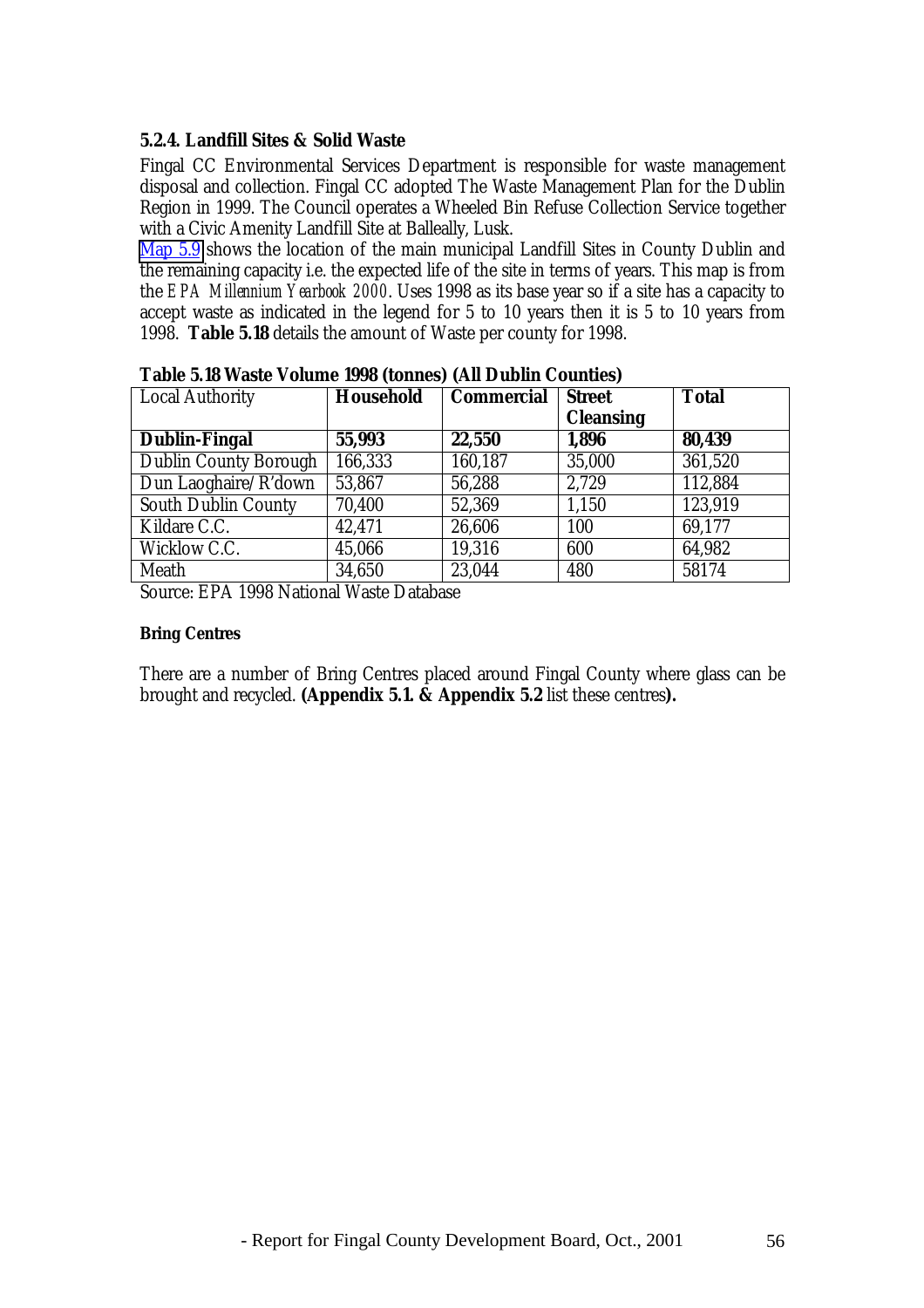# **5.3 Housing**

### **5.3.1 House Completions**

**Table 5.19** shows the total number of House Completions for Fingal and the other 3 Dublin Counties.

|                 |  | Table 5.19 Total House Completions 1996-2000 for the four Dublin County |  |  |  |
|-----------------|--|-------------------------------------------------------------------------|--|--|--|
| <b>Councils</b> |  |                                                                         |  |  |  |

| <b>COUNTY</b>       | 1996  | 1997  | 1998  | 1999  | <b>2000</b> |
|---------------------|-------|-------|-------|-------|-------------|
| Fingal              | 2,024 | 2,027 | 2,618 | 4,296 | 4,044       |
| <b>Private only</b> | 1,912 | 2,600 | 2,576 | 4,213 | 3,976       |
| $D/La$ oghaire R'n  | 1,053 | 712   | 549   | 886   | 860         |
| <b>Private only</b> | 939   | 554   | 432   | 848   | 843         |
| <b>Dublin City</b>  | 4,125 | 3,427 | 3,777 | 2,804 | 2,362       |
| <b>Private only</b> | 3,514 | 3,187 | 3,420 | 2,527 | 2,178       |
| <b>South Dublin</b> | 2,244 | 2,479 | 2,013 | 2,049 | 2,139       |
| <b>Private only</b> | 2,122 | 2,403 | 1,847 | 1,902 | 1,906       |

Source: CSO Housing Bulletin 2000

The entire house completions can be broken down into type of dwelling. **Table 5.20** (below) breaks down the house completions for 2000 into bungalow, detached house, semi-detached, terraced and flat/apartment. The Fingal figure of 4,044 consists of 142 bungalows, 391 detached houses etc. This figure matches the 4,044 in the total column in **Table 5.19** for Fingal.

| Table 5.20 New Houses completed by type for the four Dublin County Councils<br>2000 |                     |                      |                 |                |                 |              |
|-------------------------------------------------------------------------------------|---------------------|----------------------|-----------------|----------------|-----------------|--------------|
| <b>COUNTY</b><br>Fingal                                                             | <b>B'low</b><br>142 | <b>Detach</b><br>391 | Semi-D<br>1,911 | Terra'd<br>683 | Flat/Apt<br>917 | Ttl<br>4.044 |
| D/Laoghaire R'n                                                                     | 8                   | 224                  | 81              | 41             | 506             | 860          |
| Dublin City (DCB)                                                                   | 2                   | 32                   | 197             | 6              | 2.123           | 2,362        |
| <b>South Dublin</b>                                                                 | 18                  | 198                  | 1,532           | 200            | 191             | 2.139        |

Source: CSO Housing Bulletin 2000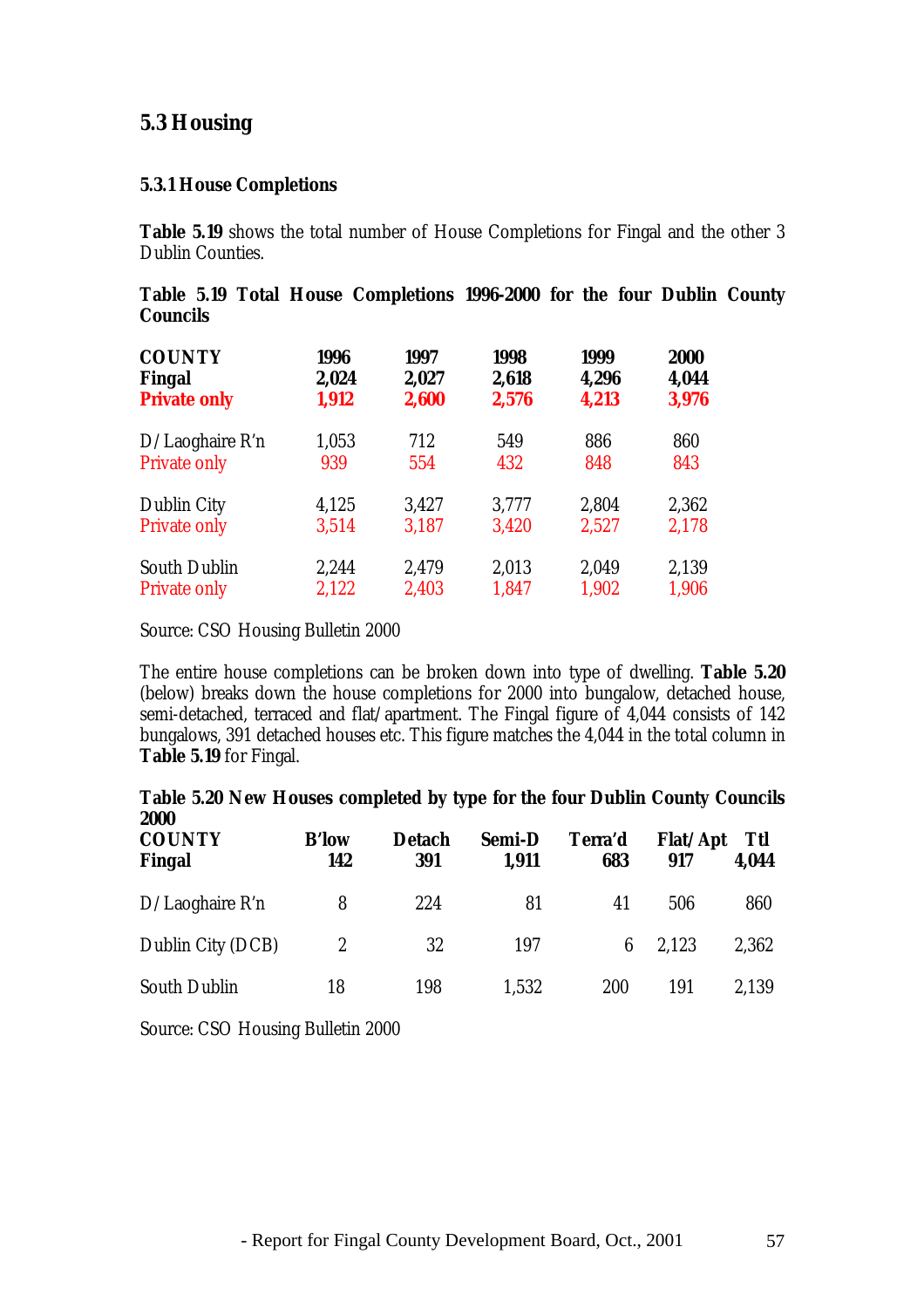#### **5.3.2 House Prices**

**Table 5.21** gives the house price increases for New & Second Hand Houses for County Dublin and the Whole of Ireland from 1996 – 2000.

| <b>Dublin (Four County Council areas)</b> |        |         |         |         |         |  |
|-------------------------------------------|--------|---------|---------|---------|---------|--|
| <b>COUNTY</b>                             | 1996   | 1997    | 1998    | 1999    | 2000    |  |
|                                           | £      | £       | £       | £       | £       |  |
| <b>County Dublin</b>                      | 76,439 | 96,111  | 126,561 | 152,414 | 174,622 |  |
| (New)                                     |        |         |         |         |         |  |
| <b>Ireland</b>                            | 68,677 | 80,506  | 98,683  | 116,970 | 133,249 |  |
| (New)                                     |        |         |         |         |         |  |
| <b>County Dublin</b>                      | 82,246 | 103,374 | 138,942 | 165,869 | 194,559 |  |
| (Second Hand)                             |        |         |         |         |         |  |
| <b>Ireland</b>                            | 67,438 | 80,892  | 105,950 | 128,622 | 150,070 |  |
| (Second Hand)                             |        |         |         |         |         |  |

**Table 5.21 Average House prices for New & Second Hand Houses 1996-2000**

Source: CSO Housing Bulletin 2000

In the four years from 1996 to 2000 the average price paid for a new home in County Dublin rose by £98,000 a 98% increase. The average price paid for a second hand home in County Dublin rose by £75,000 representing a 50% increase over the four-year period. These prices are obtained through the Housing Bulletin 2000 published by the CSO. In 1996 the average price paid for 45.9% of houses in the Dublin area did not exceed £60,000 by 2000 that percentage has been reduced to just 0.8%. At the other end of the spectrum in 1996 only 1.9% of houses purchased attained a price of over £200,000 yet four years later in 2000 that percentage has risen to 23.7%. (Source: CSO Housing Bulletin 2000)

#### **Housing List**

In 1996 there were 1,545 people on the housing list this had increased to 1,950 by the year 2000. In 1996 there were 223 travellers' families in need of accommodation within Fingal and by 2000 this had increased to 276. There were no reported cases of homeless cases up to April 2001. (Source: Fingal CC).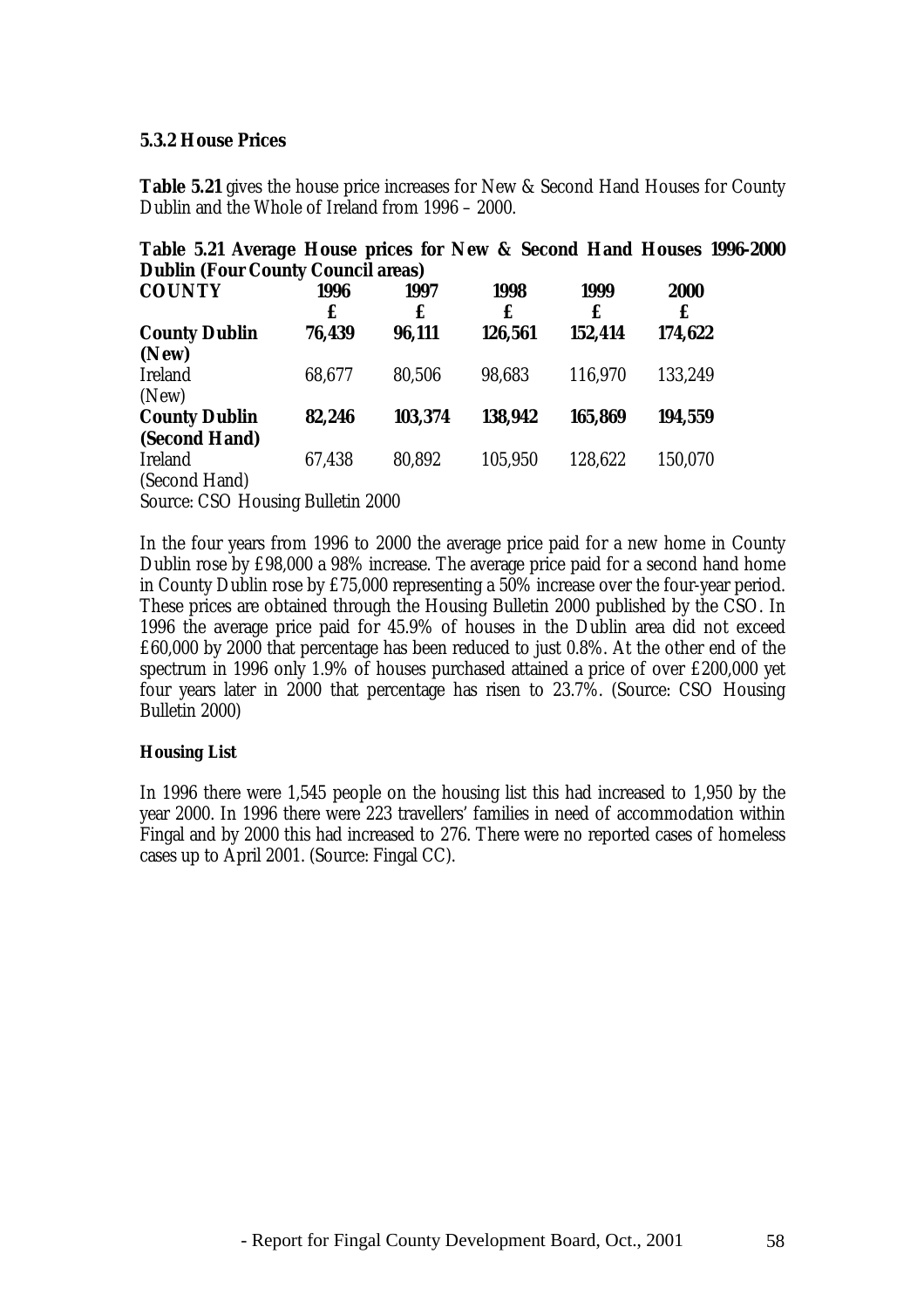#### **5.3.3 Housing Stock**

**Table 5.22** lists the total number of houses in Fingal and the 3 other Dublin County Councils. Fingal County Council completed 120 houses in 1996, 85 (1997), 85 (1998), 140(1999) and 62 (2000). In 1996 there were 47,721 permanent private housing units in Fingal, this has increased to 59,558 in 2000.

|               | Table 5.22 Total Number of Houses in Fingal and other Dublin County Councils |               |  |
|---------------|------------------------------------------------------------------------------|---------------|--|
| 2001          |                                                                              |               |  |
| <b>COUNTY</b> | <b>Private</b>                                                               | <b>Public</b> |  |
| <b>Fingal</b> | 59,558                                                                       | 3.200         |  |
|               |                                                                              |               |  |

| $D/La$ oghaire R'n  | 65,529 | 4,042  |
|---------------------|--------|--------|
| Dublin City (DCB)   | N/A    | 25,500 |
| <b>South Dublin</b> | 71.745 | 10,000 |

#### **5.3.4 Local Authority Housing**

**Table 5**.**23** Local Authority New Build & Acquisitions for Fingal and the other Dublin County Councils

| Table 5.23 Local Authority Housing - New Build & Acquisitions for Fingal and                                                                                                                                                                                                                                                                                |  |  |  |
|-------------------------------------------------------------------------------------------------------------------------------------------------------------------------------------------------------------------------------------------------------------------------------------------------------------------------------------------------------------|--|--|--|
| other Dublin County Councils 1996-2000                                                                                                                                                                                                                                                                                                                      |  |  |  |
| $\mathcal{L}$ $\mathcal{L}$ $\mathcal{L}$ $\mathcal{L}$ $\mathcal{L}$ $\mathcal{L}$ $\mathcal{L}$ $\mathcal{L}$ $\mathcal{L}$ $\mathcal{L}$ $\mathcal{L}$ $\mathcal{L}$ $\mathcal{L}$ $\mathcal{L}$ $\mathcal{L}$ $\mathcal{L}$ $\mathcal{L}$ $\mathcal{L}$ $\mathcal{L}$ $\mathcal{L}$ $\mathcal{L}$ $\mathcal{L}$ $\mathcal{L}$ $\mathcal{L}$ $\mathcal{$ |  |  |  |

| <b>COUNTY</b><br>Fingal | 1996 | 1997 | 1998 | 1999 | 2000 |
|-------------------------|------|------|------|------|------|
| <b>Completions</b>      | 86   | 107  | 42   | 51   | 26   |
| <b>Acquisitions</b>     | 3    | 8    | 16   | 15   | 11   |
| $D/La$ oghaire&R'n      |      |      |      |      |      |
| Completions             | 109  | 132  | 109  | 38   | 11   |
| <b>Acquisitions</b>     | 40   | 43   | 8    | 15   | 19   |
| Dublin City (DCB)       |      |      |      |      |      |
| Completions             | 372  | 175  | 270  | 202  | 143  |
| <b>Acquisitions</b>     | 330  | 124  | 121  | 280  | 361  |
| <b>South Dublin</b>     |      |      |      |      |      |
| Completions             | 82   | 33   | 166  | 147  | 86   |
| <b>Acquisitions</b>     | 30   | 22   | 15   | 52   | 61   |

Source: CSO Housing Bulletin 2000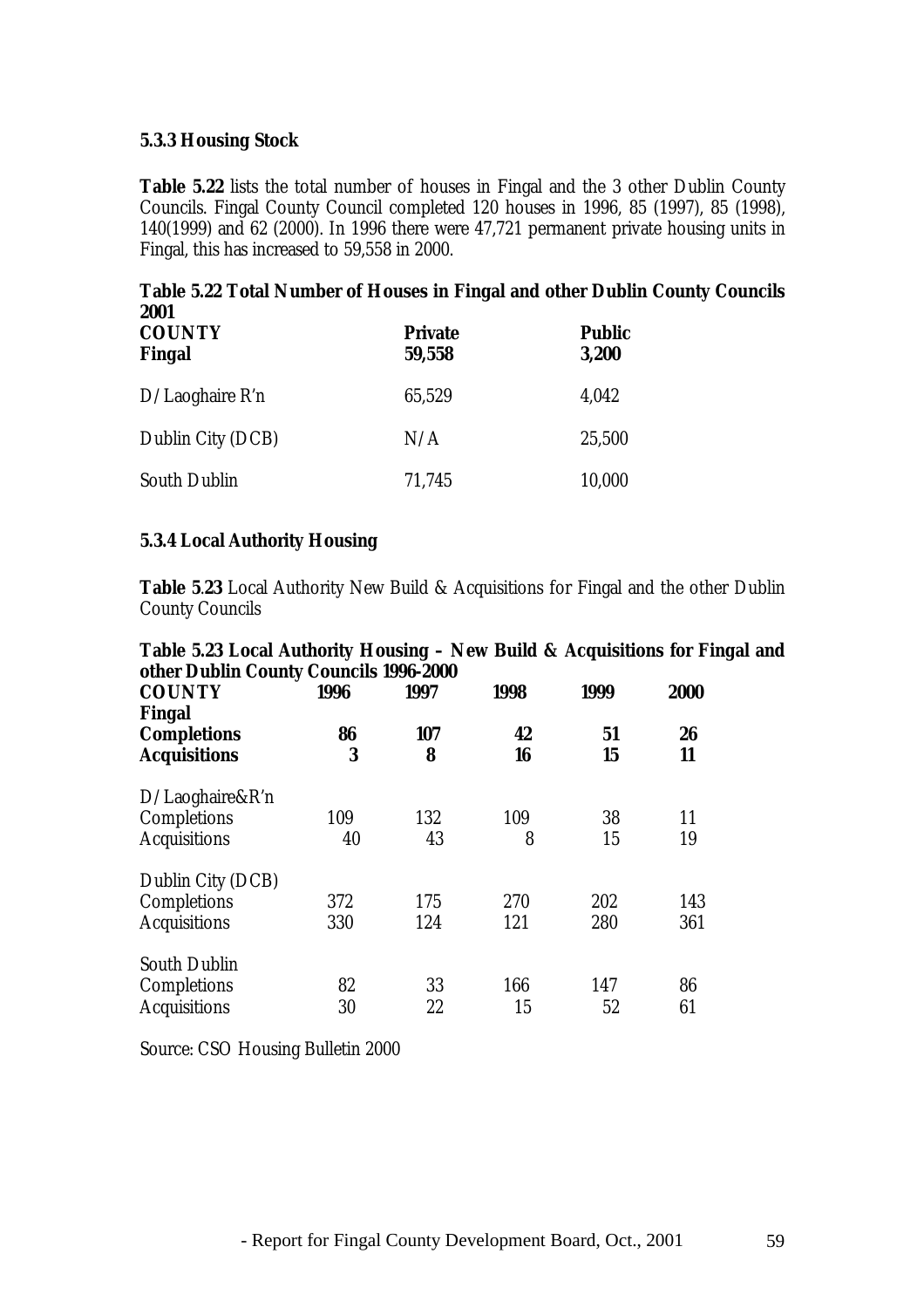| Table 5.24 Average Industrial Wage (IR£) from 1996 to 2001* |      |        |        |        |             |        |
|-------------------------------------------------------------|------|--------|--------|--------|-------------|--------|
| Average Industrial                                          | 1996 | 1997   | 1998   | 1999   | <b>2000</b> | 2001   |
| <b>Wage</b> (all Industries) 14,748                         |      | 15.215 | 15.872 | 16.762 | 17.864      | 18.458 |
| *First quarter only                                         |      |        |        |        |             |        |
| <b>Source CSO Quarterly Survey</b>                          |      |        |        |        |             |        |

The Average Industrial Wage has not risen with the same rate of increases as the sharp rise in property from 1996 to 2001 see **Table 5.24**. There has been a 25% increase in the five years, much smaller than the rise in house prices. This figure does not reflect the increase in disposable income due to the changes in the PAYE tax system.

#### **Average Number of Households**

Map 3.4 shows the Average Number of Persons per Private Household as it was in 1996. (CSO census) for Fingal. Refer to Chapter 3 section 3.1.2.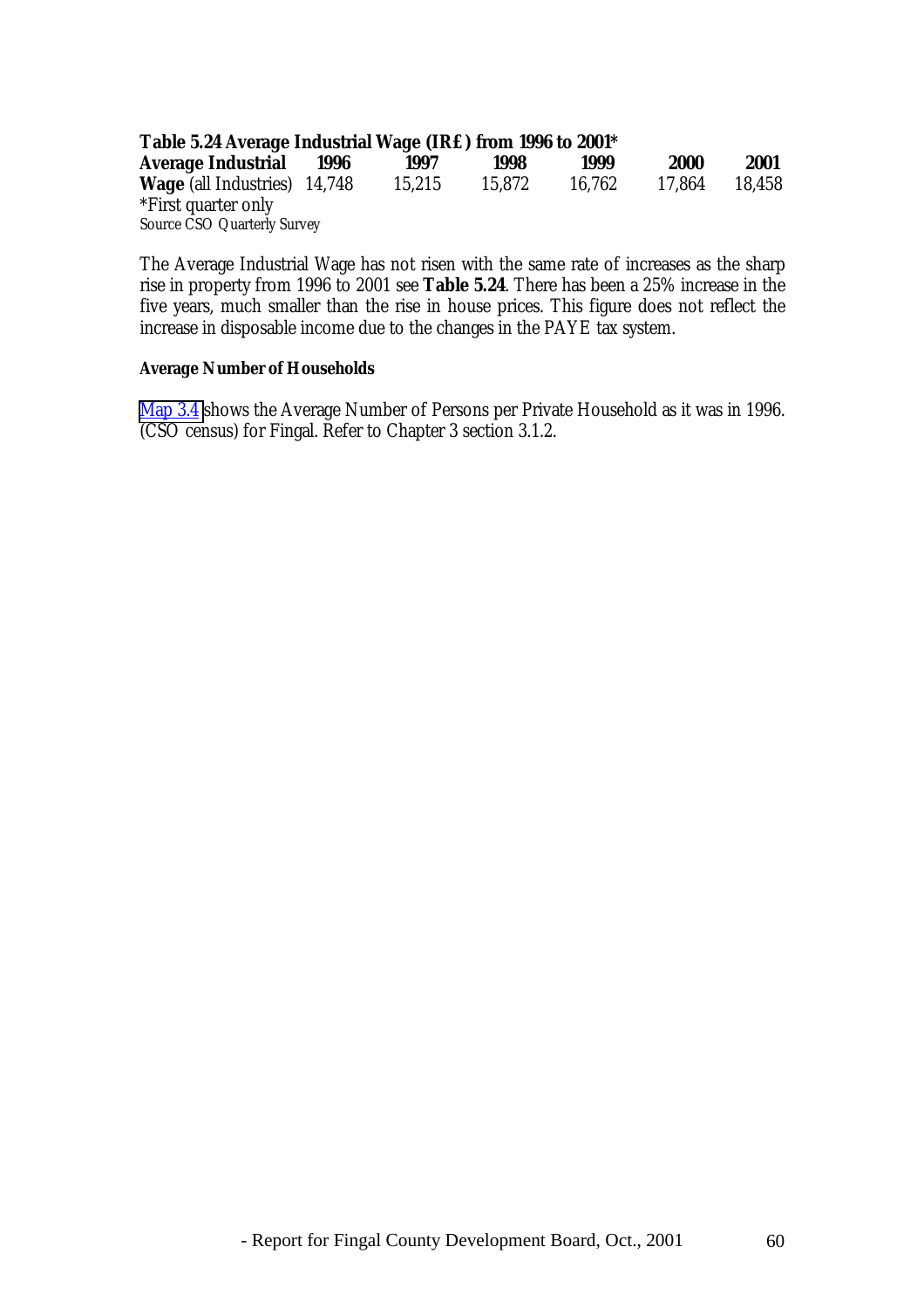# **5.4. Information Technology**

### **5.4.1 Broadband Technology7**

Broadband is a term to describe a high capacity network (one that carries large amounts of data) that links together networks of lower capacity, usually local area networks.

IBEC recently produced a report entitled "Broadband Services in Ireland: Policies for Customer Choice"(Oct.1999). The main thrust of the report was to emphasise the need for customer choice in access to broadband services in Ireland. Urgent priority must be given to the access network infrastructure and the ability of access to deliver broadband services to residential, business and government sectors.

In addition to e-business, e-government has huge potential in Ireland that has yet to be realised.

Another report by Andersen Consulting on 'e-Government Leadership' (June 2000) [www.ac.com](http://www.ac.com/) also put into focus the need to introduce broadband technology. It ranked Ireland as a 'Slow Starter' in groups categorised as 'Early Leaders', 'Cautious Implementers', 'Visionary Followers' and 'Slow Starters'. The categorisation was a testing of the availability of 150 Government services via the Internet in 20 countries. If Dublin & Ireland are to remain at the leading edge of the e-commerce revolution then Government as well as Business needs to take proactive steps. One such step is to facilitate the desirability and availability of access to broadband networks.

#### **Local Loop Unbundling (LLU)**

This means allowing provision to the competing operators of individual subscriber lines. The local phone is at present an under-utilised asset that is only really used for a limited period each day and primarily for voice data transmission that is a phone call. If the local network could be opened with the ADSL (Asymmetric Digital Subscriber Line) technology as is in the US and some European countries. It would support a high speed 'always on' Internet connection basis. The challenge is to get the local networks opened up to the availability of broadband networks to facilitate future growth.

#### **Broadband Availability**

 $\overline{a}$ 

Map 5.10 is The National Frame Network for Eircom and Map 5.11 is the National Fibre Network for Esat Business.

<sup>&</sup>lt;sup>7</sup> A Glossary of terms is available at <u>www.forfas.ie/t4eb/glossary\_tele.htm</u>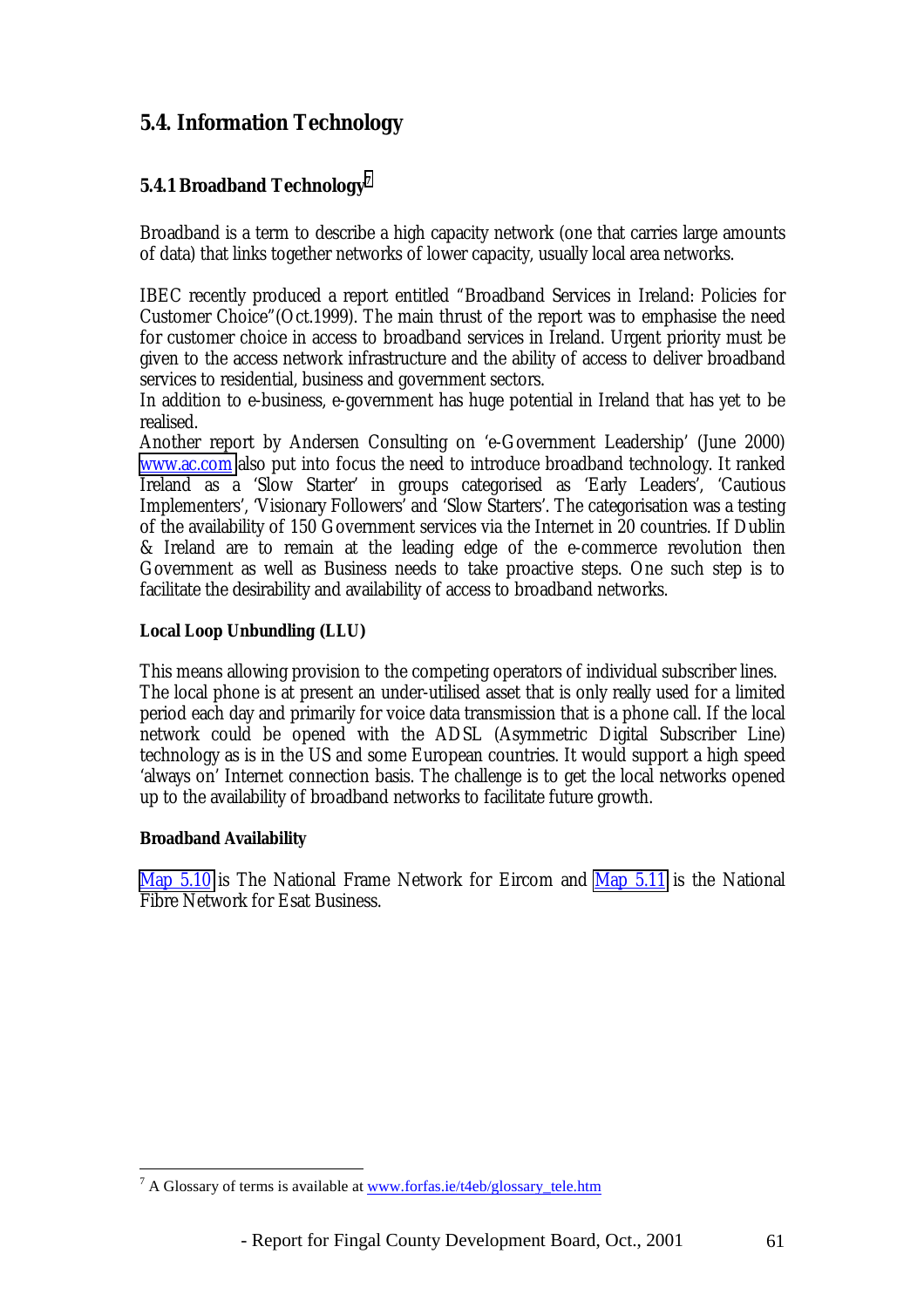# **5.5 Energy**

#### **5.5.1 ESB Transmission Network**

The ESB transmission network consists of lines of 110kv to 400 kV. There are in total over 5,800km of transmission lines in Ireland, Map 5.12.

Concern has been expressed recently in the media about the ability of the ESB to meet future demand for all its customers. The Irish Times 24 August 2001, quotes a new paper from EirGrid "Studies for 2001 indicate that there is little or no additional capacity on the grid for significant extra generation demand without additional reinforcement." **Table** 5.24.shows the increasing demand for electricity since 1995 to 2000.

| Table 5.25 Power Generation in Gigawatt Hours for Ireland 1995 – 2000 |  |  |  |  |  |  |
|-----------------------------------------------------------------------|--|--|--|--|--|--|
|-----------------------------------------------------------------------|--|--|--|--|--|--|

| <b>Year</b>   | Output |
|---------------|--------|
| 1995          | 17,598 |
| 1996          | 18,935 |
| 1997          | 19,551 |
| 1998          | 20,485 |
| 1999          | 21,278 |
| 2000          | 22,920 |
| (Source: CSO) |        |

#### **Generation Capacity**

A report produced in 1998 "Generation Capacity Requirements to 2005" requirements published by the Dept. of Public Enterprise estimates that power generation will have to increase by between 150 and 240 Megawatt hours per annum depending upon the growth in the economy whether it is low, medium or high growth. So by 2005 total generation is somewhere between 25,858 Gigawatt hours and 29,693 Gigawatt hours. It is possible to compare the figures estimated in the report for generation in the year 2000 with the actual figure from **Table 5.25**. The highest estimate for 2000 was 22,457 Gigawatt Hours for generation and what was actually generated was 22,920 Gigawatt hours. The actual generated figure exceeded the highest estimate by only 463 Gigawatt Hours. This is an indication of the strong growth in the economy from 1997 to 2000.

#### **5.5.2 Bord Gáis Eíreann**

Commercial and residential customers in Fingal have the choice of utilising all modes of energy. Bord Gais Eíreann can supply all areas in Dublin City and other parts of the country. The 2025 Steering Group report refers to an earlier gas report which stated that from 1994 that Ireland had sufficient supplies to last from 1994 until 2015 but the recent economic boom and rise in demand has meant that this date has been revised to 2003/4. In order to meet future demand there will have to be additional supplies. The report refers to 3 scenarios an economy in recession, in growth and a middle course. Whatever the future holds, the country must secure between 20.8 (MCM) to 30.8 (MCM) of gas between 2004-2006 to secure supplies to 2025. These figures are in addition to the 17 (MCM) supplied through the Interconnector. (Source: The Gas 2025 Project Close out Report and Review 1999 Dept. Public Enterprise)

Map 5. 13 show the national pipelines and Interconnector for Ireland.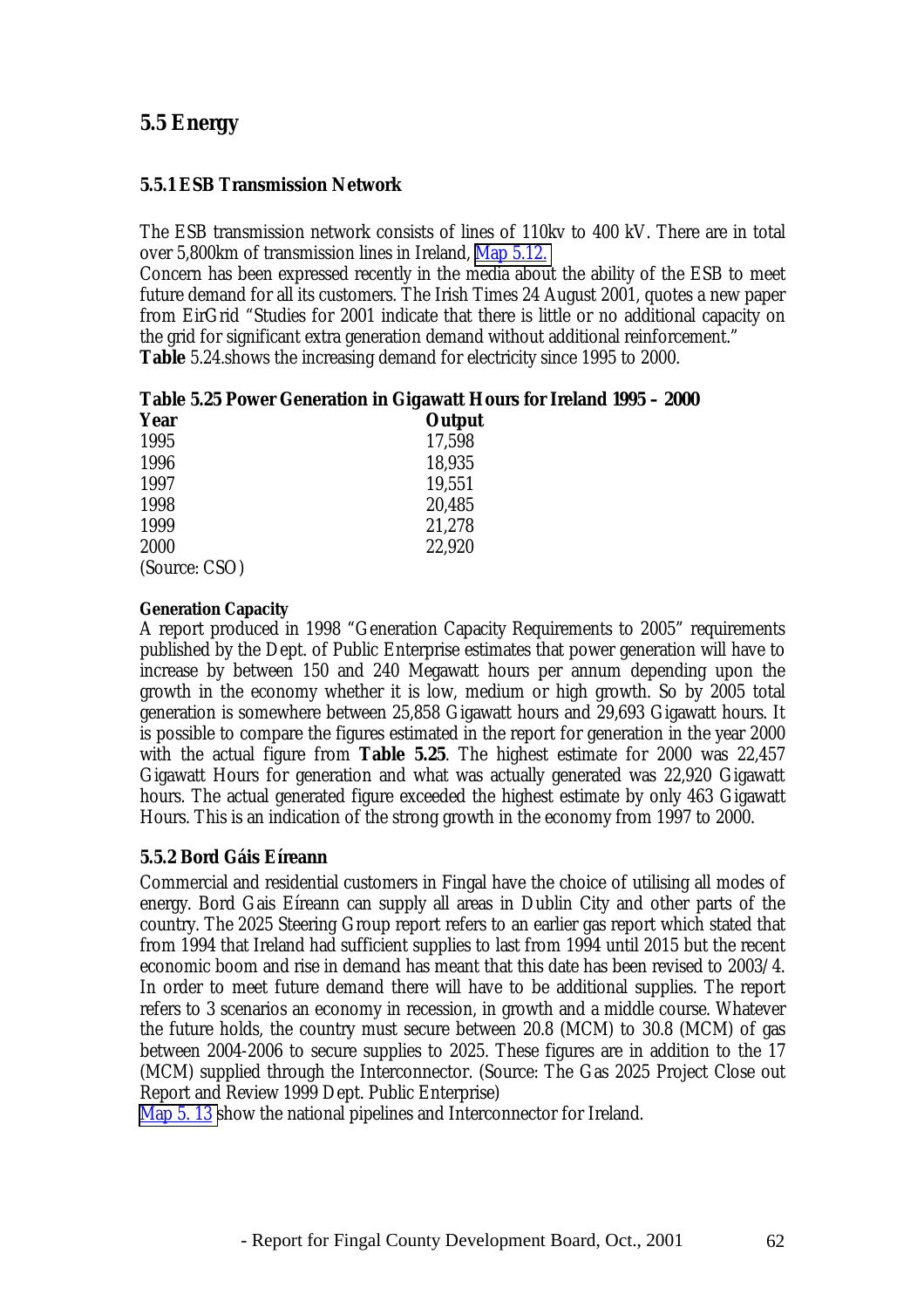# **6. Public Service Provision**

# **6.1 Health**

#### **Introduction**

The Eastern Regional Health Authority is a statutory body set up on 1 March 2000 with the responsibility of providing health and personal social services to all residents in Dublin, Kildare and Wicklow. The ERHA's responsibilities include the strategic planning of services, commissioning of services and funding services through service agreements with the three Area Health Boards, the voluntary hospitals and other voluntary agencies in the region. The ERHA is also charged with monitoring and evaluating the services provided by these agencies. The Authority is not directly involved in the delivery of services. Service delivery is the responsibility of the three Area Health Boards, the Voluntary Hospitals and the Voluntary Intellectual Disability Agencies in the region. (Source: ERHA)

The Eastern Regional Health Authority has three areas i.e. **East Coast, Northern and South Western** between them administer the provision of health services for Fingal. Map 6.1 shows the boundaries of the individual Health Boards in Ireland as well as the three '**Areas'** within the Eastern Regional Health Authority.

### **6.1.1 Health Centres**

Map 6.2 has focused on the boundaries of the Eastern Health Board areas in relation to Fingal. Also located on this map are the 7 Health Centres located within Fingal. **Table 6.1** gives the name and address of each Health Centre.

#### **Table 6.1 Health Centres in Fingal Health Centre Address**

| Tieaiul Ceillte                 | Auuress                                    |
|---------------------------------|--------------------------------------------|
| Portmarnock Health Centre,      | <b>Strand Shopping Centre, Portmarnock</b> |
| <b>Rush Health Centre,</b>      | Lower Main St, Rush                        |
| <b>Skerries Health Centre</b>   | Thomas Hand St., Skerries                  |
| <b>Swords Health Centre</b>     | Bridge St., Swords                         |
| Donabate Health Centre          | St. Patrick's Terrace, Donabate            |
| <b>Garristown Health Centre</b> | C/o The School House, Garristown           |
| <b>Oldtown Health Centre</b>    | Clonmethon Lodge, Oldtown                  |
|                                 |                                            |

#### **6.1.2 Hospitals**

Fingal has 4 hospitals serving the county, James Connolly Memorial, Blanchardstown, Mater Hospital Eccles St, Beaumont Hospital Dublin 9 and St Mary's Hospital Phoenix Park. There are two Psychiatric Hospitals serving the county, St Ita's Hospital, Portrane and St. Brendan's Hospital Rathdown Rd Dublin 7.

**Table 6.2** provides a complete listing from the VHI of the Private & Public Hospitals in County Dublin i.e. City & County. Those highlighted in **bold print** are within Fingal.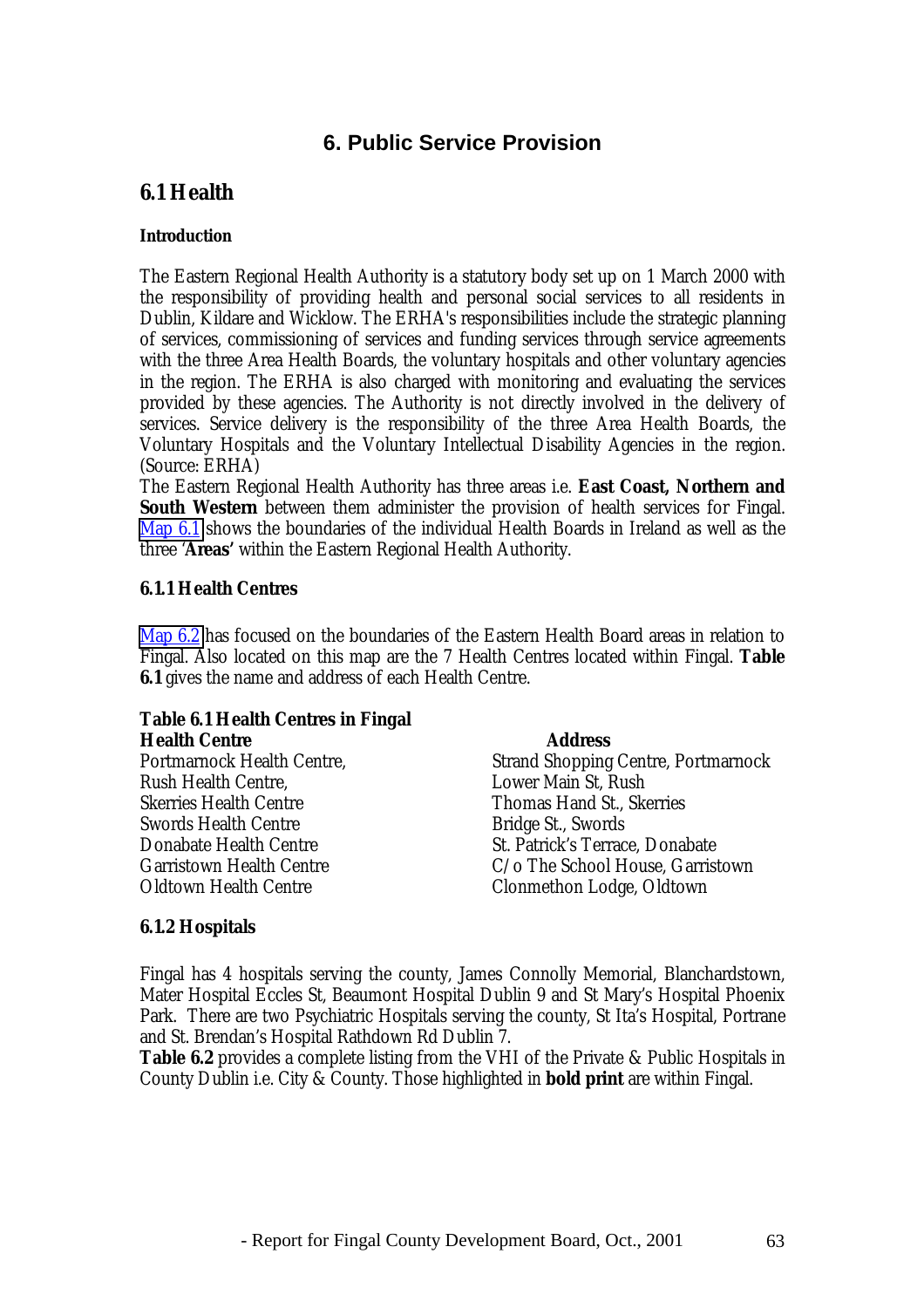## **Table 6.2 Hospitals in County Dublin**

| <b>Name</b>                     | <b>Address</b>              | Pri/Pub.       | Tel No.    |
|---------------------------------|-----------------------------|----------------|------------|
| <b>Beaumont</b>                 | Beaumont Rd. D.9            | Public         | 01 8093000 |
| <b>Blackrock Clinic</b>         | Rock Rd, Blackrock          | Private        | 01 2832222 |
| <b>Bon Secours</b>              | Glasnevin D.9               | Private        | 01 8375111 |
| Cappagh Orthopaedic             | Finglas D.11                | Public         | 01 8341211 |
| <b>Coombe's Women</b>           | Dolphin's Barn D.8          | Public         | 01 4085200 |
| <b>Hampstead Private</b>        | <b>Whitehall D.9</b>        | Private        | 01 8374444 |
| <b>Highfield Private</b>        | <b>Whitehall D.9</b>        | Private        | 01 8374444 |
| Hume St.                        | Hume St. D.2                | Public         | 01 6766935 |
| <b>Incorporated Orthopaedic</b> | <b>Clontarf D.3</b>         | Public         | 01 8332521 |
| <b>James Connolly Memorial</b>  | <b>Blanchardstown D.15</b>  | <b>Public</b>  | 01 8213844 |
| <b>Kylemore Clinic</b>          | <b>Ballybrack Co Dublin</b> | Private*       | 01 2852403 |
| <b>Mater Misericordiae</b>      | Eccles St D.7               | Public         | 01 8032000 |
| <b>Mater Private</b>            | Eccles St D.7               | Private        | 018858888  |
| <b>Mount Carmel</b>             | <b>Braemor Park D.24</b>    | Private        | 01 4922211 |
| <b>M S Care Centre</b>          | Rathgar D.6                 | Private        | 01 4906234 |
| <b>National Maternity</b>       | Holles St D.2               | Public         | 01 6373100 |
| Northbrook Clinic               | Northbrook Rd. D.6          | Private        | 01 4967111 |
| Our Lady's Hospice              | Harold's Cross D.6          | Public         | 01 4068700 |
| Our Lady's Hospital             |                             |                |            |
| <b>For Sick Children</b>        | Crumlin D.12                | Public         | 01 4096100 |
| Peamount                        | Newcastle Co. Dublin        | Public         | 01 6280685 |
| Rheumatology Rehab.             | Harold's Cross D.6          | Public         | 01 4972130 |
| Rotunda                         | <b>Parnell Square D.1</b>   | Public         | 01 8730700 |
| Royal Victoria Eye              |                             |                |            |
| Ear Hospital                    | Adelaide Rd. D.2            | Public         | 01 6785500 |
| <b>Rutland Centre</b>           | Templeogue D.16             | Private        | 01 4946358 |
| St Colmcille's                  | Loughlinstown Co. Dublin    | Public         | 01 2825800 |
| <b>St Edmundbury</b>            | Lucan Co.Dublin             | Private        | 01 6280221 |
| St James's                      | St.James's St. D.8          | Public         | 01 4103000 |
| St John of God                  | Stillorgan Co Dublin        | Private        | 01 2881781 |
| St Joseph's                     | Raheny D.5                  | Private        | 01 8478433 |
| St Joseph's                     | <b>Clonsilla</b>            | <b>Private</b> | 01 8217177 |
| St Luke's                       | Rathgar D.6                 | Public         | 01 4065000 |
| <b>St Mary's Hospital</b>       | <b>Baldoyle</b>             | <b>Public</b>  | 01 8323056 |
| St.Michael's                    | Dun Laoghaire Co. Dublin    | Public         | 01 2806901 |
| St Patrick's                    | James's St. D.8             | Private        | 01 6775423 |
| St.Vincent's                    | Elm Park D.4                | Public         | 01 2694533 |
| <b>St. Vincent's Private</b>    | Herbert Ave.D.4             | Private        | 01 2695622 |
| St.Vincent's                    | <b>Fairview D.3</b>         | Public         | 01 8842400 |
| The Adelaide & Meath            |                             |                |            |
| <b>Hospital incorporating</b>   |                             |                |            |
| The National Children's         |                             |                |            |
| Hospital                        | Tallaght D.20               | Public         | 01 4142000 |
| The Children's Hospital         | Temple St.D.1               | Public         | 01 8748763 |
| <b>Stanhope Street</b>          | Lower Grangegorman D.7      | Public         | 01 6773965 |
| <b>Source: VHI</b>              |                             |                |            |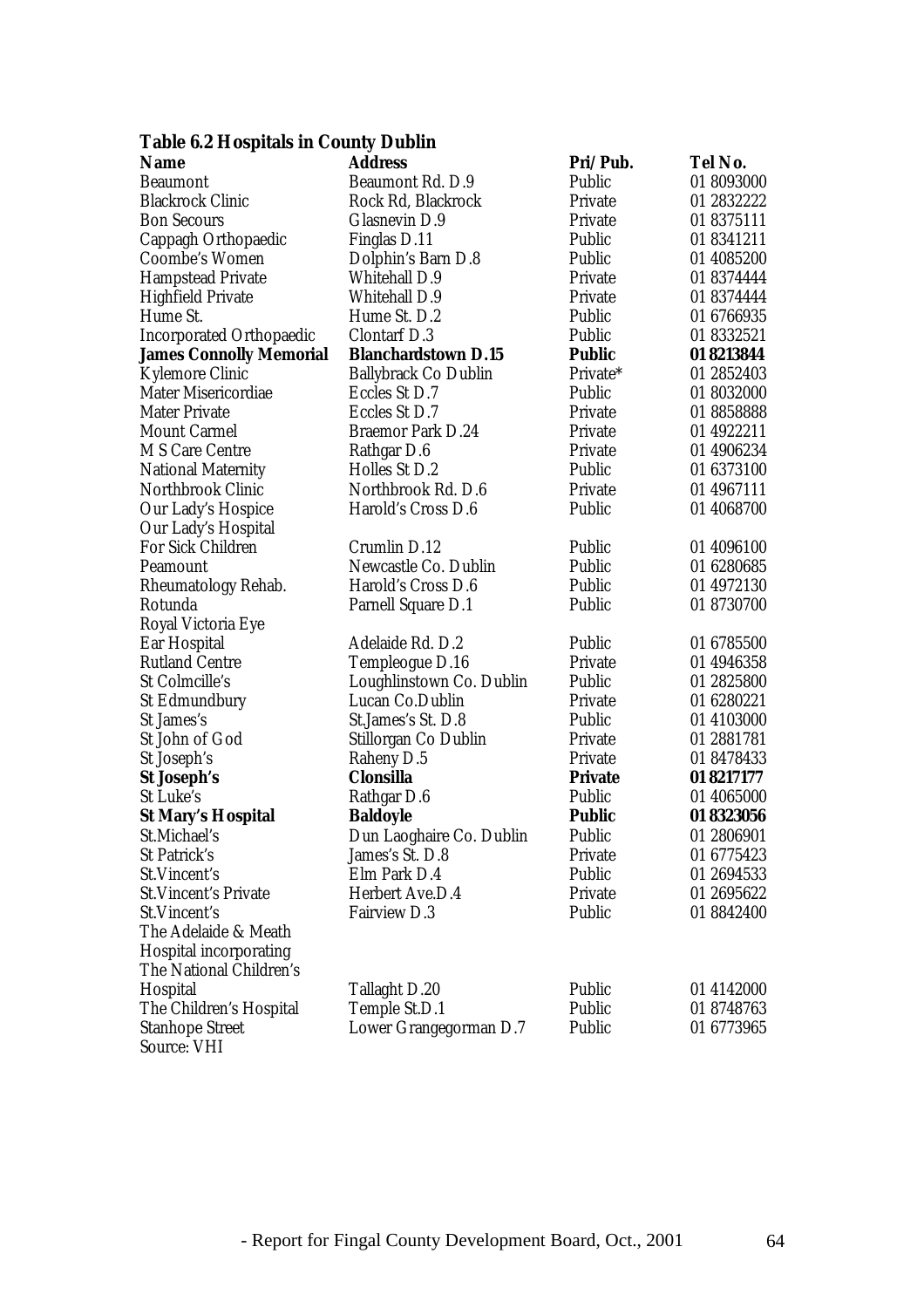### **6.1.3 Hospital Beds**

A Bed Review Report 2001 to the Board of the Eastern Regional Health Authority stated some facts about the pressures exerted upon the Eastern Region.

Bed Supply

- There was a reduction of 31% in acute hospital beds in the Eastern Region since 1980 from 7,066 to 4,884 in 2000 (4,076 ex. Obstetrics & Psychiatry)
- The Eastern Region accounts for 41% of all acute beds nationally and 41% of activity nationally.
- 20% of all admissions and day cases in the Eastern Region are for patients who live outside the region. This has been a steady figure.
- When bed supply per 1,000 population in the Eastern Region is adjusted to account for patients from the other health boards who are treated in the Eastern Region, the ratio of beds is lower than both the national ratio, the UK/NHS ratio and the OECD average.
- Overall activity in the Eastern Region increased by 11% between 1994 and 1998. Inpatient discharges reduced by 15% since 1980 and by 5.4% since 1994. Day cases are documented as having increased by 54% since 1992 and by 45% since 1994 with the greatest increase in the older age groups.

**Table 6.3** provides data for publicly funded acute hospitals in the Eastern Regional Health Authority from 1994-1966.

#### **Table 6.3 Summary of Publicly Funded Acute Hospitals: Number of beds Available, Patients Discharged, and Average Length of Stay and Day Cases Eastern Regional Health Authority -1994 to 1996**

|                               | 1994    | 1995    | 1996    |
|-------------------------------|---------|---------|---------|
| <b>Number of Hospitals</b>    | 25      | 25      | 25      |
| Average No. of In-Patient     |         |         |         |
| Beds Available #              | 4,920   | 4,951   | 4,970   |
| In-Patients Discharged/       |         |         |         |
| Deaths                        | 188,834 | 189,107 | 193,448 |
| <b>Average Length of Stay</b> | $7.6*$  | $7.7*$  | $7.5*$  |
| <b>Average Number of Day</b>  |         |         |         |
| <b>Beds Available #</b>       | 299     | 314     | 321     |
| Day Cases                     | 121,359 | 125,578 | 127469  |

Source: Dept. of Health Vital Statistics

Note**.** District hospitals are not included in this Table

# These figures refer to the average number of beds available for use during the year taking beds that have been temporarily closed or opened into account

\* The average length of stay calculations exclude Incorporated Orthopaedic, NRH, Peamount, Baldoyle because of the nature of their specialities which involve substantially longer stays than in acute hospitals generally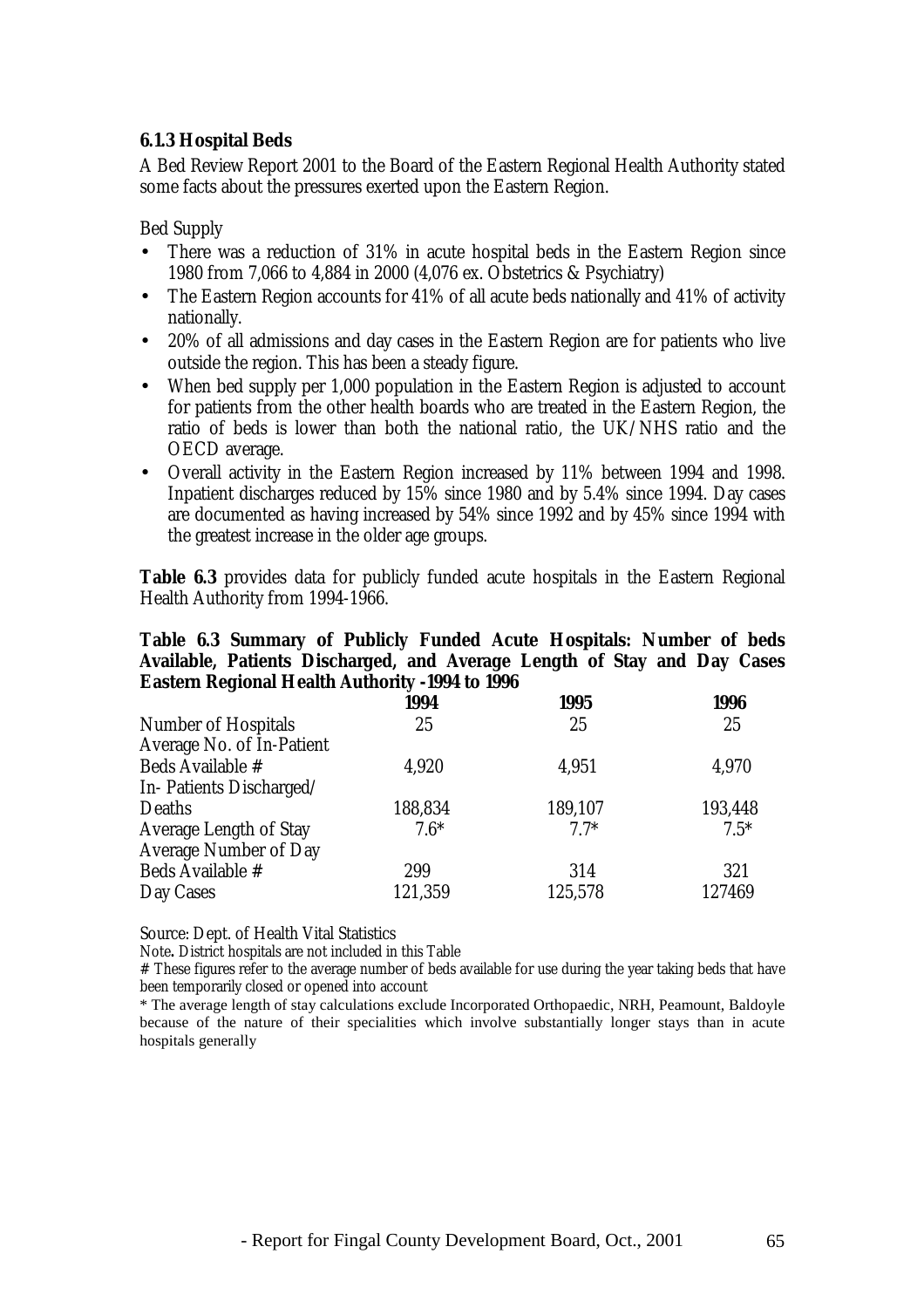#### **6.1.4 Social Welfare Local Offices-Statistics 1996-2001**

**Table 6.4** lists the Local Social Welfare Offices within County Dublin, the actual numbers of unemployed persons Male/Female breakdown and those under 25/over 25 are divided into columns. Those offices **in bold print** are within the Fingal County boundary. **Table 6.5** is the percentage of those unemployed that have been unemployed for 1 year or more in 1996.

| Local<br>Welfare Total<br>Social |              | <b>Males</b>                 | Males 25 Total |                | Females | Females                       |
|----------------------------------|--------------|------------------------------|----------------|----------------|---------|-------------------------------|
| Office                           | <b>Males</b> | Under $25 \, \text{kg}$ Over |                | <b>Females</b> |         | <b>Under 25 25 &amp; Over</b> |
|                                  |              |                              |                |                |         |                               |
|                                  |              |                              |                |                |         |                               |
| <b>Gardiner Street</b>           | 4,381        | 1,099                        | 3,282          | 2,362          | 772     | 1,590                         |
| <b>Werburg Street</b>            | 4,524        | 1,209                        | 3,315          | 2,426          | 767     | 1,659                         |
| <b>Victoria Street</b>           | 2,112        | 755                          | 1,357          | 1,660          | 745     | 915                           |
| North Cumberland St.             | 6,878        | 2,081                        | 4,797          | 3,925          | 1,147   | 2,778                         |
| Navan Road                       | 6,536        | 1,669                        | 4,867          | 3,666          | 1,211   | 2,455                         |
| <b>Thomas Street</b>             | 4,013        | 963                          | 3,050          | 1,850          | 775     | 1,075                         |
| <b>Tara Street</b>               | 2,328        | 559                          | 1,769          | 1,379          | 480     | 899                           |
| <b>Tallaght</b>                  | 4,781        | 1,326                        | 3,455          | 2,492          | 848     | 1,644                         |
| <b>Ballymun</b>                  | 2,008        | 544                          | 1,464          | 628            | 243     | 385                           |
| <b>Clondalkin</b>                | 3,123        | 875                          | 2,248          | 1,677          | 635     | 1,042                         |
| Rathfarnham                      | 2,420        | 535                          | 1,885          | 1,958          | 390     | 1,568                         |
| Kilbarrack                       | 3,236        | 760                          | 2,476          | 2,148          | 537     | 1,611                         |
| <b>Ballyfermot</b>               | 2,684        | 605                          | 2,079          | 1,136          | 364     | 772                           |
| <b>Finglas</b>                   | 3,240        | 822                          | 2,418          | 1,630          | 505     | 1,125                         |
| Dun Laoghaire                    | 4,296        | 891                          | 2,833          | 2,833          | 614     | 2,219                         |
| <b>Balbriggan</b>                | 1,348        | 269                          | 1,079          | 711            | 211     | 500                           |

Source: CSO Cork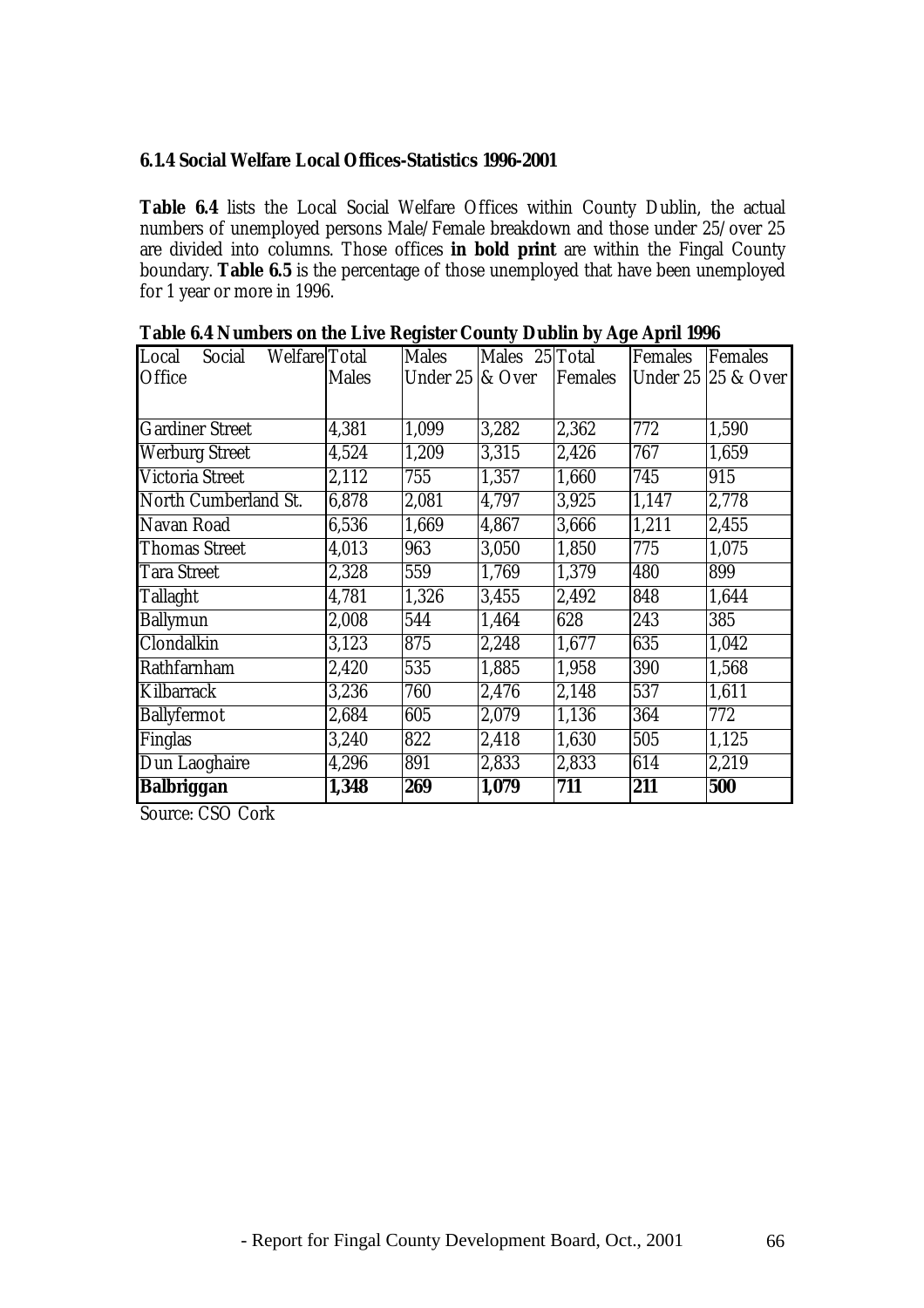| Local Social Welfare <sup>9</sup> % Males |             | % Females   | % Total Persons |
|-------------------------------------------|-------------|-------------|-----------------|
| <b>Office</b>                             |             |             |                 |
|                                           | 1 Year plus | 1 Year plus | 1 Year plus     |
| <b>Gardiner Street</b>                    | 51.43%      | 37.04%      | 46.39%          |
| <b>Werburg Street</b>                     | 57.25%      | 41.96%      | 51.91%          |
| <b>Victoria Street</b>                    | 42.66%      | 27.77%      | 36.11%          |
| North Cumberland St.                      | 66.12%      | 43.06%      | 57.74%          |
| Navan Road                                | 57.77%      | 48.53%      | 54.45%          |
| <b>Thomas Street</b>                      | 67.75%      | 46.43%      | 61.03%          |
| <b>Tara Street</b>                        | 61.60%      | 33.36%      | 51.09%          |
| <b>Tallaght</b>                           | 61.72%      | 38.40%      | 53.73%          |
| <b>Ballymun</b>                           | 67.78%      | 53.82%      | 64.45%          |
| Clondalkin                                | 52.90%      | 35.36%      | 46.77%          |
| Rathfarnham                               | 49.17%      | 34.73%      | 42.71%          |
| Kilbarrack                                | 49.97%      | 31.52%      | 42.61%          |
| <b>Ballyfermot</b>                        | 63.34%      | 40.93%      | 56.68%          |
| <b>Finglas</b>                            | 58.89%      | 36.75%      | 51.48%          |
| Dun Laoghaire                             | 53.32%      | 47.65%      | 51.07%          |
| <b>Balbriggan</b>                         | 59.57%      | 42.90%      | 53.81%          |

**Table 6.5 Numbers on the Live Register Co Dublin by Duration April 1996**

Source: CSO Cork

## **Table 6.6 Numbers on Live Register County Dublin by Age April 2001**

| Local Social Welfare Total |              | <b>Males</b>               | Males 25 Total |       | <b>Females Females</b>     |              |
|----------------------------|--------------|----------------------------|----------------|-------|----------------------------|--------------|
| <b>Office</b>              | <b>Males</b> | <b>Under 25 &amp; Over</b> |                |       | <b>Females Under 25 25</b> | $\mathbf{g}$ |
|                            |              |                            |                |       |                            | <b>Over</b>  |
| <b>Gardiner Street</b>     | 1,668        | 320                        | 1,348          | 1,051 | 161                        | 890          |
| <b>Werburg Street</b>      | 1,555        | 210                        | 1,345          | 796   | 114                        | 682          |
| <b>Victoria Street</b>     | 518          | 282                        | 236            | 376   | 54                         | 322          |
| North Cumberland St.       | 2,502        | 366                        | 2,136          | 1,614 | 208                        | 1,406        |
| Navan Road                 | 2,866        | 466                        | 2,400          | 1,738 | 294                        | 1,444        |
| <b>Thomas Street</b>       | 1,271        | 181                        | 1,090          | 531   | 112                        | 419          |
| <b>Tara Street</b>         | 634          | 72                         | 562            | 404   | 39                         | 365          |
| <b>Tallaght</b>            | 1,683        | 361                        | 1,322          | 953   | 200                        | 753          |
| <b>Ballymun</b>            | 816          | 174                        | 642            | 385   | 129                        | 256          |
| Clondalkin                 | 913          | 223                        | 690            | 672   | 155                        | 517          |
| Rathfarnham                | 770          | 77                         | 693            | 786   | 45                         | 741          |
| Kilbarrack                 | 1,254        | 189                        | 1,065          | 995   | 96                         | 899          |
| <b>Ballyfermot</b>         | 548          | 102                        | 446            | 291   | 61                         | 230          |
| Finglas                    | 837          | 171                        | 666            | 501   | 83                         | 418          |
| Dun Laoghaire              | 1,354        | 113                        | 1,241          | 1,246 | 77                         | 1,169        |
| <b>Balbriggan</b>          | 473          | 61                         | 412            | 490   | 53                         | 437          |

Source: CSO Cork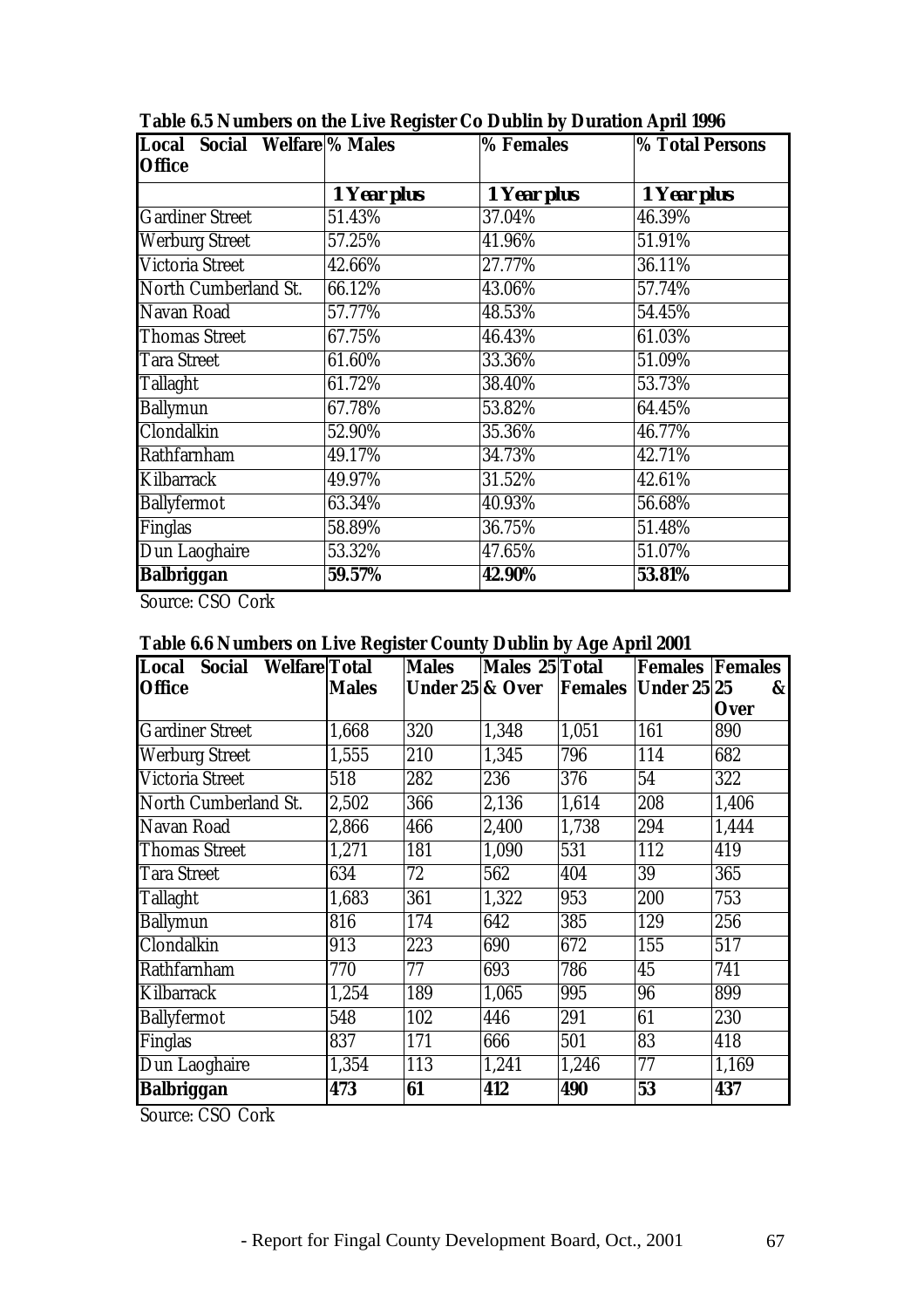| Local Social Welfare % Males |             | % Females   | <b>% Total Persons</b> |
|------------------------------|-------------|-------------|------------------------|
| Office                       |             |             |                        |
| Apr-01                       | 1 Year plus | 1 Year plus | 1 Year plus            |
| <b>Gardiner Street</b>       | 41.25%      | 28.45%      | 36.30%                 |
| <b>Werburg Street</b>        | 48.62%      | 35.05%      | 44.02%                 |
| <b>Victoria Street</b>       | 31.27%      | 20.74%      | 26.85%                 |
| North Cumberland St.         | 42.49%      | 23.48%      | 35.03%                 |
| Navan Road                   | 44.84%      | 27.96%      | 38.47%                 |
| <b>Thomas Street</b>         | 39.10%      | 24.86%      | 34.91%                 |
| <b>Tara Street</b>           | 43.06%      | 32.43%      | 38.92%                 |
| <b>Tallaght</b>              | 33.04%      | 15.95%      | 26.86%                 |
| <b>Ballymun</b>              | 51.23%      | 27.79%      | 43.71%                 |
| Clondalkin                   | 46.99%      | 27.38%      | 38.68%                 |
| Rathfarnham                  | 39.09%      | 25.32%      | 32.13%                 |
| Kilbarrack                   | 32.46%      | 24.22%      | 28.81%                 |
| <b>Ballyfermot</b>           | 33.39%      | 24.05%      | 30.15%                 |
| Finglas                      | 44.44%      | 26.35%      | 37.67%                 |
| Dun Laoghaire                | 41.36%      | 27.45%      | 34.69%                 |
| <b>Balbriggan</b>            | 38.48%      | 23.88%      | 31.05%                 |

**Table 6.7 Numbers on Live Register County Dublin April 2001 by Duration**

Source: CSO Cork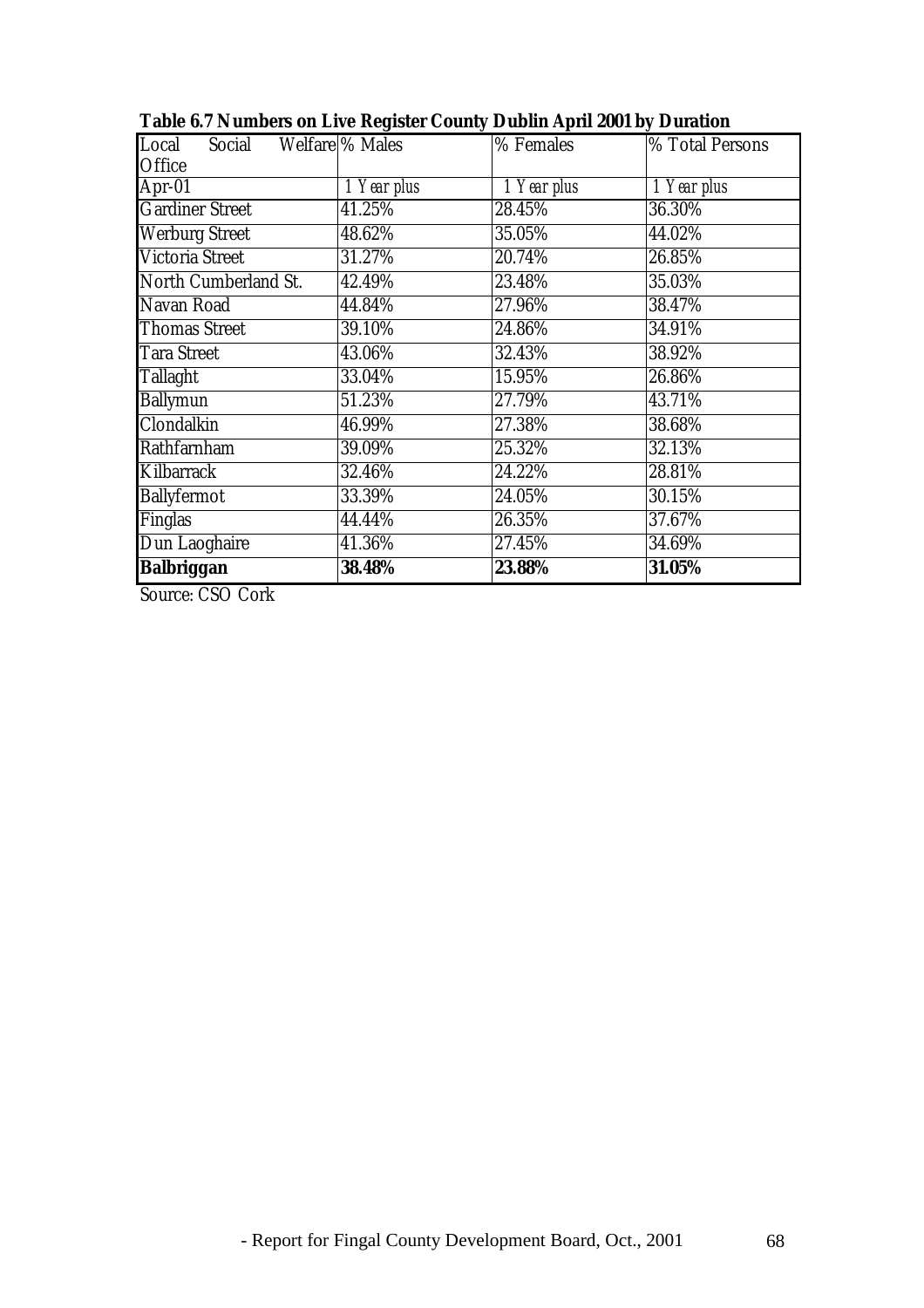### **6.1.5 Infant Mortality & Principal Cause of Death**

The statistics in relation to infant mortality are divided into two categories 'Infants aged less than 4 weeks' and also 'Infants aged 4 wks to one year'. The CSO publishes a 'Vital Statistics' (Summary 2000) on behalf of the Dept. of Health & Children. **Table 6.8** has the most recent statistics for 2000. This table summarises the infant deaths into the county residence of the mother. (N.B. Infant and Mortality rates in some areas are based on small numbers and are subject to considerable fluctuation and caution should be exercised in their interpretation.)

The principal causes of death for all deaths in Fingal are set out in **Table 6.9**. There were a total of 814 registered deaths in 2000 in Fingal. Infants under 1 year accounted for 22 and those over 65yrs for 569. Also in this table as a comparison is the national % breakdown of the principal causes of death.

## **Table 6.8 Neo-Natal Mortality (aged 28 days or less) and Infant Mortality (Aged 28 days to one year) for all Dublin Local Authorities 2000.**

|                        | <b>Infant Mortality*</b> | Neo-Natal Mortality** |
|------------------------|--------------------------|-----------------------|
| Fingal                 | 7.5                      | 5.1                   |
| Dun Laoghaire/Rathdown | 8.2                      | 6.2                   |
| <b>Dublin City</b>     | 6.8                      | 4.3                   |
| <b>South Dublin</b>    | 6.7                      | 4.7                   |
| <b>Ireland</b>         | 5.9                      | 4.0                   |

Source: CSO Vital Statistics 2000

\*Infant Mortality: Deaths of Infants under one year per 1,000 births, classified by county of residence of mother

\*\* Neo-Natal Mortality: Deaths of infants under 28 days per 1,000 births classified by county of residence of mother.

#### **Table 6.9 % Principal Causes of death for Fingal 2000**

| <b>CAUSES</b>                            | %Fingal | <b>Ireland</b> |
|------------------------------------------|---------|----------------|
| <b>Diseases of Circulatory System</b>    | 36%     | 41%            |
| (Cardiovascular Disease)                 |         |                |
| <b>Diseases of Respiratory System</b>    | 15%     | 16%            |
| <b>Malignant Neoplasm</b>                | 28%     | 24%            |
| (Cancers)                                |         |                |
| Injuries & Poisonings                    | 4%      | 4%             |
| Other                                    | 17%     | 15%            |
| <b>Source: CSO Vital Statistics 2000</b> |         |                |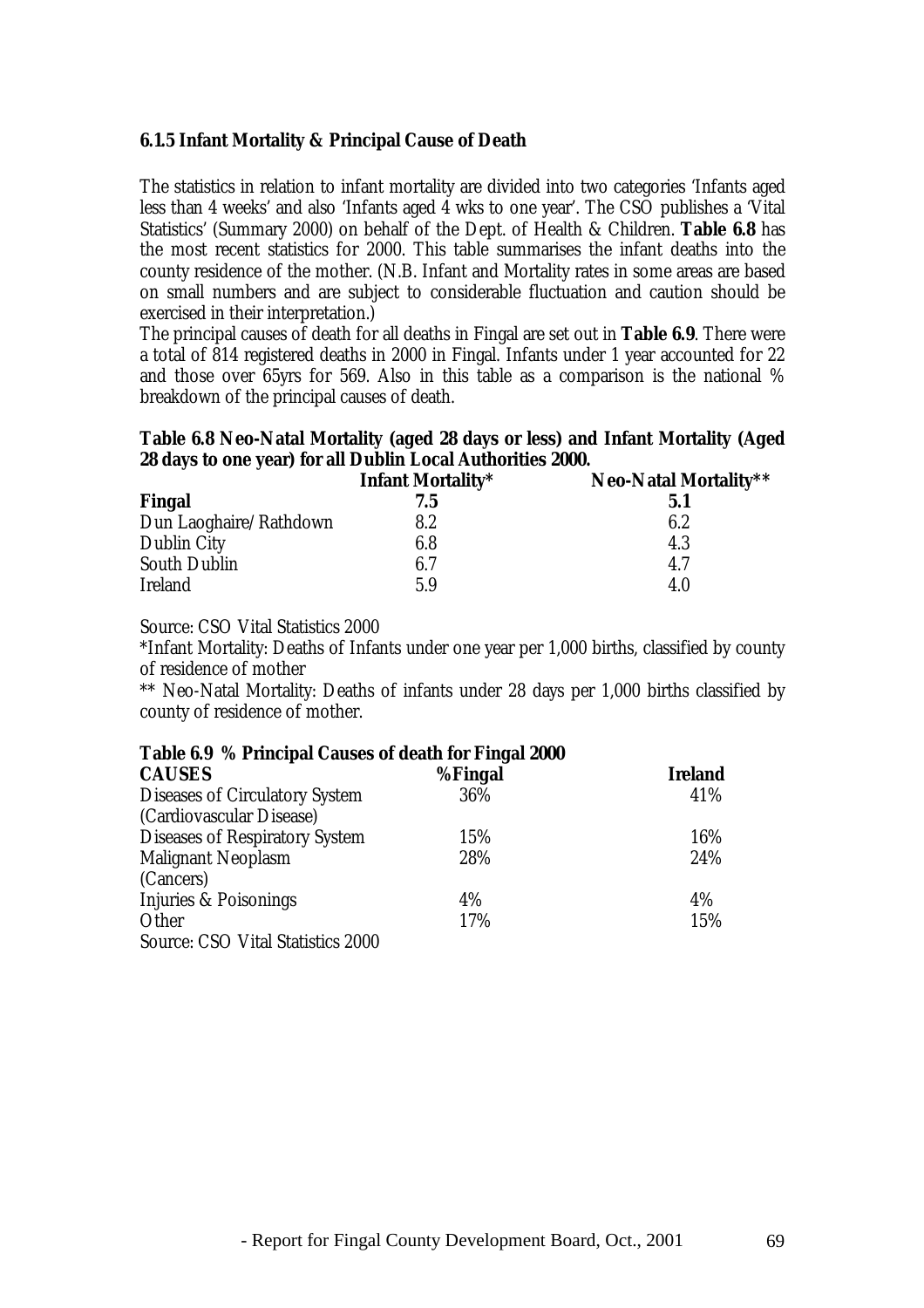## **6.2 Education & Training**

#### **6.2.1 Primary Education**

There were 78 primary schools open in 1999/2000 academic year in Fingal.

**Appendix.6.1** lists the School Roll Number, the Name & address of each of the primary school & the number of pupils attending in 1999-2000.

**Table 6.10** details the number of Schools, teachers and pupils for ordinary classes only for Fingal for 1998/99. The average class size for Fingal primary schools in 1998/99 academic year was **29.37**. The figure for the country as a whole was **25**.**62**.

#### **Table 6.10 Number of Primary (Ordinary Classes only) Schools, Number of Teachers & Number of Pupils 1998-1999**

|                | Schools | Pupils  |                 | <b>Teaching Non Teaching Other* Total</b> |       |        |
|----------------|---------|---------|-----------------|-------------------------------------------|-------|--------|
|                |         |         | <b>Teachers</b> | <b>Principals# Teachers Teachers</b>      |       |        |
| Fingal         | 69      | 22.527  | 767             | 46                                        | 80    | 893    |
| <b>Ireland</b> | 3.181   | 436.735 | 17.042          | 687                                       | 1.735 | 19.464 |

\*Full Time Teachers #Non-teaching principals includes principals who may give some classes but do not have a designated class.

Source: DES Statistical Report 1998/99

In addition to ordinary classes there are pupils with special needs, **Table 6.11**. Fingal has 7 special schools for pupils with special needs. There are 22 ordinary schools out of the 69 above, which provided special classes for 450 pupils in classes with special needs in 1998/99.

#### **Table 6.11 Number of Primary Schools (special only), Pupils and Classes 1998/99**

|                | <b>Schools</b>                         | <b>Pupils</b> | <b>Classes</b> |
|----------------|----------------------------------------|---------------|----------------|
| Fingal         |                                        | 119           | 32             |
| <b>Ireland</b> | 122                                    | 7.386         | 874            |
|                | Source: DES Statistical Report 1998/99 |               |                |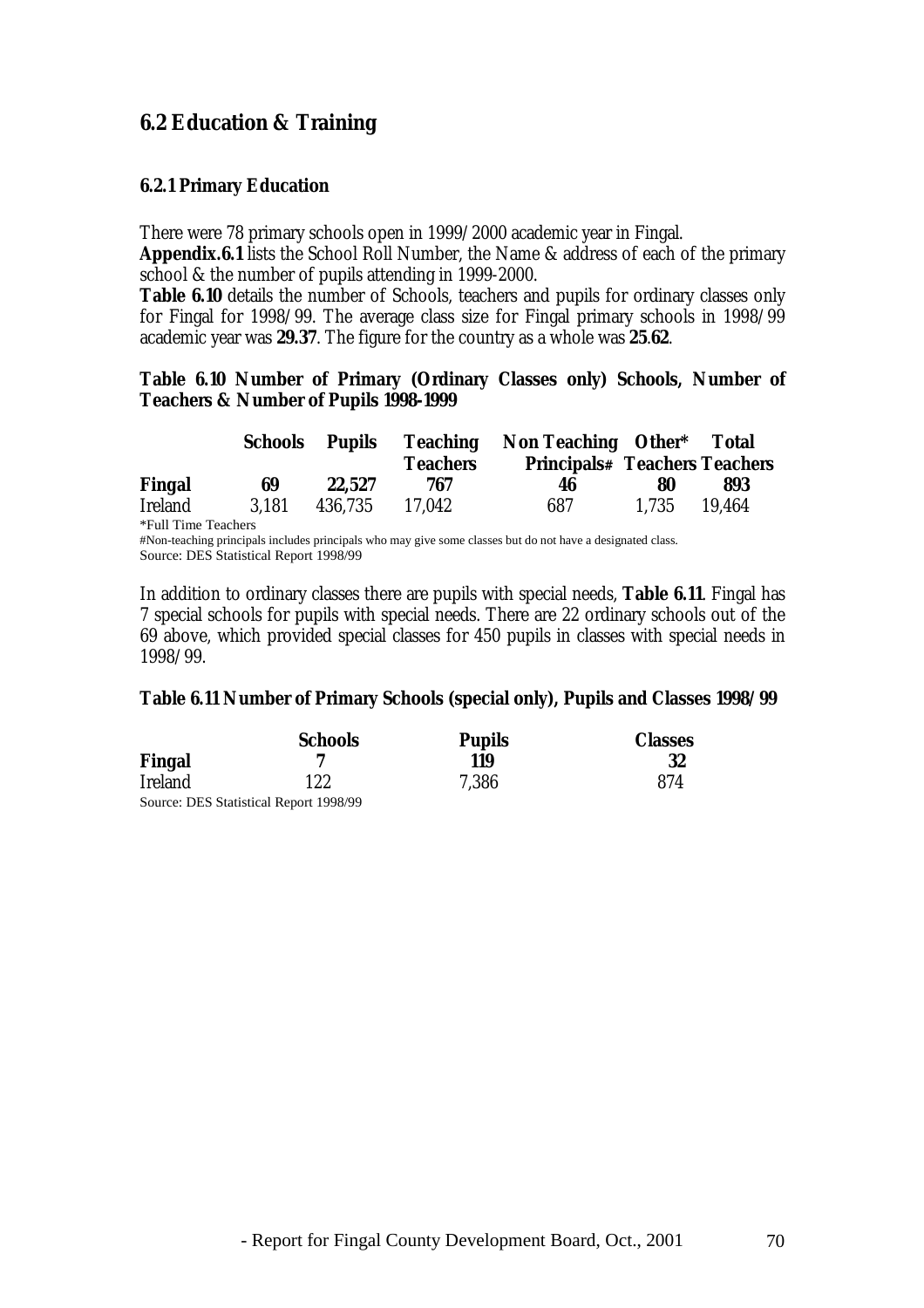#### **6.2.2 Post Primary Education**

There were 12 Secondary Schools, 5 Vocational Schools, 6 Community Schools<sup>8</sup> and no comprehensive schools in Fingal for the 1998/99 academic year. This gives a total of 23 Post Primary Schools out of a total of 759 for the state. **Table 6.12** gives the number of pupils attending the different schools in the year 1998/99.

|                |                                                   |                            |                    | Table 6.12 Post Primary School Pupils in Fingal by type of School 1998/99 |                        |
|----------------|---------------------------------------------------|----------------------------|--------------------|---------------------------------------------------------------------------|------------------------|
| Fingal         | <b>Secondary</b><br>6,601                         | <b>Vocational</b><br>2.866 | Community<br>5.337 | Comprehensive<br>NIL                                                      | <b>Total</b><br>14,804 |
| <b>Ireland</b> | 211.369<br>Source: DES Statistical Report 1998/99 | 97.998                     | 44.152             | 8.532                                                                     | 362,051                |

#### **Number of teachers and pupils Post Primary 2001/2**

The number of teachers and pupils per school at the Post Primary level in Fingal is contained in the **Appendix 6.2**. For the academic year 2001/2002 a total of 959 teachers were allocated to Fingal Post Primary schools. The table does include part time teachers on the basis of contract hours.

#### **Special Schools Post Primary**

There are a number of special schools at post-primary level in Fingal, which are listed in **Appendix 6.3.** These provide an education for children with a wide range of physical, emotional and mental disabilities and well as children with learning difficulties.

<sup>&</sup>lt;sup>8</sup> This has increased to 7 in 2000.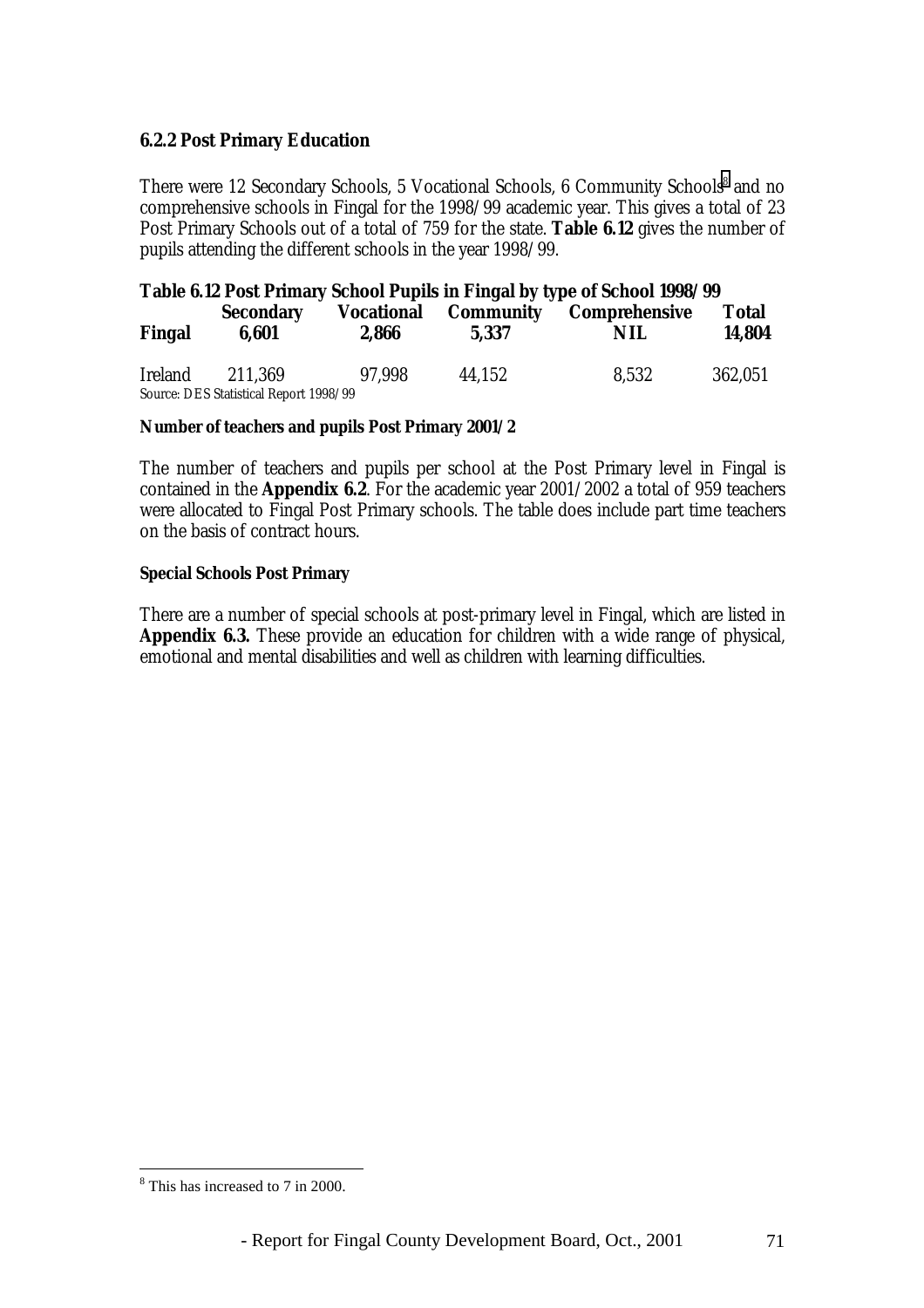#### **6.2.3 Third Level Education**

#### **Higher Education Authority (HEA)**

Provisional figures from the HEA for the academic year 1999/2000 show that there were **42,664** students enrolled in third level HEA funded institutions\* in Dublin colleges See **Table 6.13** for the full breakdown of the figures between part/full time students and undergraduate/postgraduate students.

The number of students in third level education has risen considerably over the last ten years. For the country as a whole in 1991/92 there were 51,029, - 1995/96 - 64,644 and 1996/97 – 67,957. The provisional figure for 1999/00 is 80,039. These figures are for institutions funded by the Higher Education Authority.

#### . **Table 6.13 Third Level Students in County Dublin 1999/2000 HEA funded Students 1999/2000 1996/1997**

| эшиень           | 1999/ AVVV | 1990/1997 |
|------------------|------------|-----------|
| Undergraduate FT | 29,521     | 26,347    |
| Postgraduate FT  | 5,826      | 5,312     |
| Undergraduate PT | 2,990      | 2,937     |
| Postgraduate PT  | 4,327      | 2,581     |
| <b>TOTAL</b>     | 42,664     | 37,177    |

Source: HEA

\*UCD, TCD, DCU, St. Patrick's College Drumcondra, National College of Art & Design & Royal College of Surgeons in Dublin City.

#### **Third Level Institutions DES Funded**

**Table 6.14** gives full time, undergraduate and postgraduate students in addition to entrants into all the DES funded third level institutions in 1998/99. All the County Dublin institutions are **in bold** print. County Dublin accounted for over 40% of the students enrolling on third level DES courses in 1998/99.

### **Institute of Technology Blanchardstown**

In September 1999 Ireland's newest Institute of Technology opened in Blanchardstown in County Fingal. Currently, around 400 full time students are catered for in an advanced building with the new purpose built Institute due to be completed in mid 2002.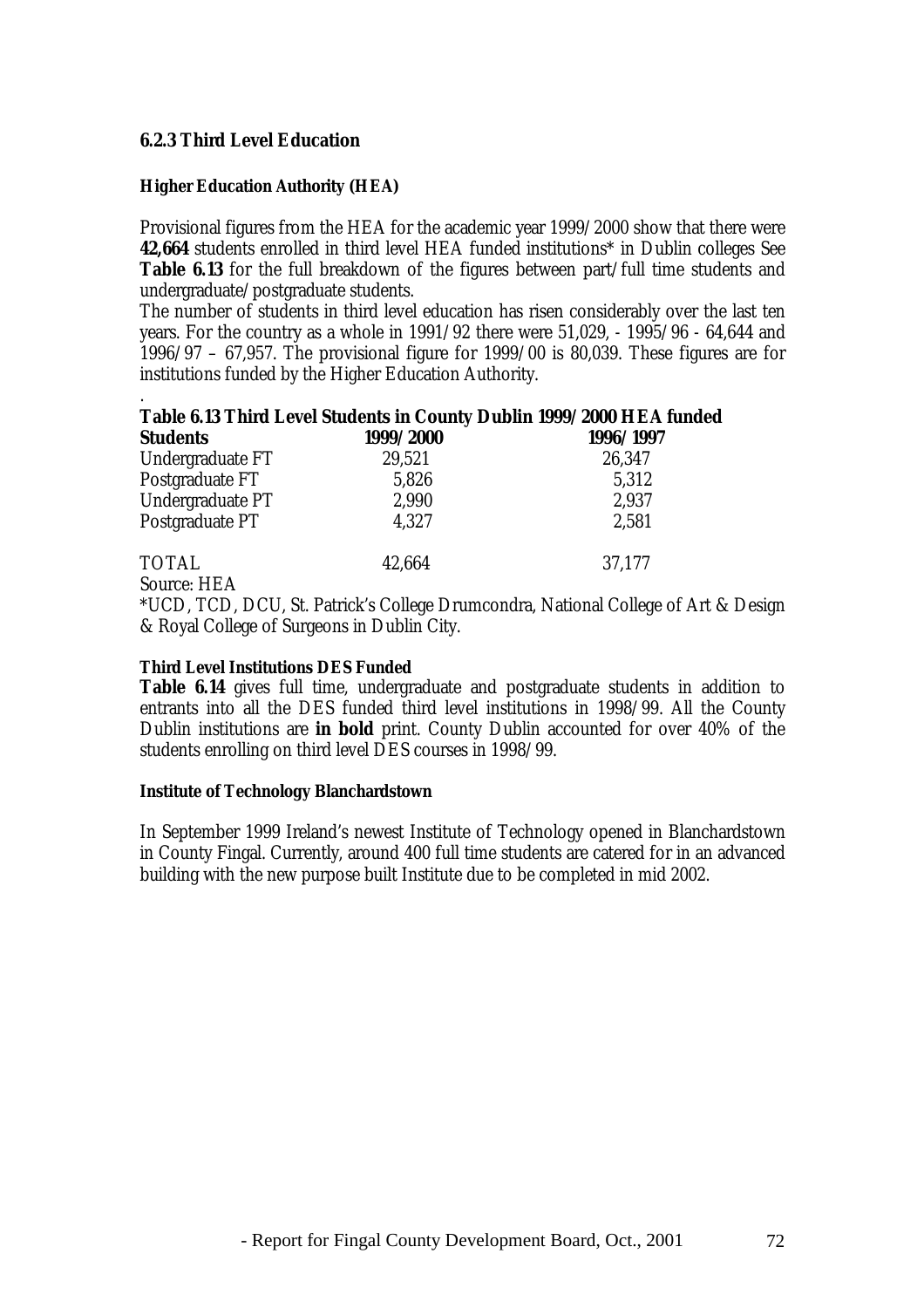| рто тооо, оо сомигү равши тизиканонз үш вом ришт        |                  |                         |                  |
|---------------------------------------------------------|------------------|-------------------------|------------------|
| Institutions                                            | F.T.             | P.T.                    | Ent.             |
|                                                         | 1998-99          | 1998-99                 | 1998-99          |
| <b>University College Cork, NUI Cork</b>                | 10644            | 898                     | 2545             |
| <b>University College Dublin, NUI Dublin</b>            | 14748            | 3029                    | 3481             |
| National University of Ireland, Galway                  | 8035             | 1232                    | 1965             |
| <b>Trinity College, Dublin</b>                          | 10540            | 2311                    | 2409             |
| National University of Ireland, Maynooth                | 3908             | 784                     | 1106             |
| <b>Dublin City University</b>                           | 6312             | 1366                    | 1851             |
| <b>University of Limerick</b>                           | 8826             | 1301                    | 2284             |
|                                                         |                  |                         |                  |
| <b>National College of Art &amp; Design, Dublin</b>     | 724              | 6                       | 138              |
| <b>Dublin Institute of Technology</b>                   | 9763             | 5591                    | 4192             |
| <b>Athlone Institute of Technology</b>                  | 2824             | 549                     | 1024             |
| <b>Institute of Technology, Carlow</b>                  | 2284             | 463                     | 1009             |
| <b>Cork Institute of Technology</b>                     | 4978             | 2888                    | 1760             |
| <b>Dundalk Institute of Technology</b>                  | 2458             | 345                     | 1220             |
| Galway-Mayo Institute of Technology                     | 3922             | 528                     | 1414             |
| Letterkenny Institute of Technology                     | 1714             | 299                     | 883              |
| <b>Limerick Institute of Technology</b>                 | 2939             | 884                     | 1138             |
| <b>Institute of Technology, Sligo</b>                   | 2644             | 204                     | 1018             |
| <b>Institute of Technology, Tallaght</b>                | 1793             | 1073                    | 826              |
| <b>Institute of Technology, Tralee</b>                  | 2229             | 407                     | 962              |
| <b>Waterford Institute of Technology</b>                | 5018             | 507                     | 1734             |
| Dun Laoghaire Institute of Art, Design and 565<br>Tech. |                  | $\overline{46}$         | 220              |
| Hotel Training & Catering College, Killybegs            | $\overline{345}$ | $\overline{52}$         | $\overline{212}$ |
| <b>Colaiste Mhuire, Marino, Dublin</b>                  | 205              | $\bf{0}$                | $\overline{57}$  |
| Church of Ireland College of Education, 91              |                  | $\overline{\mathbf{0}}$ | $\overline{34}$  |
| <b>Rathmines</b>                                        |                  |                         |                  |
| Froebel College of Education, Blackrock, 158            |                  | $\overline{\mathbf{0}}$ | $\overline{47}$  |
| Dublin                                                  |                  |                         |                  |
| St. Angela's College, Lough Gill, Co. Sligo             | 100              | $\overline{\mathbf{0}}$ | $\overline{27}$  |
| <b>St. Catherine's College, Sion Hill, Co Dublin</b>    | <b>101</b>       | $\overline{\mathbf{0}}$ | $\overline{28}$  |
| <b>National College of Ireland, Dublin</b>              | 641              | 3001                    | 267              |
| <b>Total for Ireland</b>                                | 108509           | 27764                   | 33851            |
| <b>Total for Dublin</b>                                 | 45641            | 16423                   | 13550            |
| Dublin's % of Total Student Population 1998-99          | 42.06            | 59.15                   | 40.03            |
|                                                         |                  |                         |                  |

**Table 6.14 Full Time Students and Entrants to Third Level Institutions aided by DES 1998/99 County Dublin Institutions (in bold print)**

Source: DES

#### **Domicility of Third Level Students**

**Table 6.15** gives the domicility of third level students for DES funded institutions for the whole of Ireland. (See **Appendix 6.4** for a full listing of DES funded third level institutions.) This gives an interesting breakdown of students by county of origin and county of study. Although Fingal is not separated from the other 3 counties in Dublin it does provide a summary of students and their place/county of study. This table is for all students in full time undergraduate and postgraduate study.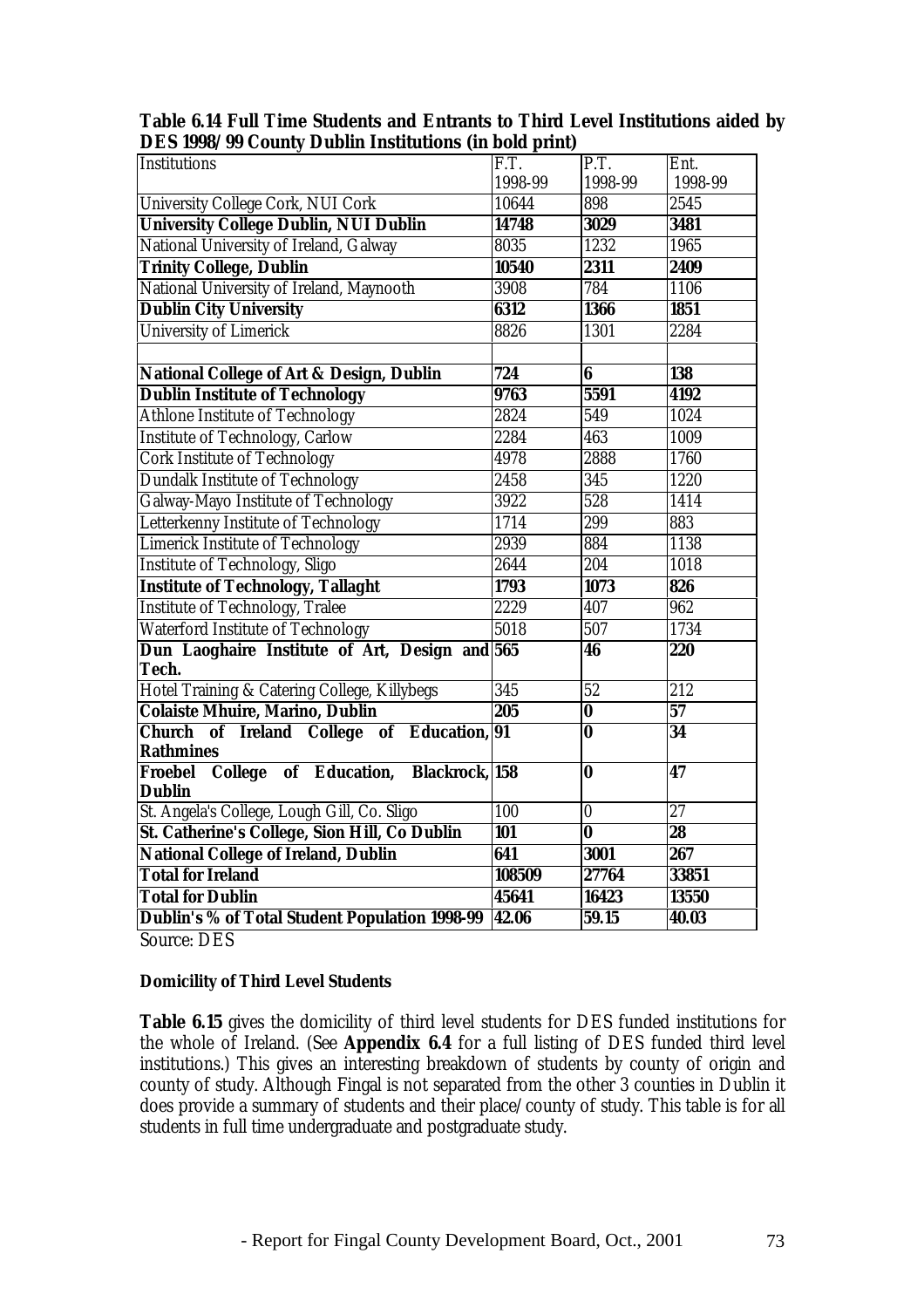| Table 6.15 Domicility of Third Level Students (DES aided only) 1998-1999 |                 |                 |                 |                |                 |                 | <b>County of Study</b> |                  |                 |                |                  |                |                |
|--------------------------------------------------------------------------|-----------------|-----------------|-----------------|----------------|-----------------|-----------------|------------------------|------------------|-----------------|----------------|------------------|----------------|----------------|
| County of origin                                                         | Westmeath       | Carlow          | Cork            | <b>Donegal</b> | <b>Dublin</b>   | Louth           | Galway                 | Kerry            | <b>Kildare</b>  | Limerick       | Sligo            | Waterford      | <b>Total</b>   |
| Galway                                                                   | 465             | $\overline{24}$ | 164             | 68             | 940             | $\overline{17}$ | 4,020                  | $\overline{36}$  | 142             | 852            | $\overline{202}$ | 97             | 7,027          |
| Leitrim                                                                  | 36              | 5               | 14              | 65             | 204             | 13              | 130                    | $\overline{4}$   | 50              | 81             | 174              | 12             | 788            |
| Mayo                                                                     | 187             | 24              | 69              | 108            | 1,011           | 15              | 1,426                  | 17               | 116             | 425            | 320              | 55             | 3,773          |
| Roscommon                                                                | 235             | 13              | 26              | 43             | 437             | 8               | 485                    | 11               | 69              | 170            | 314              | 33             | 1,844          |
| <b>Sligo</b>                                                             | 25              | 8               | 25              | 112            | 470             | $\overline{2}$  | 422                    | 2                | 57              | 91             | 609              | 14             | 1,837          |
| <b>Carlow</b>                                                            | 17              | 320             | 45              | 3              | 559             | $\overline{7}$  | 34                     | 11               | 71              | 69             | 12               | 94             | 1,242          |
| <b>Dublin</b>                                                            | 135             | 244             | 273             | 78             | 20,679          | 526             | 396                    | 20               | 1,105           | 287            | 97               | 254            | 24,094         |
| <b>Kildare</b>                                                           | 85              | 285             | 58              | 33             | 2,128           | 33              | 159                    | 15               | 471             | 141            | 45               | 180            | 3,633          |
| <b>Kilkenny</b>                                                          | 10              | 177             | 210             | $\overline{2}$ | 788             | 5               | 91                     | $\overline{4}$   | 81              | 225            | 13               | 409            | 2,015          |
| Laois                                                                    | 79              | 175             | 57              | 6              | 563             | 6               | 118                    | 15               | 62              | 142            | 13               | 115            | 1,351          |
| Longford                                                                 | 144             | 11              | 21              | 20             | 404             | 11              | 158                    | $\overline{0}$   | 84              | 59             | 124              | 18             | 1,054          |
| Louth                                                                    | 29              | 14              | 32              | 32             | 939             | 915             | 104                    | 2                | 120             | 64             | 15               | 32             | 2,298          |
| <b>Meath</b>                                                             | 138             | 45              | 64              | 32             | 1,987           | 334             | 174                    | 20               | 211             | 122            | 38               | 108            | 3,273          |
| <b>Offaly</b>                                                            | 302             | 81              | 53              | 5              | 610             | 11              | 235                    | 18               | 94              | 147            | 32               | 69             | 1,657          |
| Westmeath                                                                | 448             | 19              | 30              | 9              | 847             | 32              | 287                    | 8                | 107             | 180            | 92               | 60             | 2,119          |
| Wexford                                                                  | 20              | 253             | 162             | 6              | 1,321           | 6               | 85                     | 12               | 109             | 226            | 15               | 761            | 2,976          |
| Wicklow                                                                  | 19              | 139             | 39              | 16             | 2,008           | 29              | 48                     | 5                | 86              | 56             | 17               | 165            | 2.627          |
| <b>Clare</b>                                                             | 56              | 13              | 311             | 12             | 425             | 6               | 625                    | 138              | 62              | 1,330          | 43               | 128            | 3,149          |
| Cork                                                                     | $\overline{26}$ | $\overline{38}$ | 9,663           | 13             | 1,142           | $\overline{15}$ | $\overline{347}$       | $\overline{376}$ | $\overline{92}$ | 1,360          | 49               | 370            | 13,491         |
| Kerry                                                                    | 22              | 15              | 1,177           | 6              | 748             | 11              | 322                    | 1,102            | 71              | 970            | 27               | 109            | 4,580          |
| <b>Limerick</b>                                                          | $\overline{23}$ | 26              | 832             | 6              | 672             | 6               | 361                    | 196              | $\overline{72}$ | 3,037          | 29               | 158            | 5,418          |
| <b>Tipperary</b>                                                         | 97              | 151             | 794             | 11             | 1,027           | 14              | 364                    | 83               | 118             | 1,128          | 33               | 567            | 4,387          |
| Waterford                                                                | 9               | 96              | 568             | $\overline{7}$ | 613             | $\mathbf{2}$    | 86                     | $\overline{25}$  | 50              | 236            | $\tau$           | 1,050          | 2,749          |
| Antrim                                                                   | $\Omega$        | $\Omega$        | 14              | $\overline{0}$ | 238             | $\Omega$        | 9                      |                  | 3               | 3              | $\overline{2}$   |                | 271            |
| <b>Armagh</b>                                                            | $\overline{0}$  | $\Omega$        | 3               | $\overline{0}$ | 80              | $\overline{0}$  | 3                      | $\mathbf{0}$     | 3               | $\Omega$       |                  | $\Omega$       | 90             |
| Cavan                                                                    | 121             | 12              | 13              | 68             | 650             | 103             | 149                    | $\overline{4}$   | 82              | 50             | 107              | 38             | 1,397          |
| <b>Derry</b>                                                             | $\overline{0}$  | $\Omega$        | 3               |                | 126             | $\overline{0}$  | 13                     | $\mathbf{0}$     | $\overline{c}$  | $\overline{2}$ | $\Omega$         | $\overline{0}$ | 147            |
| <b>Donegal</b>                                                           | 26              | 3               | $\overline{32}$ | 1.196          | 738             | 19              | 414                    | $\overline{4}$   | 162             | 141            | 167              | 20             | 2,922          |
| Down                                                                     | $\Omega$        | $\Omega$        | $\overline{2}$  | $\overline{0}$ | 243             | 3               | 20                     | $\mathbf{0}$     | 8               | 5              | $\Omega$         | $\Omega$       | 281            |
| Fermanagh                                                                | $\overline{2}$  | $\Omega$        | $\overline{0}$  |                | $\overline{75}$ |                 | $\overline{4}$         | $\mathbf{0}$     | 3               |                | $\mathbf{0}$     | $\overline{0}$ | 87             |
| Monaghan                                                                 | 43              | 5               | 12              | 82             | 517             | 276             | 82                     | $\mathfrak{Z}$   | 78              | 37             | 44               | 17             | 1,196          |
| <b>Tyrone</b>                                                            | $\overline{0}$  | $\overline{0}$  | 3               | $\mathbf{2}$   | 114             | $\overline{0}$  | 15                     | $\mathbf{0}$     | $\,8\,$         | $\overline{4}$ | $\mathbf{0}$     | $\overline{0}$ | 146            |
| <b>Unspecified</b>                                                       | $\theta$        | $\Omega$        | $\theta$        | $\Omega$       | $\Omega$        | $\theta$        | $\theta$               | $\Omega$         | $\Omega$        | $\Omega$       | $\Omega$         | $\Omega$       | $\overline{0}$ |
| <b>TOTALS</b>                                                            | 2,799           | 2,196           | 14,769          | 2,043          | 43,303          | 2,426           | 11,186                 | 2,132            | 3,849           | 11,641         | 2,641            | 4,934          | 103,919        |
| of which N. Ire.                                                         | $\overline{2}$  | $\Omega$        | 25              | $\overline{4}$ | 876             | $\overline{4}$  | 64                     |                  | 27              | 15             | 3                |                | 1,022          |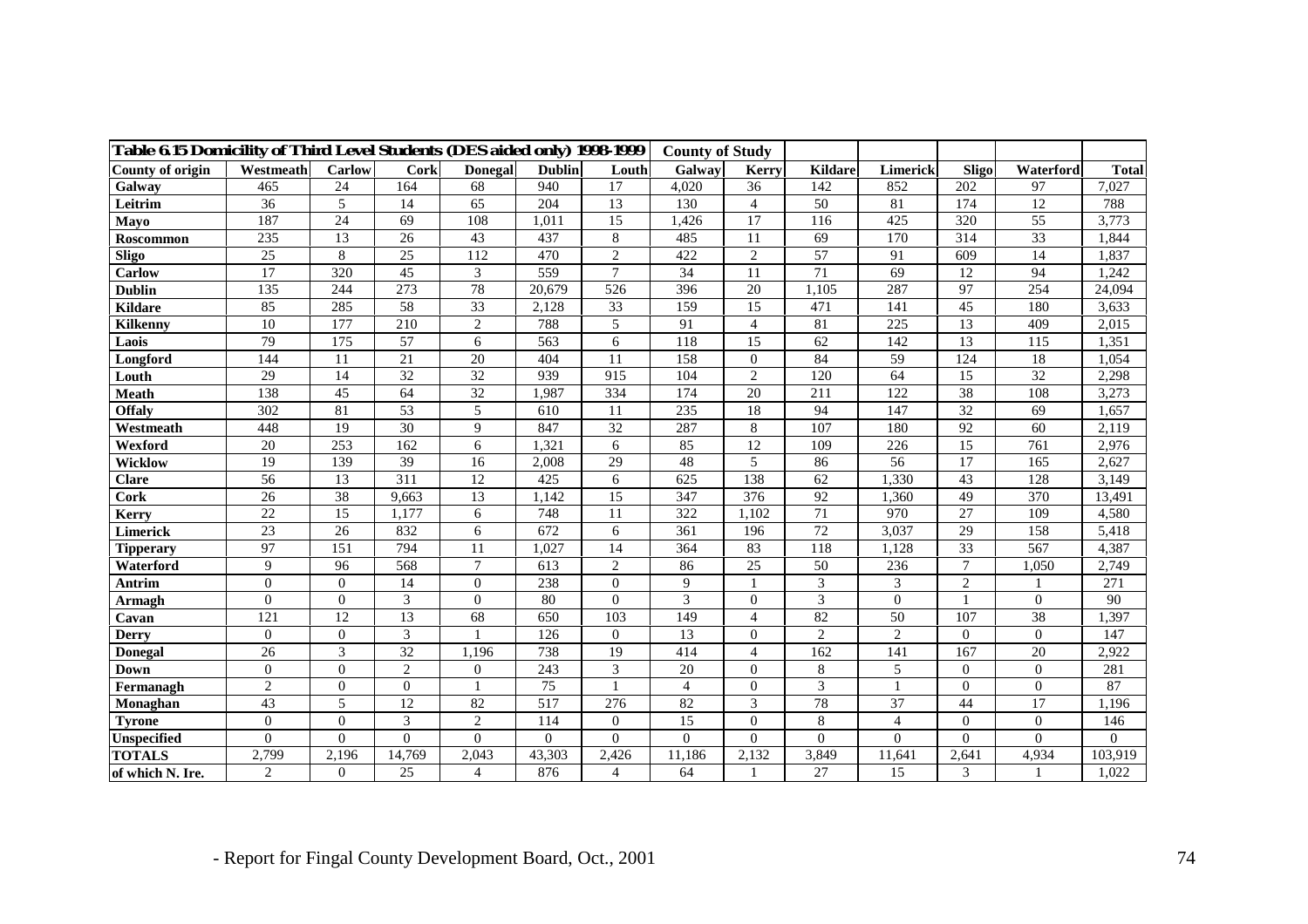### **6.2.4 Private Colleges**

**Table 6.16** provides a listing of the private colleges in Dublin, which are, recognised by the DES and the numbers enrolled in 1998/99. Those in bold print are in County Dublin.

### **Table 6.16 Third Level Non Aided Institutions 1998-99 (Dublin Colleges In Bold)**

| <b>Religious Institutions:</b>                                        |      |
|-----------------------------------------------------------------------|------|
| Holy Ghost Missionary College, Kimmage, Dublin 12.                    | 94   |
| All Hallows College, Drumcondra, Dublin 9.                            | 174  |
| Dominican House of Studies, St. Mary's Priory, Tallaght, Co.Dublin    | 11   |
| <b>Institute of Theology and Philosophy, Milltown Park, Dublin 6.</b> | 302  |
| St. Patrick's College, Carlow.                                        | 190  |
| <b>Holy Cross College, Clonliffe, Dublin 3</b>                        | 3    |
| St. John's College, Waterford.                                        | 12   |
| St. Patrick's College, Thurles, Co. Tipperary.                        | 22   |
| Pontifical College, Maynooth, Co. Kildare                             | 363  |
| <b>Total</b>                                                          | 1171 |
| <b>Teacher Training</b>                                               |      |
| Montessori College A.M.I., Dundrum Road, Milltown, Dublin 14.         | 70   |
| Mater Dei Institute, Clonliffe Road, Dublin 3.                        | 252  |
| St. Niocholas Montessori College, 16 Adelaide St., DunLaoghaire,      | 119  |
| <b>Total</b>                                                          | 441  |
| Other                                                                 |      |
| College of Hotel Catering & Management, Shannon, Co. Clare.           | 209  |
| King's Inn, Henrietta Street, Dublin 1.                               | 322  |
| L.S.B., 6/9 Balfe St., Dublin 2.                                      | 495  |
| <b>Institute of Education Business College, Portobello Hse.</b>       | 891  |
| Dublin Business School, 13/14 Aungier Street, Dublin 2                | 704  |
| Griffith College, South Circular Road, Dublin 8.                      | 640  |
| American College, 2 Merrion Square, Dublin 2.                         | 283  |
| Burren College of Art, Newtowncastle, Ballyvaughan, Co. Clare.        | 33   |
| High School International College, The Crescent, and Limerick.        | 276  |
| Mid West Business Institute, Old Town Hall, Rutland Street Limerick   | 24   |
| Skerry's College, 9 St. Patrick's Hill, Cork.                         | 161  |
| Mayoralty College, Mayoralty House, Galway                            | 61   |
| Dublin Institute of Design, 25 Suffolk St, Dublin 2.                  | 45   |
| 3D Entertainments Academy.                                            | 6    |
| <b>Total</b>                                                          | 4150 |
| <b>Royal College of Surgeons (Dublin)</b>                             | 1028 |
| <b>Overall Total</b>                                                  | 6790 |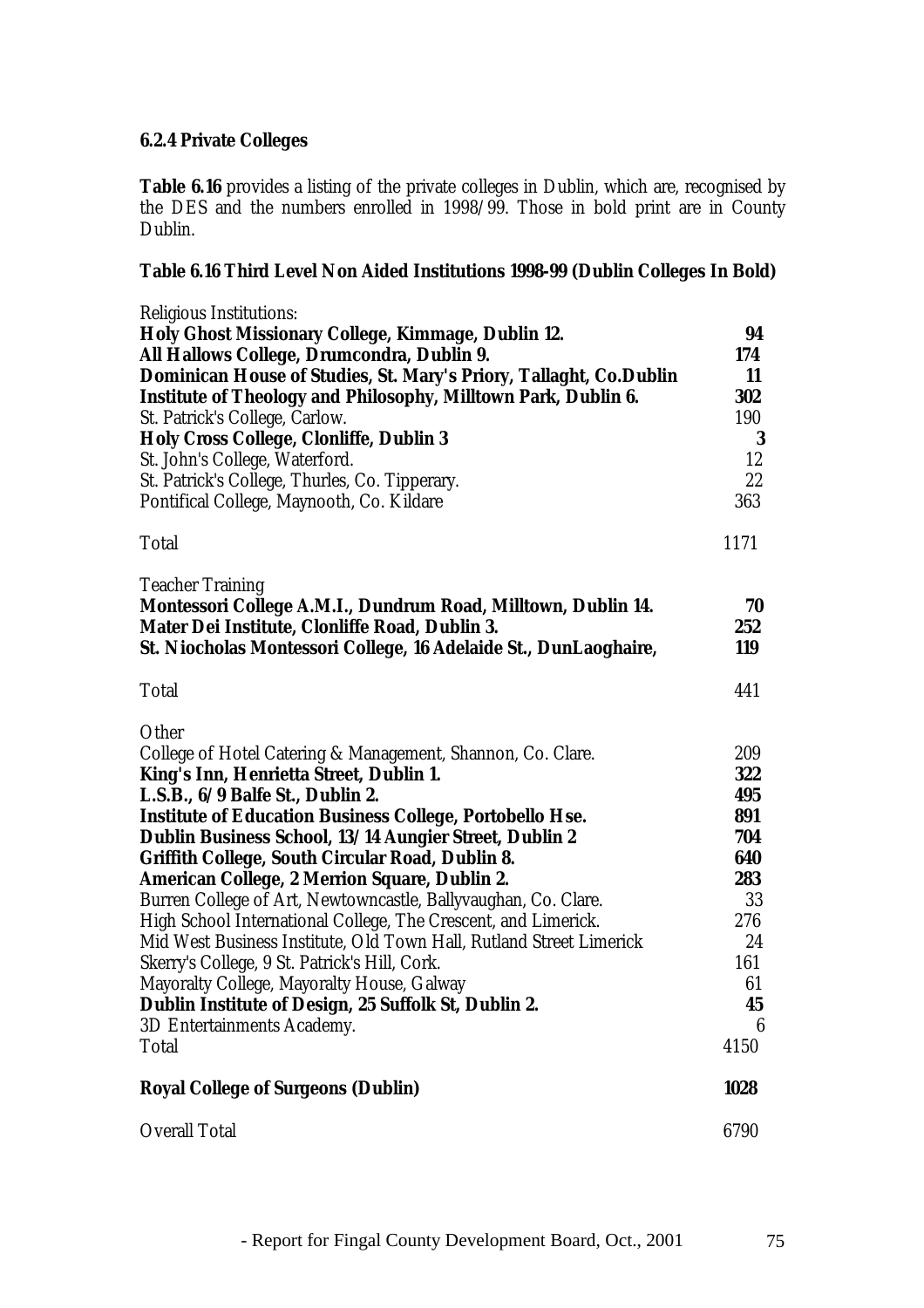### **6.2.5 Adult Education**

County Dublin VEC Fingal Region is responsible for 7 mainstream secondary schools in Fingal; all these schools are called community colleges. **Table 6.17** lists the name of these community schools and the number of students enrolled in 2000.

### **Table 6.17 CDVEC Fingal Region Schools & Pupil Numbers 2000.**

| <b>Name of School/College</b>        | <b>Pupils</b> |
|--------------------------------------|---------------|
| <b>Riversdale Community College</b>  | 500           |
| <b>Castleknock Community College</b> | 1,028         |
| <b>Balbriggan Community College</b>  | 436           |
| <b>Skerries Community College</b>    | 926           |
| <b>Fingal Community College</b>      | 564           |
| St. Finian's Community College       | 561           |
| <b>Grange Community College</b>      | 240           |
| 0 CDVEC                              |               |

Source CDVEC

**Table 6.18** gives the type of courses available at each community college within Fingal.

A glossary of the headings is given below.

- Status Designated Disadvantaged or not
- VTOS FIT Vocational Training Opportunities Programme/Fast Track to Information Technology
- J.C. Junior Certificate
- J.C. SP./EJC Junior Cert. Schools Programme/Elementary Junior Certificate
- Trans. Year Transition Year
- Voc. Prep. Train. Prog. \_ Vocational Preparation Training Programme
- L.C. Leaving Cert.
- L.C. Applied Leaving Cert. Applied Programme
- L.C. Voc. Prog. Leaving Cert. Vocational Programme
- Post/Repeat LC Post Cleaving Cert. Courses/Repeat Leaving Cert.
- Stay in Sch. Prog. Stay in School Programme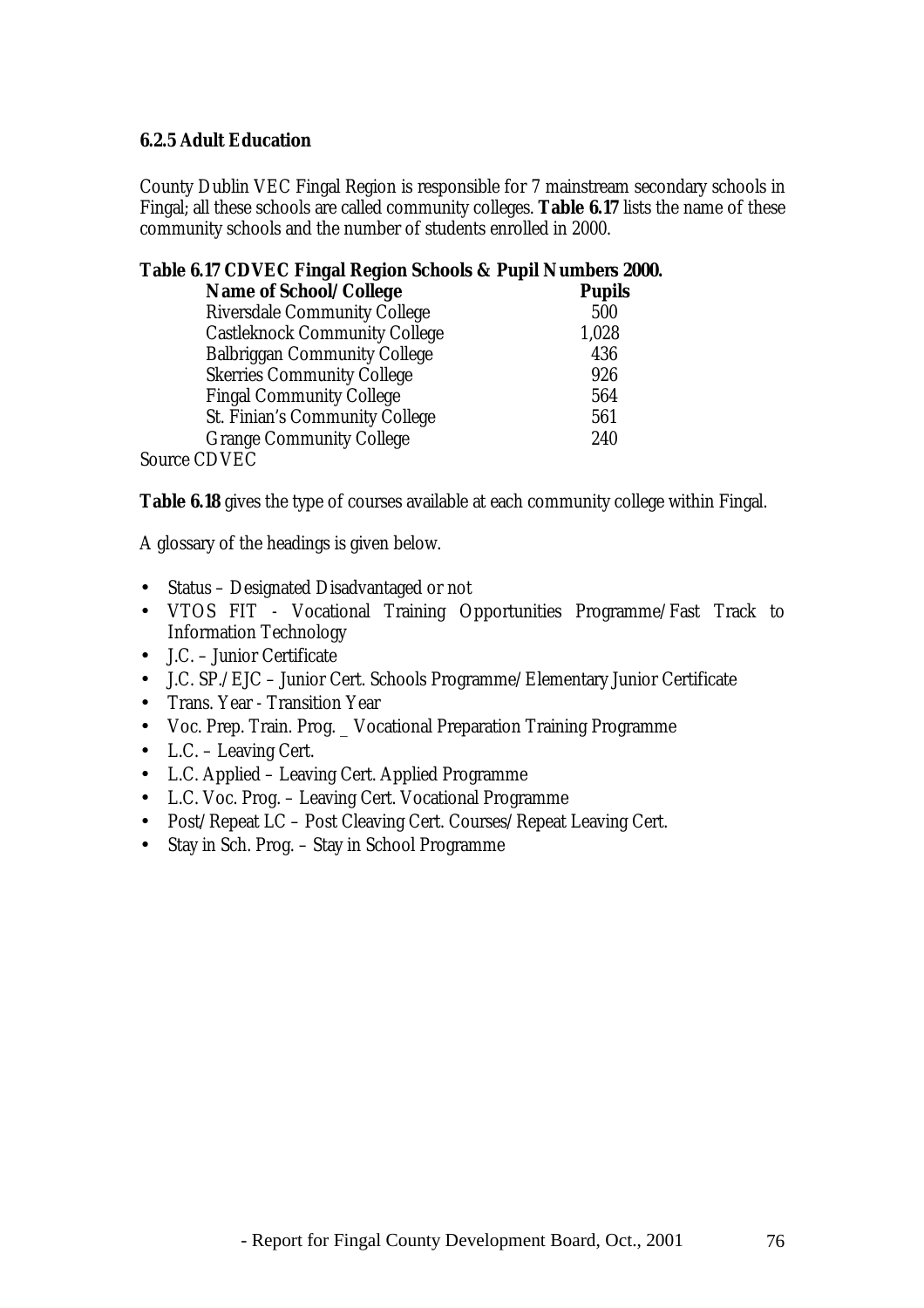| <b>College</b>                     | ັ<br><b>Status-</b> | ◡▴<br>VTOS/    | J.C.       | J.C.           | <b>Trans</b> | <b>VPTP</b>    | LC  | LC             | LC Voc | Post/          | <b>Stay in</b> |
|------------------------------------|---------------------|----------------|------------|----------------|--------------|----------------|-----|----------------|--------|----------------|----------------|
|                                    | Disadv.             | <b>FIT</b>     |            | Sp./EJC        | Year         |                |     | <b>Applied</b> | Prog   | <b>Repeat</b>  | Sch.           |
|                                    |                     |                |            |                |              |                |     |                |        | LC             | <b>Prog</b>    |
| <b>Riversdale Community</b>        | Yes                 | Yes            | Yes        | Yes            | Yes          | Yes            | Yes | Yes            | Yes    | Yes            | <b>Yes</b>     |
| <b>College</b>                     |                     |                |            |                |              |                |     |                |        |                |                |
| <b>Castleknock Community</b>       | No                  | N <sub>0</sub> | <b>Yes</b> | N <sub>0</sub> | Yes          | N <sub>0</sub> | Yes | N <sub>0</sub> | Yes    | N <sub>0</sub> | No             |
| <b>College</b>                     |                     |                |            |                |              |                |     |                |        |                |                |
| <b>Balbriggan Community</b>        | N <sub>o</sub>      | Yes            | Yes        | Yes            | Yes          | Yes            | Yes | Yes            | Yes    | Yes            | No             |
| <b>College</b>                     |                     |                |            |                |              |                |     |                |        |                |                |
| <b>Skerries</b> Community          | No.                 | N <sub>o</sub> | Yes        | N <sub>o</sub> | Yes          | N <sub>0</sub> | Yes | Yes            | Yes    | N <sub>o</sub> | N <sub>o</sub> |
| College                            |                     |                |            |                |              |                |     |                |        |                |                |
| <b>Fingal Community College No</b> |                     | N <sub>o</sub> | Yes        | N <sub>o</sub> | Yes          | N <sub>0</sub> | Yes | Yes            | Yes    | N <sub>0</sub> | No             |
| <b>St. Finian's Community</b>      | No                  | N <sub>o</sub> | Yes        | No.            | Yes          | N <sub>0</sub> | Yes | Yes            | No     | N <sub>o</sub> | Yes            |
| College                            |                     |                |            |                |              |                |     |                |        |                |                |
| <b>Grange Community</b>            | No                  | Yes            | Yes        | Yes            | Yes          | <b>Yes</b>     | Yes | N <sub>0</sub> | Yes    | Yes            | Yes            |
| College                            |                     |                |            |                |              |                |     |                |        |                |                |

## **Table 6.18 Fingal Community Colleges Types of Education Available 2000**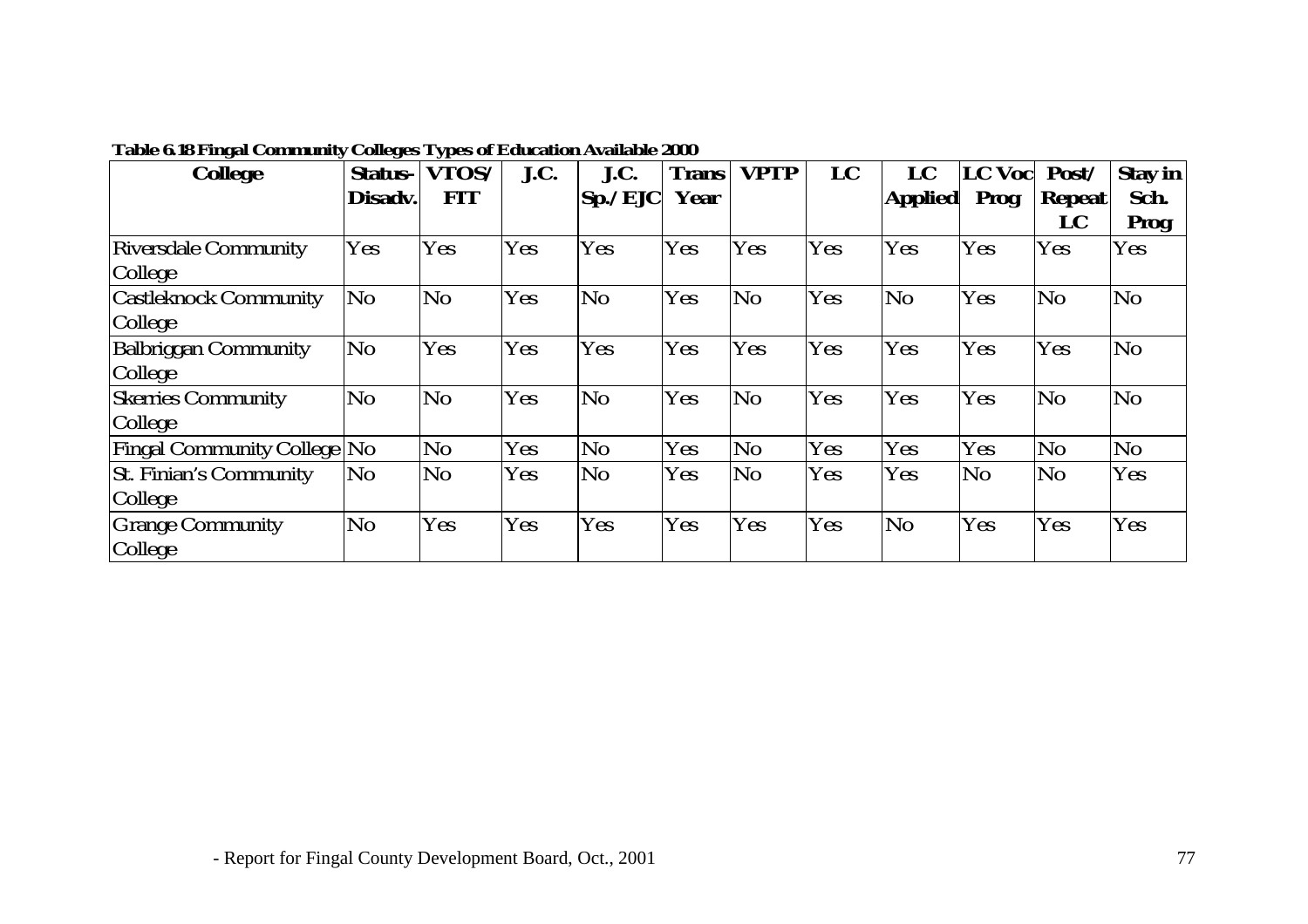# **6.3 Safety & Security**

#### **Introduction**

Fingal has two Garda divisions within its boundaries. Map 6.3 shows the Dublin Metropolitan region and the Louth Meath region. Map 6.4 shows these Regions are subdivided into divisions.

### **6.3.1 Garda Stations Fingal**

Map 6.5 shows the location of the Garda stations within Fingal. **Table 6.19** lists the names of each station and the numbers of personnel attached to each station. **Table 6.20** has the number of indictable offences, and crimes per 1,000 population for each district.

| Table 6.19 Garda Stations and Personnel serving within Fingal 2000 |                   |            |       |       |     |
|--------------------------------------------------------------------|-------------------|------------|-------|-------|-----|
| <b>Station</b>                                                     | <b>Chief Sup.</b> | <b>Sup</b> | Insp. | Serg. | Gar |
| Blanchardstown                                                     |                   | 2          | 4     | 20    | 104 |
| Finglas                                                            |                   |            |       | 10    | 58  |
| <b>Santry</b>                                                      |                   | 2          | 3     | 17    | 82  |
| <b>Dublin Airport</b>                                              |                   |            |       | 3     | 16  |
| Malahide                                                           |                   |            |       |       | 34  |
| Howth                                                              |                   |            |       | 6     | 29  |
| <b>Swords</b>                                                      |                   |            |       |       | 40  |
| Balbriggan                                                         |                   |            |       | 5     | 28  |
| <b>Skerries</b>                                                    |                   |            |       |       | 10  |
| Rush                                                               |                   |            |       |       | 3   |
| Lusk                                                               |                   |            |       |       | 3   |
| Garristown                                                         |                   |            |       |       |     |
| Source: An Garda Siochana DMR West Division                        |                   |            |       |       |     |

| Table 6.20 Number of Indictable Offences & Reported Crimes per 1,000 |              |               |                   |
|----------------------------------------------------------------------|--------------|---------------|-------------------|
| <b>Population for 1998</b>                                           |              |               |                   |
| <b>Station</b>                                                       | Indict. Off. | <b>Crimes</b> | <b>Population</b> |
| Blanchardstown                                                       | 1,156        | 20.9          | 55,696            |
| Finglas                                                              |              | 20.9          | 806               |
| <b>Santry</b>                                                        | 272          | 71.6          | 2,543             |
| <b>Dublin Airport</b>                                                | 93           |               | <b>Transient</b>  |
| Malahide                                                             | 403          | 14.0          | 28,743            |
| Howth                                                                | 509          | 23.7          | 25,234            |
| <b>Swords</b>                                                        | 452          | 12.2          | 37,037            |
| Balbriggan                                                           | 98           | 7.0           | 14,000            |
| <b>Skerries</b>                                                      | 149          | 12.1          | 12,400            |
| Rush                                                                 | 87           | 10.9          | 8,000             |
| Lusk                                                                 | 54           | 17.4          | 3,100             |
| Garristown                                                           | 26           | 10.4          | 2,500             |
| Source: An Garda Siochana DMR West Division                          |              |               |                   |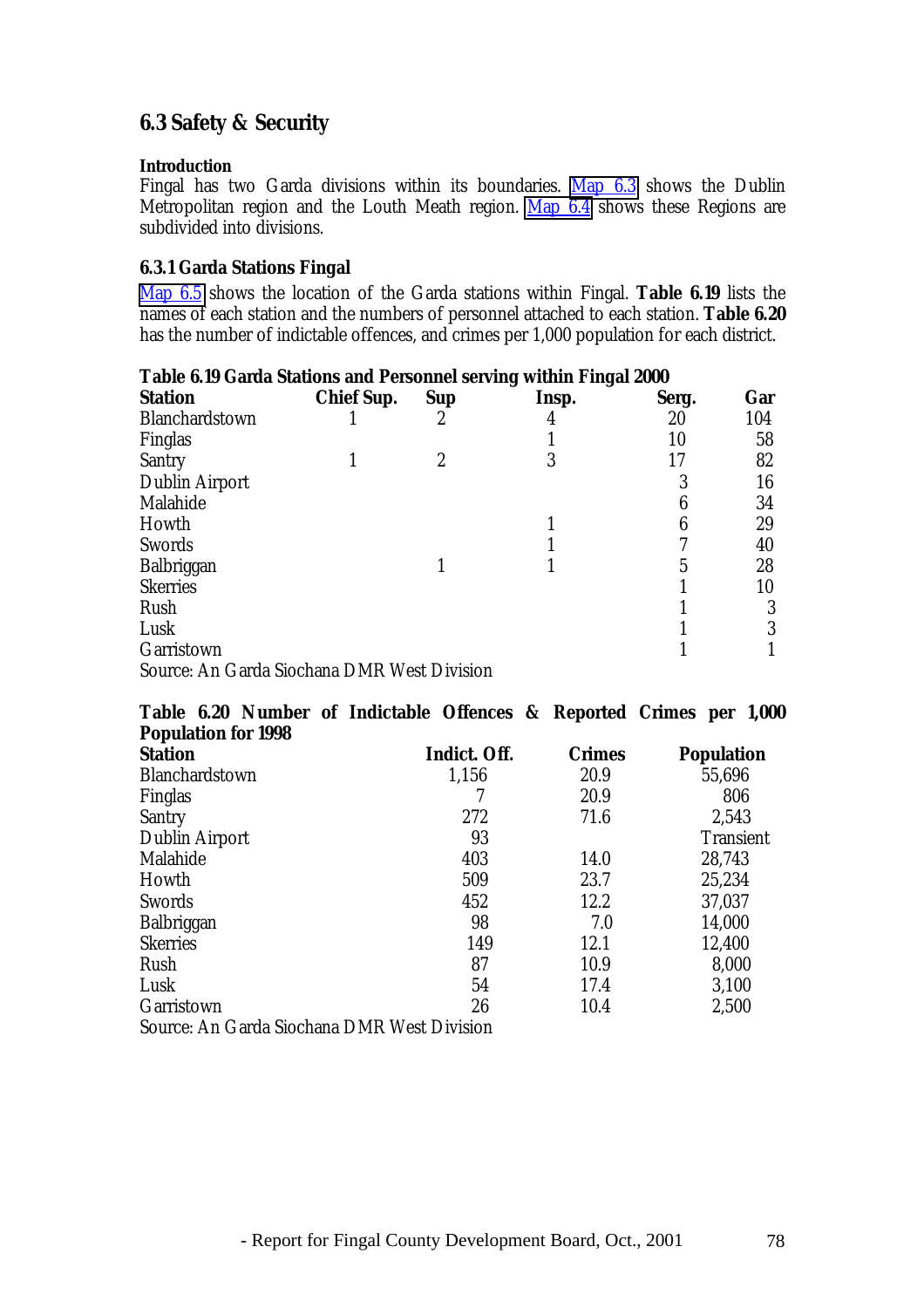### **6.3.2 Crime Figures – Indictable Offences DMR**

Data on Indictable offences have been compiled from the annual reports of An Gárda Síochána. **Table 6.21** shows the number of Recorded crimes, Detected crimes, the detection rate, the number of offences per 1,000 of population and the % change compared with 1998. The **Table 6.22** is exactly the same without a comparison with the previous year.

The Dublin Metropolitan Region has the highest number of Indictable Offences per 1,000 of population out of all the Garda regions. The **Table 6.23** gives the number of indictable offences per Garda region for 1999. (Refer back to Map 6.4 for Garda regions).

|                       | 1999            |                 | 1999 | %<br>change<br>on Recorded                                 |                  |
|-----------------------|-----------------|-----------------|------|------------------------------------------------------------|------------------|
|                       | <b>Recorded</b> | <b>Detected</b> |      | Detect. Rate Per 1,000 of Offences on<br><b>Population</b> | previous<br>vear |
| Dub. Met. Reg. 41,821 |                 | 16,572          | 40%  | 38.63                                                      | $-8%$            |
| <b>Eastern</b>        | 5,586           | 1,936           | 35%  | 25.94                                                      | $-8%$            |
| North Central         | 8,776           | 4,074           | 46%  | 139.18                                                     | $-5%$            |
| Northern              | 4,894           | 2,246           | 46%  | 19.50                                                      | $-13%$           |
| <b>South Central</b>  | 11,005          | 4,192           | 38%  | 112.61                                                     | $-9%$            |
| Southern              | 6,096           | 2,112           | 35%  | 26.60                                                      | $-10%$           |
| Western               | 5,464           | 2,012           | 37%  | 24.16                                                      | $-5%$            |

#### **Table 6.21 Indictable Offences DMR 1999**

Source: An Garda Síochána Annual Report 1999

#### **Table 6.22 Indictable Offences DMR 1998**

|                      | 1998     |                 |                  | 1998              | %<br>change<br>on Recorded                   |  |
|----------------------|----------|-----------------|------------------|-------------------|----------------------------------------------|--|
|                      | Recorded | <b>Detected</b> | <b>Det. Rate</b> | <b>Population</b> | Per 1,000 of Offences on<br>previous<br>vear |  |
| Dub. Met. Reg.       | 45,592   | 18,527          | 41%              | 42.12             | N/A                                          |  |
| <b>Eastern</b>       | 6.046    | 2,338           | 39%              | 28.07             | N/A                                          |  |
| North Central        | 9,267    | 4,598           | 50%              | 146.97            | N/A                                          |  |
| Northern             | 5,639    | 2,751           | 49%              | 22.47             | N/A                                          |  |
| <b>South Central</b> | 12,114   | 4,012           | 33%              | 123.96            | N/A                                          |  |
| Southern             | 6,782    | 2,909           | 43%              | 29.59             | N/A                                          |  |
| Western              | 5,744    | 1,919           | 33%              | 25.40             | N/A                                          |  |

Source: An Garda Síochána Annual Report 1999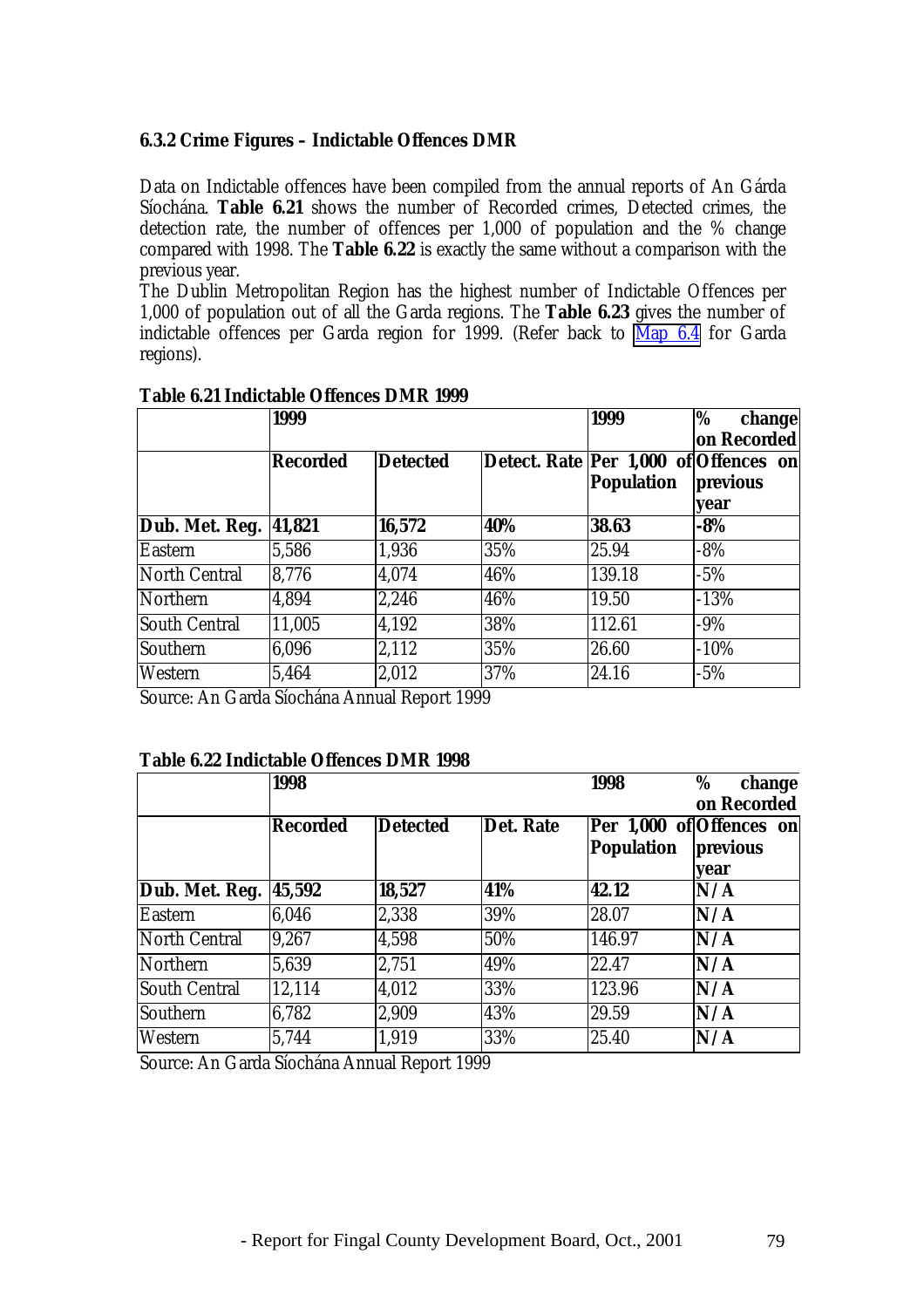| Table 6.23 Indictable Offences per 1,000 of Population all Garda Regions 1999 |                           |  |  |  |  |
|-------------------------------------------------------------------------------|---------------------------|--|--|--|--|
| <b>Region</b>                                                                 | <b>Number of Offences</b> |  |  |  |  |
|                                                                               | (Per 1,000 of Population) |  |  |  |  |
| <b>Eastern</b>                                                                | 18                        |  |  |  |  |
| <b>DMR</b>                                                                    | 39                        |  |  |  |  |
| Northern                                                                      | 11                        |  |  |  |  |
| <b>South Eastern</b>                                                          | 17                        |  |  |  |  |
| Southern                                                                      | 17                        |  |  |  |  |
| Western                                                                       | 11                        |  |  |  |  |

Source: An Garda Síochána Annual Report 1999

#### **6.3.3 Traffic Offences- DMR**

**Table 6.24** provides data on the number of car thefts or unauthorised takings by Garda Region in 1999. The Dublin Metropolitan region is by far the highest in this particular type of crime. This table gives a figure by the number of vehicles stolen per 1,000 vehicles licensed to each local authority.

## **Table 6.24 Unauthorised takings of Motor Vehicles 1999 by Region per 1,000 vehicles licensed\***

| <b>Region</b>                                | <b>Unauthorised Takings</b>                                                       |
|----------------------------------------------|-----------------------------------------------------------------------------------|
|                                              | (Per 1,000 vehicles licensed)                                                     |
| Eastern                                      | 6                                                                                 |
| <b>DMR</b>                                   | 26                                                                                |
| Northern                                     | 2                                                                                 |
| <b>South Eastern</b>                         | 2                                                                                 |
| Southern                                     | 4                                                                                 |
| Western                                      | 4                                                                                 |
|                                              | *Figures are not adjusted for differences between local authority & Garda regions |
| Source: An Garda Síochána Annual Report 1999 |                                                                                   |

In 1999 there was an 11% increase in the number of car thefts for the DMR compared with 1998. **Table 6.25** gives the figures for all the regions for 1998 and 1999.

| Table 6.25 Unauthorised takings of Motor Vehicles 1998 - 1999 by Region |        |        |               |
|-------------------------------------------------------------------------|--------|--------|---------------|
| <b>Region</b>                                                           | 1998   | 1999   | <b>Change</b> |
| <b>Eastern</b>                                                          | 1,469  | 1,536  | 5%            |
| <b>DMR</b>                                                              | 9,529  | 10,572 | 11%           |
| Northern                                                                | 201    | 200    | $0\%$         |
| <b>South Eastern</b>                                                    | 465    | 511    | 10%           |
| Southern                                                                | 1,355  | 1,234  | $-9%$         |
| Western                                                                 | 774    | 798    | 3%            |
| <b>Total</b>                                                            | 13,793 | 14,851 | 8%            |
| Source: An Garda Síochána Annual Report 1999                            |        |        |               |

The recovery rate for vehicles taken in 1999 was 85%, which is down from 89% in 1998.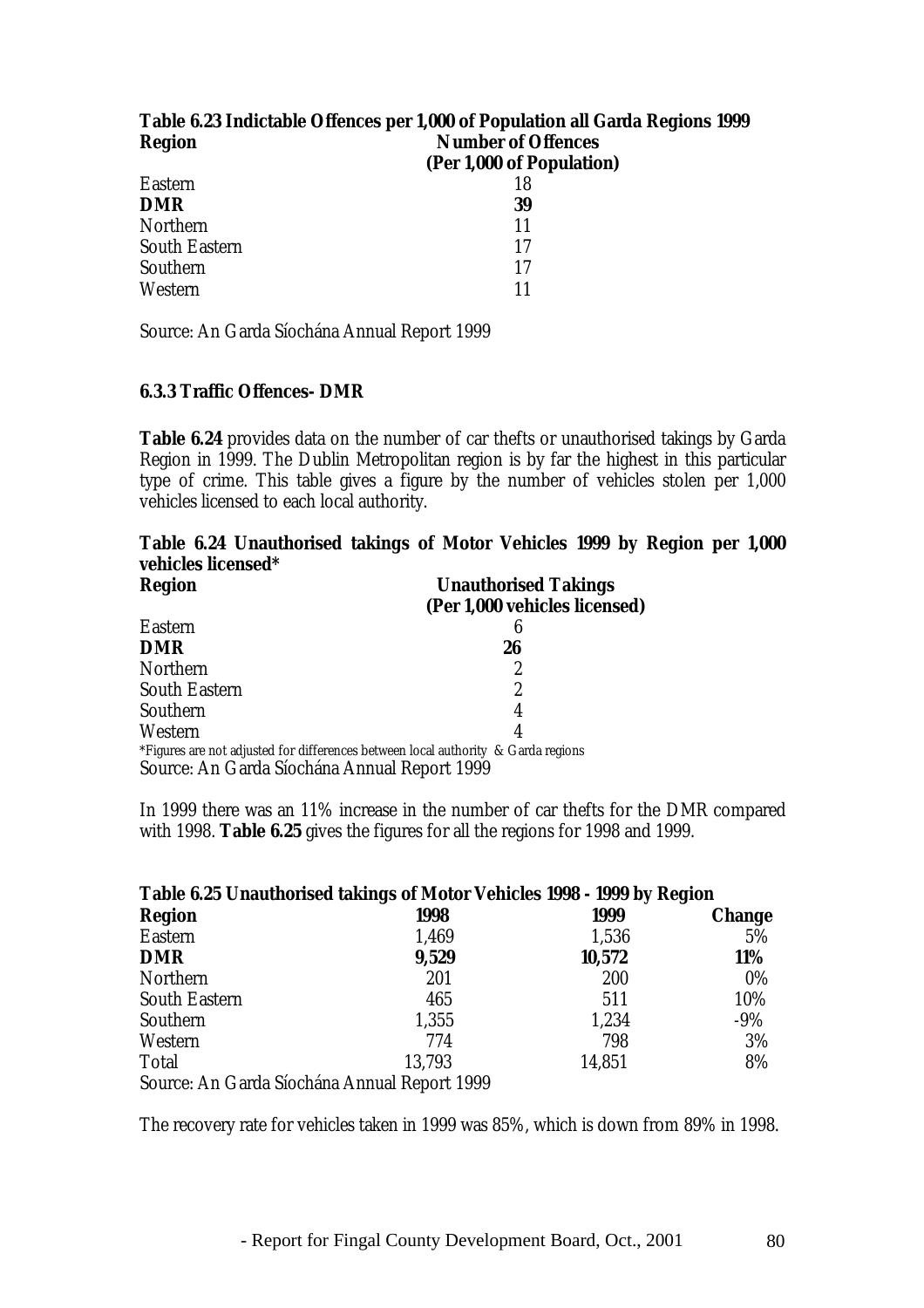#### **6.3.4 District & Circuit Courts**

There is a district court sitting in Swords on a Tuesday and Wednesday and one in Balbriggan on a Thursday. There are no circuit court houses serving the county. The Dept. of Justice, Equality and Law Reform is currently unable to provide detailed breakdown of Fingal residents serving a custodial sentence.

#### **6.3.5 Fire Service**

The Dublin Fire Brigade provides a fire fighting, prevention and emergency ambulance cover for the Greater Dublin Area, which consists of the boroughs of:

Dublin Corporation Dun Laoghaire Rathdown Council **Fingal County Council** South Dublin County Council

There are 850 full time and 65 retained fire-fighting staff. They operate 15 fire stations 11 full time and 4 retained stations\* i.e. **Balbriggan, Malahide, Skerries and Swords.** The Fire Brigade Control Training Centre in Marino not only trains Dublin fire fighters but also markets courses to other fire services and local authorities.

Map 6.6 shows the location of the Fire Stations within Fingal. **Table 6.26** shows the name of each station and the district to which it belongs.

#### **Table 6.26 Fingal County (in bold) and County Dublin Fire Stations and Districts Station District**

| DISUIC        |
|---------------|
| A             |
| A             |
| A             |
| B             |
| B             |
| $\mathcal{C}$ |
| $\mathcal{C}$ |
| D             |
| D             |
| D             |
| E             |
| F             |
| F             |
| F             |
| F             |
|               |

Source Dublin Corporation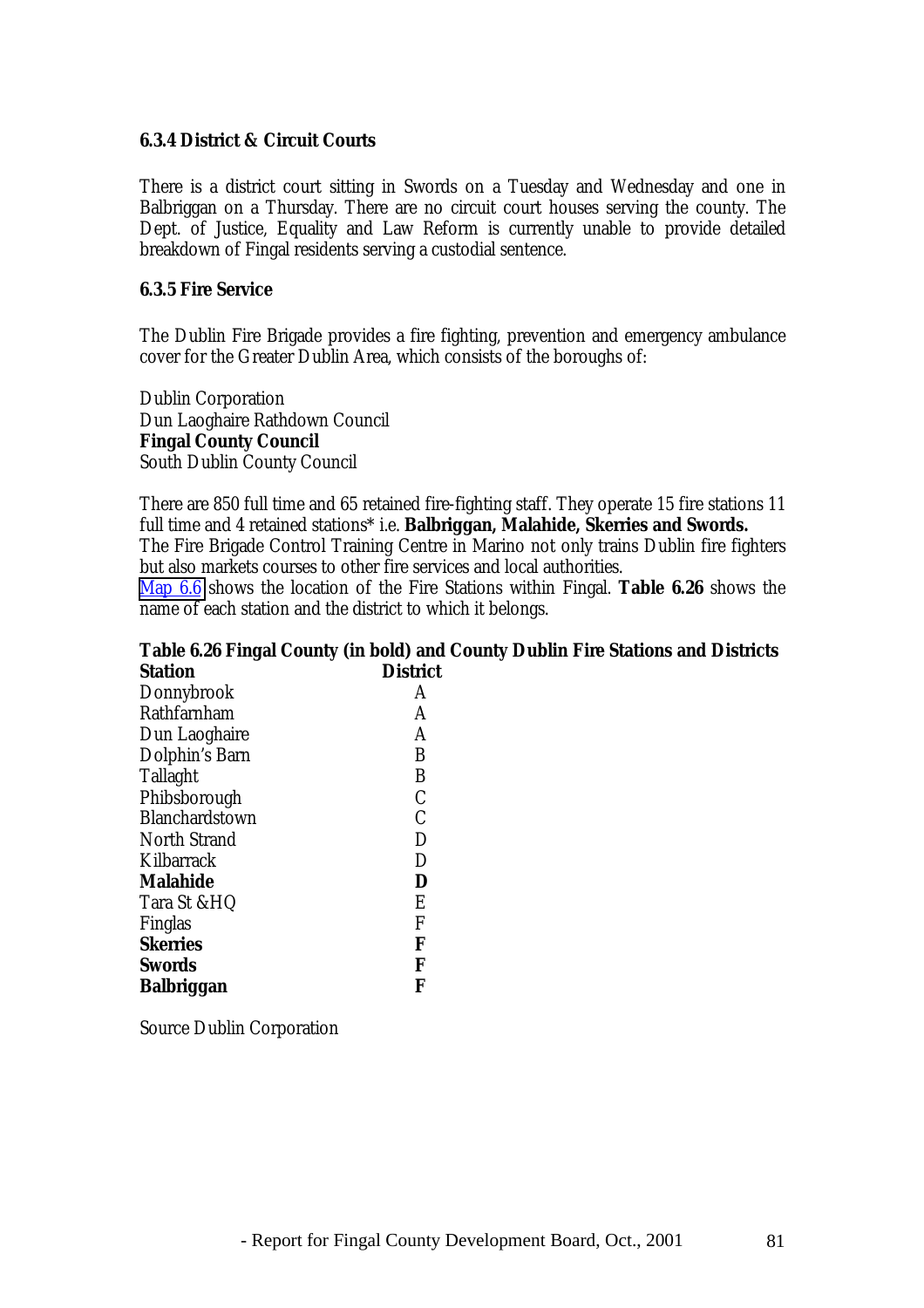## **6.3.6 Local Authority Staff – Fingal**

Fingal has approximately 1,300 staff, 1 Town Commissioner and no Urban District Councils. **Table 6.27** shows the number of persons employed in each County Dublin local authority.

# **Table 6.27 Number of Local Authority staff all Dublin Counties 2001**

| <b>County</b>                       | No.   |
|-------------------------------------|-------|
| Fingal                              | 1,300 |
| Dun Laoghaire Rathdown              | 1,150 |
| Dublin City (Dublin County Borough) | 6,200 |
| <b>South Dublin</b>                 | 1,508 |
| <b>Source: Local Authorities</b>    |       |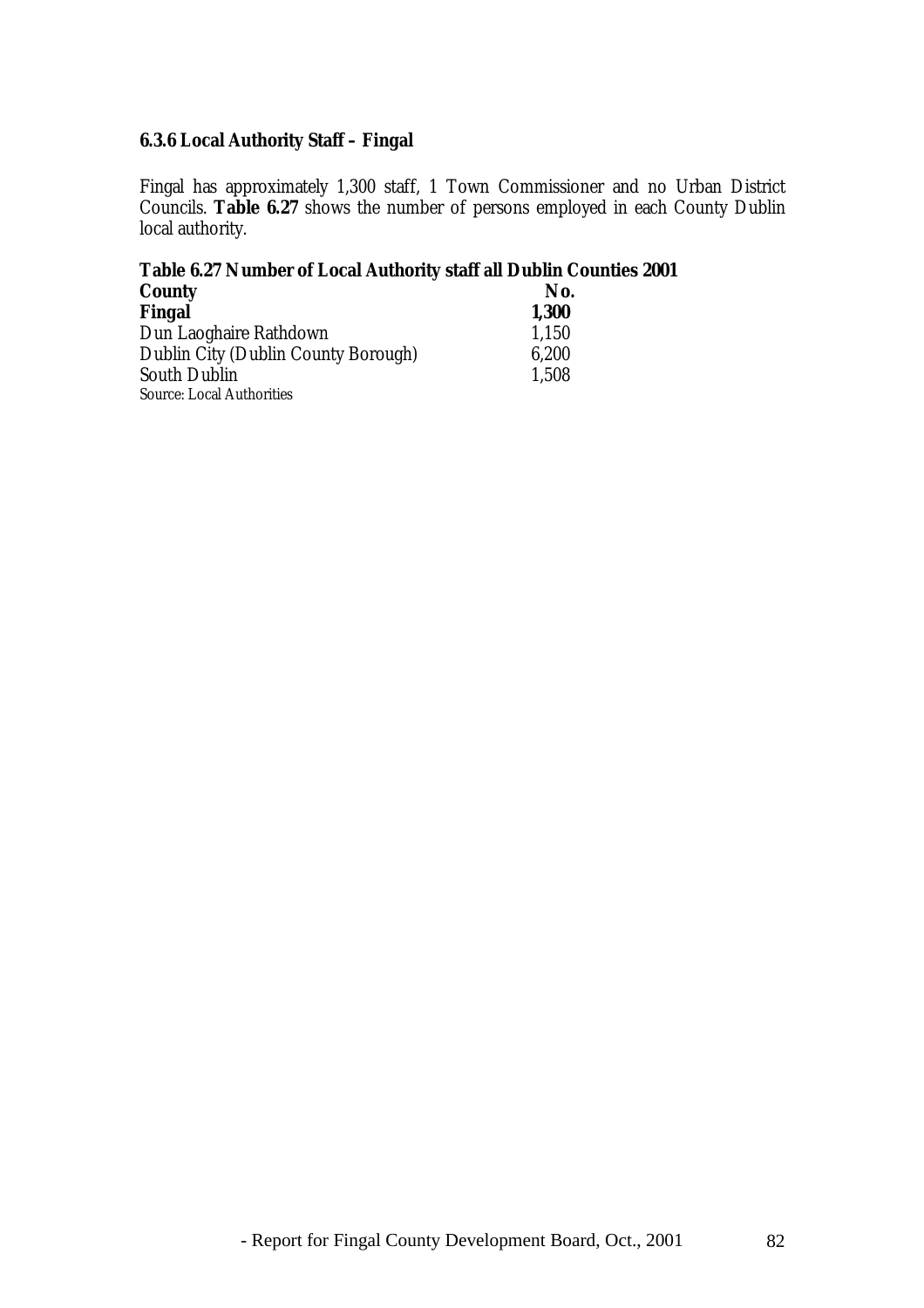# **7. Culture & Recreational Facilities**

# **7.1 Culture**

## **7.1.1 Arts and Fingal**

The Arts Office in Fingal CC was established in 1994 to promote and advise on an arts infrastructure throughout the county. By various methods including:

- Commissioning of public works
- Promoting a wider access to the arts.
- Developing an arts information service
- Developing key cultural buildings in Fingal e.g. Seamus Ennis Centre in Naul and the Draíocht Arts Centre in Blanchardstown.
- Providing an Arts Outreach Service via the Touring Theatre and Artists in Schools Programme.
- Providing an online directory through [www.fingalarts.ie](http://www.fingalarts.ie/)

#### **Draíocht Arts Centre in Blanchardstown.**

This is a new purpose built arts centre for the Dublin 15 area of Fingal. There are two performance spaces with a seating capacity of 286 for the main space and 100 for the smaller Draíocht Studio.

#### **Seamus Ennis Centre in Naul**

This centre is named after one of Ireland's foremost traditional musicians and is a focal point for traditional music and culture within Fingal.

#### **Festivals**

The Community Department within Fingal CC helps in providing support for local festivals and initiatives. Among the initiatives are the **'Dublin 15 Arts Festival' 'International Festival of Community Photography' (Biennial) and the 'Swords Heritage Festival.'**

### **7.1.2 Libraries**

There are six full time branches and two part time branches in Fingal. There is also a Mobile Library Service and a Schools' Library Service for National Schools in County Fingal. See Map 7.1 for the location of the branch libraries.

**Table 7.1 Fingal Public Libraries Branch Library** Balbriggan Howth Baldovle\* Malahide Blanchardstown Rathbeale (Swords) Garristown\* Skerries Source: Fingal CC \*Part Time Opening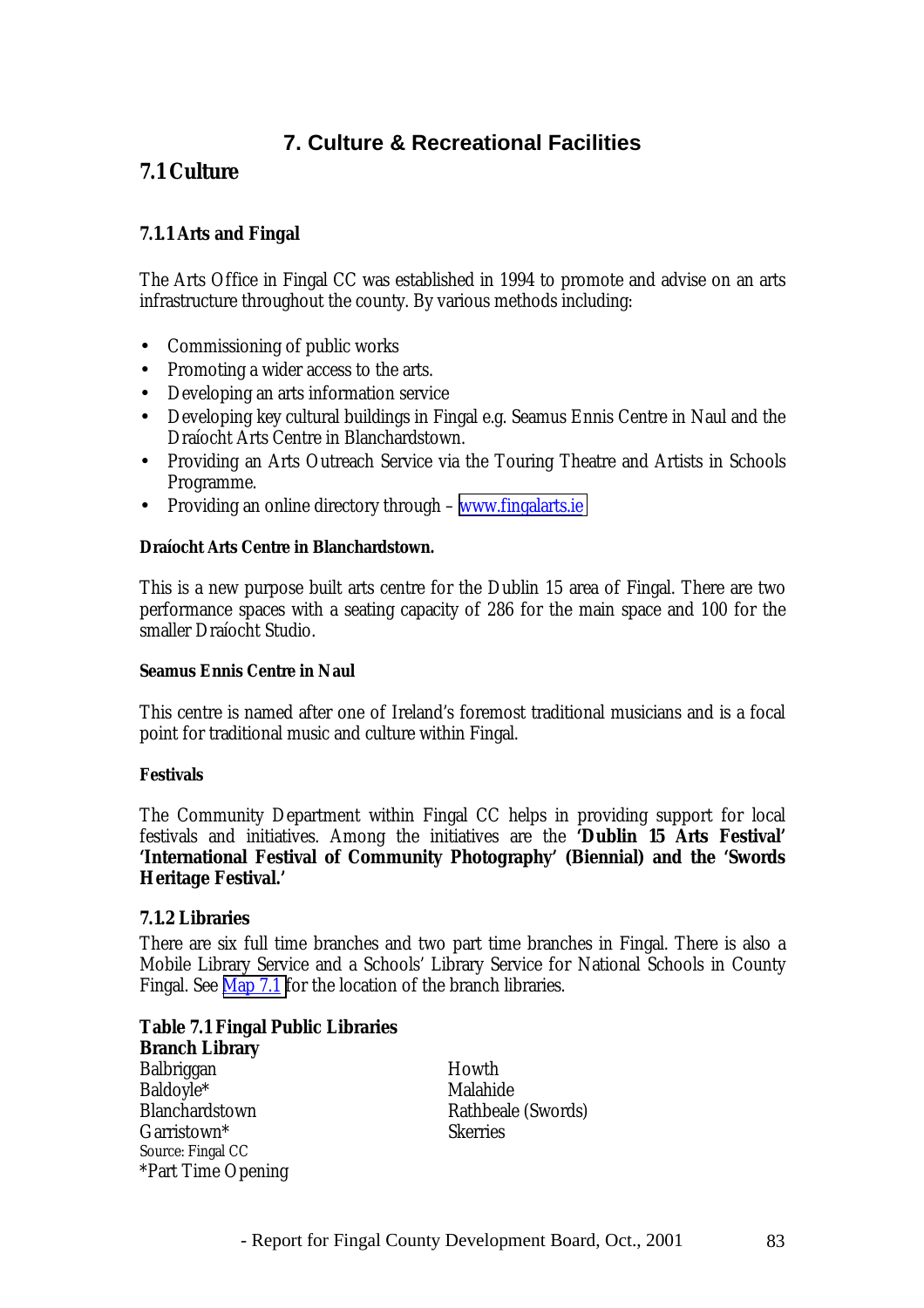## **7.2. Fingal & the Irish Language**

Map 7.2 shows the distribution of persons who can speak Irish (Aged >3yrs) throughout Fingal in 1996 As can be seen from the map the greatest concentrations are in Blanchardstown Delwood and Roselawn, Castleknock Park and Portmarnock North. The least amount of spoken Irish is in Tyrrelstown, Mulhuddart, The Ward and the area around Dublin Airport. This map only shows those persons aged 3 years or more who said yes to the question as to whether they could speak Irish or not. There is no qualification as to the frequency of use or to their proficiency in the language.

Foras na Gaeilge is the new body responsible for the promotion of the Irish language throughout the whole of the island of Ireland. The previous bodies of Bord na Gaeilge, An Gum and An Coiste Tearmaiochta have been joined into the new body.

For those interested in learning the Irish language courses are available from throughout the contacts listed below; In addition the local GGA clubs, ICA and VEC may offer courses in learning Irish.

#### **Courses**

- Conradh na Gaeilge, 6Harcourt St. D.2
- Orgas/ Og-Ogras, 6 Harcourt St. D.2
- Gael Linn 26-237 Merrion Square D.2
- Glor na nGael, 46 Kildare St D.2
- Courses are offered through the VEC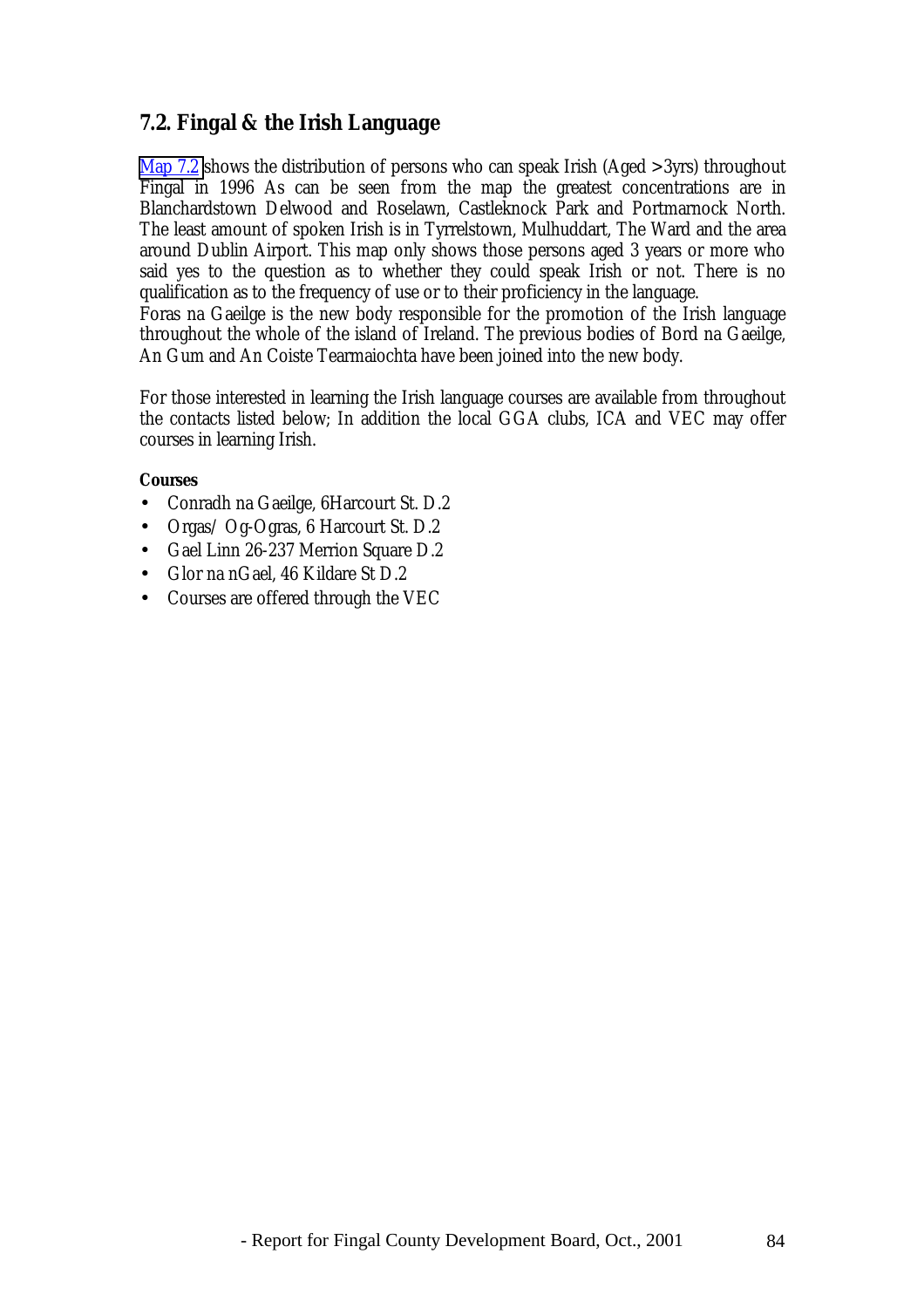# **7.3 Recreational Facilities**

## **7.3.1 Sports Facilities**

Fingal has 75 sports clubs and 32 of the 75 clubs have facilities with a further 8 clubs sharing facilities. There are 99 minority clubs. There are 105 playing pitches maintained by the Parks Dept for games such as hurling camogie, soccer football and rugby. Fingal CC maintains two public golf courses at Elmgreen Golf Centre, Castleknock and Corballis, Donabate. In addition a 9-hole par 3 golf course is located in Malahide Demesne. (There in total 28 golf courses within Fingal). There is Morton Stadium, Santry, which the council maintains jointly with Dublin Corporation and Dept. of Education. Fingal CC does not maintain directly a swimming pool facility for the public. There are two swimming pools in Fingal ALSAA Dublin Airport and Portmarnock Sports & Leisure Centre.

### **7.3.2 Recreational Grounds/Parks and Open Spaces**

Fingal CC's Park's Dept is responsible for the management and maintenance of over 1,540 hectares of parks and open spaces. These include playing fields, playgrounds, golf courses, driving range, pitch & putt courses and athletic facilities.

#### **Regional Parks**

Fingal has some of the finest parklands in the country. In particular the following facilities:

- Ardgillan Castle Balbriggan
- Malahide Demesne (Malahide Castle)
- Newbridge Demesne Donabate
- Tolka Valley Park

#### **Blue Flag Beaches**

At present there is one Blue Flag Beach for 2001 within the Fingal located at Portrane see Map 7.3 for its location.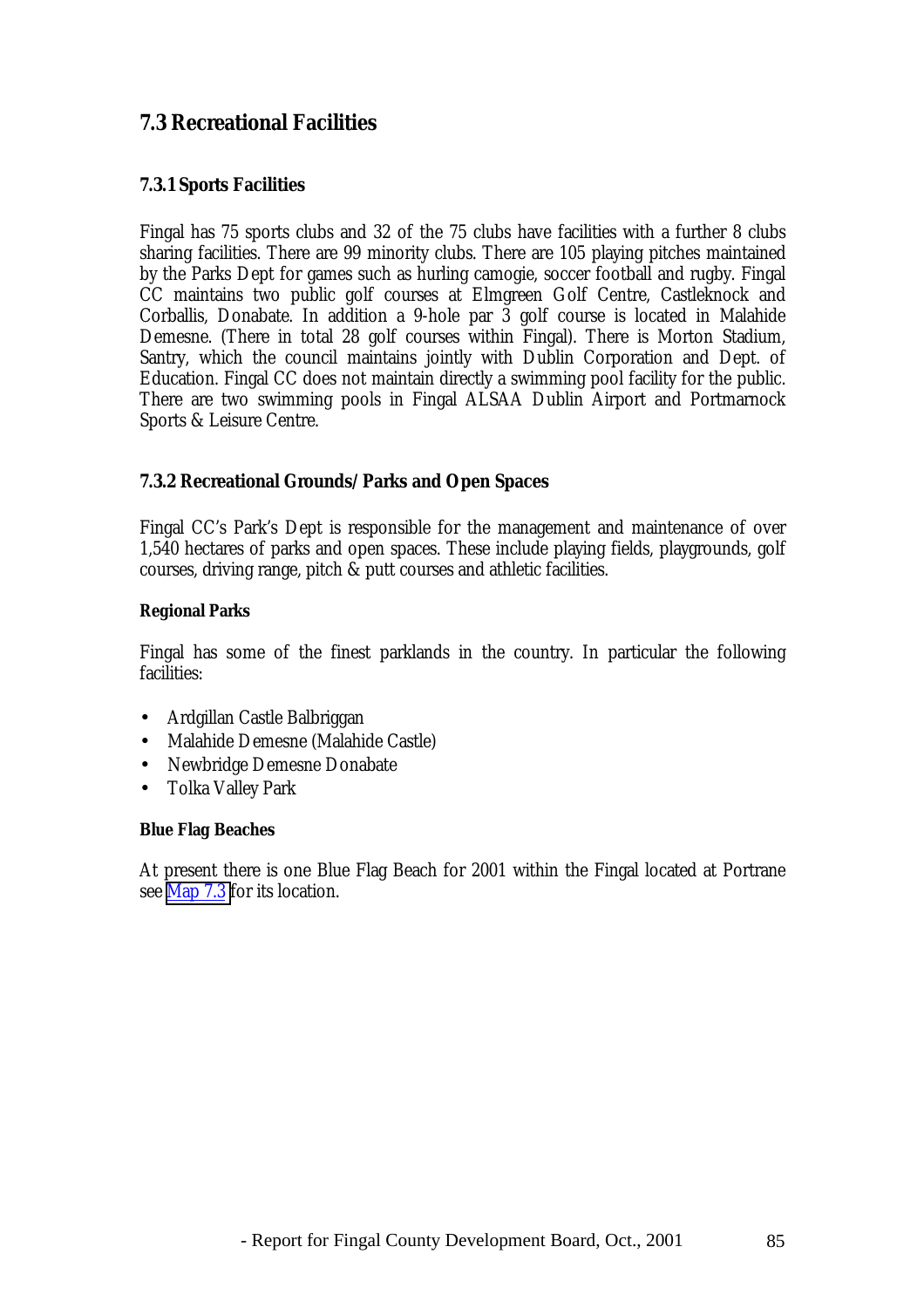## **8. Local Development**

### **8.1 Partnership Areas**

The various bodies and agencies listed below are a variety of companies with broadly similar aims to promote job creation and develop the local areas with Fingal. Included in this section are details pertaining to Fingal with regard to the following Partnership Companies and Rural Dublin LEADER companies.

### **8.1.1 Partnership Area - Fingal**

The partnership areas were set up with an agenda to promote local jobs and enterprise in specific areas throughout the whole of Ireland. There is one partnership area in Fingal, the '**Blanchardstown Area Partnership.**' Details of the number of Business start-ups for Partnership companies throughout Ireland are listed in **Table 8.1** shows the urban Partnership Companies for the whole of Ireland. The Blanchardstown Partnership Company helped to establish a total of 347 businesses between 1997 and 1999.

|                            |                          | <b>Enterprise</b> |                  |
|----------------------------|--------------------------|-------------------|------------------|
|                            | <b>Start Ups</b>         | <b>Start Ups</b>  | <b>Start Ups</b> |
|                            | 1997                     | 1998              | 1999             |
| <b>Ballymun</b>            | 70                       | 49                | 47               |
| <b>Dublin Inner City</b>   | 290                      | 472               | 177              |
| Finglas/Cabra              | 257                      | 213               | 221              |
| <b>Northside</b>           | 503                      | 281               | 117              |
| PAUL                       | 116                      | 65                | 68               |
| <b>Tallaght</b>            | 309                      | 221               | 221              |
| <b>Ballyfermot</b>         | $\overline{\textbf{88}}$ | $\overline{68}$   | 78               |
| <b>Blanchardstown</b>      | 170                      | 119               | 58               |
| Clondalkin                 | 71                       | 106               | 120              |
| <b>Bray</b>                | 60                       | 191               | 60               |
| $\overline{\text{KWCD}^*}$ | $\overline{15}$          | 197               | 151              |
| Oak                        | $\overline{56}$          | $\overline{38}$   | 20               |
| Southside                  | 200                      | 173               | 128              |
| <b>Canal Communities</b>   | $\bf{0}$                 | 22                | 43               |
| Longford                   | 85                       | $\overline{75}$   | 54               |
| Roscommon                  | 120                      | 116               | 62               |
| <b>West Limerick</b>       | 40                       | 59                | $\overline{35}$  |
| Westmeath                  | $\bf{0}$                 | 132               | 69               |
|                            |                          |                   |                  |
| <b>TOTALS</b>              | 2450                     | 2597              | 1729             |

#### **Table 8.1 Partnership Areas & Business start-ups 1997- 1999**

\*Kimmage, Walkinstown, Crumlin & Drimnagh Source: ADM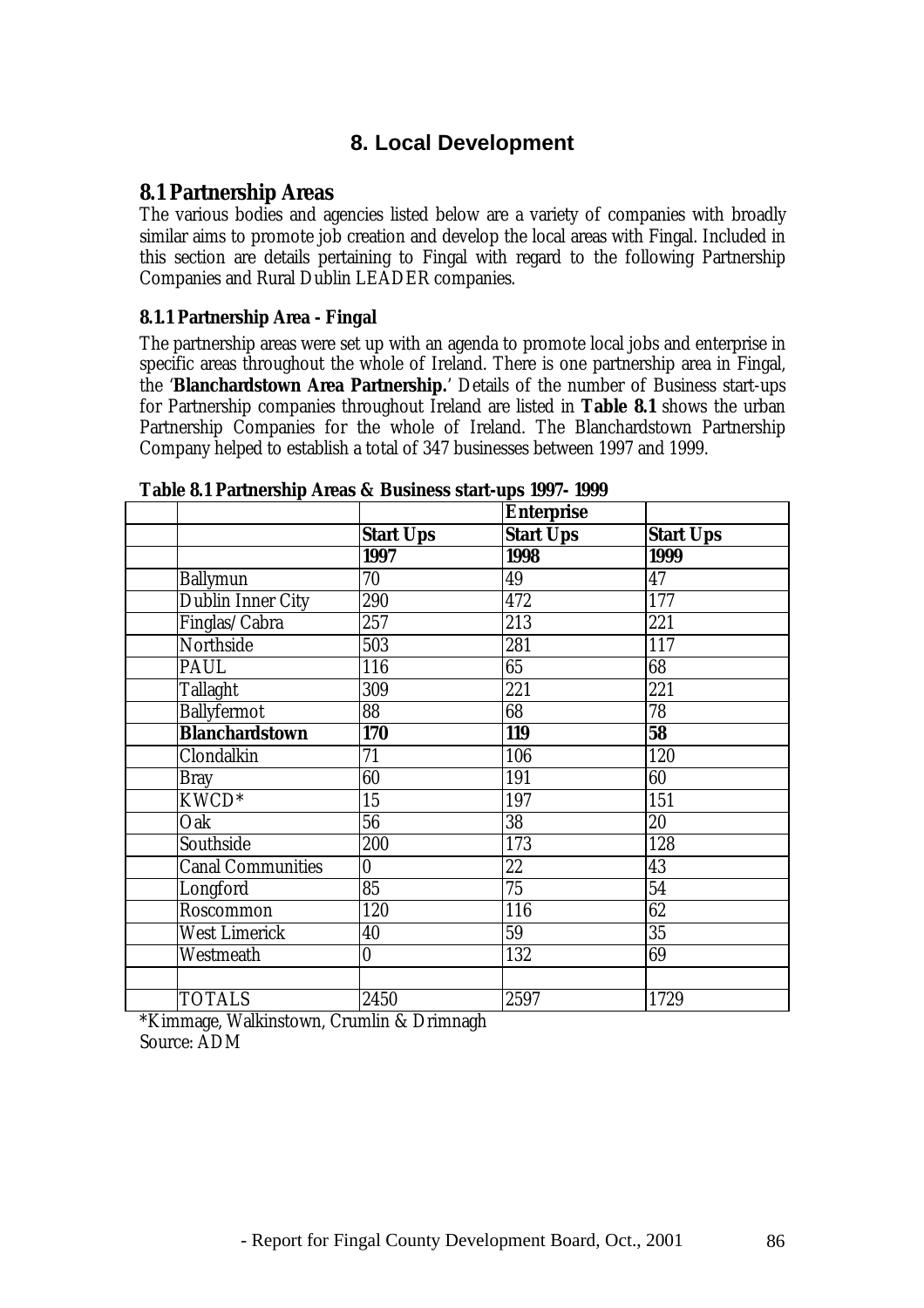## **8.1.2 Partnership Areas Fingal - Job Placements**

In **Table 8.2** the numbers of persons who have gained a job placement through the Blanchardstown Partnership Company a total of 386 between 1997 and 1999.

|                          | <b>Placements</b> | <b>Placements</b> | <b>Placements</b> |
|--------------------------|-------------------|-------------------|-------------------|
|                          | 1997              | 1998              | 1999              |
| <b>Ballymun</b>          | 402               | 439               | 427               |
| <b>Dublin Inner City</b> | 448               | 339               | 375               |
| Finglas/Cabra            | 233               | 319               | 329               |
| Northside                | 438               | 363               | 346               |
| PAUL                     | 628               | 220               | 157               |
| <b>Tallaght</b>          | 646               | 393               | 339               |
| <b>Ballyfermot</b>       | 88                | 62                | 126               |
| <b>Blanchardstown</b>    | 97                | 139               | <b>150</b>        |
| Clondalkin               | $\bf{0}$          | 307               | 297               |
| <b>Bray</b>              | 12                | 12                | 37                |
| KWCD <sup>*</sup>        | 0                 | 57                | 63                |
| Oak                      | $\bf{0}$          | 38                | 38                |
| Southside                | $\boldsymbol{6}$  | 39                | 50                |
| <b>Canal Communities</b> | $\bf{0}$          | 8                 | 41                |
| Longford                 | $\boldsymbol{4}$  | 75                | 73                |
| Roscommon                | $\boldsymbol{0}$  | 34                | $\overline{3}$    |
| <b>West Limerick</b>     | $\bf{0}$          | 25                | $\overline{4}$    |
| Westmeath                | $\bf{0}$          | 30                | 256               |
|                          |                   |                   |                   |
| <b>TOTALS</b>            | 3002              | 2899              | 3111              |

**Table 8.2 Partnership Areas & Job Placements 1997- 1999**

\*Kimmage, Walkinstown, Crumlin & Drimnagh Source: ADM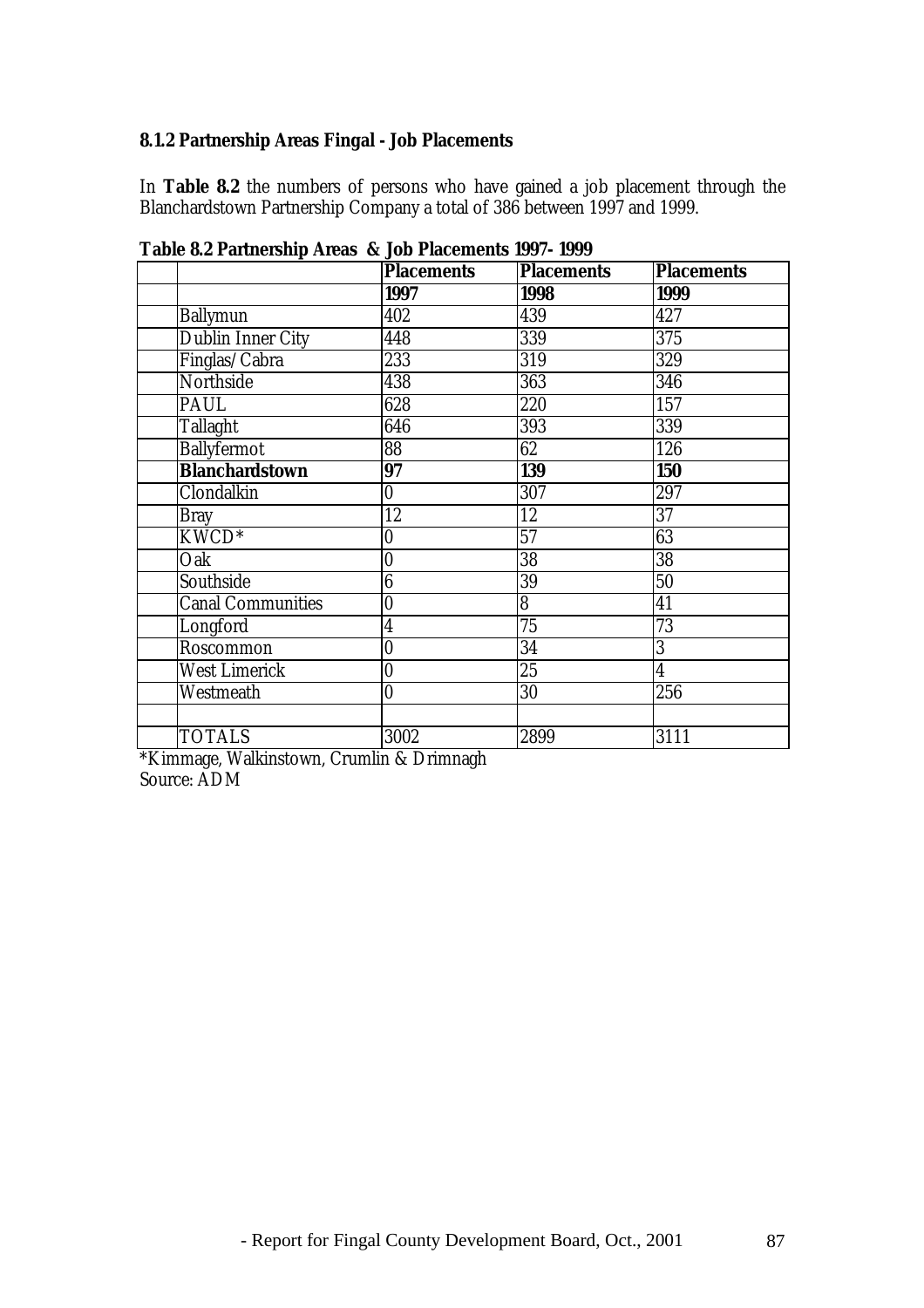### **8.1.3 Partnership Areas - Preventive Education, Complementary Education and Groups Funded.**

**Table 8.3** has figures for some of the key areas aimed in these socially excluded areas The number of persons who have undertaken preventive education arranged by the partnership companies between 1998 and 1999 (1997 figures not available) through the Blanchardstown Partnership was 364. The total number of persons completing complementary education between 1998 and 1999 (1997 figures not available) was 272.The total number of groups funded in the years 1997 and 1999 (1998 figures are not available) was 54.

| <b>Partnership Area</b>  |     | <b>Preventive</b> |                 |                  | <b>Complementary</b> | <b>Groups Funded</b>    |      |
|--------------------------|-----|-------------------|-----------------|------------------|----------------------|-------------------------|------|
|                          |     | <b>Education</b>  |                 | <b>Education</b> |                      |                         |      |
|                          |     | 1998              | 1999            | 1998             | 1999                 | 1997                    | 1999 |
| <b>Ballymun</b>          | 552 |                   | 1576            | 58               | 422                  | 50                      | 18   |
| Dublin Inner City        | 300 |                   | 1000            | 217              | 222                  | 34                      | 36   |
| Finglas/Cabra            | 105 |                   | 1094            | 300              | 149                  | 174                     | 59   |
| Northside                | 400 |                   | 586             | 56               | 310                  | 28                      | 8    |
| PAUL                     |     | 1277              | 1370            | 73               | 100                  | 31                      | 30   |
| Tallaght                 | 500 |                   | 1000            | 144              | 79                   | 51                      | 22   |
| <b>Ballyfermot</b>       | 513 |                   | 1483            | 125              | 239                  | 30                      | 50   |
| <b>Blanchardstown</b>    | 289 |                   | 275             | 175              | 97                   | 29                      | 25   |
| Clondalkin               |     | 1376              | 1072            | 211              | 194                  | 11                      | 99   |
| <b>Bray</b>              | 987 |                   | 514             | 39               | 707                  | 177                     | 17   |
| KWCD <sup>*</sup>        | 72  |                   | 228             | 152              | 32                   | $\overline{\mathbf{0}}$ | 24   |
| Oak                      | 492 |                   | 492             | 101              | 87                   | $\overline{39}$         | 30   |
| Southside                | 500 |                   | 201             | 381              | 25                   | 80                      | 67   |
| <b>Canal Communities</b> |     | 1273              | 300             | 55               | 1                    | 16                      | 37   |
| Longford                 | 199 |                   | 218             | 126              | 349                  | 19                      | 42   |
| Roscommon                | 140 |                   | $\overline{74}$ | 106              | 401                  | $\overline{38}$         | 21   |
| <b>West Limerick</b>     | 333 |                   | 606             | $\overline{88}$  | 185                  | $\overline{50}$         | 49   |
| Westmeath                | 599 |                   | 1123            | 122              | 290                  | 20                      | 18   |
|                          |     |                   |                 |                  |                      |                         |      |
| <b>TOTALS</b>            |     | 9907              | 15211           | 2529             | 3889                 | 877                     | 652  |

|  |  |  |  |                                                                          | Table 8.3 Partnership Areas & the Number of Participants in Preventative, |
|--|--|--|--|--------------------------------------------------------------------------|---------------------------------------------------------------------------|
|  |  |  |  | <b>Complementary Education &amp; Number of Groups Funded 1998 - 1999</b> |                                                                           |

\*Kimmage, Walkinstown, Crumlin & Drimnagh Source: ADM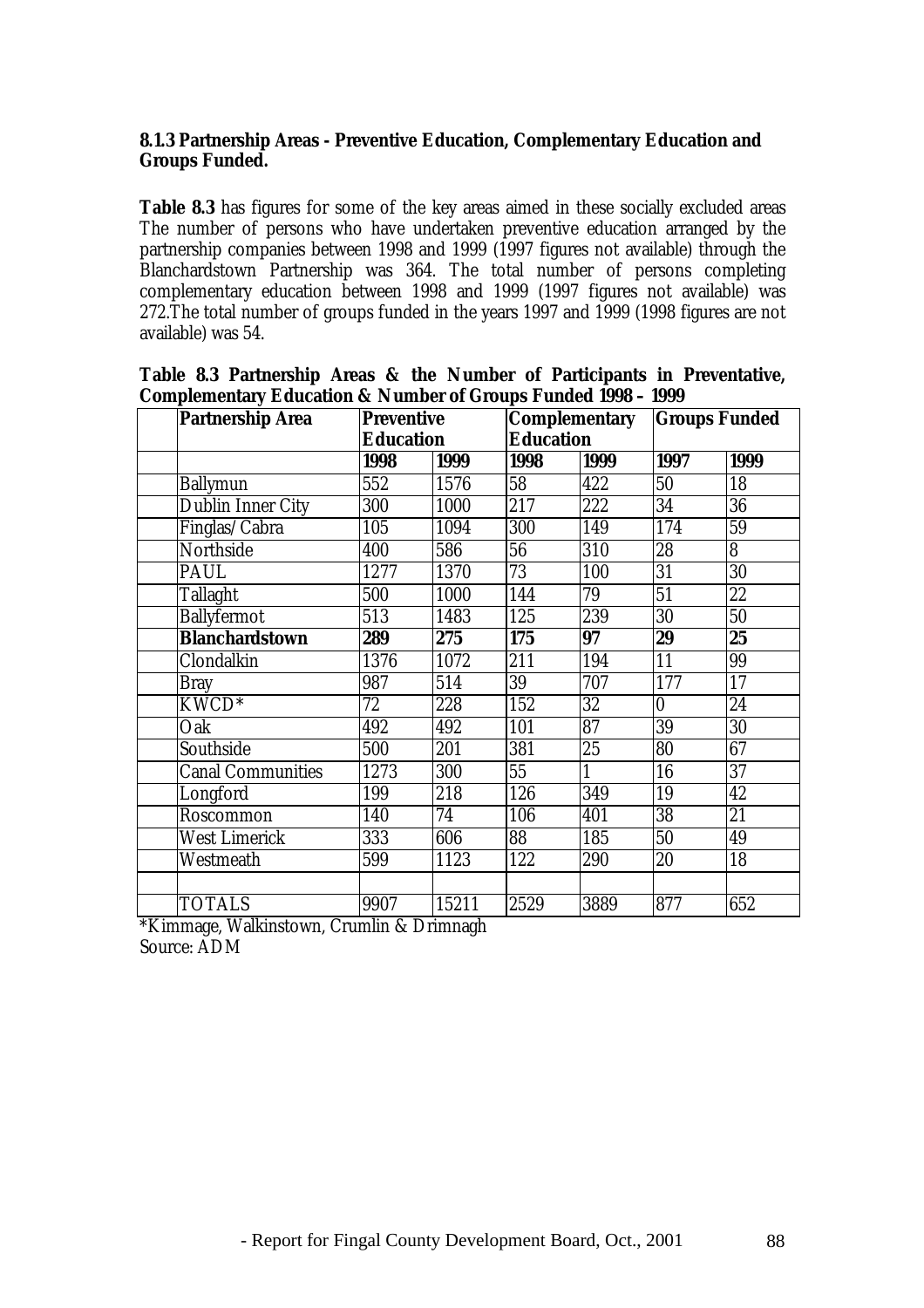# **8.2 LEADERII- Rural Dublin LEADER Company**

Rural Dublin LEADER operates in the rural area of County Dublin. In Fingal it covers 388sq km or 84% of the county area. In total 500 applications have been considered and assistance was provided to over 178 projects. In doing so there were 161 full time jobs created 27-part time and 30 seasonal jobs. In addition RDL supported nearly 1,500 training initiatives. All parts of Fingal County have received some form of training or assistance. Below are some of the projects:

- Skerries Community IT Centre
- Assistance for Balbriggan Enterprise Training Centre.
- Daffodil Gallery Skerries
- Loughshinny Development Walk
- Assistance through Teagasc to Horticultural Sector

Source Rural Dublin LEADER Company

## **8.3 Community Groups**

Community Development within Fingal CC has 24 members with an average attendance of 67% there are 8 (33%) communities of minority interest on the Community Forum. In 1996, £ 170,000 was paid out in the form of grants and this rose to £340,000 in 2000. Community Group Data from ADM shows that Balbriggan Community group has aided 121 Enterprises, placed 6 persons in jobs, had 24 persons participate in Preventative education and 117 in complementary education between 1997 and 1999.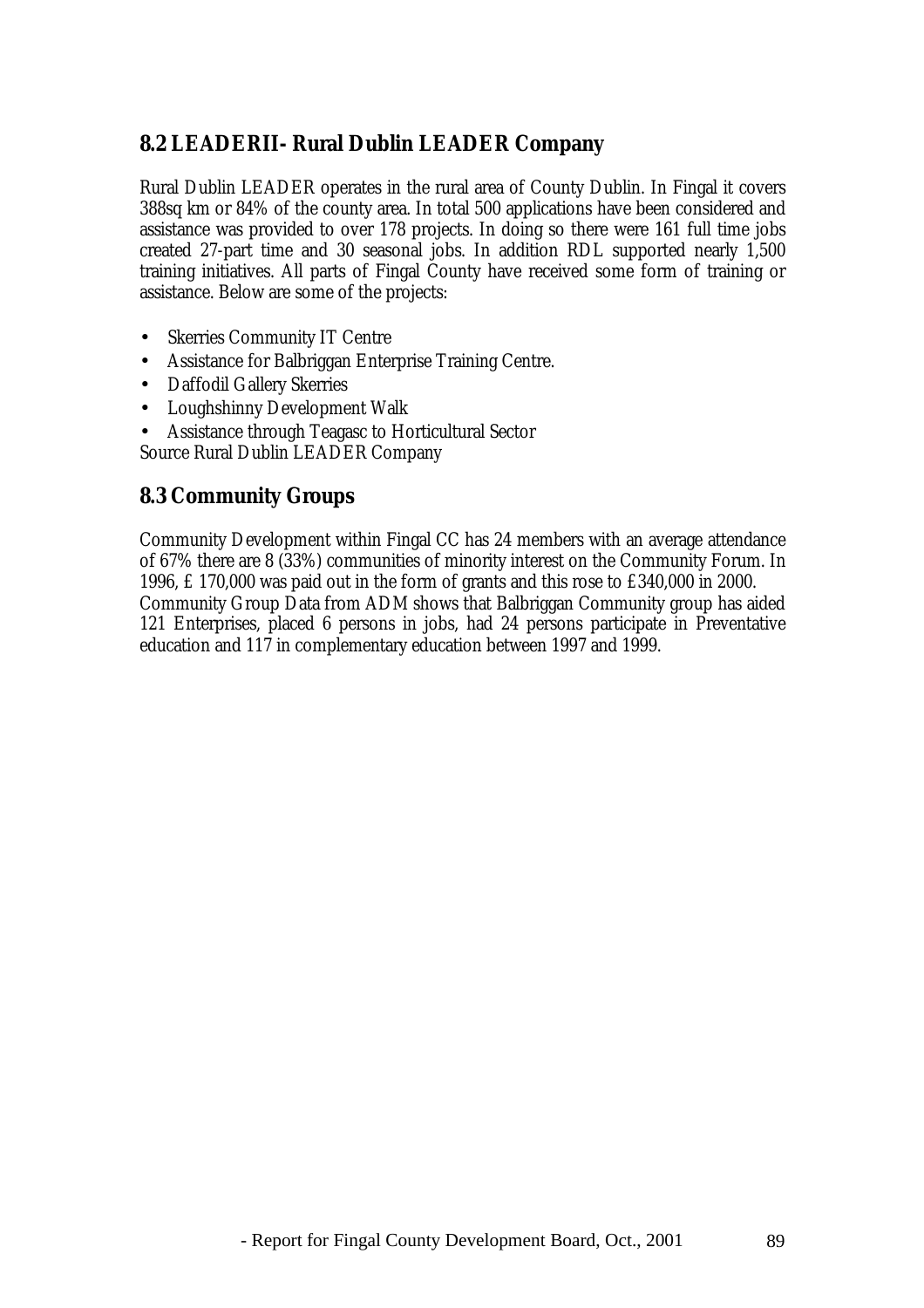### **EMERGING ISSUES**

A number of issues emerge from the analysis presented in the preceding sections, which need to be considered by the County Development Board in the formulation of its strategy. They are presented here in summary form so that they may be considered by the CDB.

The future role of the city as a national and international centre and the role of Fingal in that context,

An economic strategy is required that will maximise the contribution of Fingal to the economy of metropolitan Dublin and also provide a broad range of employment opportunities for local residents so as to reduce the numbers travelling out of the county for work and thereby adding to the traffic congestion that is experienced throughout much of the city,

Public transport services need to be improved in order to encourage more users,

Impacts that may arise from a policy of higher density development in the built up areas of the county need to be assessed,

Measures to combat and prevent social exclusion will need to be enhanced in targeted areas of the county,

The impacts of increasing congestion within Fingal and on routes to other parts of the metropolitan region,

The impacts of suburbanisation on the old villages,

The need for a planned approach to the expansion of the City region as envisaged in Strategic Planning Guidelines,

A co-ordinated approach to landuse planning and the provision of public services including infrastructures throughout the Greater Dublin Area will require co-ordination of the strategies being prepared by all of the City and County Development Boards in the GDA.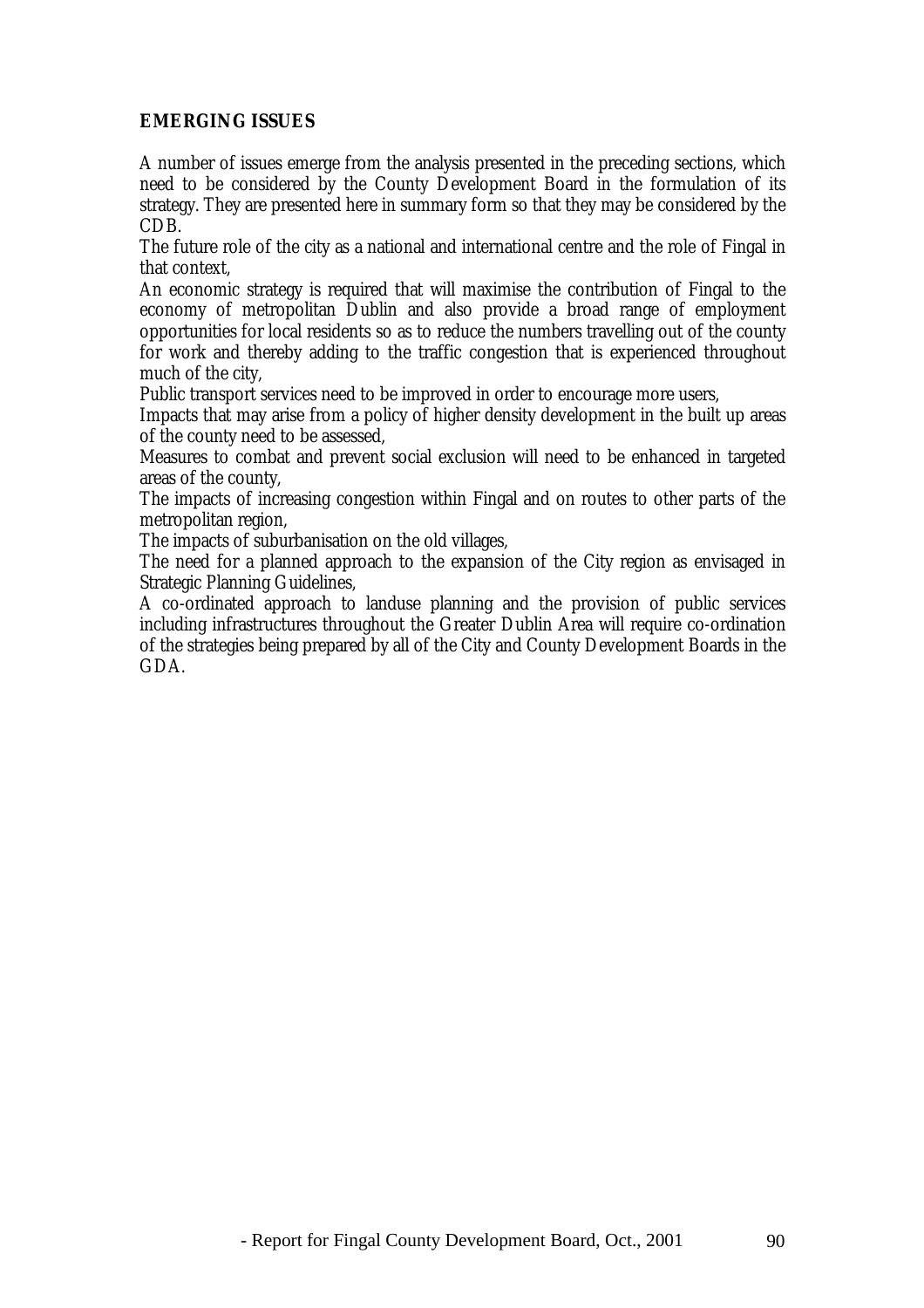#### **APPENDIX 3.1 Variables employed in the analysis**

| <b>Variable</b>                                                                    | <b>Abbreviation</b> |
|------------------------------------------------------------------------------------|---------------------|
| Percentage population change 1991-96                                               | pchange             |
| children $<$ 1 year as a percentage of the total population                        | pbaby               |
| children under 4 years as a percentage of the total population                     | punder4             |
| children 5 to 19 years as a percentage of the total population                     | punder19            |
| people 19-40 years as a percentage of the total population                         | $p_4$               |
| people 40-65 years as a percentage of the total population                         | pmiddle             |
| retired people as a percentage of the total population                             | Pretire             |
| married people as a percentage of the total population                             | pmarry              |
| separated people as a percentage of the total population                           | psep                |
| people in flats or bedsits as a percentage of the total number of households       | pflat               |
| one person households as a percentage of the total number of households            | hh1                 |
| one couple households as a percentage of the total number of households            | hh <sub>2</sub>     |
| couple with children as a percentage of the total number of households             | hh <sub>2</sub> ch  |
| one parent households as a percentage of the total number of households            | hh_1per             |
| Couples with 2 or less children as a percentage of couples with children           | fam <sub>2</sub>    |
| Couples with 5 or more children as a percentage of couples with children           | fam G5              |
| Families with youngest child four years or younger as a percentage of families     | yun_L4              |
| Families with youngest child 15 years or older as a percentage of families         | yun_G15             |
| Families with children at school as a percentage of all families with children     | school              |
| Persons per household                                                              | pph                 |
| Prefamily households as a percentage of all households                             | prefam              |
| Empty nest households as a percentage of all households                            | empty               |
| Percentage of Labour force "at work"                                               | atwork              |
| Percentage of the labour force "unemployed"                                        | unemp               |
| Percentage of those aged 15+ year engaged in "home duties"                         | home                |
| Persons under 25 unemployed as a percent of under 25 labour force                  | unem $25$           |
| Adults not at work as a ratio of those "at work"                                   | $dep\_ad$           |
| Ever married females "at work" as a percentage of all females "at work"            | f_mar_wk            |
| Percentage population - Higher professional or managerial, employing others        | social 1            |
| Percentage population -Lower professional or managerial, without employees         | social_2            |
| Percentage population -Other non-manual                                            | social $3$          |
| Percentage population -Skilled manual                                              | social <sub>4</sub> |
| Percentage population -Semi-skilled manual                                         | social_5            |
| Percentage population -Unskilled manual                                            | social <sub>6</sub> |
| Mode of transport "foot"                                                           | foot                |
| Mode of transport "bike"                                                           | bike                |
| Mode of transport "bus"                                                            | bus                 |
| Mode of transport "train or DART"                                                  | train               |
| Mode of transport "car"                                                            | car                 |
| Age dependency $<$ 15 and over 65 as a ratio of the labour force                   | dep_age             |
| Percentage of population whose education ceased at 15 or under                     | educ_L15            |
| Percentage of population whose education ceased at 21 or over                      | educ_G21            |
| Percentage of population - no formal education, or primary level only.             | primary             |
| Percentage of population whose Highest level of education - lower secondary level  | ed_inter            |
| Percentage of population whose Highest level of education - leaving cert.          | ed_leav             |
| Percentage of population whose Highest level of education - third level sub degree | $ed_3l$             |
| Percentage of population whose highest level of education - degree level at least  | ed deg              |
| Percentage of housing rented from LA 1991                                          | pla                 |
| Percentage of housing stock as rented accommodation 1991                           | prented             |
| Percentage of housing owner occupied with loan 1991                                | ploan               |
| Percentage of housing owner occupied 1991                                          | powner              |
| Percentage of housing built between 1971 - 1981 (1991)                             | built71             |
| Percentage of housing built post 1981 (1991).                                      | built81             |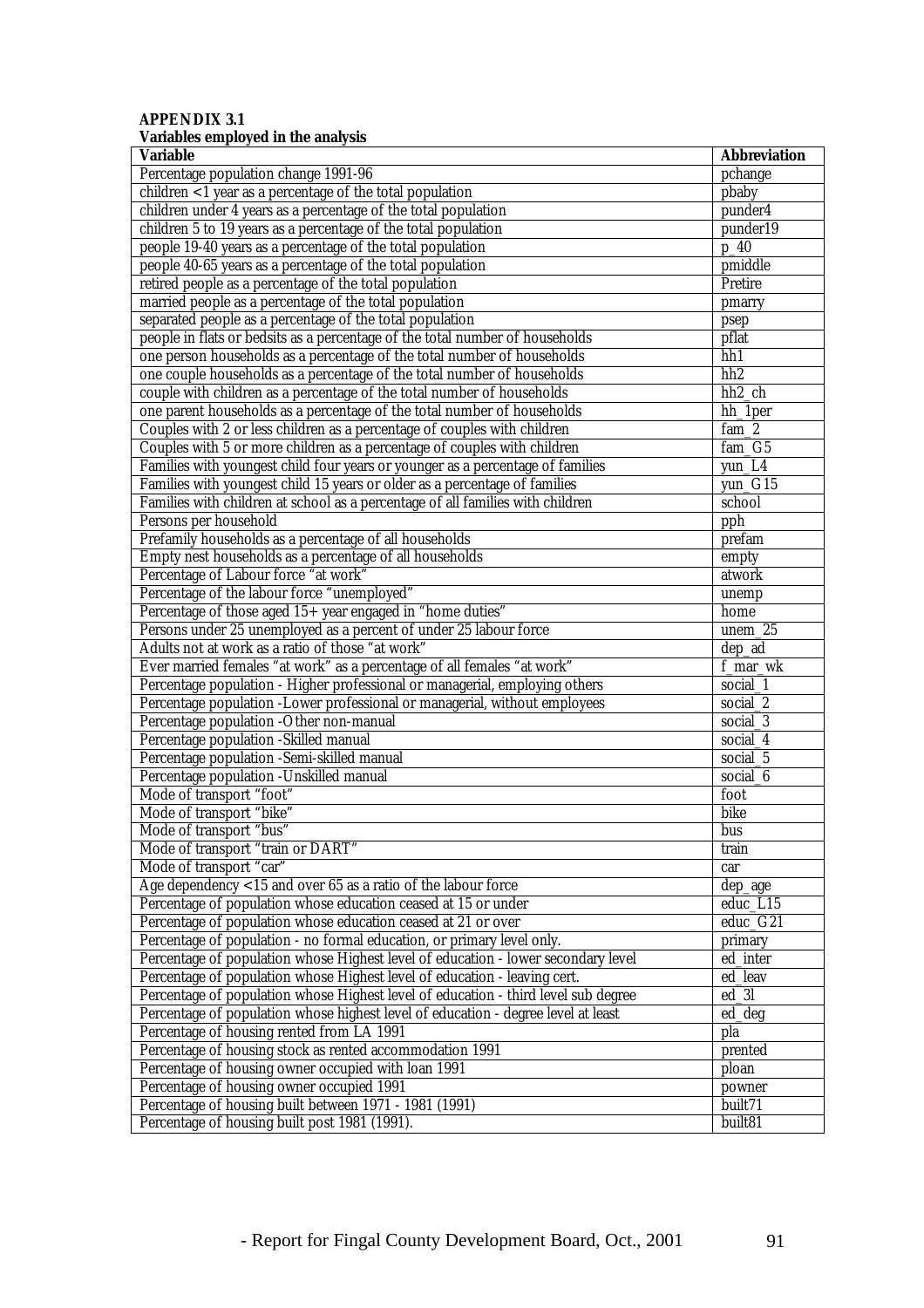#### **APPENDIX 3.2 Variables with the strongest (positive and negative) association with each factor\***

#### **Factor 1 - Social Status**

| Percentage of population - no formal education, or primary level only.             | $-0.948$ |
|------------------------------------------------------------------------------------|----------|
| Percentage of population whose education ceased at 15 or under                     | $-0.933$ |
| Percentage of the labour force "unemployed"                                        | $-0.912$ |
| Percentage population -Unskilled manual                                            | $-0.898$ |
| Percentage population -Semi-skilled manual                                         | $-0.871$ |
| Persons under 25 unemployed as a percent of under 25 labour force                  | $-0.819$ |
| One parent households as a percentage of the total number of households            | $-0.773$ |
| Percentage of housing rented from LA 1991                                          | $-0.728$ |
| Mode of transport "foot"                                                           | $-0.722$ |
| Adults not at work as a ratio of those "at work"                                   | $-0.713$ |
| Percentage of population whose Highest level of education - lower secondary level  | $-0.663$ |
| Mode of transport "bus"                                                            | $-0.629$ |
| Separated people as a percentage of the total population                           | $-0.569$ |
| Couples with 5 or more children as a percentage of couples with children           | $-0.566$ |
| One couple households as a percentage of the total number of households            | 0.467    |
| Percentage of housing owner occupied with loan 1991                                | 0.564    |
| Percentage of population whose education ceased at 21 or over                      | 0.784    |
| Percentage of population whose highest level of education - degree level at least  | 0.788    |
| Percentage population - Higher professional or managerial, employing others        | 0.789    |
| Percentage of population whose Highest level of education - leaving cert.          | 0.821    |
| Mode of transport "car"                                                            | 0.850    |
| Percentage of population whose Highest level of education - third level sub degree | 0.924    |
| Percentage population -Lower professional or managerial, without employees         | 0.941    |

#### **Factor 2 - Family Areas**

| People in flats or bedsits as a percentage of the total number of households | $-0.889$ |
|------------------------------------------------------------------------------|----------|
| One person households as a percentage of the total number of households      | $-0.871$ |
| Percentage of housing stock as rented accommodation 1991                     | $-0.817$ |
| Pre-family households as a percentage of all households                      | $-0.814$ |
| People 19-40 years as a percentage of the total population                   | $-0.755$ |
| Percentage of those aged $15+$ year engaged in "home duties"                 | 0.616    |
| Percentage of housing owner occupied with loan 1991                          | 0.641    |
| Ever married females "at work" as a percentage of all females "at work"      | 0.751    |
| Persons per household                                                        | 0.801    |
| Married people as a percentage of the total population                       | 0.828    |

#### **Factor 3 - Growth and Decline**

| Empty nest households as a percentage of all households                        | $-0.816$ |
|--------------------------------------------------------------------------------|----------|
| Families with youngest child 15 years or older as a percentage of families     | $-0.797$ |
| People 40-65 years as a percentage of the total population                     | $-0.647$ |
| Couples with 2 or less children as a percentage of couples with children       | $-0.564$ |
| Children under 4 years as a percentage of the total population                 | 0.711    |
| Children 5 to 19 years as a percentage of the total population                 | 0.784    |
| Families with youngest child four years or younger as a percentage of families | 0.808    |
| Families with children at school as a percentage of all families with children | 0.854    |

 $*$  *The closer the score is to either +1 or -1 the stronger the relationship of the variable to the factor*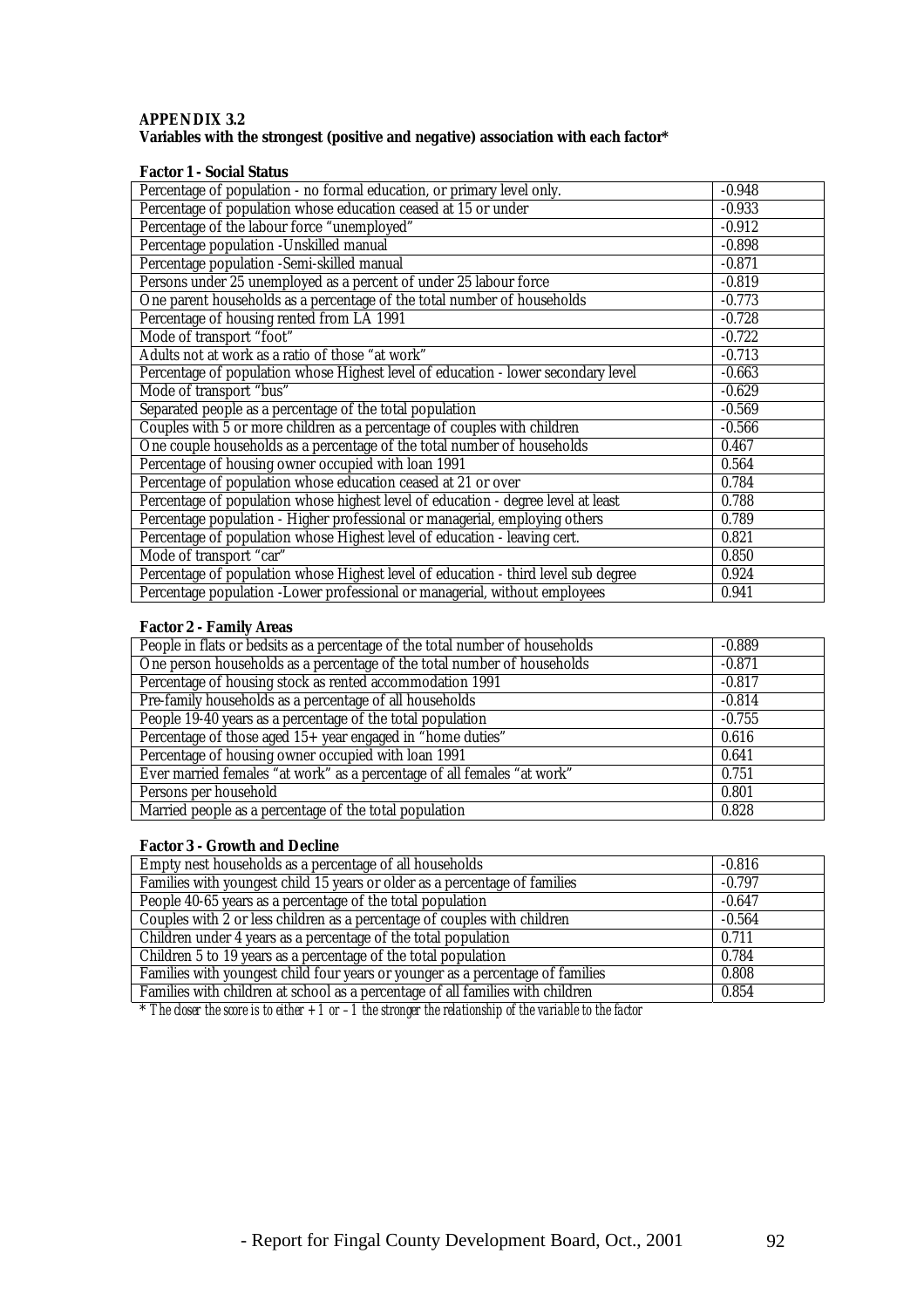#### **APPENDIX 3.3 MEAN CHARACTERISTICS OF EACH CLUSTER AND CITY AVERAGE**

| <b>CLUSTER1</b>                                                                | <b>Cluster</b>     | <b>City</b> |
|--------------------------------------------------------------------------------|--------------------|-------------|
| Children under 4 years as a percentage of the total population                 | 8.35               | 6.40        |
| Children 5 to 19 years as a percentage of the total population                 | 37.98              | 29.04       |
| People 19-40 years as a percentage of the total population                     | 39.95              | 39.69       |
| People 40-65 years as a percentage of the total population                     | 17.77              | 19.68       |
| Married people as a percentage of the total population                         | 39.99              | 34.69       |
| Separated people as a percentage of the total population                       | 2.50               | 3.31        |
| People in flats or bedsits as a percentage of the total number of households   | 1.35               | 15.95       |
| Persons per household                                                          | 3.49               | 2.98        |
| One person households as a percentage of the total number of households        | 12.25              | 23.23       |
| one couple households as a percentage of the total number of households        | 13.56              | 13.73       |
| couple with children as a percentage of the total number of households         | 53.86              | 36.14       |
| one parent households as a percentage of the total number of households        | 8.41               | 10.70       |
| Couples with 2 or less children as a percentage of couples with children       | 60.47              | 63.95       |
| Couples with 5 or more children as a percentage of couples with children       | 5.08               | 5.28        |
| Families with youngest child four years or younger as a % of all families      | 25.60              | 20.07       |
| Families with youngest child 15 years or older as a percentage of families     | 24.29              | 30.78       |
| Families with children at school as a percentage of all families with children | 53.27              | 44.52       |
| Pre-family households as a percentage of all households                        | 10.65              | 10.57       |
| Empty nest households as a percentage of all households                        | 7.37               | 13.87       |
| Percentage of Labour force "at work"                                           | $\overline{90.06}$ | 83.51       |
| Percentage of the labour force "unemployed"                                    | 9.94               | 16.49       |
| Percentage of those aged 15+ year engaged in "home duties"                     | 16.11              | 17.41       |
| Persons under 25 unemployed as a percent of under 25 labour force              | 16.68              | 21.60       |
| Adults not at work as a ratio of those "at work"                               | 76.13              | 108.72      |
| Ever married females "at work" as a percentage of all females "at work"        | 59.85              | 45.57       |
| Percentage population - Higher professional or managerial, employing others    | 6.92               | 7.34        |
| Percentage population -Lower professional or managerial, without employees     | 28.10              | 23.30       |
| Percentage population -Semi-skilled manual                                     | $10.\overline{22}$ | 11.37       |
| Percentage population -Unskilled manual                                        | 4.54               | 6.53        |
| Mode of transport "bus"                                                        | 17.32              | 18.38       |
| Mode of transport "train or DART"                                              | 3.44               | 3.42        |
| Mode of transport "car"                                                        | 46.45              | 36.92       |
| Percentage of population whose education ceased at 15 or under                 | 12.26              | 18.58       |
| Percentage of population whose education ceased at 21 or over                  | 12.34              | 13.38       |
| Percentage of pop. with no formal education or at most primary level.          | 16.80              | 24.59       |
| Percentage of pop. whose Highest level of education - lower secondary level    | 19.92              | 17.66       |
| Percentage of pop. whose Highest level of education - leaving cert.            | 28.36              | 22.53       |
| Percentage of pop. whose Highest level of education - third level sub degree   | 12.16              | 10.04       |
| Percentage of pop. whose highest level of education - degree level at least    | 13.95              | 14.72       |
| Percentage of housing rented from LA 1991                                      | 5.32               | 15.83       |
| Percentage of housing stock as rented accommodation 1991                       | 4.15               | 10.54       |
| Percentage of housing owner occupied with loan 1991                            | 70.03              | 41.64       |
| Percentage of housing owner occupied 1991                                      | 15.56              | 25.39       |
| Percentage of housing built between 1971 - 1981 (1991)                         | 47.35              | 20.71       |
| Percentage of housing built post 1981 (1991).                                  | 27.75              | 15.42       |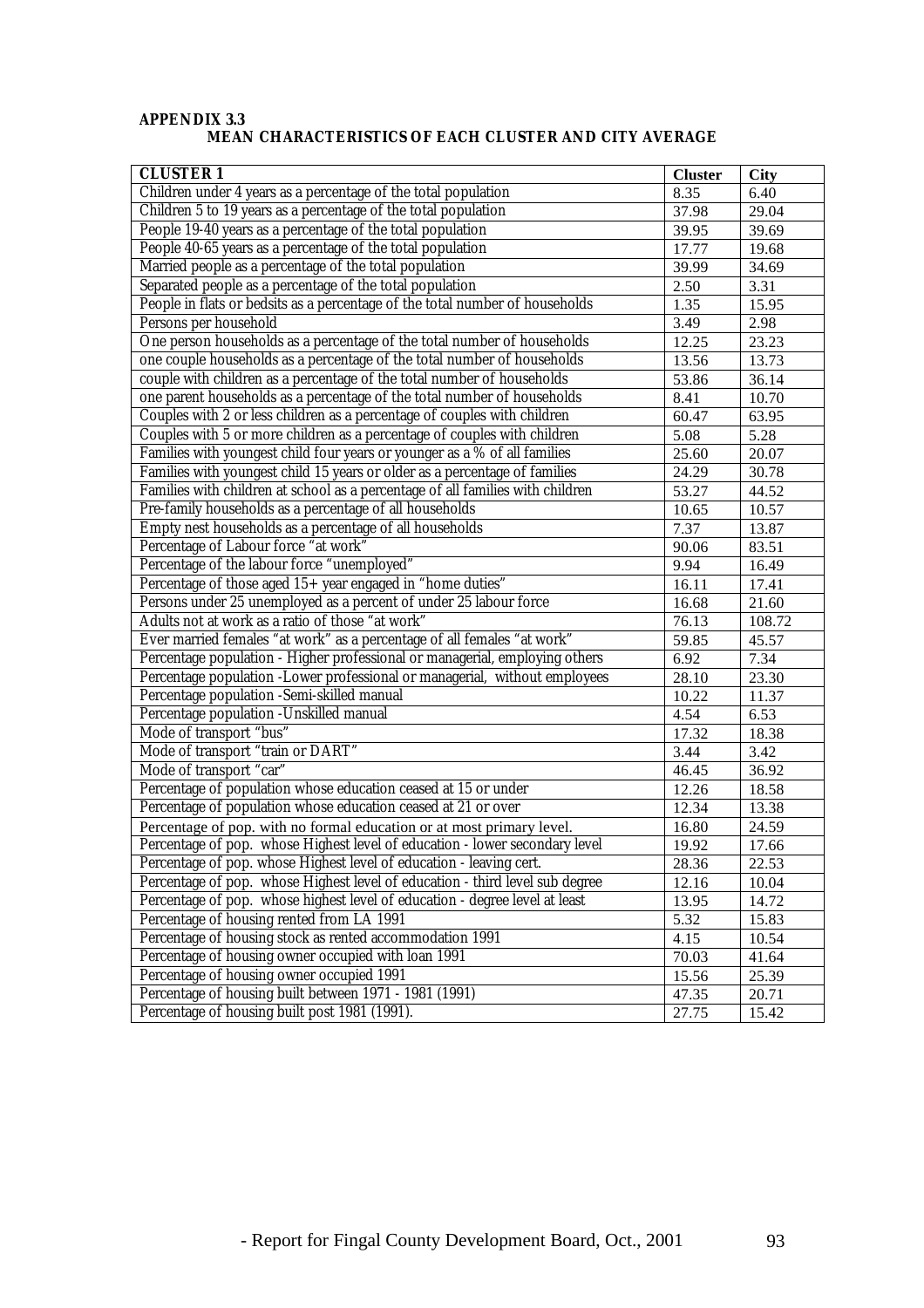| <b>CLUSTER 2</b>                                                                          | <b>Cluster</b>     | <b>City</b> |
|-------------------------------------------------------------------------------------------|--------------------|-------------|
| Children 5 to 19 years as a percentage of the total population                            | 26.54              | 29.04       |
| People 19-40 years as a percentage of the total population                                | 36.38              | 39.69       |
| People 40-65 years as a percentage of the total population                                | 22.22              | 19.68       |
| Married people as a percentage of the total population                                    | 36.45              | 34.69       |
| Separated people as a percentage of the total population                                  | 3.36               | 3.31        |
| People in flats or bedsits as a percentage of the total number of households              | 7.43               | 15.95       |
| Persons per household                                                                     | 2.99               | 2.98        |
| One person households as a percentage of the total number of households                   | 22.15              | 23.23       |
| One couple households as a percentage of the total number of households                   | 14.25              | 13.73       |
| Couple with children as a percentage of the total number of households                    | 35.00              | 36.14       |
| One parent households as a percentage of the total number of households                   | 12.68              | 10.70       |
| Couples with 2 or less children as a percentage of couples with children                  | 65.39              | 63.95       |
| Couples with 5 or more children as a percentage of couples with children                  | 5.55               | 5.28        |
| Families with youngest child four years or younger as a percentage of families            | 16.06              | 20.07       |
| Families with youngest child 15 years or older as a percentage of families                | 38.92              | 30.78       |
| Families with children at school as a percentage of all families with children            | 37.64              | 44.52       |
| Pre-family households as a percentage of all households                                   | 5.91               | 10.57       |
| Empty nest households as a percentage of all households                                   | $\overline{16.90}$ | 13.87       |
| Percentage of Labour force "at work"                                                      | 78.49              | 83.51       |
| Percentage of the labour force "unemployed"                                               | 21.51              | 16.49       |
| Percentage of those aged 15+ year engaged in "home duties"                                | 20.34              | 17.41       |
| Persons under 25 unemployed as a percent of under 25 labour force                         | 25.28              | 21.60       |
| Adults not at work as a ratio of those "at work"                                          | 125.47             | 108.72      |
| Ever married females "at work" as a percentage of all females "at work"                   | 42.41              | 45.57       |
| Age dependency <15 and over 65 as a ratio of the labour force                             | 50.71              | 48.28       |
| Percentage population - Higher professional or managerial, proprietors employing          | 2.15               | 7.34        |
| others                                                                                    |                    |             |
| Percentage population -Lower professional or managerial, proprietors without<br>employees | 13.50              | 23.30       |
| Percentage population -Semi-skilled manual                                                | 16.85              | 11.37       |
| Percentage population -Unskilled manual                                                   | 10.04              | 6.53        |
| Mode of transport "bus"                                                                   | 22.82              | 18.38       |
| Mode of transport "train or DART"                                                         | 2.15               | 3.42        |
| Mode of transport "car"                                                                   | 29.97              | 36.92       |
| Percentage of population whose education ceased at 15 or under                            | 31.90              | 18.58       |
| Percentage of population whose education ceased at 21 or over                             | 4.93               | 13.38       |
| Percentage of population whose highest level of education - lower secondary               | 20.74              | 17.66       |
| Percentage of population whose highest level of education - leaving cert.                 | 18.27              | 22.53       |
| Percentage of population whose highest level of education - third level sub degree        | 5.70               | 10.04       |
| Percentage of population whose highest level of education - degree level                  | 4.71               | 14.72       |
| Percentage of housing rented from LA 1991                                                 | 17.04              | 15.83       |
| Percentage of housing stock as rented accommodation 1991                                  | 3.69               | 10.54       |
| Percentage of housing owner occupied with loan 1991                                       | 36.07              | 41.64       |
| Percentage of housing owner occupied 1991                                                 | 27.61              | 25.39       |
| Percentage of housing built post 1981 (1991).                                             | 5.04               | 15.42       |
| Percentage of population - no formal education, or primary level only                     | 39.95              | 24.59       |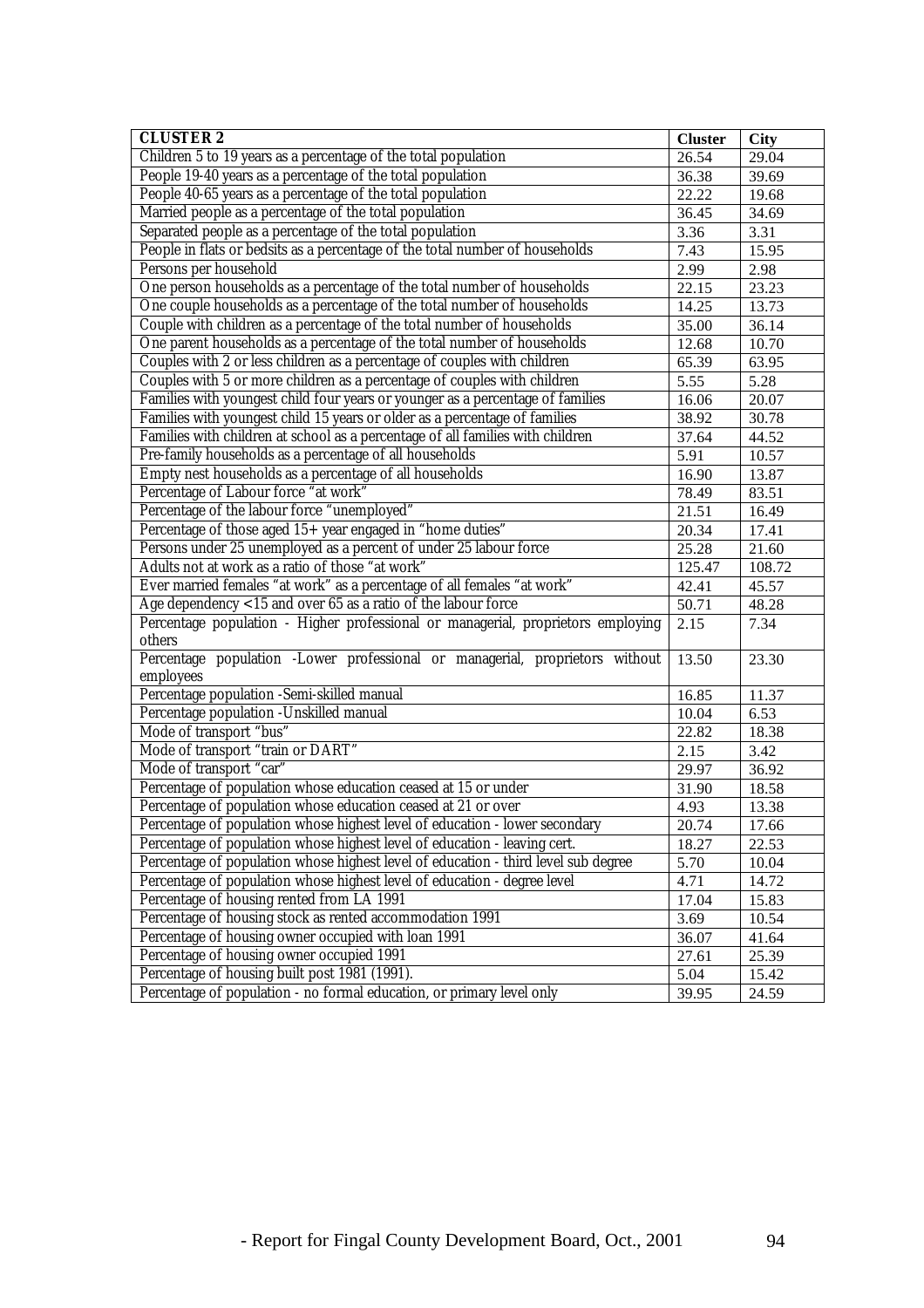| <b>CLUSTER 3</b>                                                                   |       | <b>City</b> |
|------------------------------------------------------------------------------------|-------|-------------|
| Children under 4 years as a percentage of the total population                     |       | 6.40        |
| Children 5 to 19 years as a percentage of the total population                     | 20.18 | 29.04       |
| People 19-40 years as a percentage of the total population                         | 50.08 | 39.69       |
| People 40-65 years as a percentage of the total population                         | 16.22 | 19.68       |
| Married people as a percentage of the total population                             | 22.84 | 34.69       |
| Separated people as a percentage of the total population                           | 4.40  | 3.31        |
| People in flats or bedsits as a percentage of the total number of households       | 54.09 | 15.95       |
| Persons per household                                                              | 2.16  | 2.98        |
| One person households as a percentage of the total number of households            | 42.15 | 23.23       |
| One couple households as a percentage of the total number of households            | 12.79 | 13.73       |
| Couple with children as a percentage of the total number of households             | 13.99 | 36.14       |
| One parent households as a percentage of the total number of households            | 8.02  | 10.70       |
| Couples with 2 or less children as a percentage of couples with children           | 69.29 | 63.95       |
| Couples with 5 or more children as a percentage of couples with children           | 4.49  | 5.28        |
| Families with youngest child four years or younger as a percentage of families     | 19.54 | 20.07       |
| Families with youngest child 15 years or older as a percentage of families         | 24.99 | 30.78       |
| Families with children at school as a percentage of all families with children     | 42.15 | 44.52       |
| Pre-family households as a percentage of all households                            | 22.91 | 10.57       |
| Empty nest households as a percentage of all households                            | 14.08 | 13.87       |
| Percentage of Labour force "at work"                                               | 81.74 | 83.51       |
| Percentage of the labour force "unemployed"                                        | 18.26 | 16.49       |
| Percentage of those aged 15+ year engaged in "home duties"                         |       | 17.41       |
| Persons under 25 unemployed as a percent of under 25 labour force                  |       | 21.60       |
| Adults not at work as a ratio of those "at work"                                   |       | 108.72      |
| Ever married females "at work" as a percentage of all females "at work"            |       | 45.57       |
| Age dependency $<$ 15 and over 65 as a ratio of the labour force                   |       | 48.28       |
| Percentage population - Higher professional or managerial, employing others        |       | 7.34        |
| Percentage population -Lower professional or managerial, without employees         | 22.78 | 23.30       |
| Percentage population -Semi-skilled manual                                         |       | 11.37       |
| Percentage population -Unskilled manual                                            | 5.79  | 6.53        |
| Mode of transport "bus"                                                            | 16.33 | 18.38       |
| Mode of transport "train or DART"                                                  | 2.81  | 3.42        |
| Mode of transport "car"                                                            | 27.53 | 36.92       |
| Percentage of population whose education ceased at 15 or under                     | 14.21 | 18.58       |
| Percentage of population whose education ceased at 21 or over                      | 20.98 | 13.38       |
| Percentage of population whose highest level of education - lower secondary        | 12.00 | 17.66       |
| Percentage of population whose highest level of education - leaving cert.          | 19.18 | 22.53       |
| Percentage of population whose highest level of education - third level sub degree | 12.36 | 10.04       |
| Percentage of population whose highest level of education - degree level<br>23.21  |       | 14.72       |
| Percentage of housing rented from LA 1991<br>20.27                                 |       | 15.83       |
| Percentage of housing stock as rented accommodation 1991                           | 33.02 | 10.54       |
| Percentage of housing owner occupied with loan 1991                                | 21.19 | 41.64       |
| Percentage of housing owner occupied 1991                                          | 24.40 | 25.39       |
| Percentage of housing built post 1981 (1991).                                      |       | 15.42       |
| Percentage of population - no formal education, or primary level only              | 20.06 | 24.59       |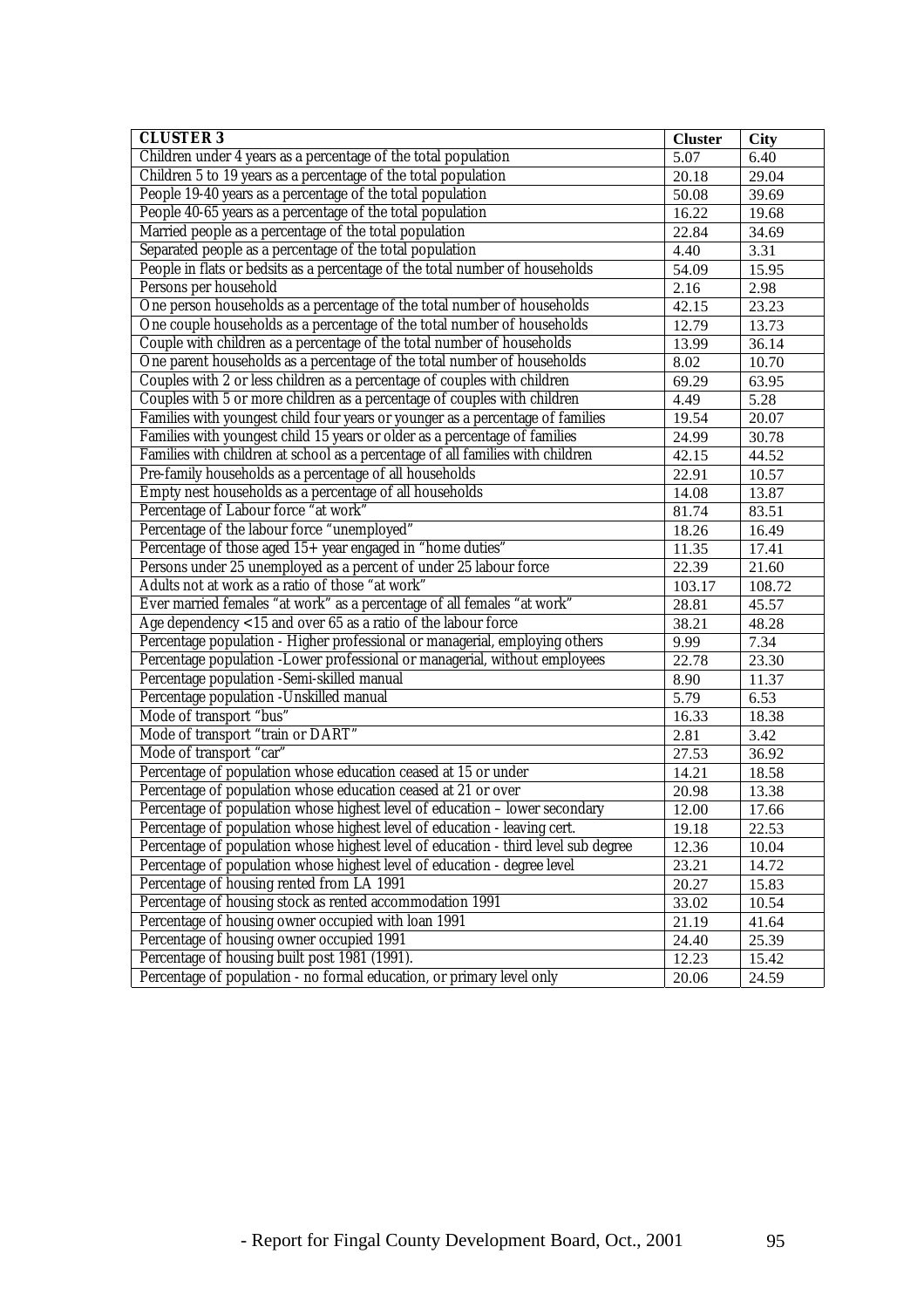| <b>CLUSTER 4</b>                                                                   | <b>Cluster</b>     | <b>City</b> |
|------------------------------------------------------------------------------------|--------------------|-------------|
| Children under 4 years as a percentage of the total population                     |                    | 6.40        |
| Children 5 to 19 years as a percentage of the total population                     | $\overline{26.19}$ | 29.04       |
| People 19-40 years as a percentage of the total population                         | 35.93              | 39.69       |
| People 40-65 years as a percentage of the total population                         | 23.25              | 19.68       |
| Married people as a percentage of the total population                             | 40.26              | 34.69       |
| Separated people as a percentage of the total population                           | 2.54               | 3.31        |
| People in flats or bedsits as a percentage of the total number of households       | 7.47               | 15.95       |
| Persons per household                                                              | 2.97               | 2.98        |
| One person households as a percentage of the total number of households            | 21.55              | 23.23       |
| One couple households as a percentage of the total number of households            | 16.09              | 13.73       |
| Couple with children as a percentage of the total number of households             | 38.19              | 36.14       |
| One parent households as a percentage of the total number of households            | 8.43               | 10.70       |
| Couples with 2 or less children as a percentage of couples with children           | 65.72              | 63.95       |
| Couples with 5 or more children as a percentage of couples with children           | 3.45               | 5.28        |
| Families with youngest child four years or younger as a percentage of families     | 16.47              | 20.07       |
| Families with youngest child 15 years or older as a percentage of families         | 35.09              | 30.78       |
| Families with children at school as a percentage of all families with children     | 41.75              | 44.52       |
| Pre-family households as a percentage of all households                            | 7.76               | 10.57       |
| Empty nest households as a percentage of all households                            | 18.05              | 13.87       |
| Percentage of Labour force "at work"                                               | 91.70              | 83.51       |
| Percentage of the labour force "unemployed"                                        | 8.30               | 16.49       |
| Percentage of those aged 15+ year engaged in "home duties"                         | 18.28              | 17.41       |
| Persons under 25 unemployed as a percent of under 25 labour force                  |                    | 21.60       |
| Adults not at work as a ratio of those "at work"                                   |                    | 108.72      |
| Ever married females "at work" as a percentage of all females "at work"            |                    | 45.57       |
| Age dependency <15 and over 65 as a ratio of the labour force                      | 48.85              | 48.28       |
| Percentage population - Higher professional or managerial, proprietors employing   | 12.77              | 7.34        |
| others                                                                             |                    |             |
| Percentage population -Lower professional or managerial, proprietors without       | 34.80              | 23.30       |
| employees                                                                          |                    |             |
| Percentage population -Semi-skilled manual                                         | 6.59               | 11.37       |
| Percentage population -Unskilled manual                                            | 2.76               | 6.53        |
| Mode of transport "bus"                                                            | 14.02              | 18.38       |
| Mode of transport "train or DART"                                                  | 6.00               | 3.42        |
| Mode of transport "car"                                                            | 50.20              | 36.92       |
| Percentage of population whose education ceased at 15 or under                     | 9.71               | 18.58       |
| Percentage of population whose education ceased at 21 or over                      | 20.17              | 13.38       |
| Percentage of population whose highest level of education - lower secondary level  | 13.52              | 17.66       |
| Percentage of population whose highest level of education - leaving cert.          | 27.67              | 22.53       |
| Percentage of population whose highest level of education - third level sub degree | 13.06              | 10.04       |
| Percentage of population whose highest level of education - degree level           | 22.70              | 14.72       |
| Percentage of housing rented from LA 1991                                          | 3.18               | 15.83       |
| Percentage of housing stock as rented accommodation 1991                           | 7.83               | 10.54       |
| Percentage of housing owner occupied with loan 1991                                | 49.19              | 41.64       |
| Percentage of housing owner occupied 1991                                          | 36.90              | 25.39       |
| Percentage of housing built post 1981 (1991).                                      |                    | 15.42       |
| Percentage of population - no formal education, or primary level only.             | 14.07              | 24.59       |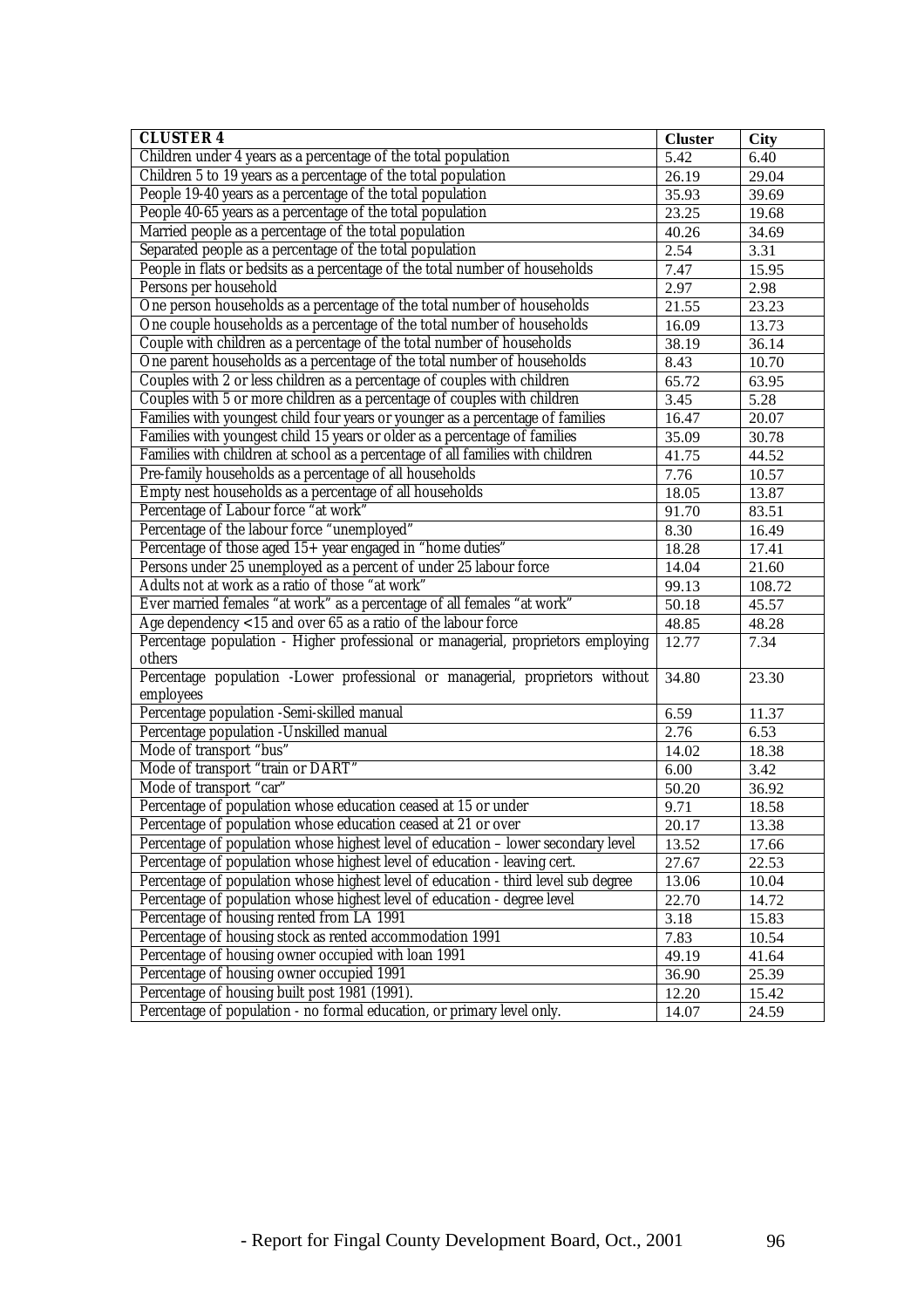| <b>CLUSTER 5</b>                                                                   | <b>Cluster</b> | <b>City</b> |
|------------------------------------------------------------------------------------|----------------|-------------|
| Children under 4 years as a percentage of the total population                     |                | 6.40        |
| Children 5 to 19 years as a percentage of the total population                     | 46.96          | 29.04       |
| People 19-40 years as a percentage of the total population                         | 36.73          | 39.69       |
| People 40-65 years as a percentage of the total population                         | 12.75          | 19.68       |
| Married people as a percentage of the total population                             | 27.23          | 34.69       |
| Separated people as a percentage of the total population                           | 4.90           | 3.31        |
| People in flats or bedsits as a percentage of the total number of households       | 12.75          | 15.95       |
| Persons per household                                                              | 3.80           | 2.98        |
| one person households as a percentage of the total number of households            | 11.92          | 23.23       |
| one couple households as a percentage of the total number of households            | 7.13           | 13.73       |
| couple with children as a percentage of the total number of households             | 45.48          | 36.14       |
| one parent households as a percentage of the total number of households            | 23.48          | 10.70       |
| Couples with 2 or less children as a percentage of couples with children           | 48.66          | 63.95       |
| Couples with 5 or more children as a percentage of couples with children           | 12.69          | 5.28        |
| Families with youngest child four years or younger as a percentage of families     | 33.12          | 20.07       |
| Families with youngest child 15 years or older as a percentage of families         | 19.56          | 44.52       |
| Families with children at school as a percentage of all families with children     | 61.14          | 44.52       |
| Pre-family households as a percentage of all households                            | 4.68           | 10.57       |
| Empty nest households as a percentage of all households                            | 5.21           | 13.87       |
| Percentage of Labour force "at work"                                               | 62.25          | 83.51       |
| Percentage of the labour force "unemployed"                                        | 37.75          | 16.49       |
| Percentage of those aged 15+ year engaged in "home duties"                         | 22.82          | 17.41       |
| Persons under 25 unemployed as a percent of under 25 labour force                  |                | 21.60       |
| Adults not at work as a ratio of those "at work"                                   |                | 108.72      |
| Ever married females "at work" as a percentage of all females "at work"            |                | 45.57       |
| Age dependency <15 and over 65 as a ratio of the labour force                      | 65.95          | 48.28       |
| Percentage population - Higher professional or managerial, proprietors employing   | 1.28           | 7.34        |
| others                                                                             |                |             |
| Percentage population -Lower professional or managerial, proprietors without       | 8.09           | 23.30       |
| employees                                                                          |                |             |
| Percentage population -Semi-skilled manual                                         | 17.62          | 11.37       |
| Percentage population -Unskilled manual                                            | 13.76          | 6.53        |
| Mode of transport "bus"                                                            | 25.49          | 18.38       |
| Mode of transport "train or DART"                                                  | .67            | 3.42        |
| Mode of transport "car"                                                            | 17.06          | 36.92       |
| Percentage of population whose education ceased at 15 or under                     | 29.20          | 18.58       |
| Percentage of population whose education ceased at 21 or over                      | 3.01           | 13.38       |
| Percentage of population whose highest level of education - lower secondary        | 29.41          | 17.66       |
| Percentage of population whose highest level of education - leaving cert.          | 14.21          | 22.53       |
| Percentage of population whose highest level of education - third level sub degree | 3.80           | 10.04       |
| Percentage of population whose highest level of education - degree level           | 2.84           | 14.72       |
| Percentage of housing rented from LA 1991                                          | 66.87          | 15.83       |
| Percentage of housing stock as rented accommodation 1991                           | 1.95           | 10.54       |
| Percentage of housing owner occupied with loan 1991                                | 18.34          | 41.64       |
| Percentage of housing owner occupied 1991                                          | 6.41           | 25.39       |
| Percentage of housing built post 1981 (1991).                                      |                | 15.42       |
| Percentage of population - no formal education, or primary level only.             | 37.81          | 24.59       |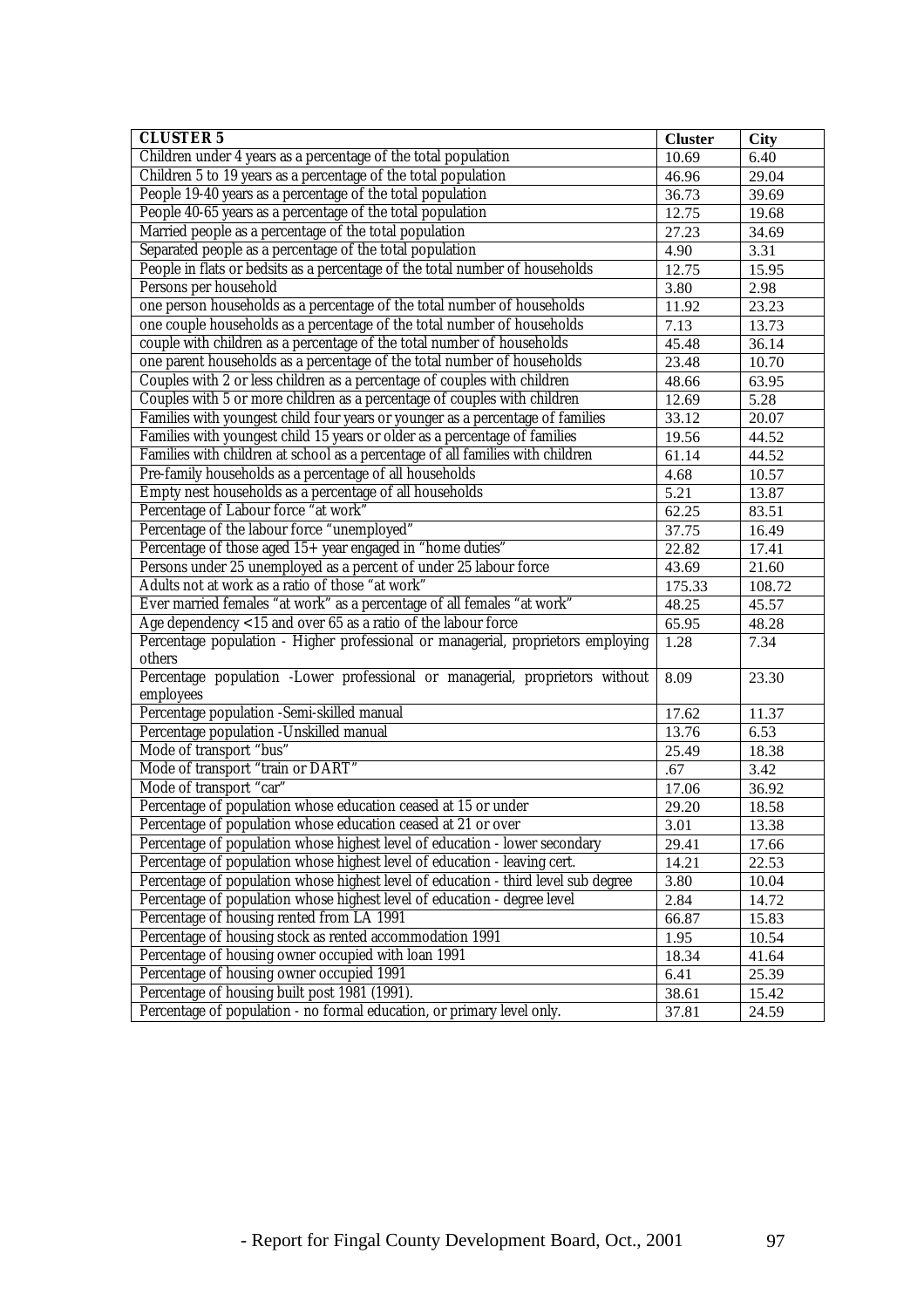| <b>Bringbanks</b> |                                         |
|-------------------|-----------------------------------------|
| Balbriggan        | O'Dwyer's GAA Club                      |
| Balbriggan        | <b>Entrance to Chapel Gate</b>          |
| Balbriggan        | <b>Super Valu Bath Rd</b>               |
| Balbriggan        | <b>Glebe North Football Club</b>        |
| Balbriggan        | <b>Carey's Newsagent</b>                |
| Balbriggan        | <b>Courtlough Shooting Grounds Ltd.</b> |
| <b>Baldoyle</b>   | Baldoyle Badminton Club                 |
| <b>Balgriffin</b> | <b>Campion's Pub</b>                    |
| <b>Balgriffin</b> | <b>Fingal Cemetery</b>                  |
| <b>Balgriffin</b> | Innisfail GAA Club                      |
| Ballyboughal      | At Church                               |
| <b>Balrothery</b> | <b>Balrothery Inn</b>                   |
| <b>Balscadden</b> | Church Car Park                         |
| Blanchardstown    | Elm Green Golf Club                     |
| <b>Blakestown</b> | <b>Scoil Mhuire J.S.</b>                |
| Cloghran          | Sports Link Soc. Club                   |
| Coolmine          | <b>Coolmine Roads Depot</b>             |
| Clonsilla         | Porter's Gate Rd                        |
| Clonsilla         | St Mochtas Comm. Cen.                   |
| Clonsilla         | Porterstown Village                     |
| Clonsilla         | <b>Blanchardstown Road North</b>        |
| Donabate          | <b>Donabate Town Centre</b>             |
| Donabate          | <b>Donabate Cemetery</b>                |
| Donabate          | <b>Corballis GC Cross Roads</b>         |
| Garristown        | <b>Crossroads for Puddin Hill</b>       |
| Garristown        | The Fox Inn Ballymadun                  |
| Howth             | <b>Garda Station</b>                    |
| Howth             | Carrickbrack Lay By                     |
| Howth             | <b>Yacht Club</b>                       |
| Howth             | <b>Binn Edair GAA Club</b>              |
| Howth             | <b>King Sitric (Private)</b>            |
| Loughshinny       | Yacht Bar (Private)                     |
| Loughshinny       | <b>Community Centre</b>                 |
| Lusk              | <b>Top Shop Pub</b>                     |
| Lusk              | <b>Round Towers GAA Club</b>            |
| Lusk              | Lusk Utd.                               |
| Malahide          | <b>Oscar Taylor's Coast rd</b>          |
| Malahide          | Caruzzo's Malahide Marina               |
| Malahide          | <b>Seabury SC</b>                       |
| Malahide          | Malahide Tennis & Racquet Club          |
| Mulhuddart        | <b>Glesson's Pub</b>                    |
| Naul              | Lane at Church                          |
| Palmerstown       | <b>McGrane's House</b>                  |
| Portmarnock       | <b>Golf Links Road</b>                  |
| Portmarnock       | <b>Country Club</b>                     |
| Portmarnock       | Sports & Leisure Club                   |

**Appendix 5.1 Bringbank Locations Fingal**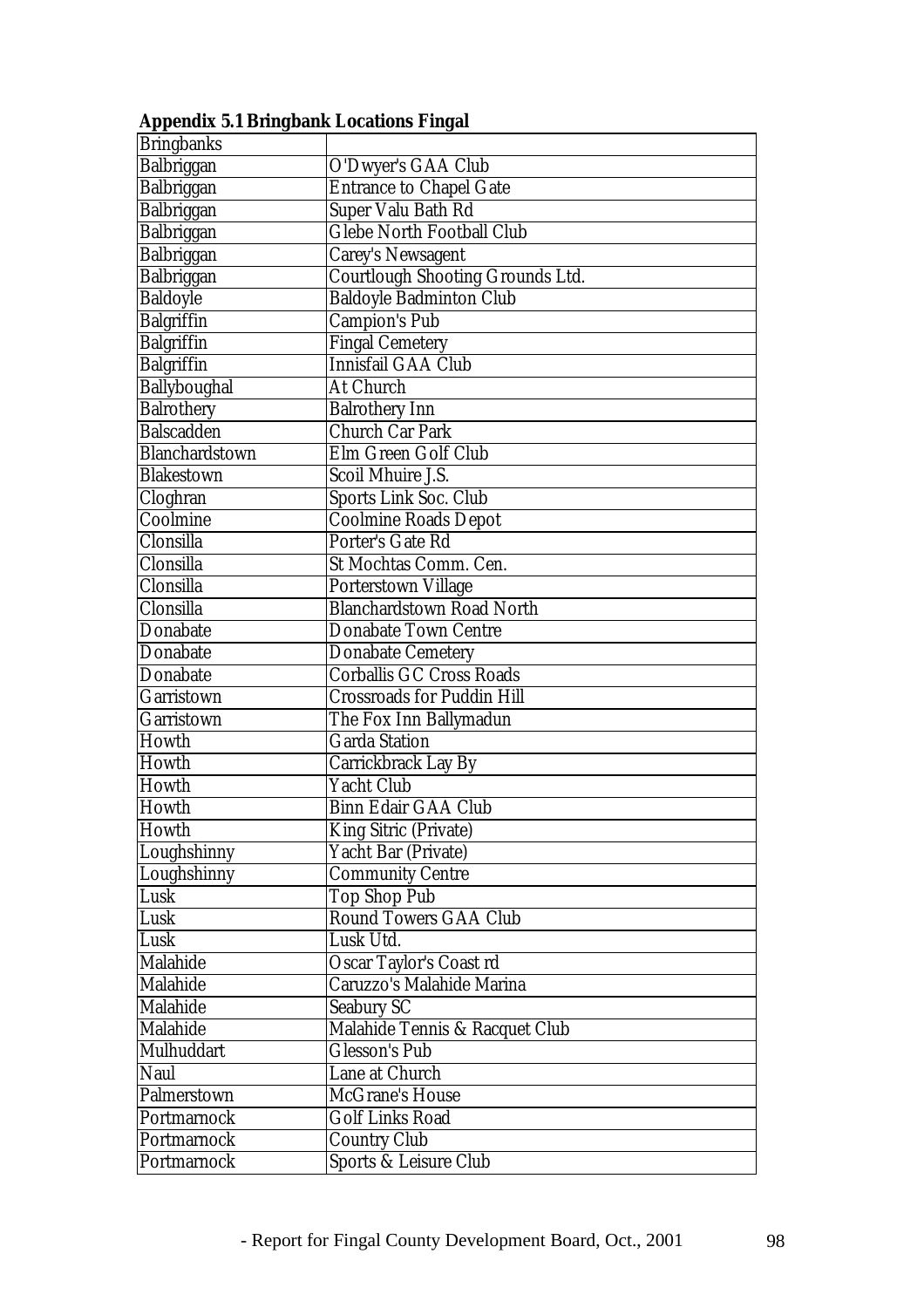| Portrane        | Lay By at Shop                   |
|-----------------|----------------------------------|
| Rolestown       | <b>Old Cemetery</b>              |
| Rush            | <b>Cricket Club</b>              |
| Rush            | <b>Convent Lane</b>              |
| Rush            | Ryan's Caravan Park              |
| Rush            | <b>Harbour Bar</b>               |
| Rush            | The Mill Bar (Private)           |
| Rush            | Golf Club (Private)              |
| <b>Skerries</b> | <b>Black Raven Pub (Private)</b> |
| <b>Skerries</b> | <b>South Strand</b>              |
| <b>Skerries</b> | <b>Texaco Garage</b>             |
| <b>Skerries</b> | <b>Hills Cricket Club</b>        |
| <b>Skerries</b> | <b>Skerries Rugby Club</b>       |
| <b>Skerries</b> | <b>Harbour Road</b>              |
| <b>Sutton</b>   | <b>Sutton Lawn Tennis Club</b>   |
| <b>Sutton</b>   | <b>Church Car Park</b>           |
| <b>Swords</b>   | Manor Inn (Private)              |
| <b>Swords</b>   | Swords Manor Car park            |
| <b>Swords</b>   | <b>Environment Depot</b>         |
| Swords          | <b>Fingal Community College</b>  |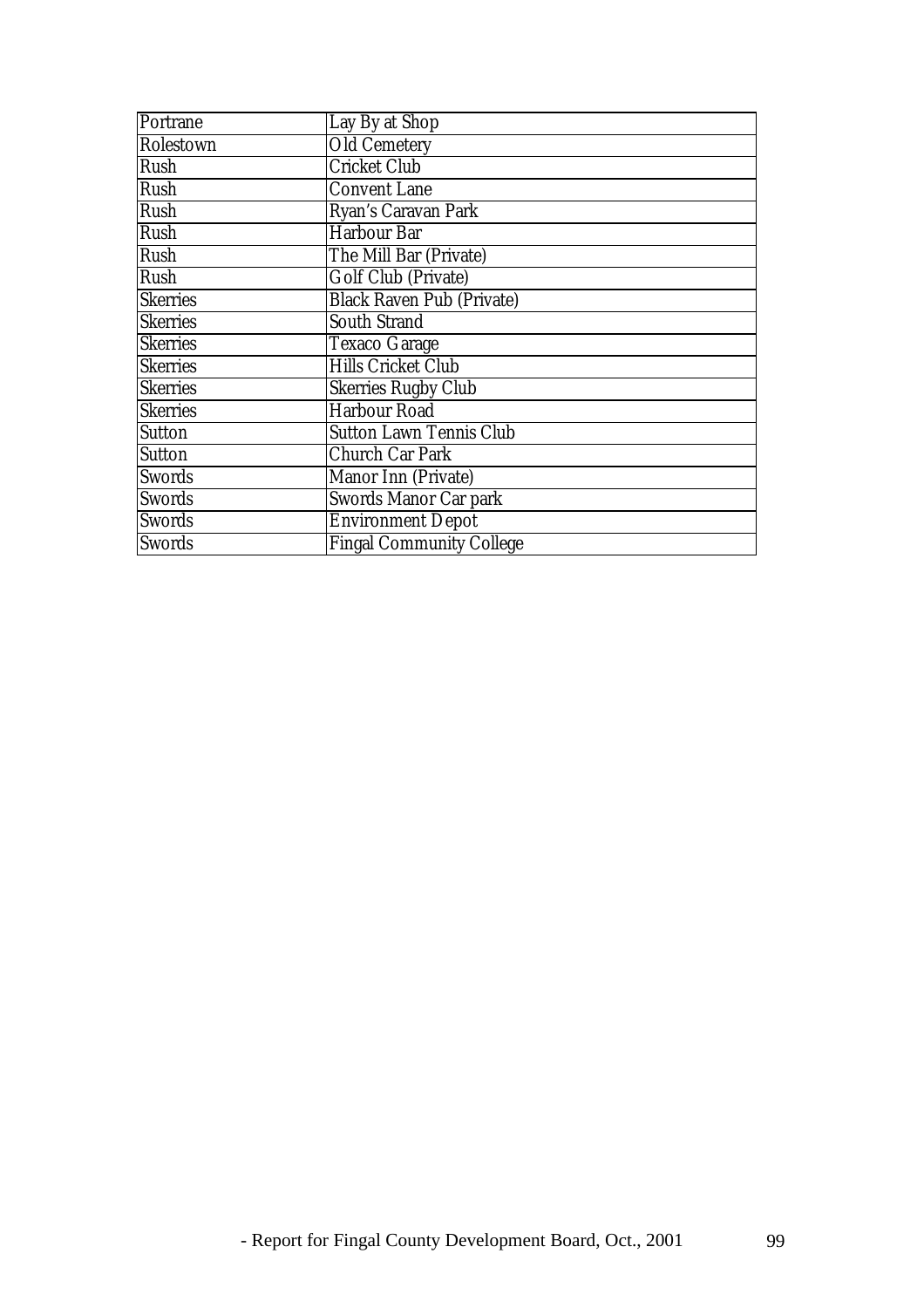| тррсним ол испар отнувания і підш |                                      |
|-----------------------------------|--------------------------------------|
| <b>Rehab Recycling Centres</b>    |                                      |
| Balbriggan                        | <b>Quay St</b>                       |
| Blanchardstown                    | <b>Hospital Grounds</b>              |
| Blanchardstown                    | <b>Dunnes Shopping Centre</b>        |
| Blanchardstown                    | Superquinn                           |
| Cappagh                           | <b>Cappagh Hospital</b>              |
| Castleknock                       | Carpenterstown S.C.                  |
| Castleknock                       | <b>Laurel Lodge</b>                  |
| Castleknock                       | <b>Spar</b>                          |
| <b>Castleknock</b>                | St Bridget's GAA Club                |
| Clonsilla                         | <b>Shell Service Station</b>         |
| Clonsilla                         | <b>Blake's Tavern</b>                |
| Coolmine                          | <b>Rugby Club</b>                    |
| Donabate                          | <b>Dunes Hotel</b>                   |
| Donabate                          | <b>Keeling Pub</b>                   |
| <b>Dunsink</b>                    | <b>Tiphead</b>                       |
| Howth                             | Howth Comm. Centre                   |
| Howth                             | Marina Car Park                      |
| Howth                             | <b>Statoil</b>                       |
| <b>Kinsealy</b>                   | <b>Shopping Centre</b>               |
| Lusk                              | <b>Balleally Dump</b>                |
| Malahide                          | <b>Super Valu</b>                    |
| <b>Malahide</b>                   | Londis                               |
| Portmarnock                       | <b>Community School</b>              |
| Portmarnock                       | <b>Dunnes Car Park</b>               |
| Portmarnock                       | <b>Statoil</b>                       |
| Roselawn                          | <b>Tesco</b>                         |
| Skerries                          | C & T Holmpatrick                    |
| <b>Skerries</b>                   | <b>Super Valu</b>                    |
| <b>Sutton Cross</b>               | Superquinn                           |
| Sutton/Bayside                    | <b>Super Valu</b>                    |
| <b>Swords</b>                     | J. C. Savage S C                     |
| Swords                            | <b>River Valley (Millennium Pub)</b> |
| <b>Swords</b>                     | Superquinn                           |
| <b>Swords</b>                     | <b>Lords Mayors</b>                  |
| <b>Swords</b>                     | Rolestown Inn Pub                    |

## **Appendix 5.2 Rehab Bringbanks Fingal**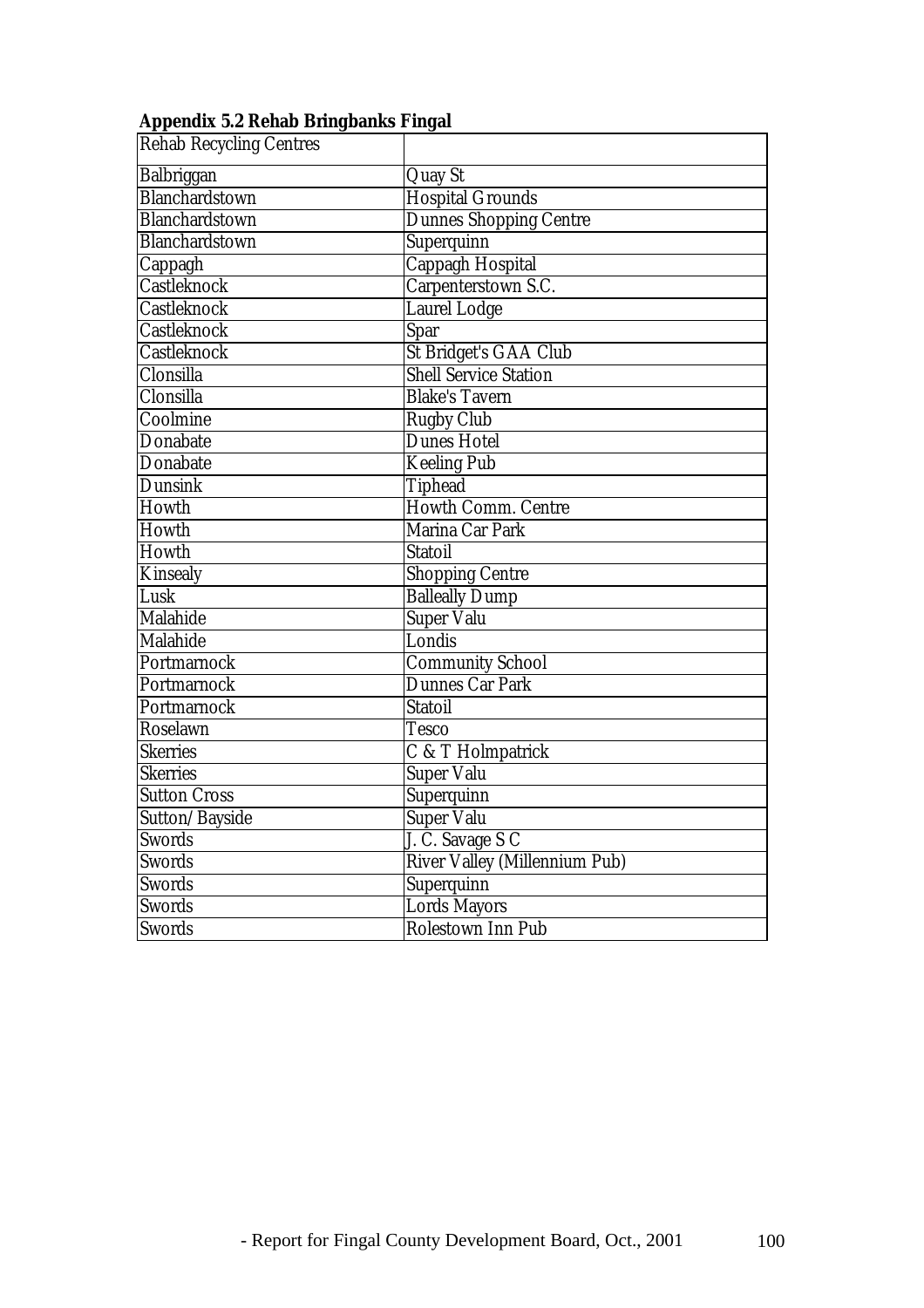| Roll No. | <b>School</b>                    | <b>Address</b>               | <b>Pupils</b>    |
|----------|----------------------------------|------------------------------|------------------|
| 00697s   | St Brigid's Mixed N S            | <b>Castleknock</b>           | 831              |
| 01170g   | <b>S N Na H-Aille</b>            | The Naul                     | 81               |
| 09492w   | <b>Balscadden N S</b>            | <b>Balscadden</b>            | $\overline{214}$ |
| 09642p   | <b>Burrows NS</b>                | <b>Sutton</b>                | 220              |
| 10296g   | <b>Scoil Naomh Mearnog</b>       | <b>Strand Road</b>           | 380              |
| 115830   | <b>St Andrews N S</b>            | Malahide                     | 182              |
| 12358m   | Swords Borough N S               | Swords Borough N S           | 92               |
| 14180h   | Holmpatrick NS                   | Holmpatrick                  | $\overline{42}$  |
| 15315j   | <b>St George's N S</b>           | St George's N S              | $\overline{36}$  |
| 15569r   | Scoil Moibhi                     | <b>Milverton</b>             | $\overline{77}$  |
| 15650a   | <b>Corduff N S</b>               | Lusk                         | $\overline{74}$  |
| 16267g   | Portrane Boys N S                | Donabate                     | 333              |
| 163320   | <b>St Patrick's Snr Mixed</b>    | <b>Skerries</b>              | 369              |
| 16333q   | St Patrick's Jnr Mixed           | <b>Skerries</b>              | 369              |
| 16675v   | <b>Mulhuddart Ns</b>             | Mulhuddart Village           | 109              |
| 16844s   | Scoil N. Breandan                | Loughshinny                  | $\overline{175}$ |
| 16970a   | <b>St Molaga Senior Ns</b>       | <b>Bremore</b>               | $\overline{253}$ |
| 16972e   | S N Peadar Agus Pol N            | Balbriggan                   | $\overline{247}$ |
| 17263d   | <b>S N Muire An Sean Baile</b>   | <b>Sean Bhaile</b>           | $\overline{36}$  |
| 17284l   | <b>Baldoyle B N S</b>            | Scoil Naisiunta Baile Duill  | $\overline{263}$ |
| 17472m   | <b>Baile Falbach</b>             | Lusk                         | 66               |
| 17559b   | <b>S N Mhuire</b>                | Garristown                   | 85               |
| 17569e   | <b>Blessed Oliver N S</b>        | <b>Baile An Ridire</b>       | $\overline{301}$ |
| 17595f   | <b>Cill Coscain</b>              | The Ward                     | $\overline{54}$  |
| 17785k   | San Nioclas Myra                 | <b>Kinsealy</b>              | 196              |
| 17820j   | <b>Brighde Naofa</b>             | <b>Baile Rothluis</b>        | 197              |
| 17914s   | <b>St Oliver Plunkett</b>        | <b>St Oliver Plunkett Ns</b> | 848              |
| 17928g   | <b>Sn N Sailbheastar Nfa</b>     | <b>Malahide</b>              | 365              |
| 17961e   | S N Lusca                        | Lusk                         | 348              |
| 18038b   | St Margaret's N S                | <b>St Margaret's</b>         | $\overline{78}$  |
| 18046a   | <b>Scoil Bride B</b>             | Blanchardstown               | $\overline{277}$ |
| 18047c   | Scoil Bride C                    | Blanchardstown               | 312              |
| 18080a   | <b>Scoil Mhuire Mxd</b>          | 1 Thormanby Road             | $\overline{235}$ |
| 18210k   | <b>Orthopaedic Hospital</b>      | <b>Baldoyle</b>              | $\overline{31}$  |
| 18412w   | <b>S N C Naomh Padraig</b>       | <b>Donabate</b>              | 272              |
| 18623m   | S N Chnuacha                     | <b>Castleknock</b>           | 144              |
| 18778s   | <b>S N Naomh Mochta</b>          | Clonsilla                    | 437              |
| 18890m   | <b>Court Hall Special School</b> | Court Hall,                  | 8                |
| 18976w   | <b>S N Cholmille B</b>           | <b>Swords</b>                | 487              |
| 18977b   | <b>S N Cholmcille C</b>          | Swords                       | 543              |
| 19001g   | <b>Ballyboghill N S</b>          | Ballyboghill                 | $\overline{121}$ |
| 19393d   | <b>Mhuire Iosef Junior</b>       | Verbena Estate               | 482              |
| 19435q   | St Francis Xavier J N S          | <b>Roselawn Road</b>         | 416              |
| 19456b   | <b>St Cronan</b>                 | <b>Brackenstown</b>          | $\overline{571}$ |
| 19470s   | St Francis Xavier Senior N S     | Coolmine                     | 544              |
| 195051   | <b>Sn Oilibheir</b>              | S N Oilibheir Pobal Sc.      | 260              |
| 19515o   | Sn Naomh Treasa                  | <b>Baile Brigin</b>          | 380              |
| 19533q   | <b>S N Muire Agus Iosef</b>      | <b>Bayside</b>               | 451              |

# **Appendix 6.1 Fingal Primary Schools 1999-2000**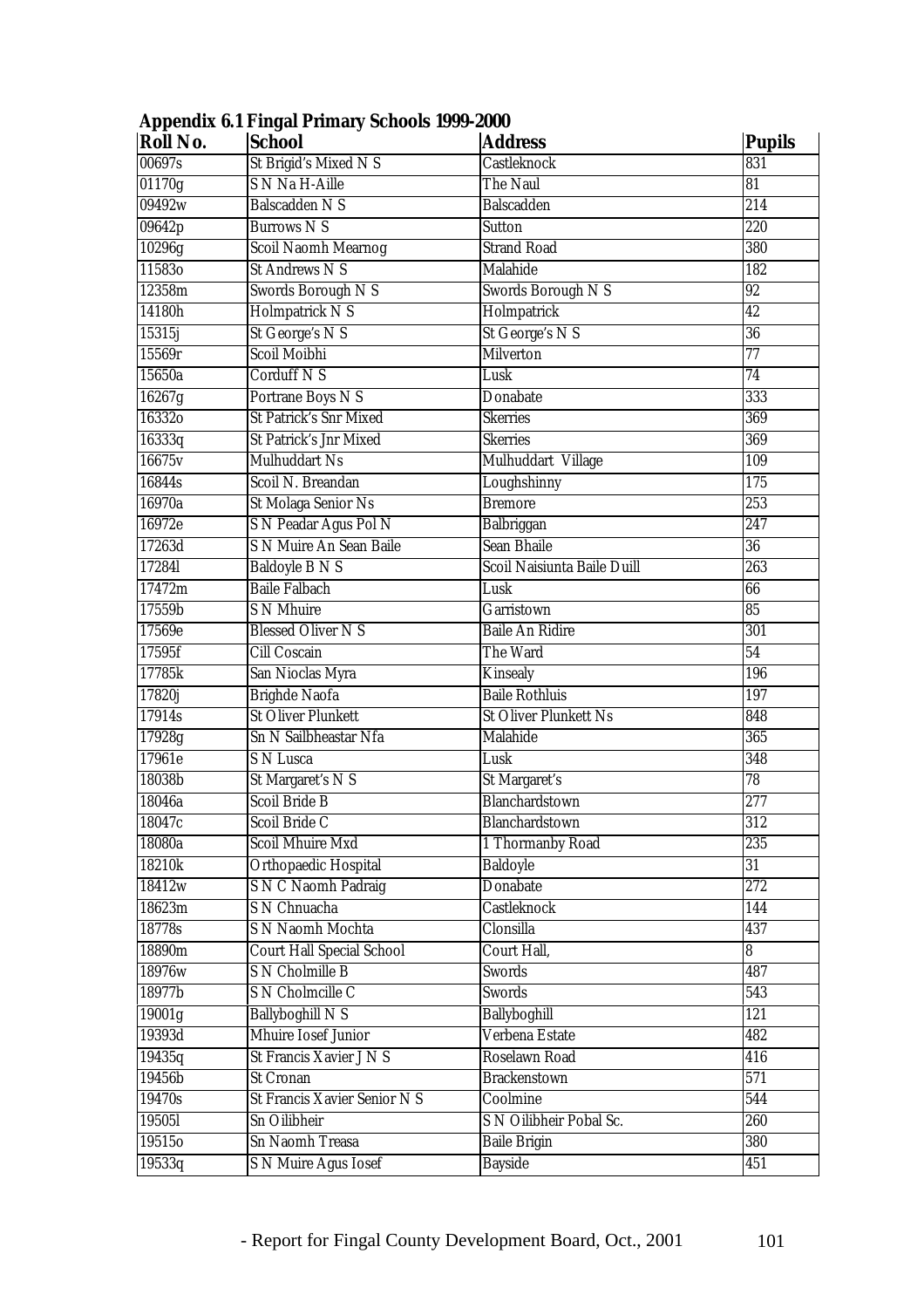| Roll No.      | School                                 | <b>Address</b>              | <b>Pupils</b>    |
|---------------|----------------------------------------|-----------------------------|------------------|
| 19535u        | <b>Brackenstown Senior N S</b>         | <b>Brackenstown</b>         | $\overline{542}$ |
| 19545a        | Corduff N S                            | Corduff                     | 194              |
| 19549i        | <b>St Fintan's Ns</b>                  | St Fintan's N S             | 366              |
| 19578p        | <b>St Helens Junior N S</b>            | <b>St Helens Junior N S</b> | 264              |
| 19601h        | St Philip The Apostle Junior N S       | Mountview                   | 233              |
| 19605p        | <b>Scoil Nais Mhuire Sois</b>          | <b>Blakestown</b>           | 310              |
| 19624t        | <b>Scoil Nais Caitriona</b>            | Kenure                      | 142              |
| 19625v        | <b>S N Realt Na Mara</b>               | <b>Thomas Hand St</b>       | 336              |
| 19627c        | John Paul Ii N S                       | Sonesta                     | 606              |
| 19630o        | <b>Warrenstown Hse Sp Sch</b>          | <b>Corduff Road</b>         | $\overline{2}$   |
| 19636d        | <b>St Patricks Senior School</b>       | Corduff                     | 265              |
| 19643a        | St Philips The Apostle Senior N S      | Mountview                   | 273              |
| 19644c        | <b>St Ciarans N S</b>                  | Hartstown                   | 819              |
| 19660a        | <b>Rush Ns</b>                         | Rush                        | 570              |
| 19693p        | Queen Of Ireland N S                   | <b>Toberburr</b>            | $\overline{94}$  |
| 19694r        | <b>Scoil Mhuire Sin</b>                | <b>Blakestown</b>           | 386              |
| 19721r        | Holy Family Junior N S                 | <b>Forest Fields</b>        | 585              |
| <b>197551</b> | <b>Sacred Heart N S</b>                | <b>Huntstown</b>            | 862              |
| 19757p        | St Michael's Spec Sch                  | Hacketstown                 | $\overline{21}$  |
| 19762i        | <b>St Helens Senior N S</b>            | <b>Martello</b>             | 301              |
| 19769w        | <b>Scoil Thomais</b>                   | <b>Laurel Lodge</b>         | $\overline{914}$ |
| 19820t        | <b>Oberstown Girls Centre</b>          | <b>Oberstown</b>            | $\overline{12}$  |
| 19850f        | Ladyswell N S                          | Ladyswell                   | 459              |
| 19859a        | <b>Trinity House School</b>            | Lusk                        | 19               |
| 19877c        | Holy Family Senior N S                 | <b>Forest Fields</b>        | 670              |
| 19898k        | Gaelscoil An Duinninigh                | <b>Draighnean</b>           | 269              |
| 19962q        | <b>Oberstown Boys Centre</b>           | Lusk                        | $\overline{31}$  |
| 199881        | <b>St Marys National School</b>        | <b>Grange Road</b>          | 267              |
| 20095c        | Gaelscoil Brian Boroimhe               | F/Ch 11 Plas Berwick        | $\overline{21}$  |
| 20098i        | <b>Castleknock Educate Together Ns</b> | C/O St Joseph's School      | $\overline{34}$  |
|               |                                        |                             | 22759            |

Source: Dept of Education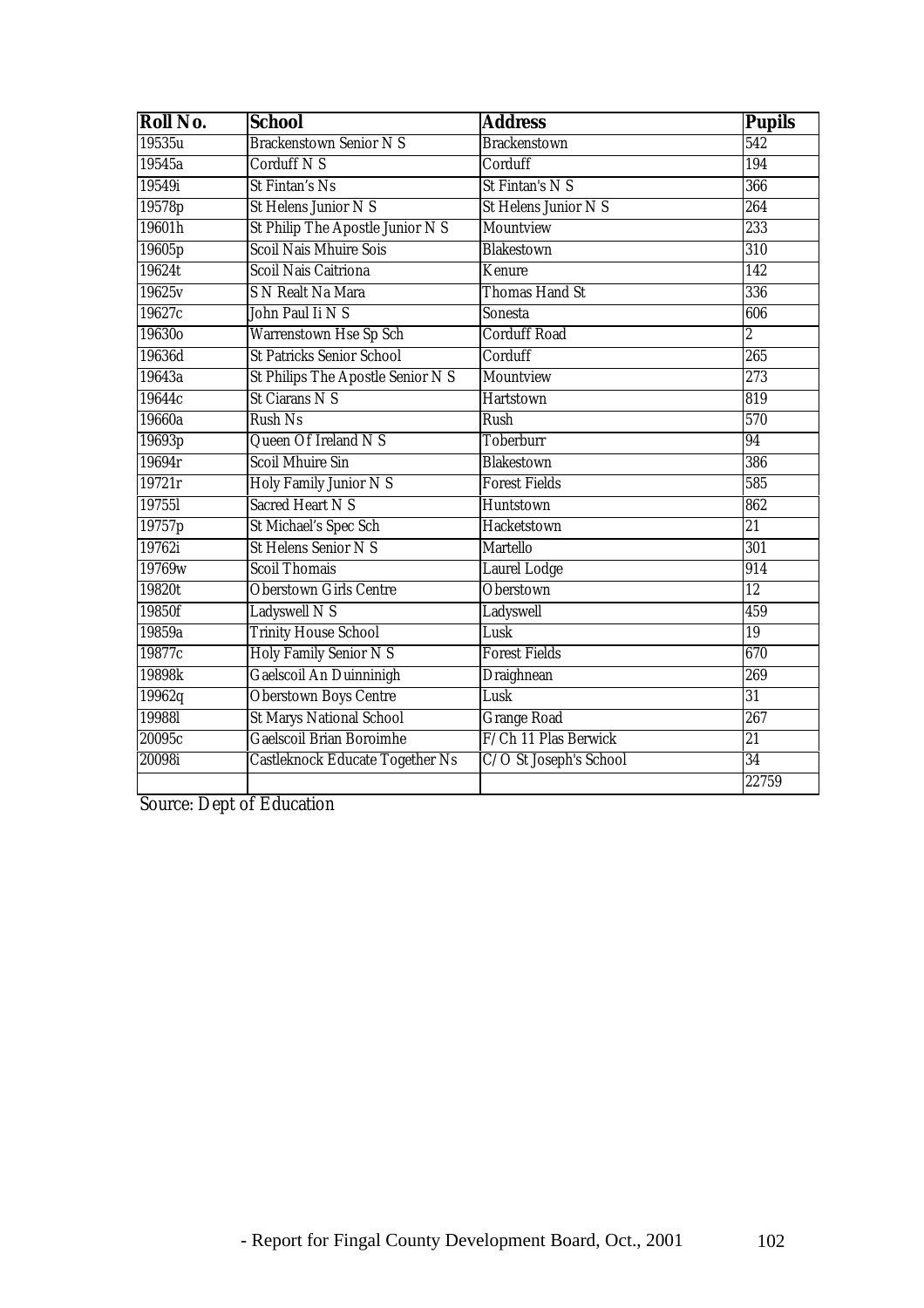| <b>School Name &amp; Address</b>                                             | <b>Pupils</b> | <b>Teachers</b> |
|------------------------------------------------------------------------------|---------------|-----------------|
| Loreto Secondary School, Balbriggan, Co Dublin, ,                            | 901           | 54.5            |
| St Marys Secondary School, Baldoyle, Dublin 13,,                             |               | $\overline{27}$ |
| Castleknock College, Castleknock, Dublin 15,,                                | 434<br>522    | $\overline{32}$ |
| Belcamp College, Malahide Rd, Dublin 17,,                                    | 200           | 16.4            |
| St Josephs Secondary School, Convent Lane, Rush, Co. Dublin,                 | 403           | $26\,$          |
| St. Fintan's High School, Dublin Road, Sutton, Dublin 13,                    |               | 31.5            |
| St Dominic's High School, Santa Sabina, Sutton, Dublin 13,                   |               | 41              |
| Sutton Park School, St Fintan's Road, Sutton, Dublin 13,                     |               | 17              |
| Coláiste Choilm, Dublin Road, Swords, Co Dublin,                             |               | 35.5            |
| Chanel College, Coolock, Dublin 5,,                                          |               | 27.5            |
| Loreto College, Swords, Co Dublin, ,                                         |               | 38              |
| Mater Christi, Cappagh, Finglas, Dublin 11,                                  |               | 21.75           |
| Balbriggan Community College, Pine Ridge, Chapel St., Balbriggan, Co Dublin  |               | 26.92           |
| Riversdale Community College, Blanchardstown Rd North, Dublin 15,,           |               | 35.68           |
| St Finian's Community College, Swords, Co Dublin, ,                          |               | 36.71           |
| Fingal Community College, Seatown Road, Swords, Co Dublin,                   |               | 36.84           |
| Castleknock Community College, Carpenterstown Road, Castleknock, Dublin 1026 |               | 64.63           |
| 15,                                                                          | 926           | 58.53           |
| Skerries Community College, Skerries, Co Dublin, ,                           |               |                 |
| Scoil Phobail Chuil Mhin, Cluain Saileach, Baile Atha Cliath 15,,            | 1050          | 66.55           |
| Blakestown Community School, Blanchardstown, Dublin 15,,                     | 695           | 49.53           |
| Portmarnock Community School, Carrickhill Road, Portmarnock, Co Dublin,      | 957           | 59.25           |
| Malahide Community School, Broomfield, Malahide, Co. Dublin,                 | 1079<br>977   | 69.24           |
| Hartstown Community School, Hartstown, Clonsilla, Dublin 15,                 |               | 60.28           |
| Pobalscoil Neasain, Baldoyle, Dublin 13,,                                    |               | 26.85           |
| Total                                                                        | 15077         | 959.16          |

### **Appendix 6.2 Post Primary Schools Pupils and Allocated Teachers Fingal 2000/2001**

Source: Dept of Education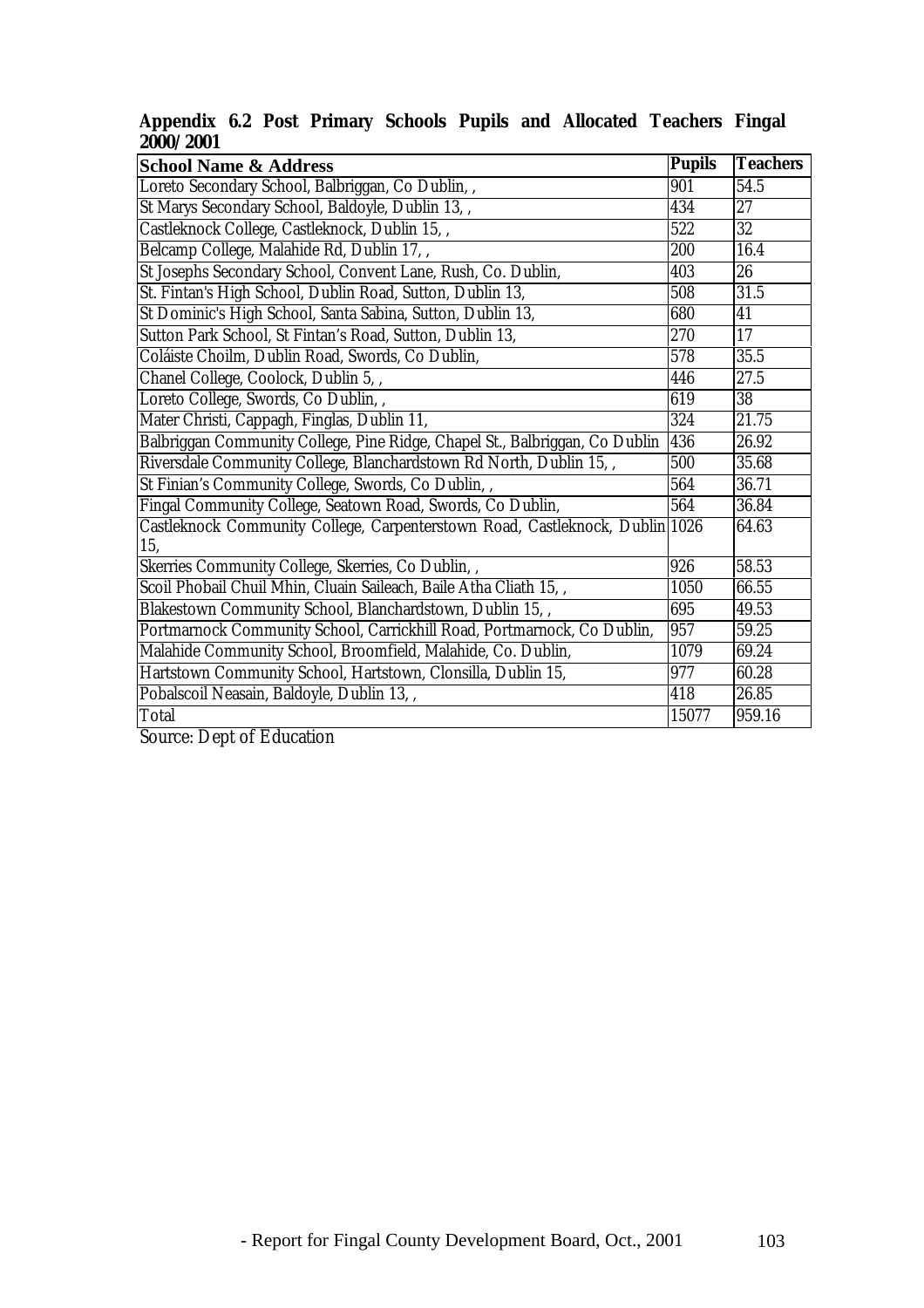| <b>Roll No.</b> | <b>School</b>                                                              | <b>Tel</b>     |
|-----------------|----------------------------------------------------------------------------|----------------|
| 19757           | St. Michael's House, Hackettstown, Skerries, Co Dublin                     | $(01)$ 490976  |
| 18890           | Court Hall School, Mulhuddart.                                             |                |
| 19630           | Warrenstown House, Corduff Road, Blanchardstown, Dublin (01) 8212411<br>15 |                |
| 18210           | St. Mary's Orthopaedic Hospital, Baldoyle, Dublin 13                       | $(01)$ 8323056 |

## **Appendix 6.3 Special Post Primary Secondary Schools Fingal 2000**

#### **Appendix 6.4 \* Third Level Institutions funded by the DES County Dublin (In BOLD)**

| Institutions                                             |
|----------------------------------------------------------|
| University College Cork, NUI Cork                        |
| <b>University College Dublin, NUI Dublin</b>             |
| National University of Ireland, Galway                   |
| <b>Trinity College, Dublin</b>                           |
| National University of Ireland, Maynooth                 |
| <b>Dublin City University</b>                            |
| University of Limerick                                   |
| <b>National College of Art &amp; Design, Dublin</b>      |
| <b>Dublin Institute of Technology</b>                    |
| <b>Athlone Institute of Technology</b>                   |
| <b>Institute of Technology, Blanchardstown</b>           |
| <b>Institute of Technology, Carlow</b>                   |
| <b>Cork Institute of Technology</b>                      |
| <b>Dundalk Institute of Technology</b>                   |
| Galway-Mayo Institute of Technology                      |
| Letterkenny Institute of Technology                      |
| <b>Limerick Institute of Technology</b>                  |
| <b>Institute of Technology, Sligo</b>                    |
| <b>Institute of Technology, Tallaght</b>                 |
| <b>Institute of Technology, Tralee</b>                   |
| <b>Waterford Institute of Technology</b>                 |
| Dun Laoghaire Institute of Art, Design and Tech.         |
| Hotel Training & Catering College, Killybegs             |
| <b>Colaiste Mhuire, Marino, Dublin</b>                   |
| <b>Church of Ireland College of Education, Rathmines</b> |
| <b>Froebel College of Education, Blackrock, Dublin</b>   |
| St. Angela's College, Lough Gill, Co. Sligo              |
| St. Catherine's College, Sion Hill, Co Dublin            |
| National College of Ireland, Dublin                      |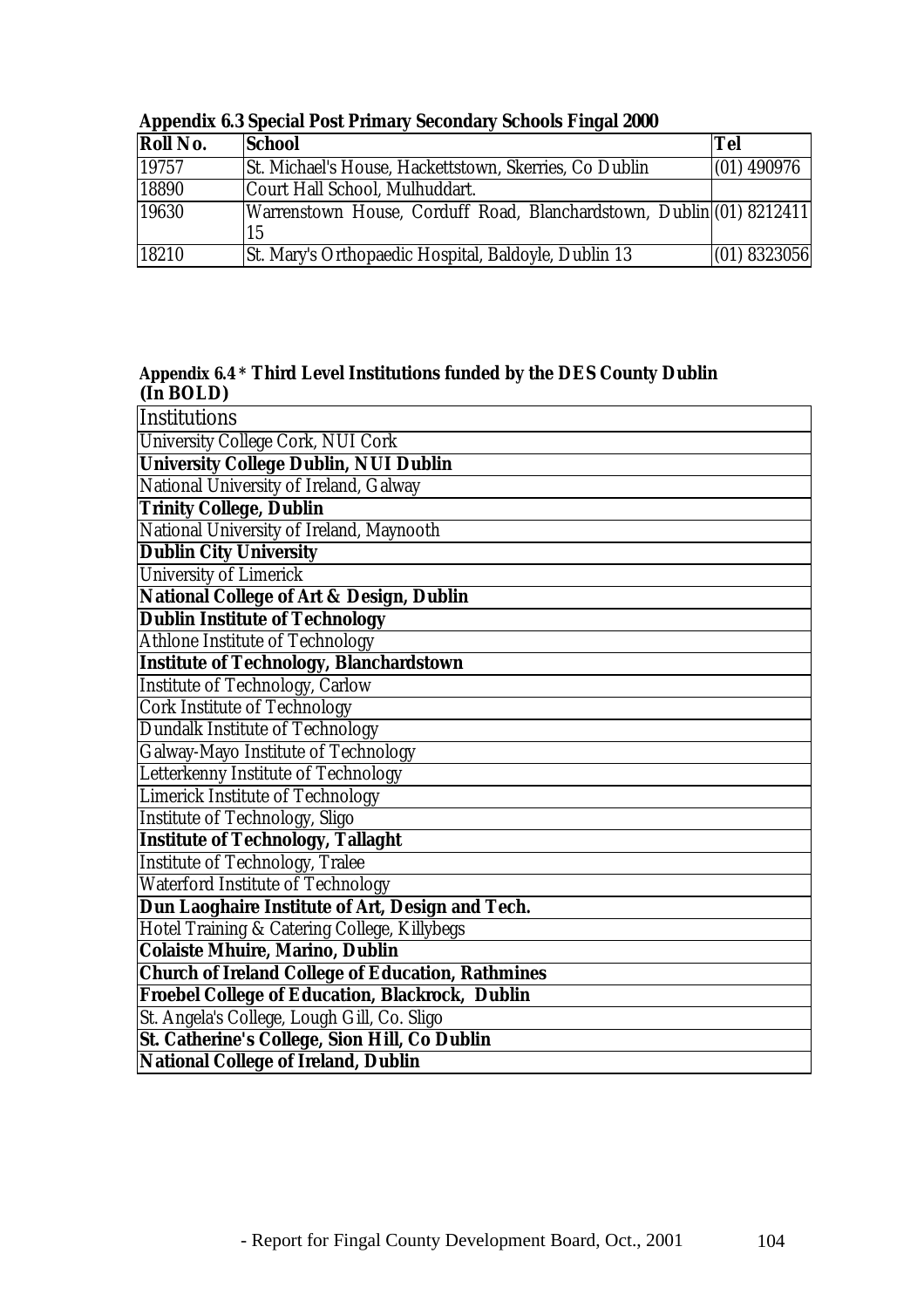#### **Sources:**

**Aer Rianta An Garda Síochána,** *Annual Report 1999* **An Taisce,** *Blue Flag Beaches* **Area Development Management Ltd,** *The National Childcare Census Report Executive Summary for Fingal, DunLaoghaire, Rathdown South Dublin and Dublin County Borough1999* **Brady, J. 2001 Dept of Geography UCD,** *An Analysis of the Social Areas in the Greater Dublin Area* **Bord Failte,** *Tourism Facts & Statistics 1998* **Bord Gais Eíreann Central Statistics Office, 1996 volume1** *Population Classified by Area* **Central Statistics Office, 1996 volume 2** *Ages and Marital Status* **Central Statistics Office, 1996 volume 3** *Household Composition and Family Units* **Central Statistics Office, 1996 volume 4** *Usual Residence and Migration, Birthplaces* **Central Statistics Office, 1996 volume 5** *Principle Economic Status and Industries* **Central Statistics Office, 1996 volume 7** *Occupations* **Central Statistics Office, 1996 volume 8** *Education, Scientific and Technological Qualifications* **Central Statistics Office, 1996** *Principle Socio-economic Results*. **Central Statistics Office, annual,** *Regional Accounts* **Central Statistics Office, 2000,** *Household Incomes Regions and Counties 1991-1998* **Central Statistics Office, 2000**, *Census of Industrial Production 1998* **Central Statistics Office, 2001** *Quarterly Survey* **Central Statistics Office, 2000** *Vital Statistics* **Central Statistics Office, Cork** *Social Welfare Statistics & Retail Employment Figures* **CIE,** *Annual Report 2000* **County Dublin VEC Department of Education & Science,** Statistical *Report 1998 -1999* **Department of the Environment and Local Government,** *Housing Bulletin 2000, Greater Dublin Water Strategy 1996* **Department of Health,** *Vital Statistics* **Department of the Environment and Local Government Spatial Planning Unit, 2000**, *The Role of Dublin in Europe A report prepared by Goodbody Economic Consultants and the Dept of Urban & Regional Planning UCD* **Dept. Public Enterprise,** *The Gas 2025 Project Close out Report and Review 1999* **Dept of Social, Family & Community Affairs Dublin Bus Dublin Corporation Dublin Rural LEADER Company,** *Sustaining Dublin's Rural Hinterland* **Dublin Port** *Company Yearbook 2001* **Dublin Tourism, Dublin Transportation Office,** *A Platform for Change – An Outline of the transportation Strategy for the Greater Dublin Area 2000 to 2016* **Duchas,** - *The Heritage Service* **Dun Laoghaire Rathdown County Council Eastern Regional Health Authority,** *A Bed Review Report 2001* **Enterprise Ireland, 2000,** *Driving Growth in Regional Enterprise, Dublin & Mid East Region Company Listing August 1999* **EPA** *Millennium Yearbook 2000* **EirGrid Fingal County Council Fingal County Enterprise Board**